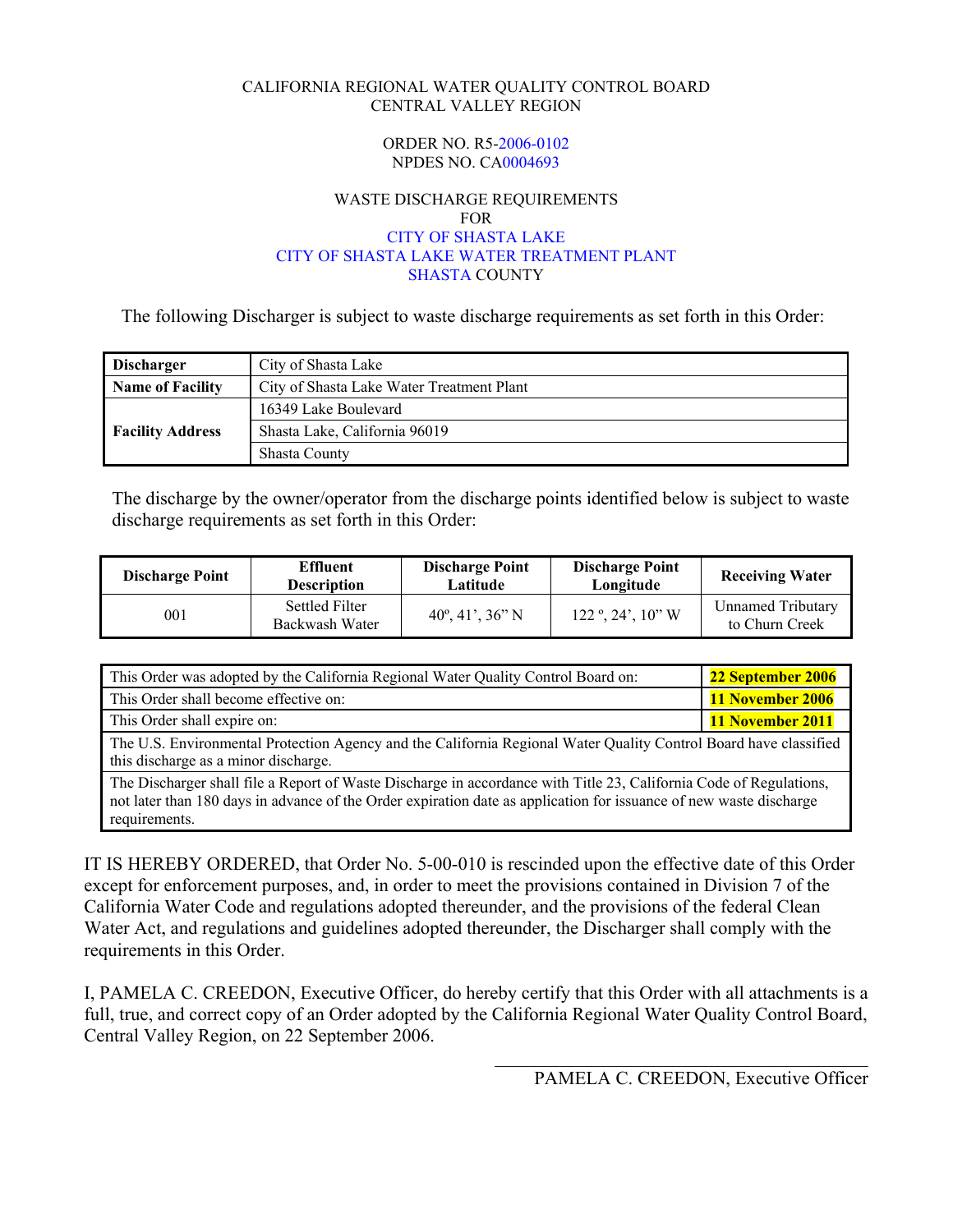## **TABLE OF CONTENTS**

| I.  |                |                                                                                     |  |
|-----|----------------|-------------------------------------------------------------------------------------|--|
| П.  |                |                                                                                     |  |
| Ш.  |                |                                                                                     |  |
| IV. |                |                                                                                     |  |
|     |                |                                                                                     |  |
|     |                |                                                                                     |  |
|     |                |                                                                                     |  |
|     |                |                                                                                     |  |
| V.  |                |                                                                                     |  |
|     | $\mathbf{A}$ . |                                                                                     |  |
|     | $\bf{B}$ .     |                                                                                     |  |
| VI. |                |                                                                                     |  |
|     | A.             |                                                                                     |  |
|     | <b>B.</b>      |                                                                                     |  |
|     | $\mathbf{C}$ . |                                                                                     |  |
|     |                | $1_{-}$                                                                             |  |
|     |                | Special Studies, Technical Reports and Additional Monitoring Requirements  18<br>2. |  |
|     |                | Best Management Practices and Pollution Prevention - Not Applicable 19<br>3.        |  |
|     |                | Construction, Operation and Maintenance Specifications - Not Applicable  19<br>4.   |  |
|     |                | Special Provisions for Municipal Facilities (POTWs Only) - Not Applicable  19<br>5. |  |
|     |                | 6.                                                                                  |  |
|     |                | 7.                                                                                  |  |
|     |                |                                                                                     |  |
|     |                |                                                                                     |  |
|     |                |                                                                                     |  |
|     |                |                                                                                     |  |
|     |                |                                                                                     |  |
|     |                |                                                                                     |  |
|     |                |                                                                                     |  |
|     |                |                                                                                     |  |
|     |                |                                                                                     |  |
|     |                |                                                                                     |  |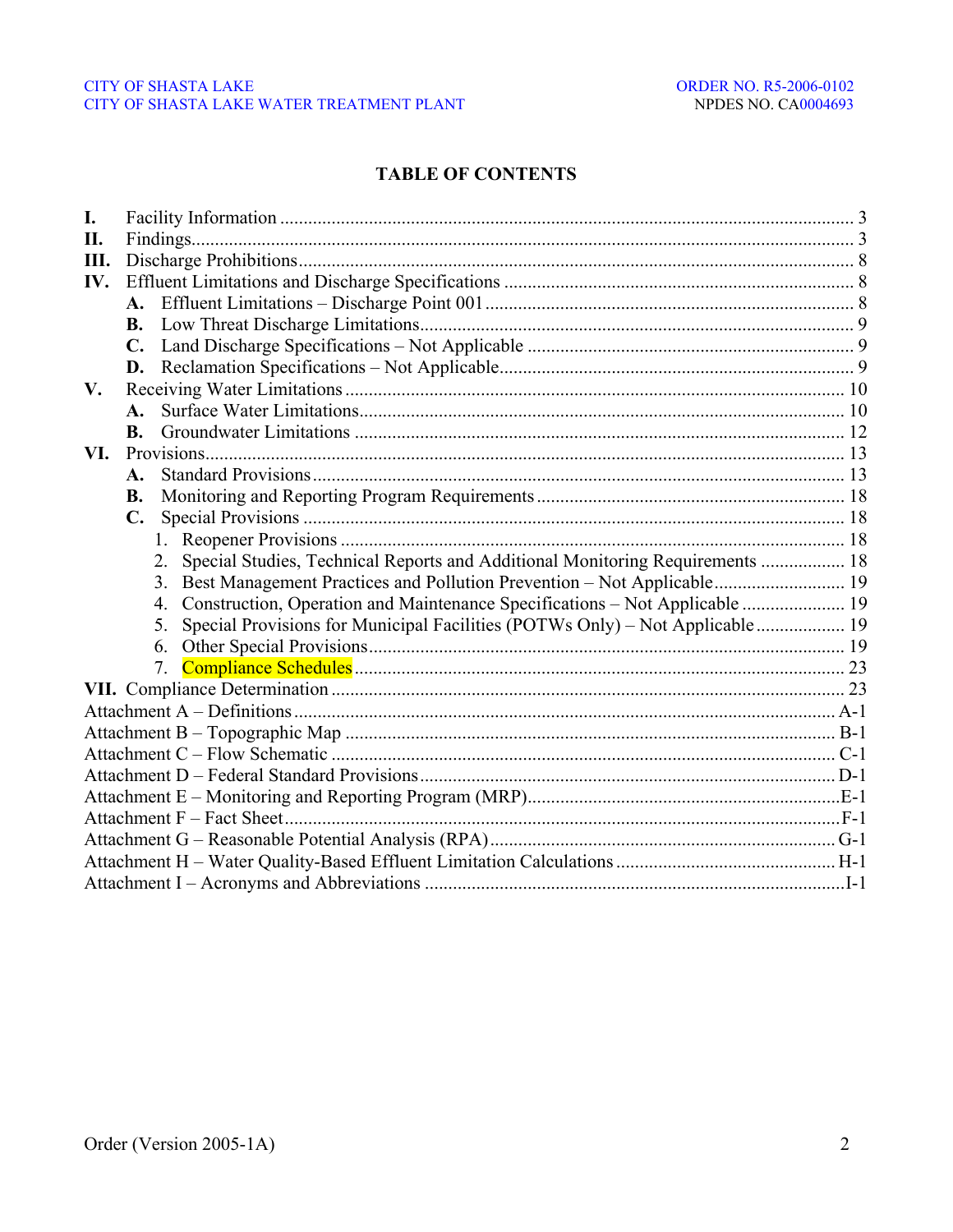# **I. FACILITY INFORMATION**

| <b>Discharger</b>                      | City of Shasta Lake                       |  |  |  |
|----------------------------------------|-------------------------------------------|--|--|--|
| <b>Name of Facility</b>                | City of Shasta Lake Water Treatment Plant |  |  |  |
|                                        | 16349 Lake Boulevard                      |  |  |  |
| <b>Facility Address</b>                | Shasta Lake, CA 96019                     |  |  |  |
|                                        | <b>Shasta County</b>                      |  |  |  |
| <b>Facility Contact,</b>               | Chuck Robinson,                           |  |  |  |
| <b>Title, and Phone</b>                | Public Works Supervisor, (530) 275-7450   |  |  |  |
| <b>Mailing Address</b>                 | P.O. Box 777, Shasta Lake, CA 96019       |  |  |  |
| <b>Type of Facility</b>                | Water Treatment Plant                     |  |  |  |
| <b>Facility Wastewater Design Flow</b> | 0.175 million gallons per day (maximum)   |  |  |  |

The following Discharger is subject to waste discharge requirements as set forth in this Order:

## **II. FINDINGS**

The California Regional Water Quality Control Board, Central Valley Region (hereinafter Regional Water Board), finds:

**A. Background.** City of Shasta Lake (hereinafter Discharger) is currently discharging under Order No. 5-00-010 and National Pollutant Discharge Elimination System (NPDES) Permit No. CA0004693. The Discharger submitted a Report of Waste Discharge, dated 31 December 2003, and applied for a NPDES permit renewal to discharge up to 0.175 million gallons per day (mgd) of treated wastewater from the City of Shasta Lake Water Treatment Plant (hereinafter Facility). The application was deemed complete on 16 December 2005.

For the purposes of this Order, references to the "discharger" or "permittee" in applicable federal and State laws, regulations, plans, or policy are held to be equivalent to references to the Discharger herein.

- **B. Facility Description.** The Discharger owns and operates a drinking water treatment plant. The water treatment system consists of primary filtration, secondary filtration, polymer addition, coagulation, flocculation, and chlorination. The Facility discharges settled filter backwash water from Discharge Point 001 (see table on cover page) to an unnamed tributary, a water of the United States and a tributary to Sacramento River via Churn Creek, within the Redding Hydrologic Unit, Enterprise Flat Hydrologic Area (508.10). Attachment B provides a map of the area around the Facility. Attachment C provides a flow schematic of the Facility.
- **C. Legal Authorities.** This Order is issued pursuant to section 402 of the Federal Clean Water Act (CWA) and implementing regulations adopted by the U.S. Environmental Protection Agency (USEPA) and Chapter 5.5, Division 7 of the California Water Code (CWC). It shall serve as a NPDES permit for point source discharges from this facility to surface waters. This Order also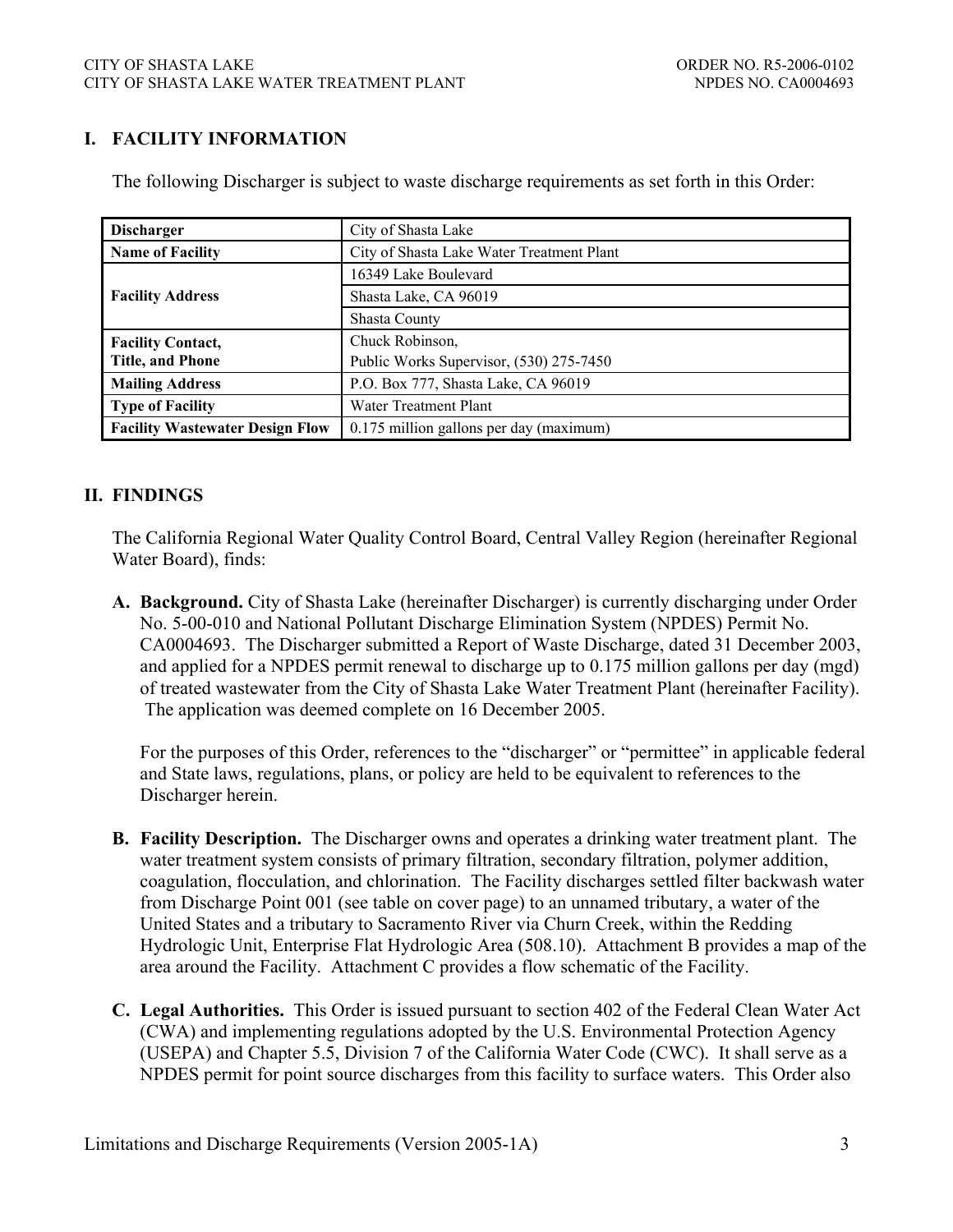serves as Waste Discharge Requirements (WDRs) pursuant to Article 4, Chapter 4 of the CWC for discharges that are not subject to regulation under CWA section 402.

- **D. Background and Rationale for Requirements.** The Regional Water Board developed the requirements in this Order based on information submitted as part of the application, through monitoring and reporting programs, and other available information. Attachment F, which contains background information and rationale for Order requirements, is hereby incorporated into this Order and constitutes part of the Findings for this Order. Attachments A through I are also incorporated into this Order.
- **E. California Environmental Quality Act (CEQA).** This action to adopt an NPDES permit is exempt from the provisions of the California Environmental Quality Act (Public Resources Code Section 21000, *et seq*.) in accordance with Section 13389 of the CWC.
- **F. Technology-Based Effluent Limitations**. The Code of Federal Regulations (CFR) at 40 CFR §122.44(a) requires that permits include applicable technology-based limitations and standards. This Order includes technology-based effluent limitations based on Best Professional Judgment (BPJ) in accordance with 40 CFR §125.3. A detailed discussion of the technology-based effluent limitations development is included in the Fact Sheet (Attachment F).
- **G. Water Quality-Based Effluent Limitations**. Section 122.44(d) of 40 CFR requires that permits include water quality-based effluent limitations (WQBELs) to attain and maintain applicable numeric and narrative water quality criteria to protect the beneficial uses of the receiving water. Where numeric water quality objectives have not been established, 40 CFR §122.44(d) specifies that WQBELs may be established using USEPA criteria guidance under CWA section 304(a), proposed State criteria or a State policy interpreting narrative criteria supplemented with other relevant information, or an indicator parameter.
- **H. Water Quality Control Plans**. The Regional Water Board adopted a *Water Quality Control Plan, Fourth Edition,* for the *Sacramento and San Joaquin River Basins* (hereinafter Basin Plan) that designates beneficial uses, establishes water quality objectives, and contains implementation programs and policies to achieve those objectives for all waters addressed through the plan. In addition, State Water Resources Control Board (State Water Board) Resolution No. 88-63 requires that, with certain exceptions, the Regional Water Board assign the municipal and domestic supply use to water bodies that do not have beneficial uses listed in the Basin Plan.

The Basin Plan at page II-2.00 for Sac/SJ states that the "…*beneficial uses of any specifically identified water body generally apply to its tributary streams*." The Basin Plan does not specifically identify beneficial uses for the unnamed tributary to Churn Creek, but does identify present and potential uses for Sacramento River, to which the unnamed tributary via Churn Creek is tributary. These beneficial uses are as follows: municipal and domestic supply; agricultural supply, industrial service supply; navigation; hydropower generation; water contact recreation, including canoeing and rafting; non-contact water recreation, including aesthetic enjoyment; warm freshwater habitat; cold freshwater habitat; warm migration of aquatic organisms; cold migration of aquatic organisms; warm spawning, reproduction, and/or early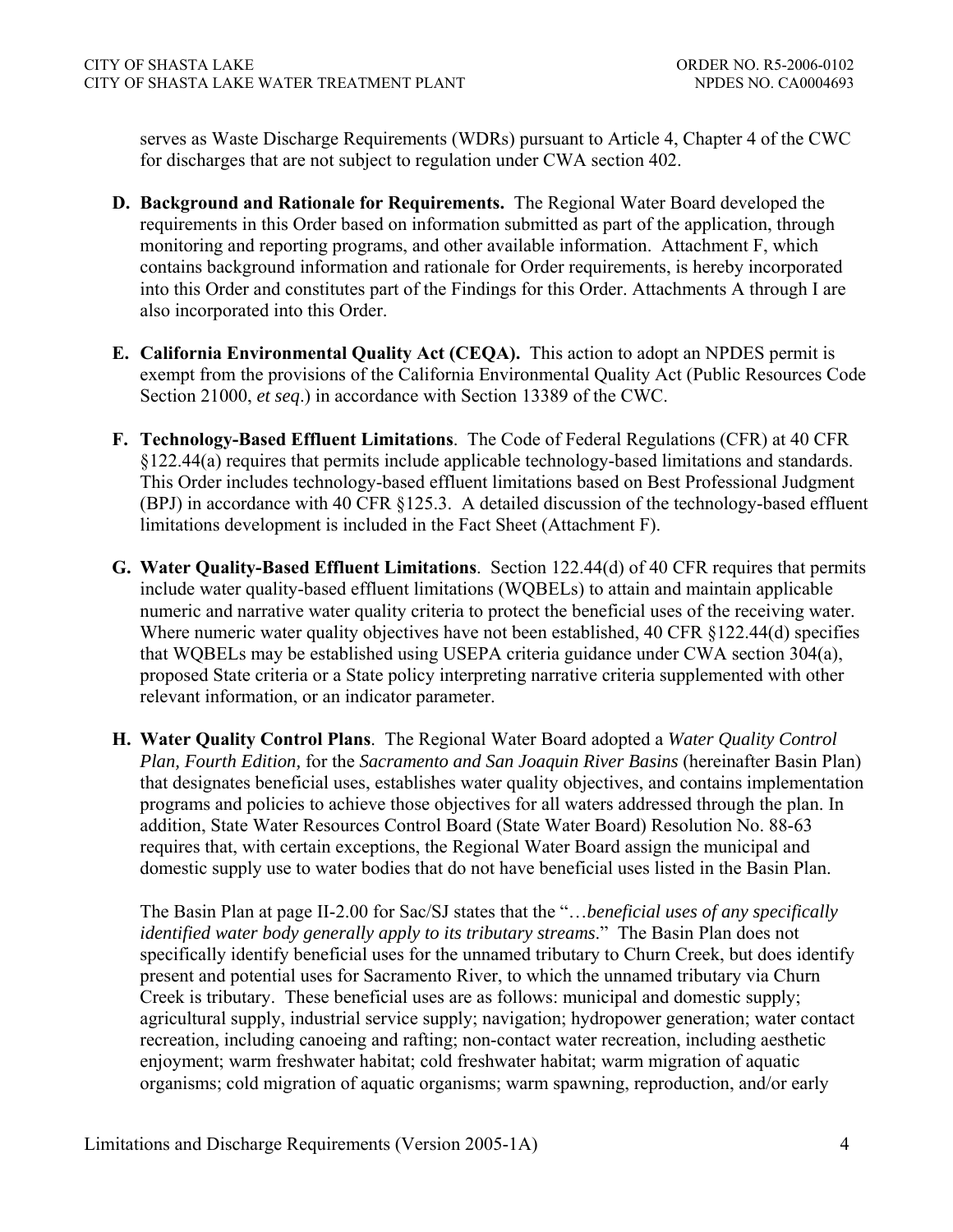development; cold spawning, reproduction, and /or early development; and wildlife habitat. Thus, as discussed in detail in the Fact Sheet, beneficial uses applicable to the unnamed tributary to Churn Creek are as follows:

| <b>Discharge Point</b> | <b>Receiving Water Name</b>         | <b>Beneficial Use(s)</b>                                                                                                                                                                                                                                                                                                                                                                                                                                                                                                                                                                                                    |
|------------------------|-------------------------------------|-----------------------------------------------------------------------------------------------------------------------------------------------------------------------------------------------------------------------------------------------------------------------------------------------------------------------------------------------------------------------------------------------------------------------------------------------------------------------------------------------------------------------------------------------------------------------------------------------------------------------------|
| 001                    | Unnamed Tributary to<br>Churn Creek | Existing:<br>municipal and domestic supply (MUN); agricultural supply,<br>including stock watering (AGR); industrial service supply<br>(IND); navigation (NAV); hydropower generation (POW);<br>water contact recreation, including canoeing and rafting<br>(REC-1); non-contact water recreation, including aesthetic<br>enjoyment (REC-2); warm freshwater habitat (WARM); cold<br>freshwater habitat (COLD); warm and cold migration of<br>aquatic organisms (MGR); warm and cold spawning,<br>reproduction, and/or early development (SPWN); and wildlife<br>habitat (WILD).<br>Groundwater:<br>MUN; IND; PRO; and AGR. |

- **I.** *National Toxics Rule* **(NTR) and** *California Toxics Rule* **(CTR).** USEPA adopted the NTR on 22 December 1992, which was amended on 4 May 1995 and 9 November 1999, and the CTR on 18 May 2000, which was amended on 13 February 2001. These rules include water quality criteria for priority pollutants and are applicable to this discharge.
- **J. State Implementation Policy.** On 2 March 2000, the State Water Board adopted the *Policy for Implementation of Toxics Standards for Inland Surface Waters, Enclosed Bays, and Estuaries of California* (State Implementation Policy or SIP). The SIP became effective on 28 April 2000 with respect to the priority pollutant criteria promulgated for California by the USEPA through the NTR and to the priority pollutant objectives established by the Regional Water Board in the Basin Plan. The SIP became effective on 18 May 2000 with respect to the priority pollutant criteria promulgated by the USEPA through the California Toxics Rule. The State Water Board adopted amendments to the SIP on 24 February 2005 that became effective on 13 July 2005.
- **K. Compliance Schedules and Interim Requirements.** Section 2.1 of the SIP provides that, based on a discharger's request and demonstration that it is infeasible for an existing discharger to achieve immediate compliance with an effluent limitation derived from a CTR criterion, compliance schedules may be allowed in an NPDES permit. Unless an exception has been granted under Section 5.3 of the SIP, a compliance schedule may not exceed five years from the date that the permit is issued or reissued, nor may it extend beyond ten years from the effective date of the SIP (or 18 May 2010) to establish and comply with CTR criterion-based effluent limitations. Where a compliance schedule for a final effluent limitation exceeds one year, the Order must include interim numeric limitations for that constituent or parameter. Where allowed by the Basin Plan, compliance schedules and interim effluent limitations or discharge specifications may also be granted to allow time to implement a new or revised water quality objective. This Order does not include compliance schedules and interim effluent limitations and/or discharge specifications. A detailed discussion is included in the Fact Sheet.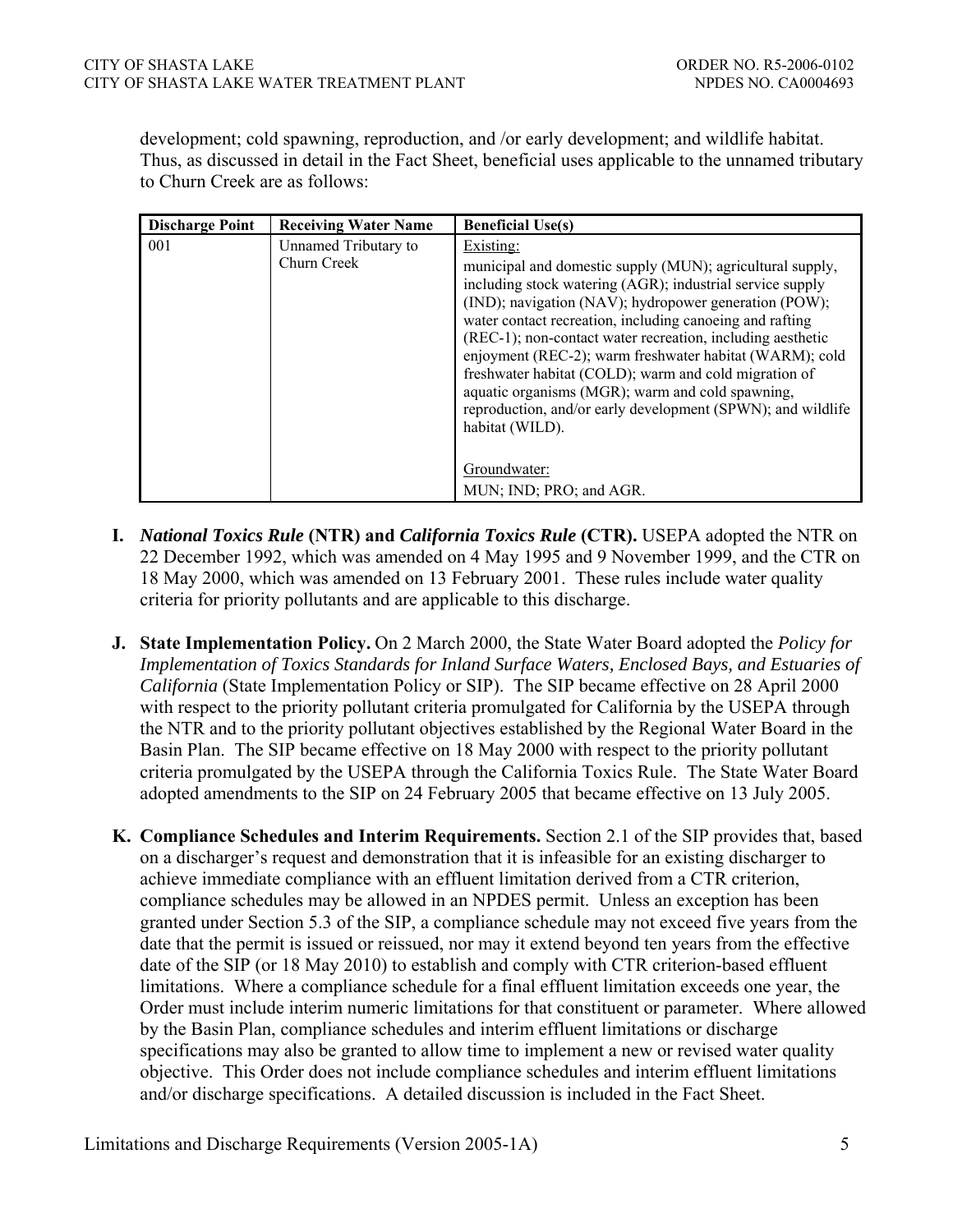- **L. Alaska Rule.** On 30 March 2000, USEPA revised its regulation that specifies when new and revised State and Tribal water quality standards (WQS) become effective for CWA purposes (40 CFR 131.21, 65 FR 24641, 27 April 2000). Under the revised regulation (also known as the Alaska rule), new and revised standards submitted to USEPA after 30 May 2000 must be approved by USEPA before being used for CWA purposes. The final rule also provides that standards already in effect and submitted to USEPA by 30 May 2000 may be used for CWA purposes, whether or not approved by USEPA.
- **M. Stringency of Requirements for Individual Pollutants.** This Order contains restrictions on individual pollutants that are no more stringent than required by the federal CWA. Individual pollutant restrictions consist of technology-based restrictions and water quality-based effluent limitations. The technology-based effluent limitations consist of restrictions on settleable solids and total suspended solids (TSS). Restrictions on settleable solids and TSS are specified in federal regulations as discussed in Finding F, and the permit's technology-based pollutant restrictions are no more stringent than required by the CWA. Water quality-based effluent limitations have been scientifically derived to implement water quality objectives that protect beneficial uses. Both the beneficial uses and the water quality objectives have been approved pursuant to federal law and are the applicable federal water quality standards. To the extent that toxic pollutant water quality-based effluent limitations were derived from the CTR, the CTR is the applicable standard pursuant to 40 CFR 131.38. The scientific procedures for calculating the individual water quality-based effluent limitations are based on the CTR-SIP, which was approved by USEPA on 18 May 2000. All beneficial uses and water quality objectives contained in the Basin Plan were approved under state law and submitted to and approved by USEPA prior to 30 May 2000. Any water quality objectives and beneficial uses submitted to USEPA prior to 30 May 2000, but not approved by USEPA before that date, are nonetheless "*applicable water quality standards for purposes of the CWA*" pursuant to 40 CFR 131.21(c)(1). Collectively, this Order's restrictions on individual pollutants are no more stringent than required to implement the technology-based requirements of the CWA and the applicable water quality standards for purposes of the CWA.
- **N. Antidegradation Policy.** Section 131.12 of 40 CFR requires that State water quality standards include an antidegradation policy consistent with the federal policy. The State Water Board established California's antidegradation policy in State Water Board Resolution 68-16, which incorporates the requirements of the federal antidegradation policy. Resolution 68-16 requires that existing quality of waters be maintained unless degradation is justified based on specific findings. As discussed in detail in the Fact Sheet the permitted discharge is consistent with the antidegradation provision of 40 CFR §131.12 and State Water Board Resolution 68-16.
- **O. Anti-Backsliding Requirements.** Sections 402(o)(2) and 303(d)(4) of the CWA and federal regulations at 40 CFR § 122.44(l) prohibit backsliding in NPDES permits. These antibacksliding provisions require effluent limitations in a reissued permit to be as stringent as those in the previous permit, with some exceptions where limitations may be relaxed. All effluent limitations in this Order are at least as stringent as the effluent limitations in the previous Order*.*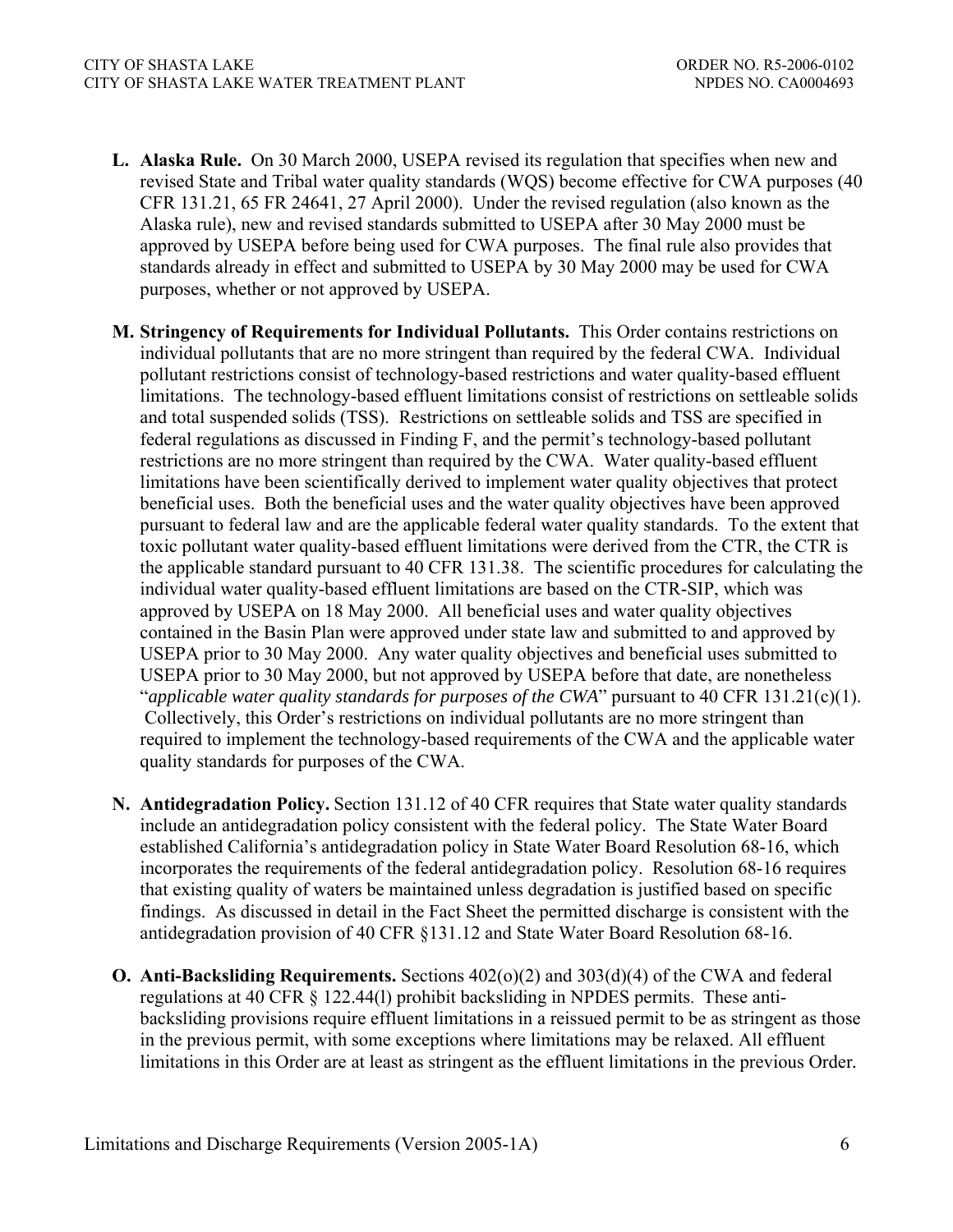- **P. Monitoring and Reporting.** Section 122.48 of 40 CFR requires that all NPDES permits specify requirements for recording and reporting monitoring results. Sections 13267 and 13383 of the CWC authorize the Regional Water Board to require technical and monitoring reports. The Monitoring and Reporting Program establishes monitoring and reporting requirements to implement federal and State requirements. This Monitoring and Reporting Program (MRP) is provided in Attachment E.
- **Q. Standard and Special Provisions.** Standard Provisions, which in accordance with 40 CFR §§122.41and 122.42, apply to all NPDES discharges and must be included in every NPDES permit, are provided in Attachment D. The Regional Water Board has also included in this Order special provisions applicable to the Discharger. A rationale for the special provisions contained in this Order is provided in the attached Fact Sheet.
- **R. Notification of Interested Parties.** The Regional Water Board has notified the Discharger and interested agencies and persons of its intent to prescribe Waste Discharge Requirements for the discharge and has provided them with an opportunity to submit their written comments and recommendations. Details of notification are provided in the Fact Sheet of this Order.
- **S. Consideration of Public Comment.** The Regional Water Board, in a public meeting, heard and considered all comments pertaining to the discharge. Details of the Public Hearing are provided in the Fact Sheet of this Order.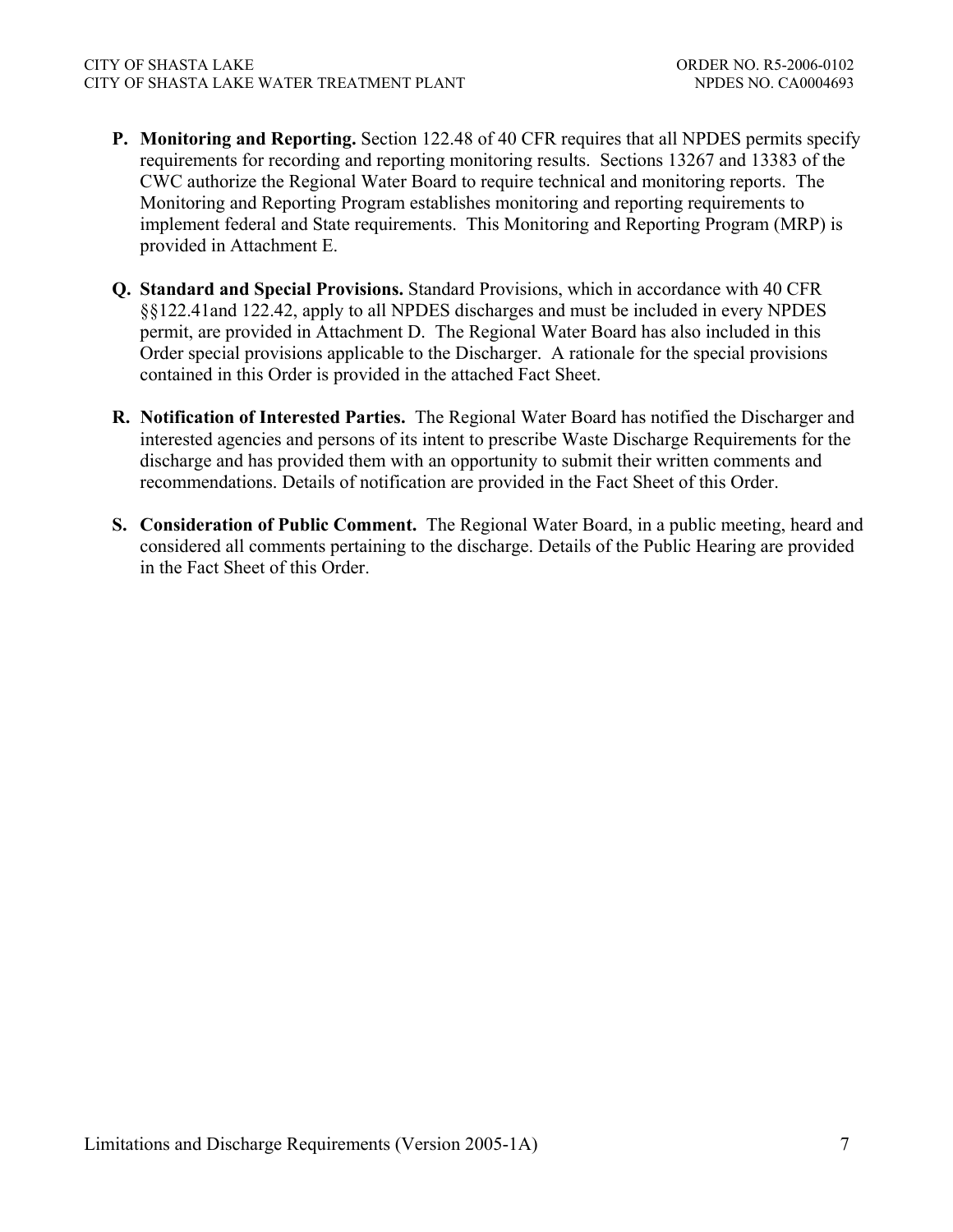## **III. DISCHARGE PROHIBITIONS**

- **A.** Discharge of wastewater at a location or in a manner different from that described in the Findings is prohibited.
- **B.** The by-pass or overflow of wastes to surface waters is prohibited, except as allowed by Federal Standard Provision I.A.7. [See Attachment D – Federal Standard Provisions] and Regional Water Board Standard Provision VI.A.2.g.
- **C.** Neither the discharge nor its treatment shall create a nuisance as defined in Section 13050 of the CWC.
- **D.** The Discharger shall not allow pollutant-free wastewater to be discharged into the collection, treatment, and disposal system in amounts that significantly diminish the system's capability to comply with this Order. Pollutant-free wastewater means rainfall, groundwater, cooling waters, and condensates that are essentially free of pollutants.

### **IV. EFFLUENT LIMITATIONS AND DISCHARGE SPECIFICATIONS**

#### **A. Effluent Limitations – Discharge Point 001**

#### 1. **Final Effluent Limitations – Discharge Point 001**

a. The discharge of settled filter backwash water shall maintain compliance with the following effluent limitations at Discharge Point 001, with compliance measured at Monitoring Location EFF-001 as described in the attached MRP:

|                               |                | <b>Effluent Limitations</b> |                                |                                        |                                        |  |  |
|-------------------------------|----------------|-----------------------------|--------------------------------|----------------------------------------|----------------------------------------|--|--|
| <b>Parameter</b>              | <b>Units</b>   | Average<br>Monthly          | <b>Maximum</b><br><b>Daily</b> | <b>Instantaneous</b><br><b>Minimum</b> | <b>Instantaneous</b><br><b>Maximum</b> |  |  |
| Flow                          | mgd            |                             | 0.175                          | --                                     | --                                     |  |  |
| Settleable Solids             | $mL/L$ -hr     | 0.1                         | 0.2                            | $- -$                                  | $- -$                                  |  |  |
| <b>Total Suspended Solids</b> | mg/L           | 30                          | 50                             | $\overline{\phantom{m}}$               | --                                     |  |  |
| pH                            | standard units |                             |                                | 6.0                                    | 9.0                                    |  |  |

#### b. **Total Residual Chlorine**: Effluent total residual chlorine shall not exceed the following:

- i. 0.01 mg/L as a four-day average;
- ii. 0.02 mg/L as a one-hour average; and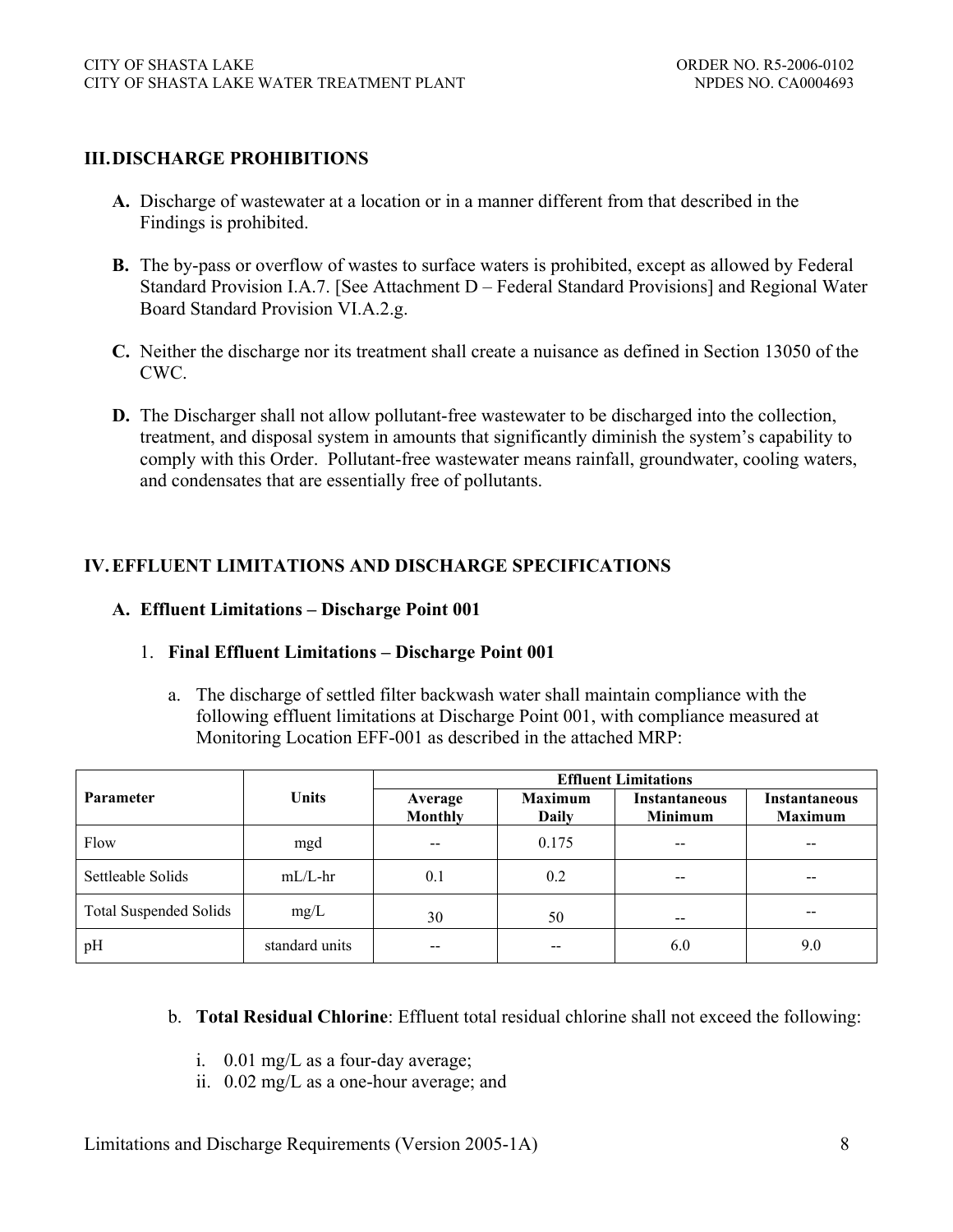c. **Acute Toxicity**: Survival of aquatic organisms in 96-hour bioassays of undiluted waste shall be no less than:

Minimum for any one bioassay  $-$  - - - - - - - - - - - - - - - - - 70% Median for any three or more consecutive bioassays ---- 90%

### 2. **Interim Effluent Limitations – Discharge Point 001 - Not Applicable**

#### **B. Low Threat Discharge Limitations**

Low threat discharges shall maintain compliance with the following effluent limitations with compliance measured at and described in the attached MRP.

|                               |              | <b>Low Threat Discharges Limitations</b> |                   |                                |                             |                                    |  |
|-------------------------------|--------------|------------------------------------------|-------------------|--------------------------------|-----------------------------|------------------------------------|--|
| <b>Parameter</b>              | <b>Units</b> | Average<br><b>Monthly</b>                | Average<br>Weekly | <b>Maximum</b><br><b>Daily</b> | <b>Instantaneous</b><br>Min | <b>Instantaneous</b><br><b>Max</b> |  |
| Flow <sup>1</sup>             | mgd          | $- -$                                    | $\sim$ $-$        | 0.25                           | $- -$                       | $\overline{\phantom{m}}$           |  |
| Settleable Solids             | $mL/L$ -hr   | 10                                       | 15                | --                             | $- -$                       | $- -$                              |  |
| <b>Total Suspended Solids</b> | mg/L         | 10                                       | 15                | $- -$                          | $\overline{\phantom{m}}$    | $\hspace{0.05cm}$                  |  |
| Chlorine, Total Residual      | mg/L         | --                                       | $- -$             | --                             |                             | 0.02                               |  |

## **C. Land Discharge Specifications – Not Applicable**

#### **D. Reclamation Specifications – Not Applicable**

 <sup>1</sup> Limitation applies if flow is greater than four months in duration.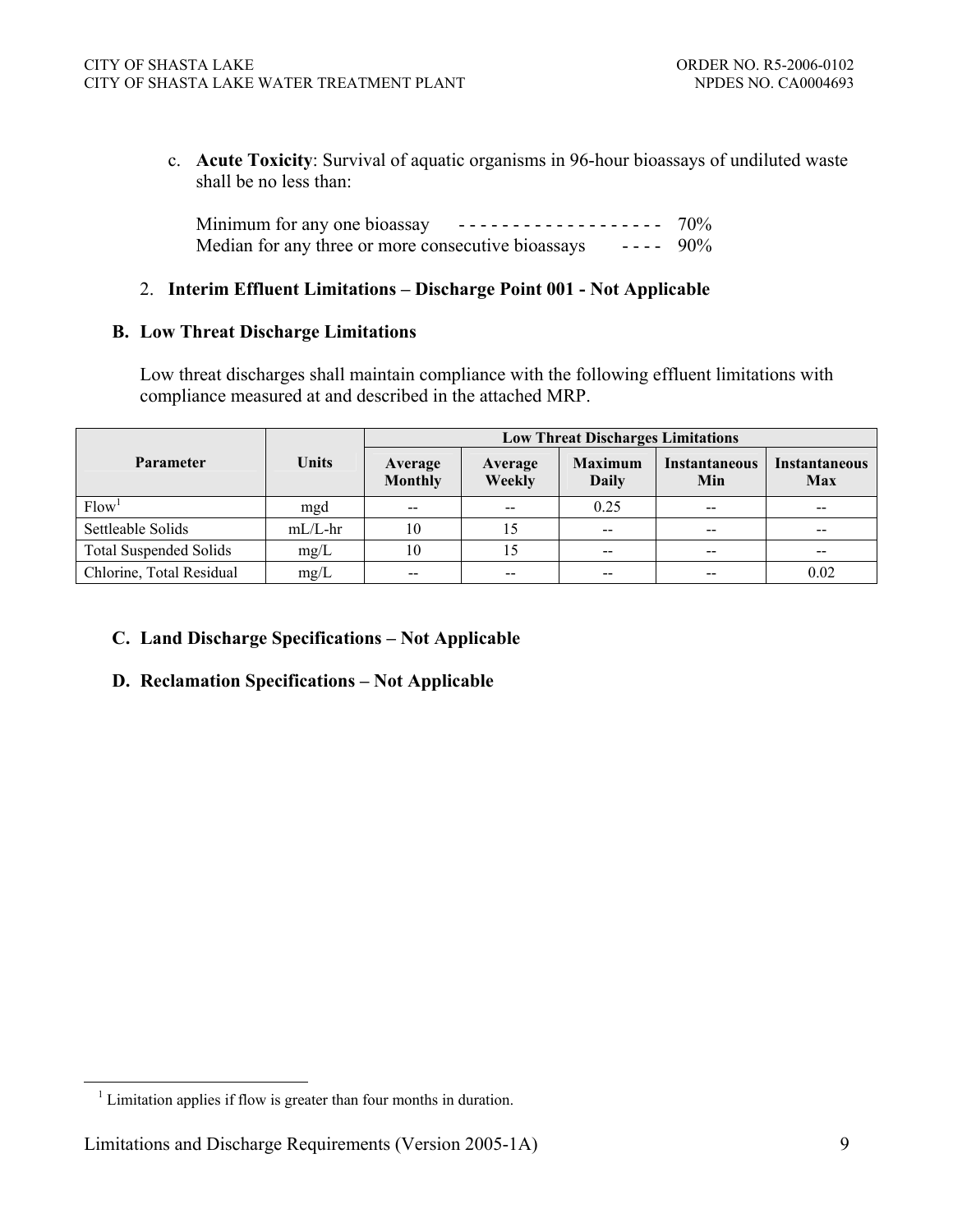### **V. RECEIVING WATER LIMITATIONS**

#### **A. Surface Water Limitations**

Receiving water limitations are based on water quality objectives contained in the Basin Plan and are a required part of this Order. The discharge shall not cause the following in the unnamed tributary to Churn Creek:

- 1. **Fecal Coliform**. The fecal coliform concentration, based on a minimum of not less than five samples for any 30-day period, to exceed a geometric mean of 200 MPN/100 mL, nor more than ten percent of the total number of fecal coliform samples taken during any 30-day period to exceed 400 MPN/100 mL.
- 2. **Biostimulatory Substances**. Water to contain biostimulatory substances which promote aquatic growths in concentrations that cause nuisance or adversely affect beneficial uses.
- 3. **Chemical Constituents**. Chemical constituents to be present in concentrations that adversely affect beneficial uses.
- 4. **Discoloration**. Discoloration that causes nuisance or adversely affects beneficial uses.
- 5. **Dissolved Oxygen**:
	- a. The monthly median of the mean daily dissolved oxygen concentration to fall below 85 percent of saturation in the main water mass;
	- b. The 95<sup>th</sup> percentile dissolved oxygen concentration to fall below 75 percent of saturation; nor
	- c. The dissolved oxygen concentration to be reduced below 7.0 mg/L at any time.
- 6. **Floating Material**. Floating material to be present in amounts that cause nuisance or adversely affect beneficial uses.
- 7. **Oils and Greases**. Oils, greases, waxes, or other materials to be present in concentrations that cause nuisance, result in a visible film or coating on the surface of the water or on objects in the water, or otherwise adversely affect beneficial uses.
- 8. **pH**. The pH to be depressed below 6.5 raised above 8.5, nor changed by more than 0.5 units.

### 9. **Pesticides**:

a. Pesticides to be present, individually or in combination, in concentrations that adversely affect beneficial uses;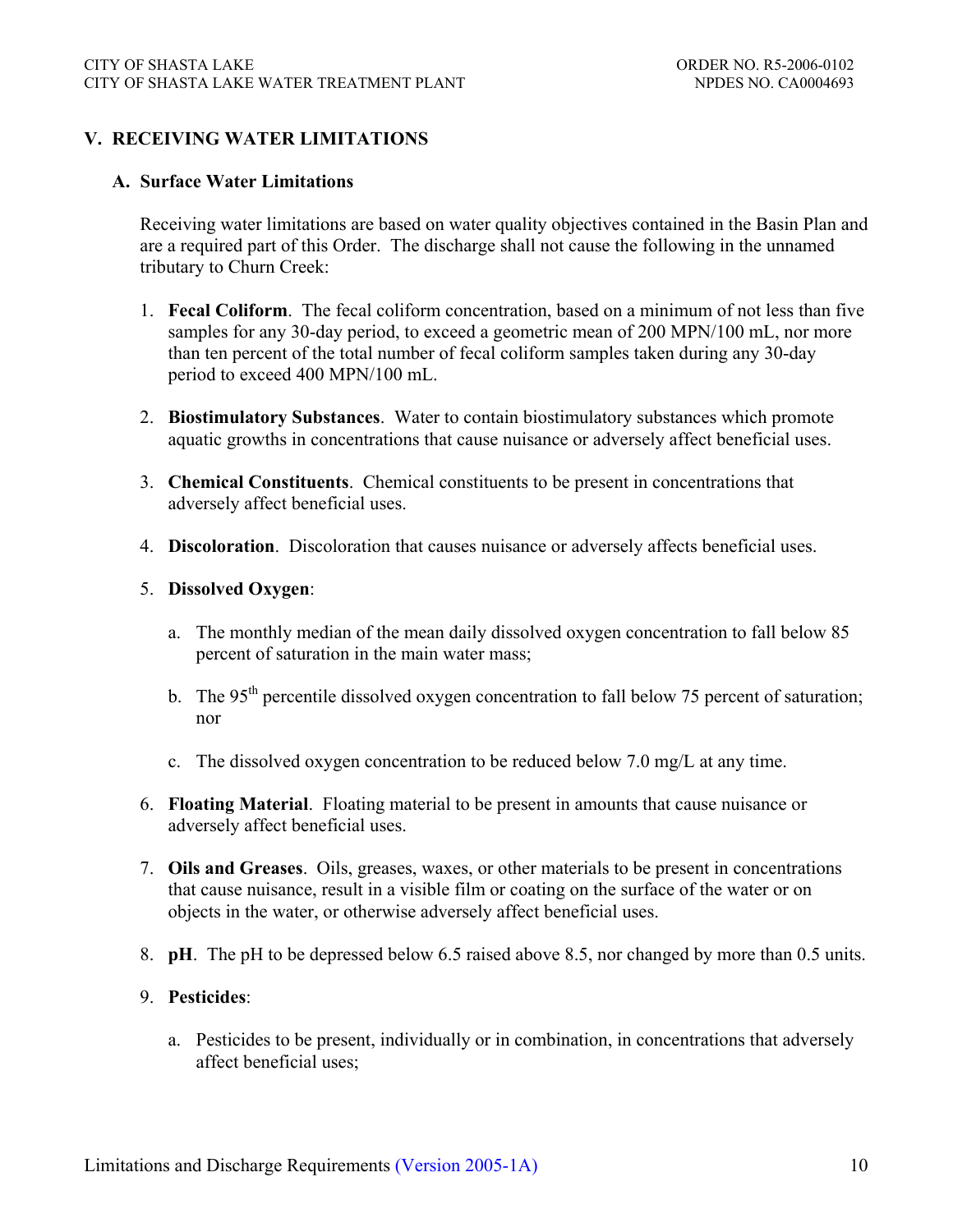- b. Pesticides to be present in bottom sediments or aquatic life in concentrations that adversely affect beneficial uses;
- c. Total identifiable persistent chlorinated hydrocarbon pesticides to be present in the water column at concentrations detectable within the accuracy of analytical methods approved by USEPA or the Executive Officer.
- d. Pesticide concentrations to exceed those allowable by applicable antidegradation policies (see State Water Board Resolution No. 68-16 and 40 CFR §131.12.).
- e. Pesticide concentrations to exceed the lowest levels technically and economically achievable.
- f. Pesticides to be present in concentration in excess of the maximum contaminant levels set forth in California Code of Regulations (CCR), Title 22, Division 4, Chapter 15.
- g. Thiobencarb to be present in excess of 1.0 ug/L.

#### 10. **Radioactivity**:

- a. Radionuclides to be present in concentrations that are harmful to human, plant, animal, or aquatic life nor that result in the accumulation of radionuclides in the food web to an extent that presents a hazard to human, plant, animal, or aquatic life.
- b. Radionuclides to be present in excess of the maximum contaminant levels specified in Table 4 (MCL Radioactivity) of Section 64443 of Title 22 of the CCR.
- 11. **Suspended Sediments**. The suspended sediment load and suspended sediment discharge rate of surface waters to be altered in such a manner as to cause nuisance or adversely affect beneficial uses.
- 12. **Settleable Substances**. Substances to be present in concentrations that result in the deposition of material that causes nuisance or adversely affects beneficial uses.
- 13. **Suspended Material**. Suspended material to be present in concentrations that cause nuisance or adversely affect beneficial uses.
- 14. **Taste- or Odor-Producing Substances**. Taste- or odor-producing substances to be present in concentrations that impart undesirable tastes or odors to fish flesh or other edible products of aquatic origin, or that cause nuisance, or otherwise adversely affect beneficial uses.
- 15. **Temperature**. The natural temperature to be increased by more than 5°F.
- 16. **Toxic Substances**. Toxic substances to be present, individually or in combination, in concentrations that produce detrimental physiological responses in human, plant, animal, or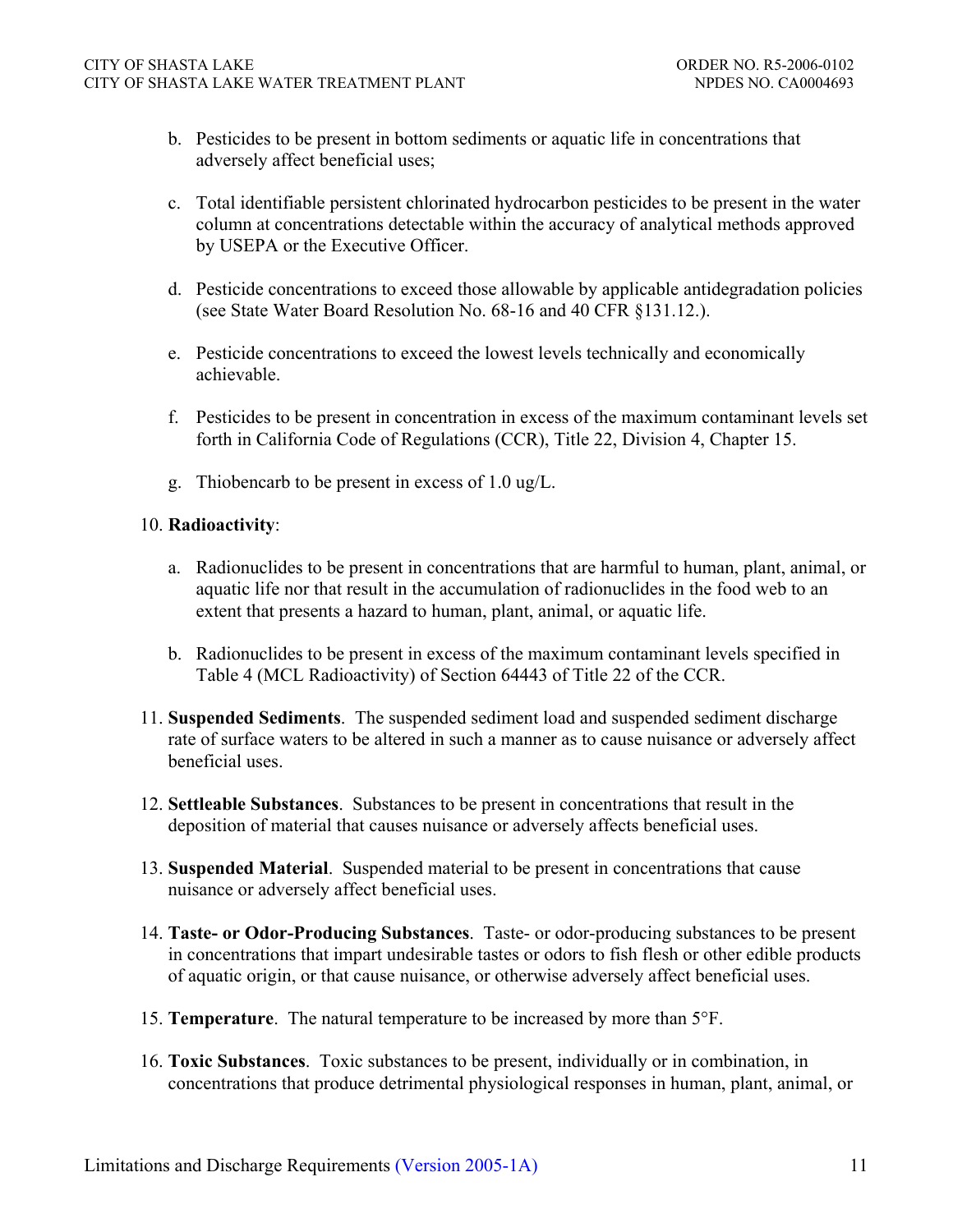aquatic life.

- 17. **Turbidity**. The turbidity to increase as follows:
	- a. More than 1 Nephelometric Turbidity Unit (NTU) where natural turbidity is between 0 and 5 NTUs.
	- b. More than 20 percent where natural turbidity is between 5 and 50 NTUs.
	- c. More than 10 NTU where natural turbidity is between 50 and 100 NTUs.
	- d. More than 10 percent where natural turbidity is greater than 100 NTUs.

#### **B. Groundwater Limitations**

The discharge shall not cause the groundwater to exceed water quality objectives, unreasonably affect beneficial uses, or cause a condition of pollution or nuisance.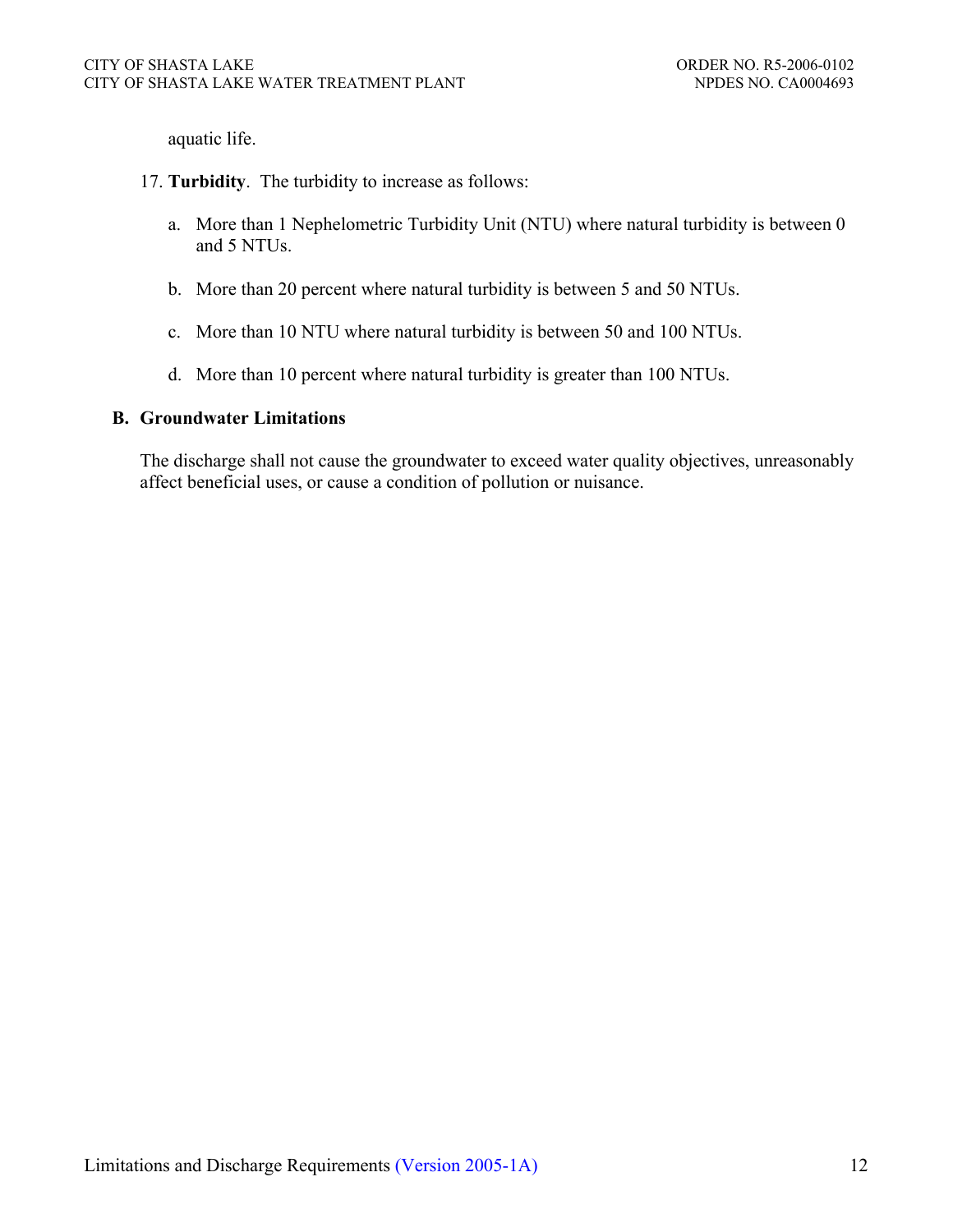#### **VI. PROVISIONS**

#### **A. Standard Provisions**

1. **Federal Standard Provisions**. The Discharger shall comply with all Standard Provisions included in Attachment D of this Order.

The Regional Water Board is authorized to enforce the terms of this permit under several provisions of the CWC, including, but not limited to, Sections 13385, 13386, and 13387.

- 2. **Regional Water Board Standard Provisions.** The Discharger shall comply with the following provisions:
	- a. If the Discharger's wastewater treatment plant is publicly owned or subject to regulation by California Public Utilities Commission, it shall be supervised and operated by persons possessing certificates of appropriate grade according to Title 23, CCR, Division 3, Chapter 14.
	- b. After notice and opportunity for a hearing, this Order may be terminated or modified for cause, including, but not limited to:
		- i. violation of any term or condition contained in this Order;
		- ii. obtaining this Order by misrepresentation or by failing to disclose fully all relevant facts;
		- iii. a change in any condition that requires either a temporary or permanent reduction or elimination of the authorized discharge; and
		- iv. a material change in the character, location, or volume of discharge.

The causes for modification include:

- i. New regulations. New regulations have been promulgated under Section 405(d) of the CWA, or the standards or regulations on which the permit was based have been changed by promulgation of amended standards or regulations or by judicial decision after the permit was issued.
- ii. Land application plans. When required by a permit condition to incorporate a land application plan for beneficial reuse of sewage sludge, to revise an existing land application plan, or to add a land application plan.
- iii. Change in sludge use or disposal practice. Under 40 CFR  $122.62(a)(1)$ , a change in the Discharger's sludge use or disposal practice is a cause for modification of the permit. It is cause for revocation and reissuance if the Discharger requests or agrees.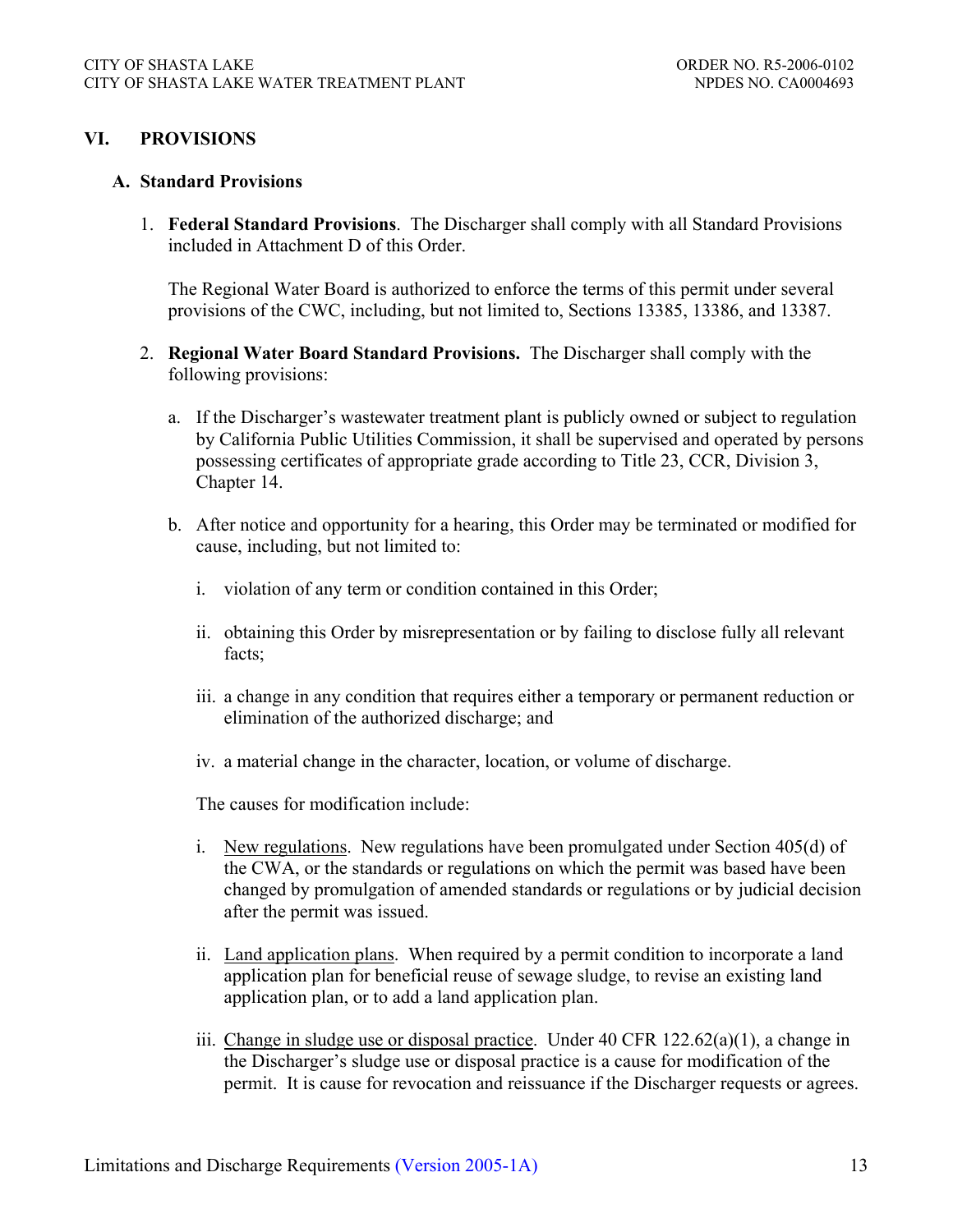The Regional Water Board may review and revise this Order at any time upon application of any affected person or the Board's own motion.

c. If a toxic effluent standard or prohibition (including any scheduled compliance specified in such effluent standard or prohibition) is established under Section 307(a) of the CWA, or amendments thereto, for a toxic pollutant that is present in the discharge authorized herein, and such standard or prohibition is more stringent than any limitation upon such pollutant in this Order, the Regional Water Board will revise or modify this Order in accordance with such toxic effluent standard or prohibition.

The Discharger shall comply with effluent standards and prohibitions within the time provided in the regulations that establish those standards or prohibitions, **even if this Order has not yet been modified**.

- d. If more stringent applicable water quality standards are approved, pursuant to Section 303 of the CWA, or amendments thereto, the Regional Water Board will revise and modify this Order in accordance with such more stringent standards.
- e. This Order shall be modified, or alternately revoked and reissued, to comply with any applicable effluent standard or limitation issued or approved under Sections 301(b)(2)(C) and (D),  $304(b)(2)$ , and  $307(a)(2)$  of the CWA, if the effluent standard or limitation so issued or approved:
	- i. contains different conditions or is otherwise more stringent than any effluent limitation in the Order; or
	- ii. controls any pollutant limited in the Order.

The Order, as modified or reissued under this paragraph, shall also contain any other requirements of the CWA then applicable.

- f. The provisions of this Order are severable. If any provision of this Order is found invalid, the remainder of this Order shall not be affected.
- g. By-pass (the intentional diversion of waste streams from any portion of a treatment facility or collection system, except those portions designed to meet variable effluent limits) is prohibited except under the following conditions:
	- i. by-pass is required for essential maintenance to assure efficient operation;

**and**

ii. neither effluent nor receiving water limitations are exceeded;

**and**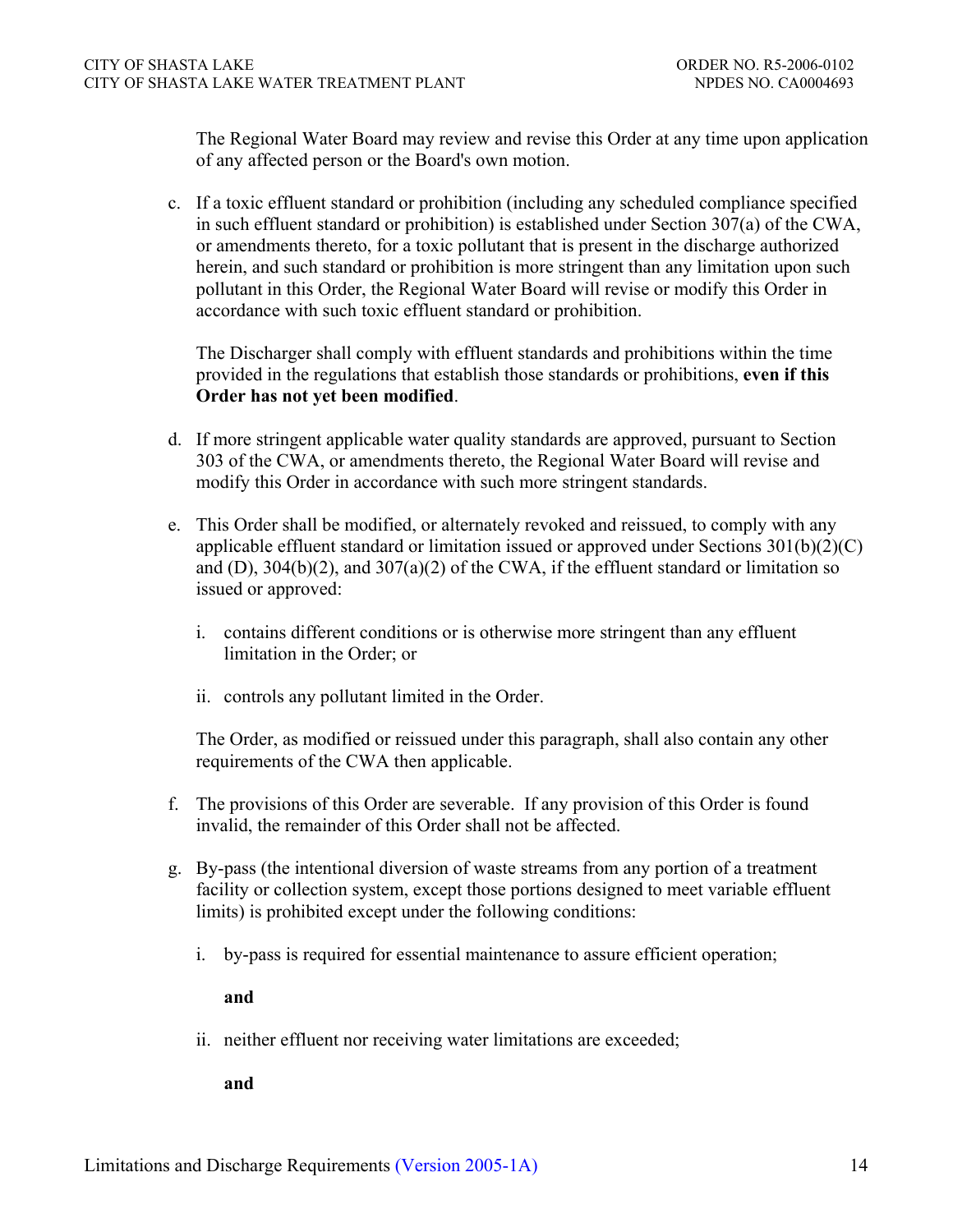iii. the Discharger notifies the Regional Water Board ten days in advance.

- h. The Discharger shall take all reasonable steps to minimize any adverse effects to waters of the State or users of those waters resulting from any discharge or sludge use or disposal in violation of this Order. Reasonable steps shall include such accelerated or additional monitoring as necessary to determine the nature and impact of the noncomplying discharge or sludge use or disposal.
- i. The Discharger shall ensure compliance with any existing or future pretreatment standard promulgated by USEPA under Section 307 of the CWA, or amendment thereto, for any discharge to the municipal system.
- j. The discharge of any radiological, chemical or biological warfare agent or high-level, radiological waste is prohibited.
- k. A copy of this Order shall be maintained at the discharge facility and be available at all times to operating personnel. Key operating personnel shall be familiar with its content.
- l. Neither the treatment nor the discharge shall create a condition of nuisance or pollution as defined by the CWC, Section 13050.
- m. Safeguard to electric power failure:
	- i. The Discharger shall provide safeguards to assure that, should there be reduction, loss, or failure of electric power, the discharge shall comply with the terms and conditions of this Order.
	- ii. Upon written request by the Regional Water Board the Discharger shall submit a written description of safeguards. Such safeguards may include alternate power sources, standby generators, retention capacity, operating procedures, or other means. A description of the safeguards provided shall include an analysis of the frequency, duration, and impact of power failures experienced over the past five years on effluent quality and on the capability of the Discharger to comply with the terms and conditions of the Order. The adequacy of the safeguards is subject to the approval of the Regional Water Board.
	- iii. Should the treatment works not include safeguards against reduction, loss, or failure of electric power, or should the Regional Water Board not approve the existing safeguards, the Discharger shall, within ninety days of having been advised in writing by the Regional Water Board that the existing safeguards are inadequate, provide to the Regional Water Board and USEPA a schedule of compliance for providing safeguards such that in the event of reduction, loss, or failure of electric power, the Discharger shall comply with the terms and conditions of this Order. The schedule of compliance shall, upon approval of the Regional Water Board, become a condition of this Order.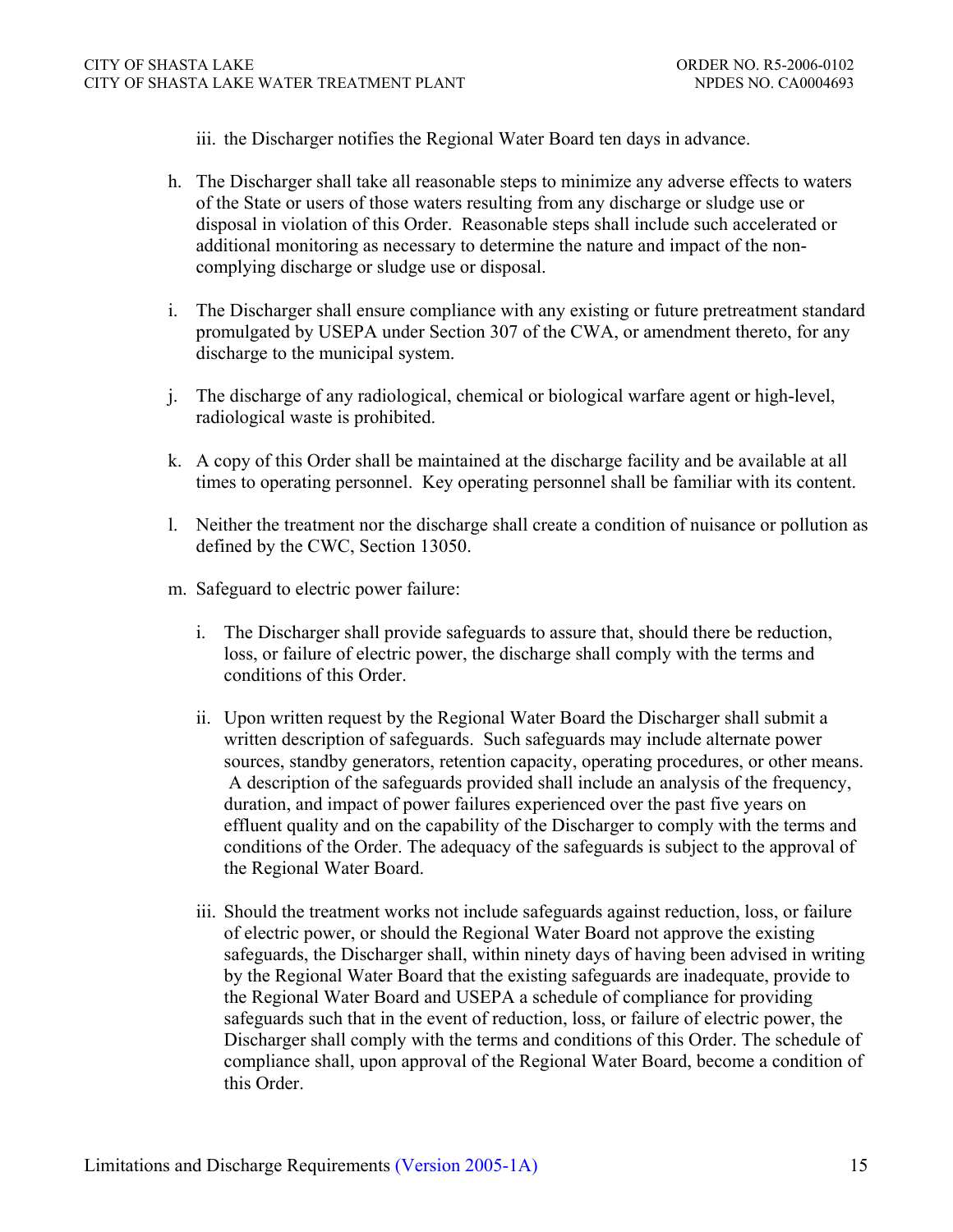n. The Discharger, upon written request of the Regional Water Board, shall file with the Board a technical report on its preventive (failsafe) and contingency (cleanup) plans for controlling accidental discharges, and for minimizing the effect of such events. This report may be combined with that required under Regional Water Board Standard Provision VI.A.2.m.

The technical report shall:

- i. Identify the possible sources of spills, leaks, untreated waste by-pass, and contaminated drainage. Loading and storage areas, power outage, waste treatment unit outage, and failure of process equipment, tanks and pipes should be considered.
- ii. Evaluate the effectiveness of present facilities and procedures and state when they became operational.
- iii. Predict the effectiveness of the proposed facilities and procedures and provide an implementation schedule containing interim and final dates when they will be constructed, implemented, or operational.

The Regional Water Board, after review of the technical report, may establish conditions which it deems necessary to control accidental discharges and to minimize the effects of such events. Such conditions shall be incorporated as part of this Order, upon notice to the Discharger.

- o. A publicly owned treatment works (POTW) whose waste flow has been increasing, or is projected to increase, shall estimate when flows will reach hydraulic and treatment capacities of its treatment and disposal facilities. The projections shall be made in January, based on the last three years' average dry weather flows, peak wet weather flows and total annual flows, as appropriate. When any projection shows that capacity of any part of the facilities may be exceeded in four years, the Discharger shall notify the Regional Water Board by **31 January**. A copy of the notification shall be sent to appropriate local elected officials, local permitting agencies and the press. Within 120 days of the notification, the Discharger shall submit a technical report showing how it will prevent flow volumes from exceeding capacity or how it will increase capacity to handle the larger flows. The Regional Water Board may extend the time for submitting the report.
- p. The Discharger shall submit technical reports as directed by the Executive Officer.
- q. Chemical, bacteriological, and bioassay analyses shall be conducted at a laboratory certified for such analyses by the State Department of Health Services. In the event a certified laboratory is not available to the Discharger, analyses performed by a noncertified laboratory will be accepted provided a Quality Assurance/Quality Control (QA/QC) Program is instituted by the laboratory. A manual containing the steps followed in this program must be kept in the laboratory and shall be available for inspection by Board staff. The QA/QC Program must conform to EPA guidelines or to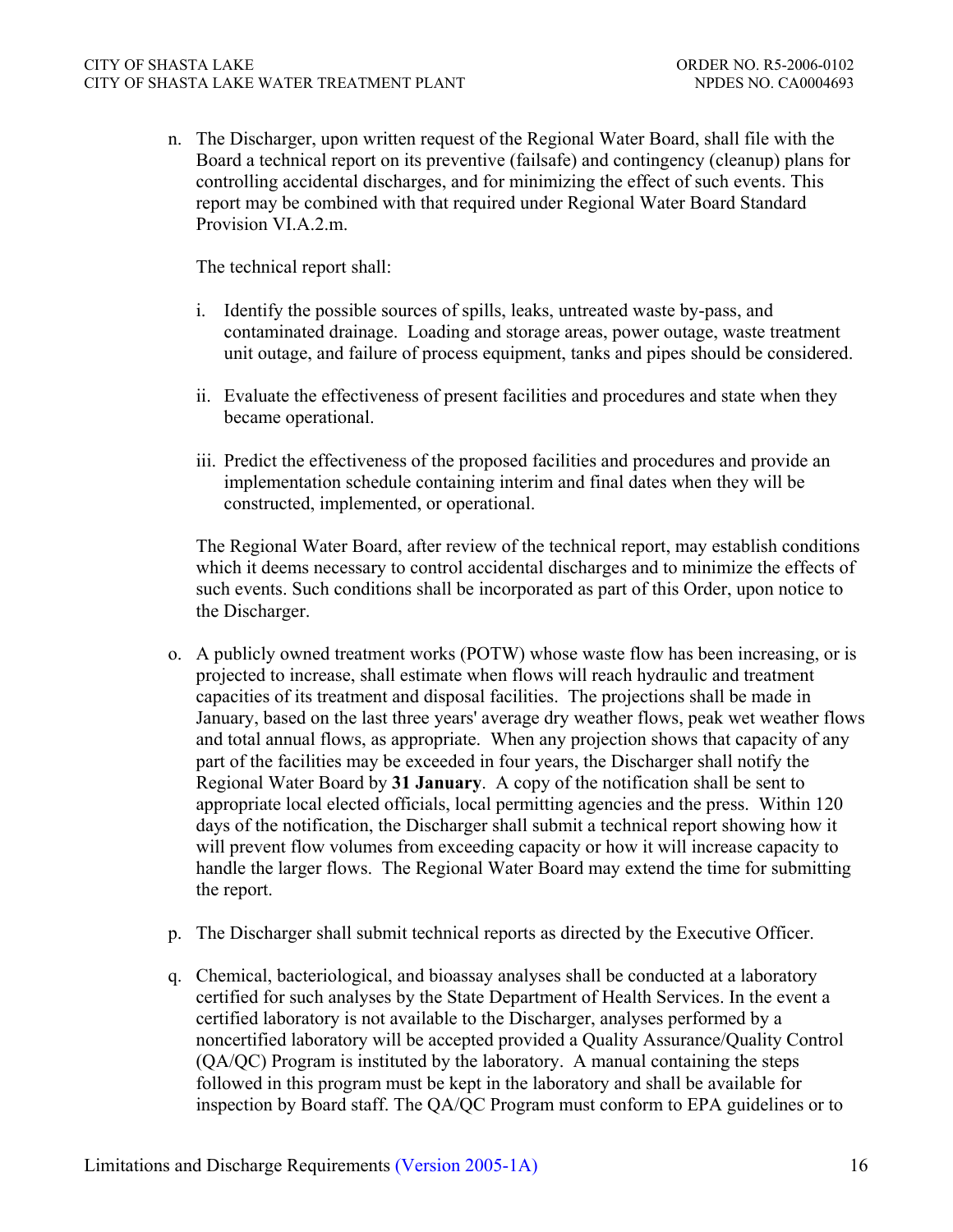procedures approved by the Regional Water Board.

Unless otherwise specified, all metals shall be reported as Total Metals.

Unless otherwise specified, bioassays shall be performed in the following manner:

- i. Acute bioassays shall be performed in accordance with guidelines approved by the Regional Water Board and the Department of Fish and Game or in accordance with methods described in USEPA's manual for measuring acute toxicity of effluents (EPA-821-R-02-012 and subsequent amendments).
- ii. Short-term chronic bioassays shall be performed in accordance with USEPA guidelines (EPA-821-R-02-013 and subsequent amendments).
- r. Laboratories that perform sample analyses must be identified in all monitoring reports submitted to the Regional Water Board and USEPA.
- s. The Discharger shall conduct analysis on any sample provided by USEPA as part of the Discharge Monitoring Quality Assurance (DMQA) program. The results of any such analysis shall be submitted to USEPA's DMQA manager.
- t. Effluent samples shall be taken downstream of the last addition of wastes to the treatment or discharge works where a representative sample may be obtained prior to mixing with the receiving waters. Samples shall be collected at such a point and in such a manner to ensure a representative sample of the discharge.
- u. All monitoring and analysis instruments and devices used by the Discharger to fulfill the prescribed monitoring program shall be properly maintained and calibrated as necessary, at least yearly, to ensure their continued accuracy.
- v. The Discharger shall file with the Regional Water Board technical reports on selfmonitoring performed according to the detailed specifications contained in the MRP attached to this Order.
- w. The results of all monitoring required by this Order shall be reported to the Regional Water Board, and shall be submitted in such a format as to allow direct comparison with the limitations and requirements of this Order. Unless otherwise specified, discharge flows shall be reported in terms of the monthly average and the daily maximum discharge flows.
- x. Upon written request of the Board, the Discharger shall submit a summary monitoring report to the Board. The report shall contain both tabular and graphical summaries of the monitoring data obtained during the previous year(s).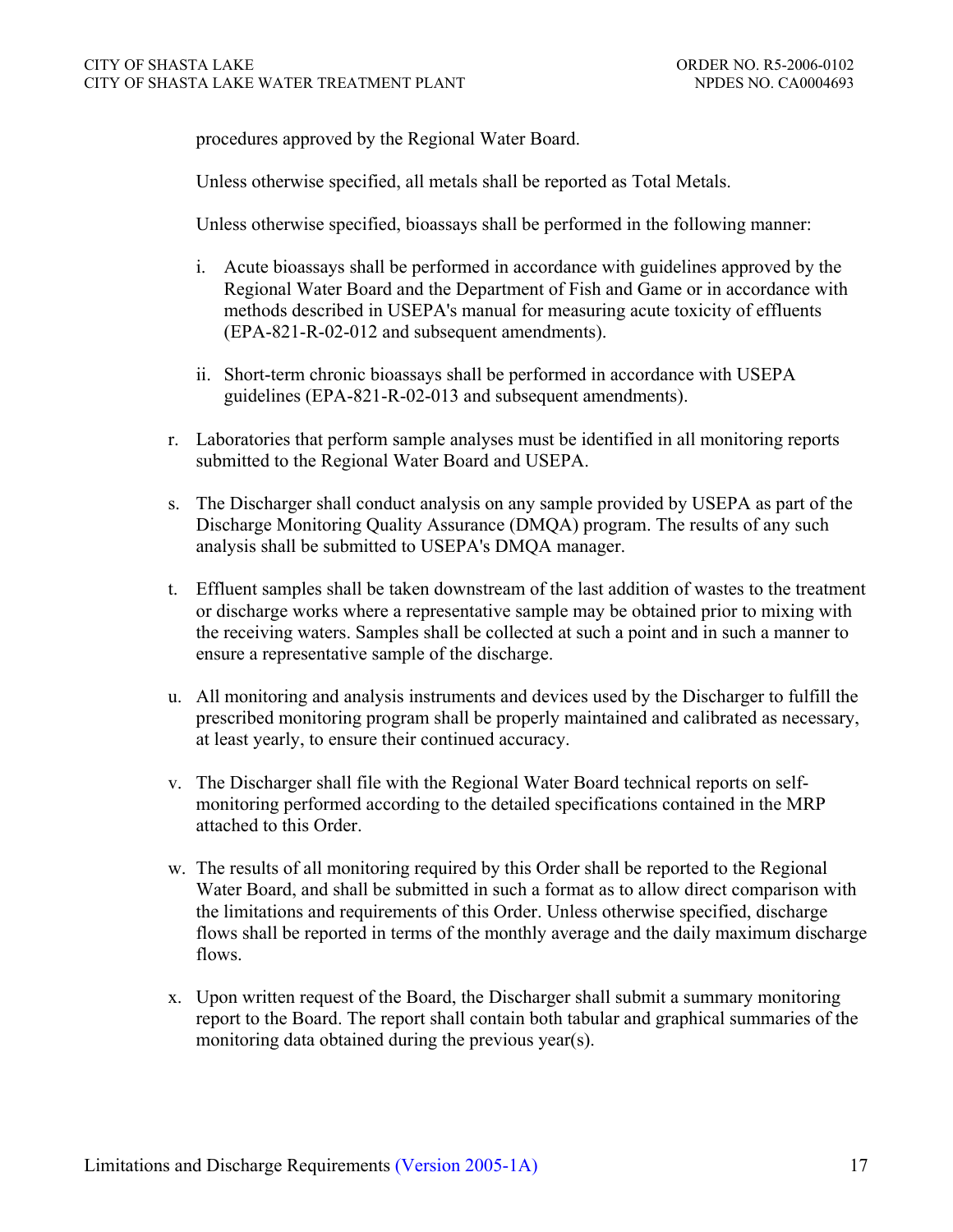### **B. Monitoring and Reporting Program Requirements**

- 1. The discharger shall comply with the MRP, and future revisions thereto, in Attachment E of this Order.
- 2. Within **60 days** of permit adoption, the Discharger shall submit a report outlining minimum levels, method detection limits, and analytical methods for approval, with a goal to achieve detection levels below applicable water quality criteria. At a minimum, the Discharger shall comply with the monitoring requirements for CTR constituents as outlined in Section 2.3 and 2.4 of the *Policy for Implementation of Toxics Standards for Inland Surface Waters, Enclosed Bays, and Estuaries of California*, adopted 2 March 2000 by the State Water Resources Control Board. All peaks identified by analytical methods shall be reported.

#### **C. Special Provisions**

### 1. **Reopener Provisions**

- a. Upon adoption of any applicable water quality standard for receiving waters by the Regional Water Board or the State Water Board pursuant to the CWA and regulations adopted thereunder, this permit may be reopened and receiving water limitations added.
- b. If chronic toxicity testing specified in Section VI.C.2.a indicates that the discharge causes, has the reasonable potential to cause, or contributes to an in-stream excursion above the water quality objective for toxicity, this Order shall be reopened and a chronic toxicity limitation included and/or a limitation for the specific toxicant identified in the TRE included. Additionally, if a chronic toxicity water quality objective is adopted by the State Water Board, this Order may be reopened and a limitation based on that objective included.
- c. If after review of effluent and receiving water monitoring results it is determined that the discharge has reasonable potential to cause or contribute to an exceedance of a water quality objective, or the discharge is causing groundwater degradation; this Order will be reopened, effluent limitations added for the subject constituents, and a groundwater investigation and subsequent monitoring may be required.
- d. If the State Water Board and the Regional Water Boards are given the authority to implement regulations contained in 40 CFR 503, this Order may be reopened to incorporate appropriate time schedules and technical standards. The Discharger must comply with the standards and time schedules contained in 40 CFR 503 whether or not they have been incorporated into this Order.

#### 2. **Special Studies, Technical Reports and Additional Monitoring Requirements**

a. **Chronic Whole Effluent Toxicity**. The Discharger shall conduct the chronic toxicity testing specified in the MRP. If the testing indicates that the discharge causes, has the reasonable potential to cause, or contributes to an in-stream excursion above the narrative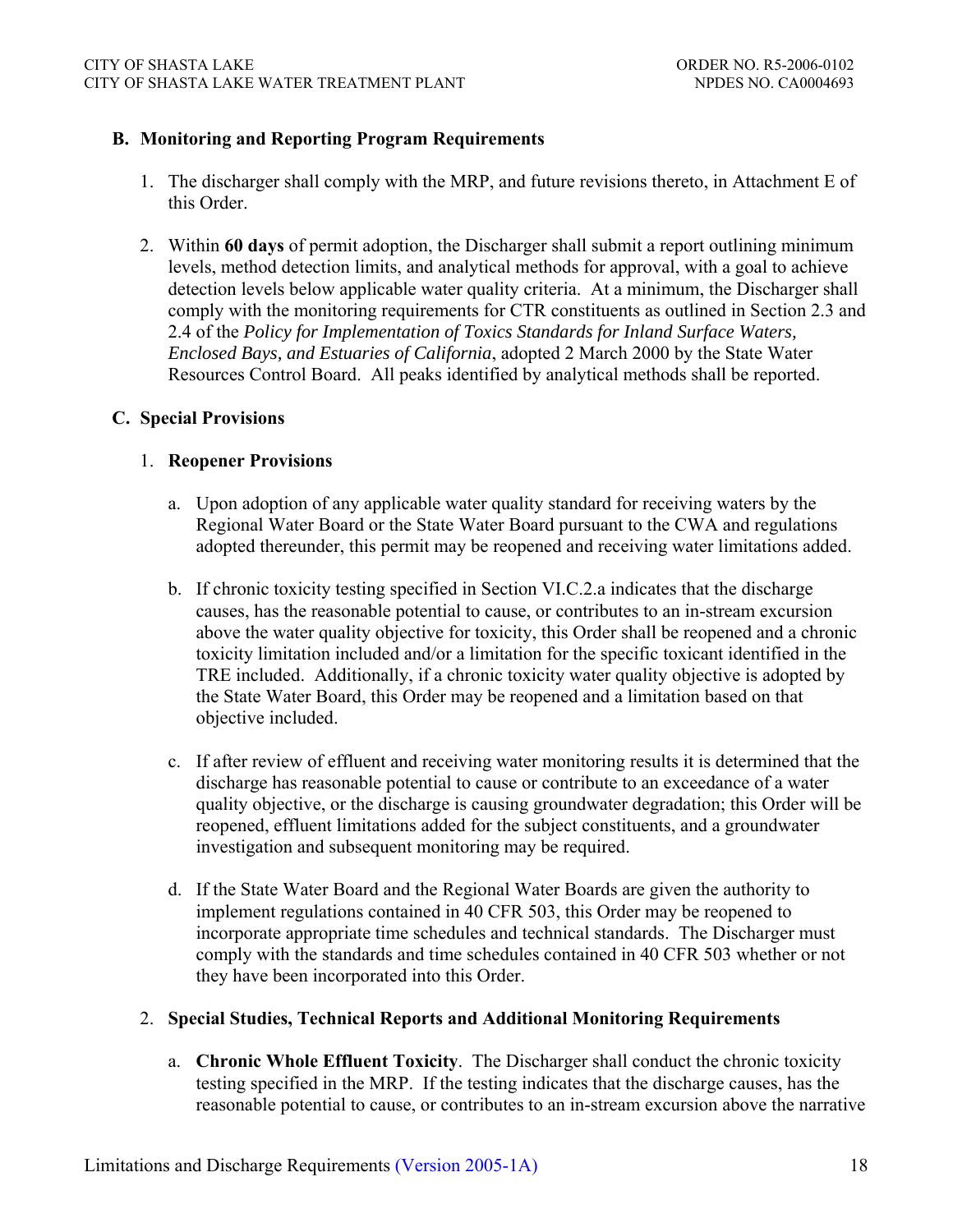water quality objective for toxicity, the Discharger shall initiate a Toxicity Identification Evaluation (TIE) to identify the causes of toxicity. Upon completion of the TIE, the Discharger shall submit a workplan to conduct a Toxicity Reduction Evaluation (TRE) and, after Regional Water Board evaluation, conduct the TRE. This Order may be reopened and a chronic toxicity limitation included and/or a limitation for the specific toxicant identified in the TRE included. Additionally, if a chronic toxicity water quality objective is adopted by the State Water Board, this Order may be reopened and a limitation based on that objective included.

- 3. **Best Management Practices and Pollution Prevention Not Applicable**
- 4. **Construction, Operation and Maintenance Specifications Not Applicable**
- 5. **Special Provisions for Municipal Facilities (POTWs Only) Not Applicable**

#### 6. **Other Special Provisions**

#### a. **Sludge Disposal Requirements.**

- i. Collected screenings, sludge, and other solids removed from liquid wastes shall be disposed of in a manner approved by the Executive Officer, and consistent with *Consolidated Regulations for Treatment, Storage, Processing, or Disposal of Solid Waste*, as set forth in Title 27, CCR, Division 2, Subdivision 1, Section 20005, et seq.
- ii. Any proposed change in sludge use or disposal practice from a previously approved practice shall be reported to the Executive Officer and USEPA Regional Administrator at least **90 days** in advance of the change.
- iii. Use and disposal of sewage sludge shall comply with existing federal and State laws and regulations, including permitting requirements and technical standards included in 40 CFR 503.
- iv. If the State Water Resources Control Board and the Regional Water Quality Control Boards are given the authority to implement regulations contained in 40 CFR 503, this Order may be reopened to incorporate appropriate time schedules and technical standards. The Discharger must comply with the standards and time schedules contained in 40 CFR 503 whether or not they have been incorporated into this Order.
- v. The Discharger is encouraged to comply with the "Manual of Good Practice for Agricultural Land Application of Biosolids" developed by the California Water Environment Association.
- vi. By 10 May 2007, the Discharger shall submit an updated sludge disposal plan describing the annual volume of sludge generated by the plant and specifying the disposal practices as described in Section VIII.A. Sludge Monitoring of the MRP.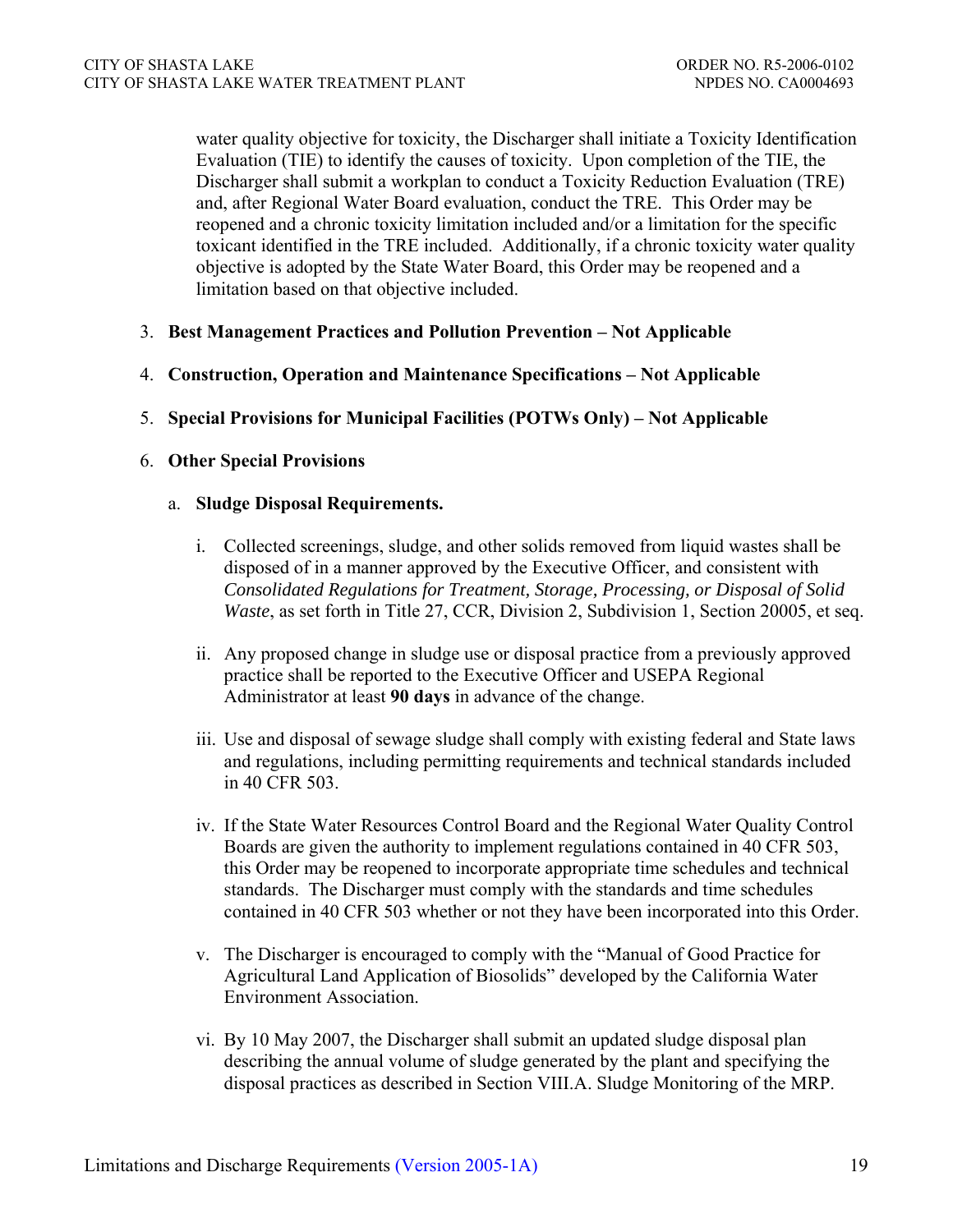#### b. **Low Threat Discharges Requirements.**

- i. The following discharges are authorized by this Order provided they do not contain significant quantities of pollutants, and they do not exceed 0.25 mgd unless four months or less in duration.
	- 1. Well development water including testing or start up;
	- 2. Construction dewatering;
	- 3. Pump/well testing;
	- 4. Pipeline/tank pressure testing;
	- 5. Pipeline/tank flushing or dewatering;
	- 6. Condensate discharges;
	- 7. Miscellaneous water supply system discharges; and
	- 8. Other miscellaneous dewatering/low threat discharges.
- ii. Collected screenings and other solids removed from piping, tanks, and other equipment prior to discharge shall be disposed of in a manner consistent with Title 23 of the CCR Chapter 15, Division 3.

### iii. **Pollution Prevention, Monitoring, and Reporting Plan (PPMRP)**

The Discharger shall prepare a PPMRP for Low Threat Discharges, to address all expected discharges. The PPMRP should address or include the following:

- 1. The PPMRP shall provide a general description of the raw water supply and distribution systems, types and frequency of potential discharges, potential discharge locations, possible pollutant types, possible flow rates and duration, and receiving waters.
- 2. The PPMRP shall identify best management practices (BMPs) for each type of discharge that will be used to prevent or minimize the discharge of pollutants. Where appropriate, BMPs shall include, but not be limited to the following:
	- a. Prior to testing or flushing of empty tanks and pipelines, solid wastes shall be removed for proper disposal.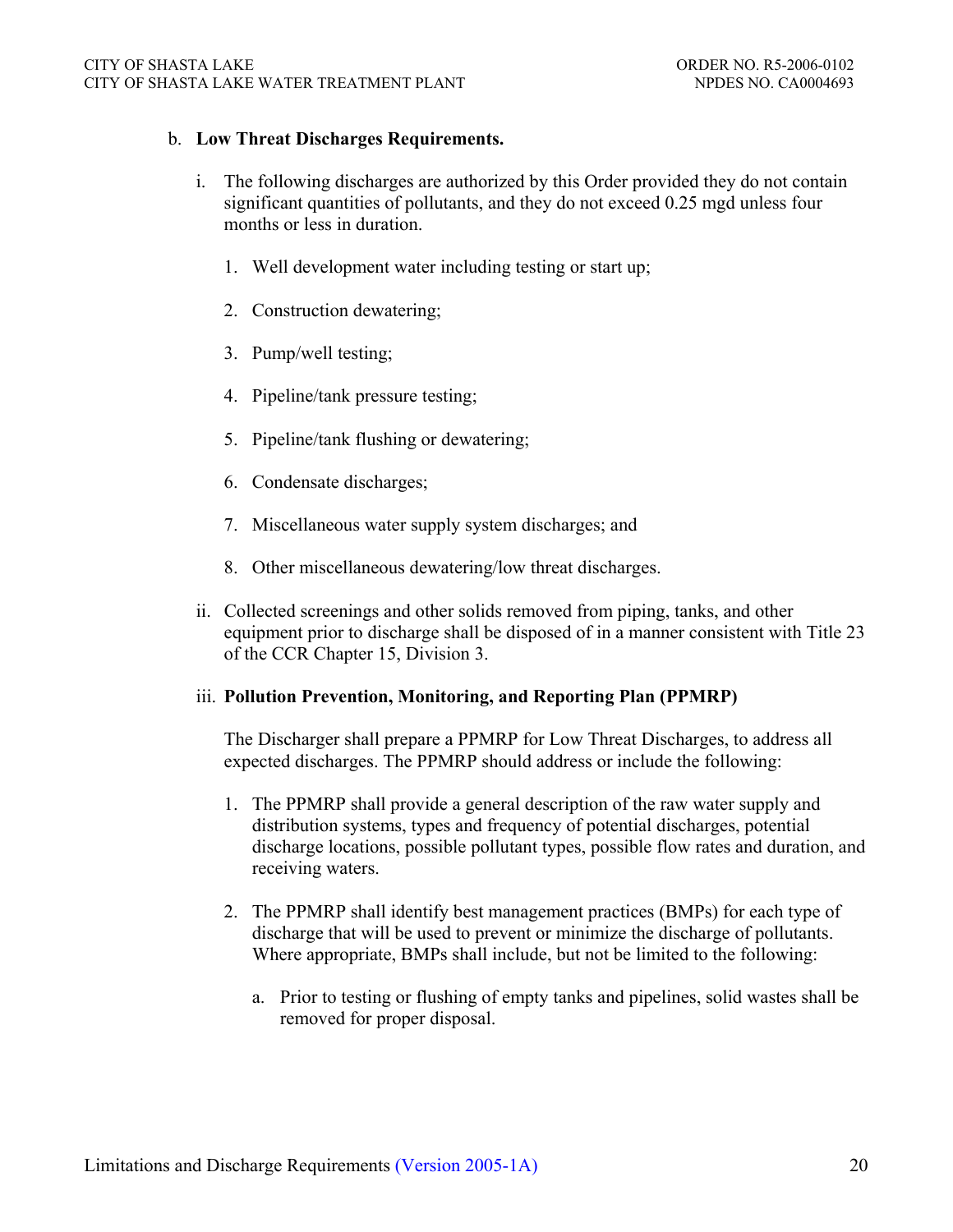- b. Erosion and sedimentation control practices at discharge point(s) shall be implemented, if necessary. Discharges shall adhere to applicable State and local recommended procedures for erosion and sediment control.
- c. The discharge of waters must be controlled to the lowest possible rate to minimize potential impacts on aquatic life and to reduce erosion. Adequate dewatering structures and velocity dissipation devices shall be used when necessary to prevent and minimize erosion, stream scouring, increases in turbidity, and any other potential damage to receiving waters. Such devices may include splash pads, straw bales, silt fences, and vegetated buffer zones. The discharge shall not cause downstream flooding conditions.
- d. Discharges shall be conducted to avoid potential pollution to private or public water wells.
- e. Dechlorination methods shall be used to assure that discharges to surface waters do not contain a chlorine residual in excess of 0.02 mg/L.
- f. The Discharger shall evaluate the need for treatment of low threat waters before discharge to meet the effluent limitations and requirements of this Order. Possible treatment technologies to evaluate include filtration, settling ponds, and/or pumping to upland areas.
- 3. Develop a representative sampling and monitoring program.

The PPMRP for Low Threat Discharges shall include a monitoring schedule for low threat discharges. The plan shall include the following provisions:

- a. The discharge (rate of flow and duration) shall be estimated for all discharges.
- b. Sampling and analyses are not required for every dewatering water and other low threat discharge, if the Discharger can provide reasonable assurance that discharges will comply with the prohibitions and limitations of this Order. However, a sampling and analysis program shall be developed and implemented to monitor a representative selection of low threat discharges to verify that the discharges comply with this Order.
- c. When reasonable assurance cannot be provided that a discharge will comply with the prohibitions and limitations of this Order, at least one sample of the discharge shall be collected per day at a location prior to its entry into a receiving body of water. The sample shall be collected to reflect the character of the discharge during the first 1,000 gallons of the discharge. This sample shall be analyzed for chlorine and settleable and suspended solids.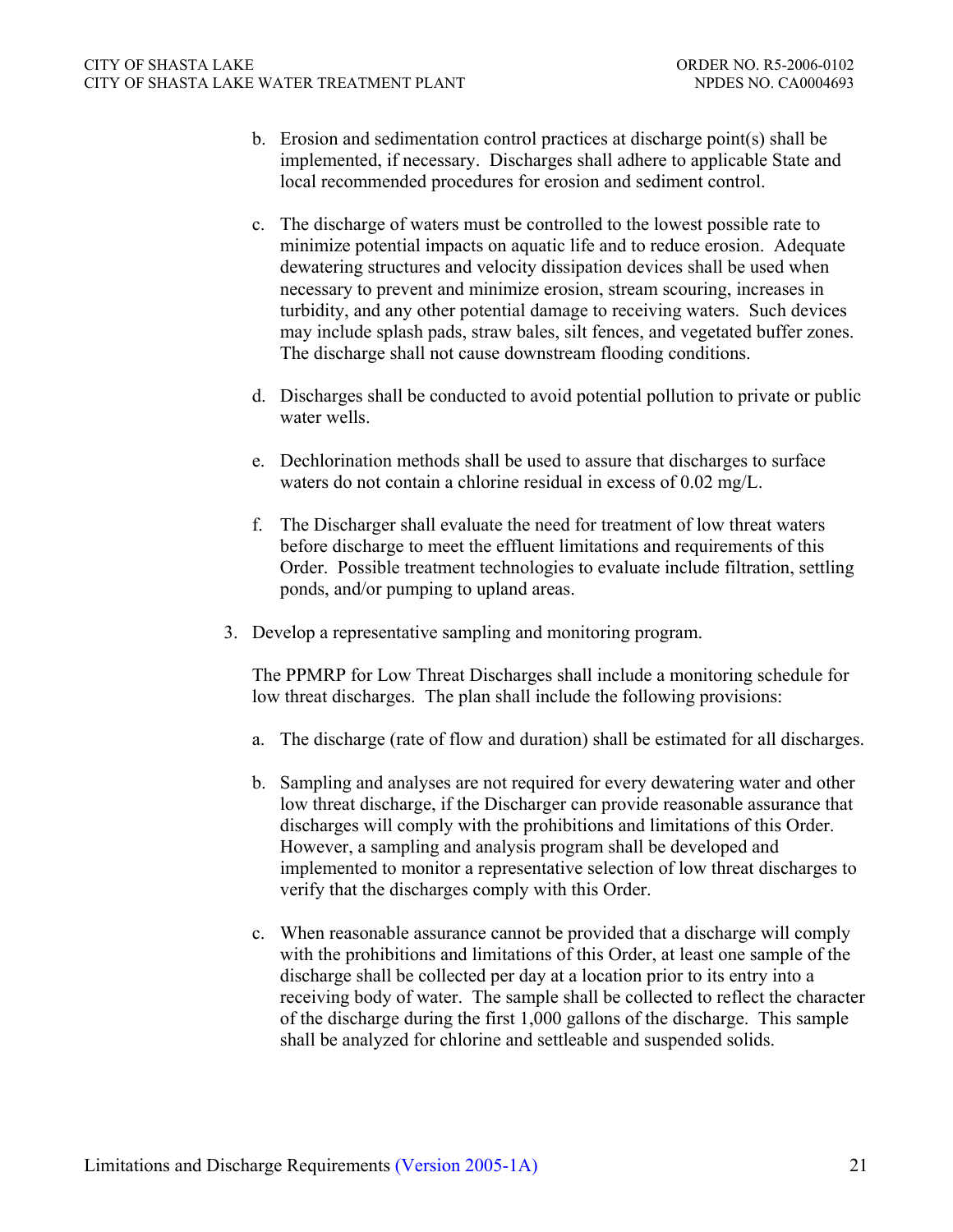- d. When reasonable assurance cannot be provided that a discharge will comply with the prohibitions and limitations of this Order, and the discharge will be greater than 50,000 gallons, at least two samples shall be collected per day at a location prior to its entry into a receiving body of water. Samples shall be collected to reflect the character of the discharge during the first and last 1,000 gallons of the discharge. These samples shall be analyzed for chlorine and settleable and suspended solids.
- e. When reasonable assurance cannot be provided that a discharge will comply with the prohibitions and limitations of this Order, observations of the discharge and of the receiving water shall be made and recorded on a daily basis and reflect the worst-case conditions observed in terms of: floating or suspended matter, discoloration and turbidity, erosion, odors, films, sheens, and other potential nuisance conditions.
- 4. The low threat discharges shall maintain compliance with the effluent limitations described in Low Threat Discharge Limitations Section IV.B of this Order, with compliance measured at monitoring locations as described in the attached MRP.
- 5. The PPMRP shall be revised and updated as necessary to reflect applicable changes in the Discharger's practices.
- 6. The Discharger shall meet all other requirements and conditions of this Order.
- c. All technical reports required herein that involve planning, investigation, evaluation, or design, or other work requiring interpretation and proper application of engineering or geologic sciences, shall be prepared by or under the direction of persons registered to practice in California pursuant to California Business and Professions Code, Sections 6735, 7835, and 7835.1. To demonstrate compliance with Title 16, CCR, Sections 415 and 3065, all technical reports must contain a statement of the qualifications of the responsible registered professional(s). As required by these laws, completed technical reports must bear the signature(s) and seal(s) of the registered professional(s) in a manner such that all work can be clearly attributed to the professional(s) responsible for the work.
- d. In the event the Discharger does not comply or will be unable to comply for any reason, with any prohibition or limitation contained in this Order, the Discharger shall notify the Regional Water Board by telephone (530) 224-4845 within 24 hours of having knowledge of such noncompliance, and shall confirm this notification in writing within five days, unless the Regional Water Board waives confirmation. The written notification shall include the information required by Federal Standard Provision V.E.1 [40 CFR  $§122.41(1)(6)(i)].$
- e. Prior to making any change in the discharge point, place of use, or purpose of use of the wastewater, the Discharger shall obtain approval of, or clearance from the State Water Board (Division of Water Rights).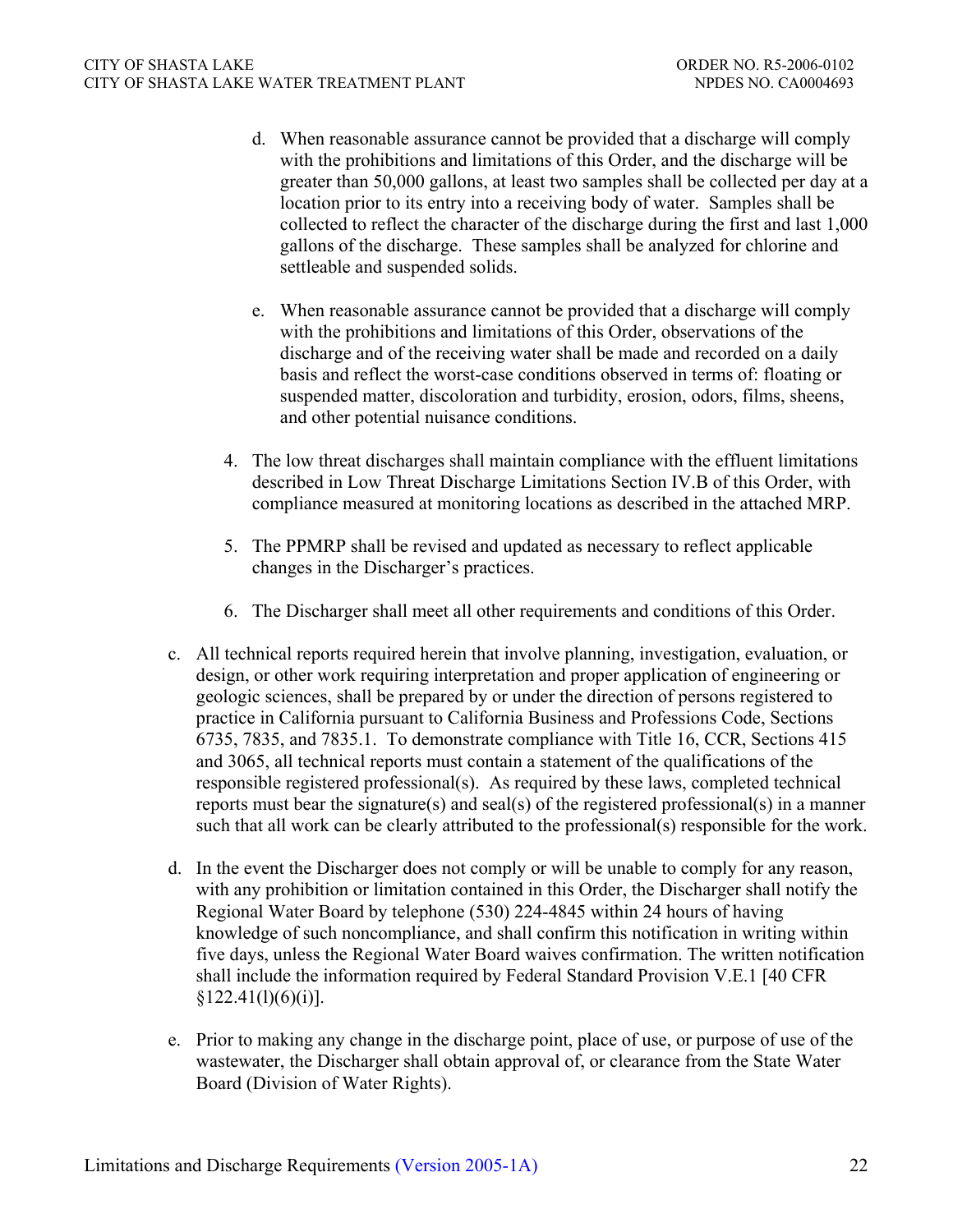f. In the event of any change in control or ownership of land or waste discharge facilities presently owned or controlled by the Discharger, the Discharger shall notify the succeeding owner or operator of the existence of this Order by letter, a copy of which shall be immediately forwarded to this office.

To assume operation under this Order, the succeeding owner or operator must apply in writing to the Executive Officer requesting transfer of the Order. The request must contain the requesting entity's full legal name, the State of incorporation if a corporation, address and telephone number of the persons responsible for contact with the Regional Water Board and a statement. The statement shall comply with the signatory paragraph of Standard Provision V.B and state that the new owner or operator assumes full responsibility for compliance with this Order. Failure to submit the request shall be considered a discharge without requirements, a violation of the CWC. Transfer shall be approved or disapproved in writing by the Executive Officer.

## 7. **Compliance Schedules - Not Applicable**

## **VII. COMPLIANCE DETERMINATION**

Compliance with the effluent limitations contained in Section IV of this Order will be determined as specified below:

## **A. Multiple Sample Data**

When determining compliance with an average monthly effluent limitation and more than one sample result is available in a month, the Discharger shall compute the arithmetic mean unless the data set contains one or more reported determinations of DNQ or ND. In those cases, the Discharger shall compute the median in place of the arithmetic mean in accordance with the following procedure:

- 1. The data set shall be ranked from low to high, reported ND determinations lowest, DNQ determinations next, followed by quantified values (if any). The order of the individual ND or DNQ determinations is unimportant.
- 2. The median value of the data set shall be determined. If the data set has an odd number of data points, then the median is the middle value. If the data set has an even number of data points, then the median is the average of the two values around the middle unless one or both of the points are ND or DNQ, in which case the median value shall be the lower of the two data points where DNQ is lower than a value and ND is lower than DNQ.

## **B. Average Hourly Effluent Limitation**

If the average of analytical results of samples collected within 1-hour is higher than the maximum 1-hour average effluent limitation for a parameter, a violation will be flagged and the Discharger will be considered out of compliance for that parameter.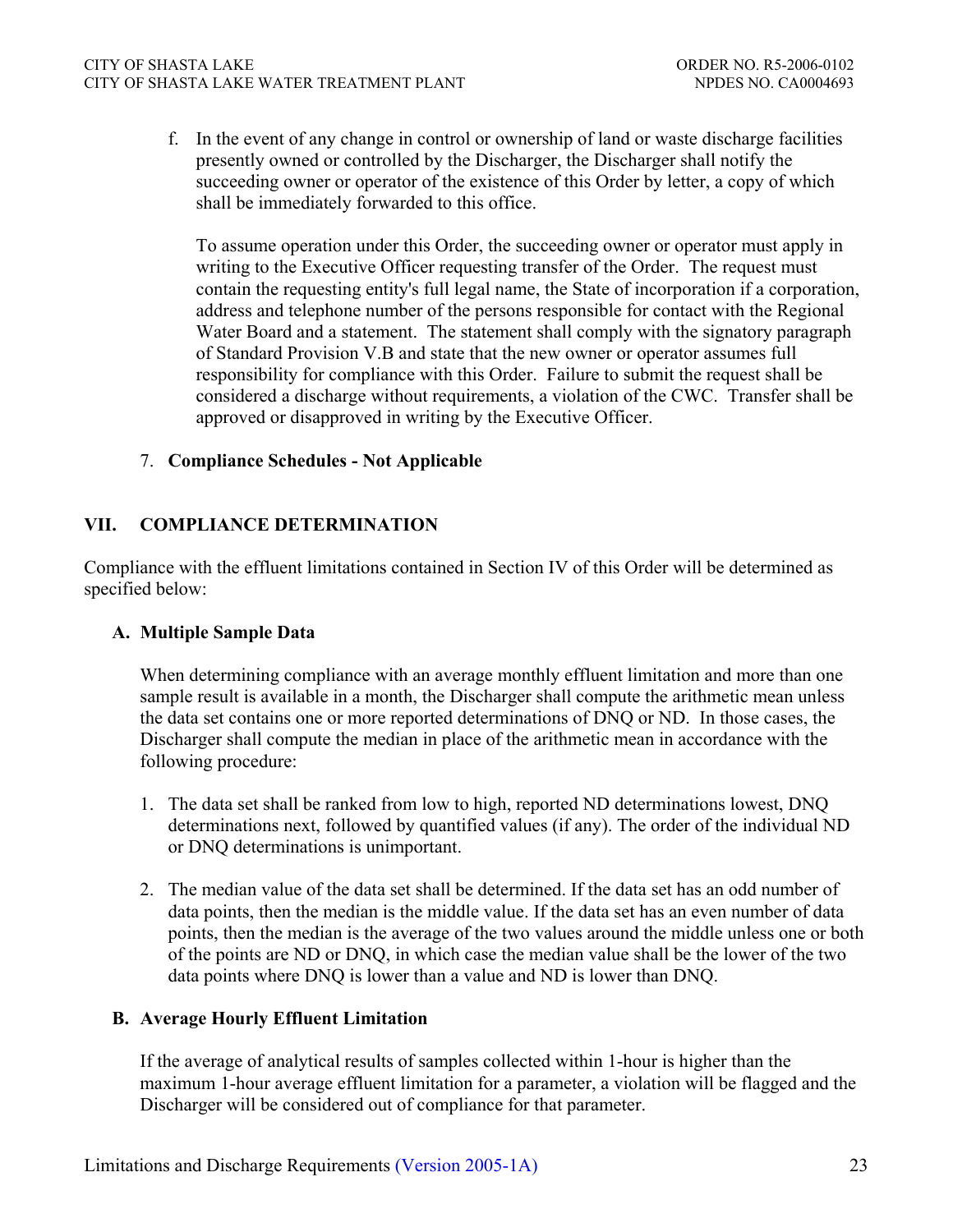### **C. Average Four-Day Effluent Limitation**

If the average of daily discharges over the past 4-days exceeds the 4-day average effluent limitation for a given parameter, a violation will be flagged and the Discharger will be considered out of compliance for each of the 4-days for that parameter, resulting in 4 days of non-compliance. If only a single sample is taken during a 4-day period and the analytical result for that sample exceeds the 4-day average effluent limitation, the Discharger will be considered out of compliance for the 4-day period.

#### **D. Average Monthly Effluent Limitation (AMEL)**

If the average of daily discharges over a calendar month exceeds the AMEL for a given parameter, an alleged violation will be flagged and the discharger will be considered out of compliance for each day of that month for that parameter (*e.g*., resulting in 31 days of noncompliance in a 31-day month). The average of daily discharges over the calendar month that exceeds the AMEL for a parameter will be considered out of compliance for that month only. If only a single sample is taken during the calendar month and the analytical result for that sample exceeds the AMEL, the discharger will be considered out of compliance for that calendar month. For any one calendar month during which no sample (daily discharge) is taken, no compliance determination can be made for that calendar month.

### **E. Average Weekly Effluent Limitation (AWEL)**

If the average of daily discharges over a calendar week exceeds the AWEL for a given parameter, an alleged violation will be flagged and the discharger will be considered out of compliance for each day of that week for that parameter, resulting in seven (7) days of noncompliance. The average of daily discharges over the calendar week that exceeds the AWEL for a parameter will be considered out of compliance for that week only. If only a single sample is taken during the calendar week and the analytical result for that sample exceeds the AWEL, the discharger will be considered out of compliance for that calendar week. For any one calendar week during which no sample (daily discharge) is taken, no compliance determination can be made for that calendar week

## **F. Maximum Daily Effluent Limitation (MDEL)**

If a daily discharge exceeds the MDEL for a given parameter, an alleged violation will be flagged and the discharger will be considered out of compliance for that parameter for that one day only within the reporting period. For any one day during which no sample is taken, no compliance determination can be made for that day.

#### **G. Instantaneous Minimum Effluent Limitation**

If the analytical result of a single grab sample is lower than the instantaneous minimum effluent limitation for a parameter, a violation will be flagged and the discharger will be considered out of compliance for that parameter for that single sample. Non-compliance for each sample will be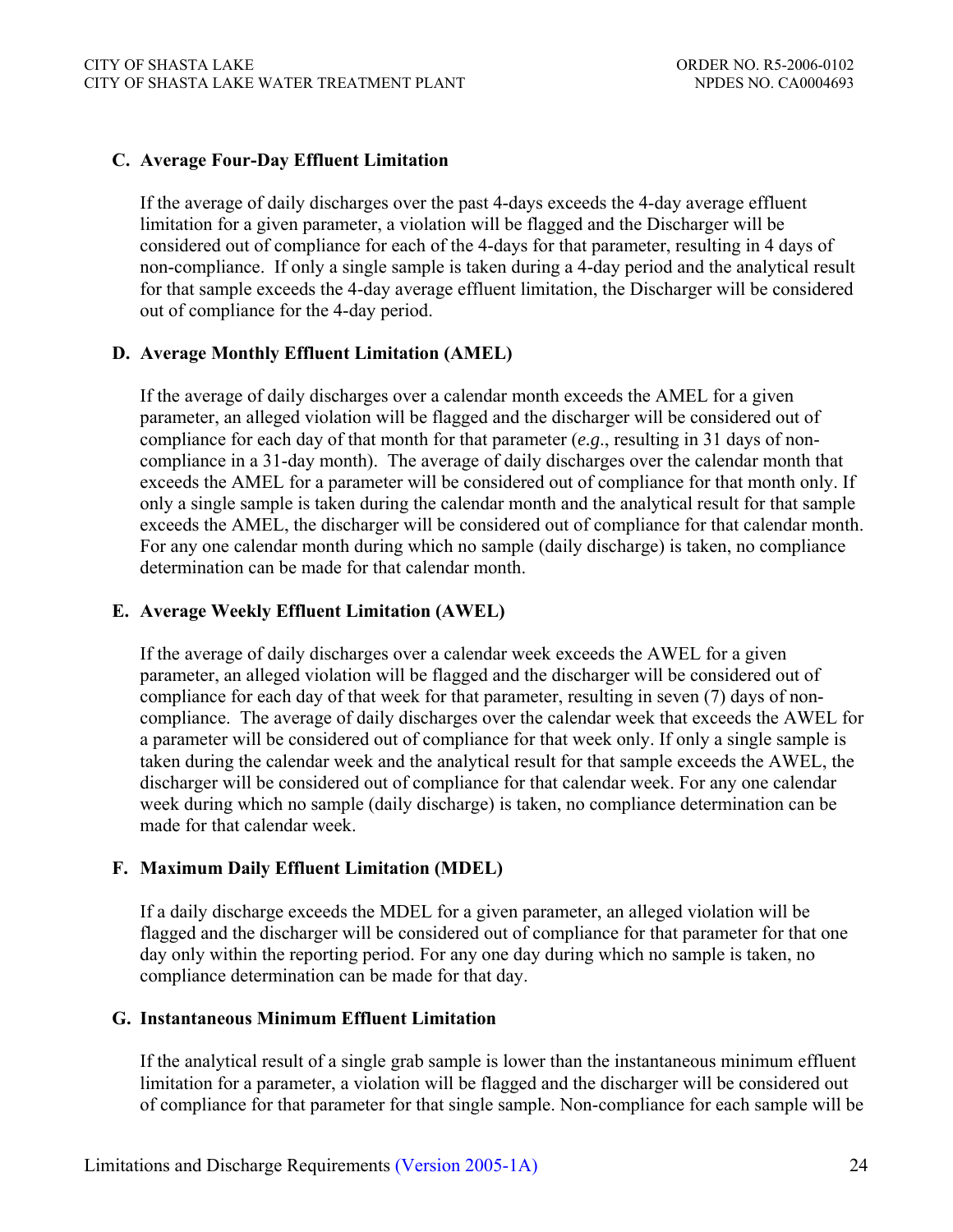considered separately (*e.g*., the results of two grab samples taken within a calendar day that both are lower than the instantaneous minimum effluent limitation would result in two instances of non-compliance with the instantaneous minimum effluent limitation).

## **H. Instantaneous Maximum Effluent Limitation**

If the analytical result of a single grab sample is higher than the instantaneous maximum effluent limitation for a parameter, a violation will be flagged and the discharger will be considered out of compliance for that parameter for that single sample. Non-compliance for each sample will be considered separately (*e.g*., the results of two grab samples taken within a calendar day that both exceed the instantaneous maximum effluent limitation would result in two instances of noncompliance with the instantaneous maximum effluent limitation).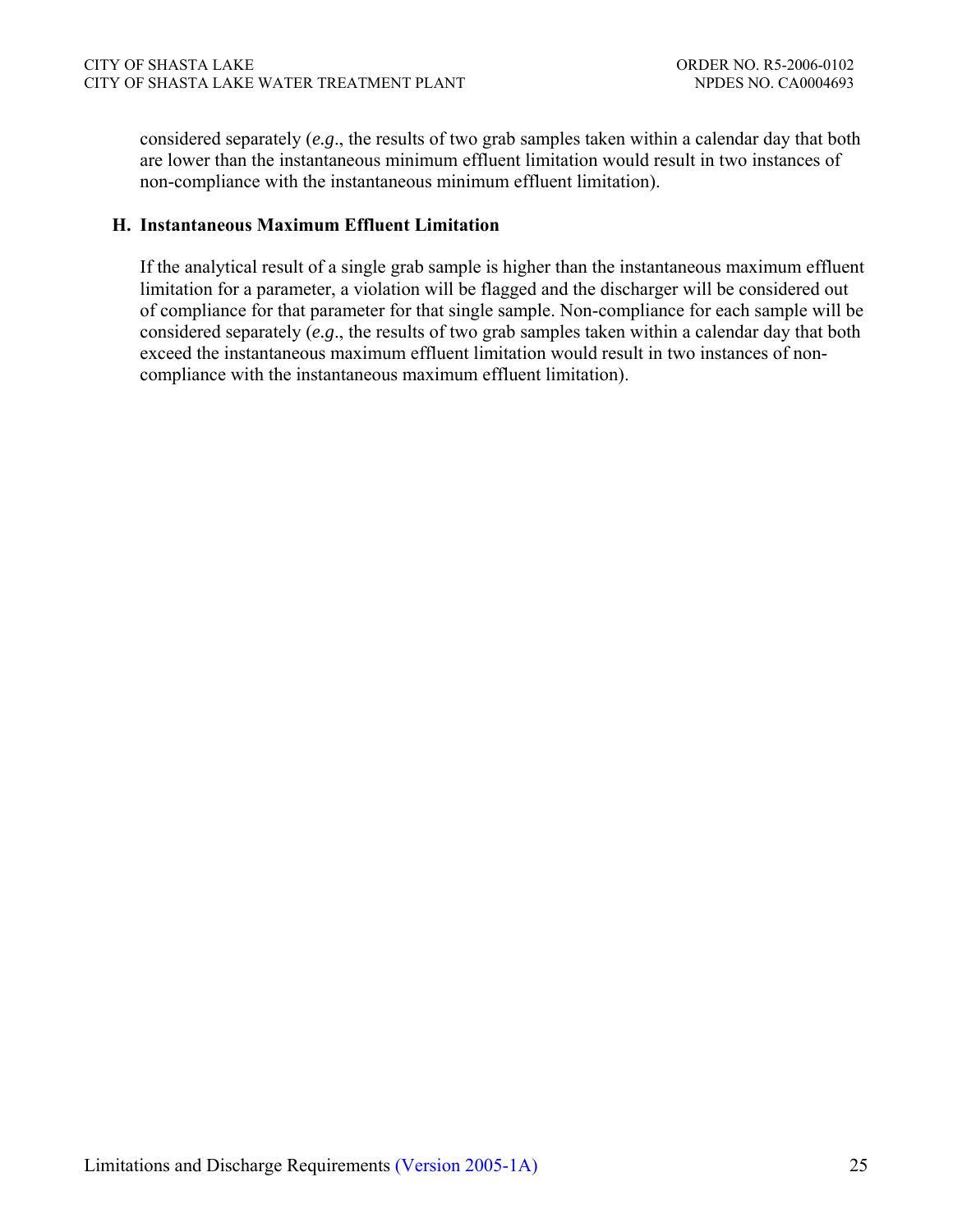## **ATTACHMENT A – DEFINITIONS**

**Average Four-Day Effluent Limitation:** the highest allowable average of daily discharges over a fourday period, calculated as the sum of all daily discharges measured during a four-day period divided by the number of daily discharges measured during that four-day period.

**Average Hourly Effluent Limitation:** the highest allowable average of discharges over a one-hour period, calculated as the sum of all discharges measured during that one-hour period divided by the number of discharges measured during that one-hour period.

**Average Monthly Effluent Limitation (AMEL):** the highest allowable average of daily discharges over a calendar month, calculated as the sum of all daily discharges measured during a calendar month divided by the number of daily discharges measured during that month.

**Average Weekly Effluent Limitation (AWEL):** the highest allowable average of daily discharges over a calendar week (Sunday through Saturday), calculated as the sum of all daily discharges measured during a calendar week divided by the number of daily discharges measured during that week.

**Daily Discharge:** Daily Discharge is defined as either: (1) the total mass of the constituent discharged over the calendar day (12:00 am through 11:59 pm) or any 24-hour period that reasonably represents a calendar day for purposes of sampling (as specified in the permit), for a constituent with limitations expressed in units of mass or; (2) the unweighted arithmetic mean measurement of the constituent over the day for a constituent with limitations expressed in other units of measurement (*e.g*., concentration).

The daily discharge may be determined by the analytical results of a composite sample taken over the course of one day (a calendar day or other 24-hour period defined as a day) or by the arithmetic mean of analytical results from one or more grab samples taken over the course of the day.

For composite sampling, if one day is defined as a 24-hour period other than a calendar day, the analytical result for the 24-hour period will be considered as the result for the calendar day in which the 24-hour period ends.

**Instantaneous Maximum Effluent Limitation:** the highest allowable value for any single grab sample or aliquot (*i.e*., each grab sample or aliquot is independently compared to the instantaneous maximum limitation).

**Instantaneous Minimum Effluent Limitation:** the lowest allowable value for any single grab sample or aliquot (*i.e*., each grab sample or aliquot is independently compared to the instantaneous minimum limitation).

**Maximum Daily Effluent Limitation (MDEL):** the highest allowable daily discharge of a pollutant.

**Percent Removal:** the arithmetic mean of biochemical oxygen demand (5-day @ 20 °C) and total suspended solids in effluent samples collected over a monthly period as a percentage of the arithmetic mean of the values for influent samples collected at approximately the same times during the same period (85 percent removal).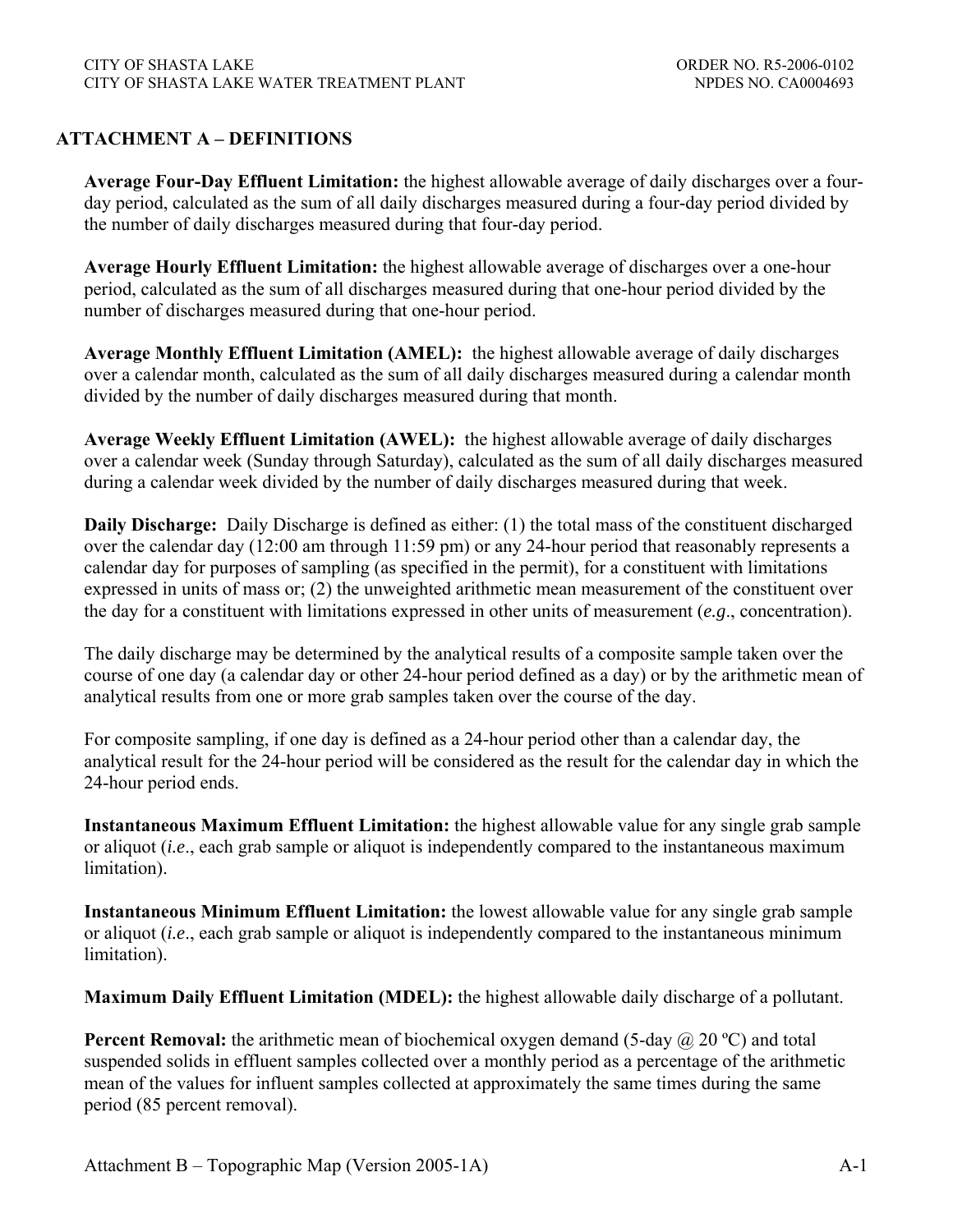# **ATTACHMENT B – TOPOGRAPHIC MAP**

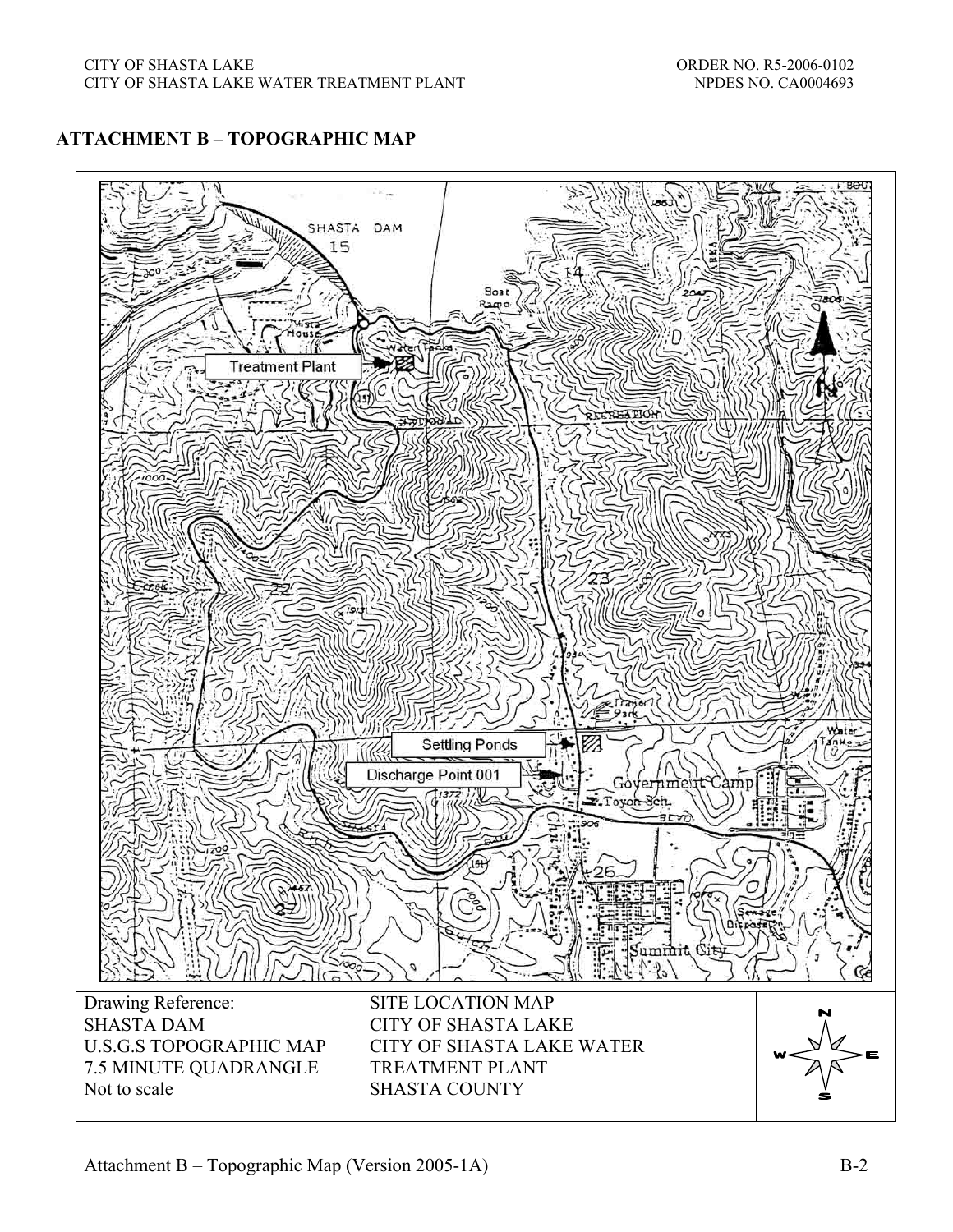# **ATTACHMENT C – FLOW SCHEMATIC**

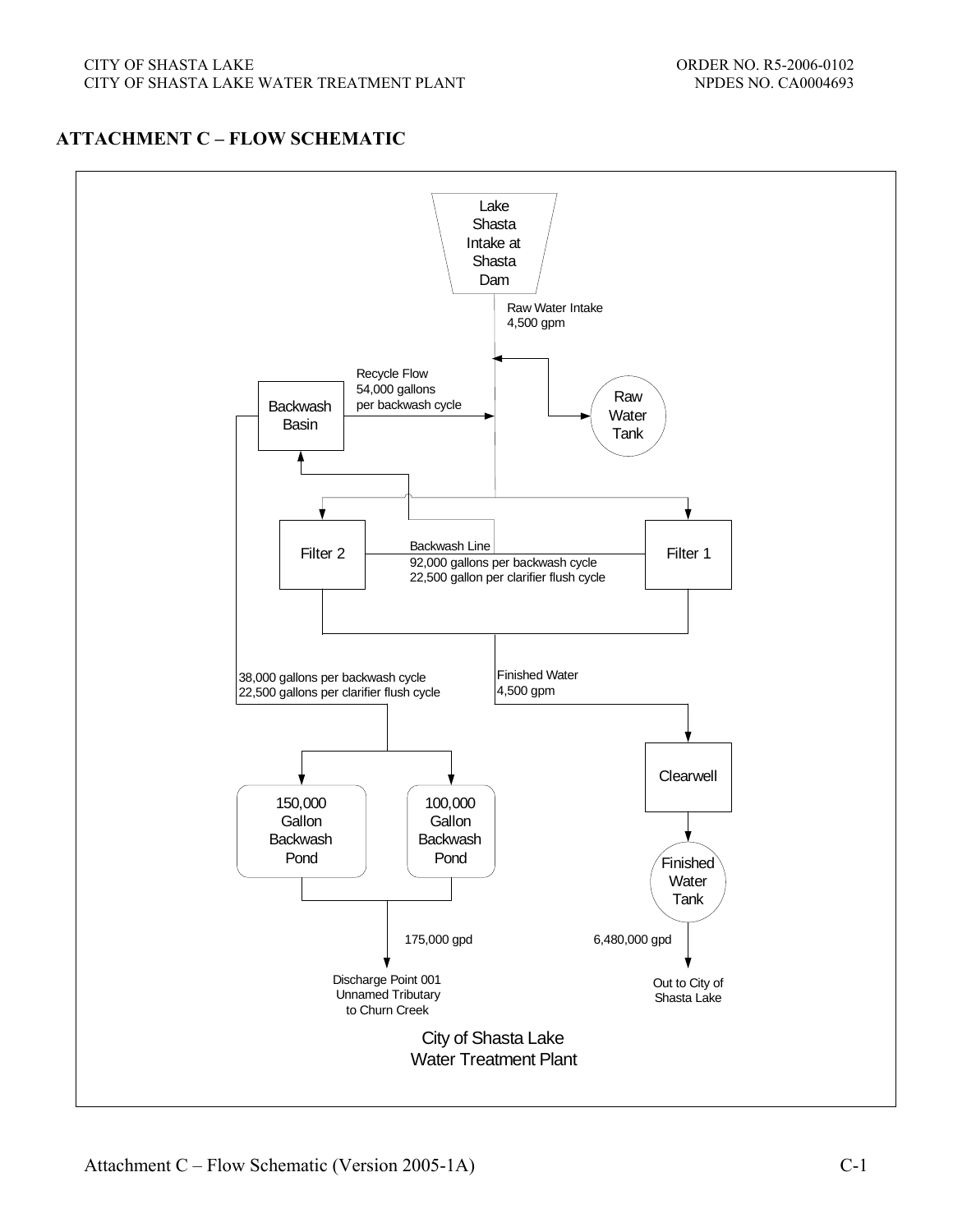## **ATTACHMENT D – FEDERAL STANDARD PROVISIONS**

### **I. STANDARD PROVISIONS – PERMIT COMPLIANCE**

#### **A. Duty to Comply**

- 1. The Discharger must comply with all of the conditions of this Order. Any noncompliance constitutes a violation of the Clean Water Act (CWA) and the California Water Code (CWC) and is grounds for enforcement action, for permit termination, revocation and reissuance, or denial of a permit renewal application [*40 CFR §122.41(a)*].
- 2. The Discharger shall comply with effluent standards or prohibitions established under Section 307(a) of the CWA for toxic pollutants and with standards for sewage sludge use or disposal established under Section 405(d) of the CWA within the time provided in the regulations that establish these standards or prohibitions, even if this Order has not been modified to incorporate the requirement [*40 CFR §122.41(a)(1)*].

#### **B. Need to Halt or Reduce Activity Not a Defense**

It shall not be a defense for a Discharger in an enforcement action that it would have been necessary to halt or reduce the permitted activity in order to maintain compliance with the conditions of this Order [*40 CFR §122.41(c)*].

#### **C. Duty to Mitigate**

The Discharger shall take all reasonable steps to minimize or prevent any discharge or sludge use or disposal in violation of this Order that has a reasonable likelihood of adversely affecting human health or the environment [*40 CFR §122.41(d)*].

### **D. Proper Operation and Maintenance**

The Discharger shall at all times properly operate and maintain all facilities and systems of treatment and control (and related appurtenances) which are installed or used by the Discharger to achieve compliance with the conditions of this Order. Proper operation and maintenance also includes adequate laboratory controls and appropriate quality assurance procedures. This provision requires the operation of backup or auxiliary facilities or similar systems that are installed by a Discharger only when necessary to achieve compliance with the conditions of this Order [*40 CFR §122.41(e)*].

#### **E. Property Rights**

1. This Order does not convey any property rights of any sort or any exclusive privileges [*40 CFR §122.41(g)*].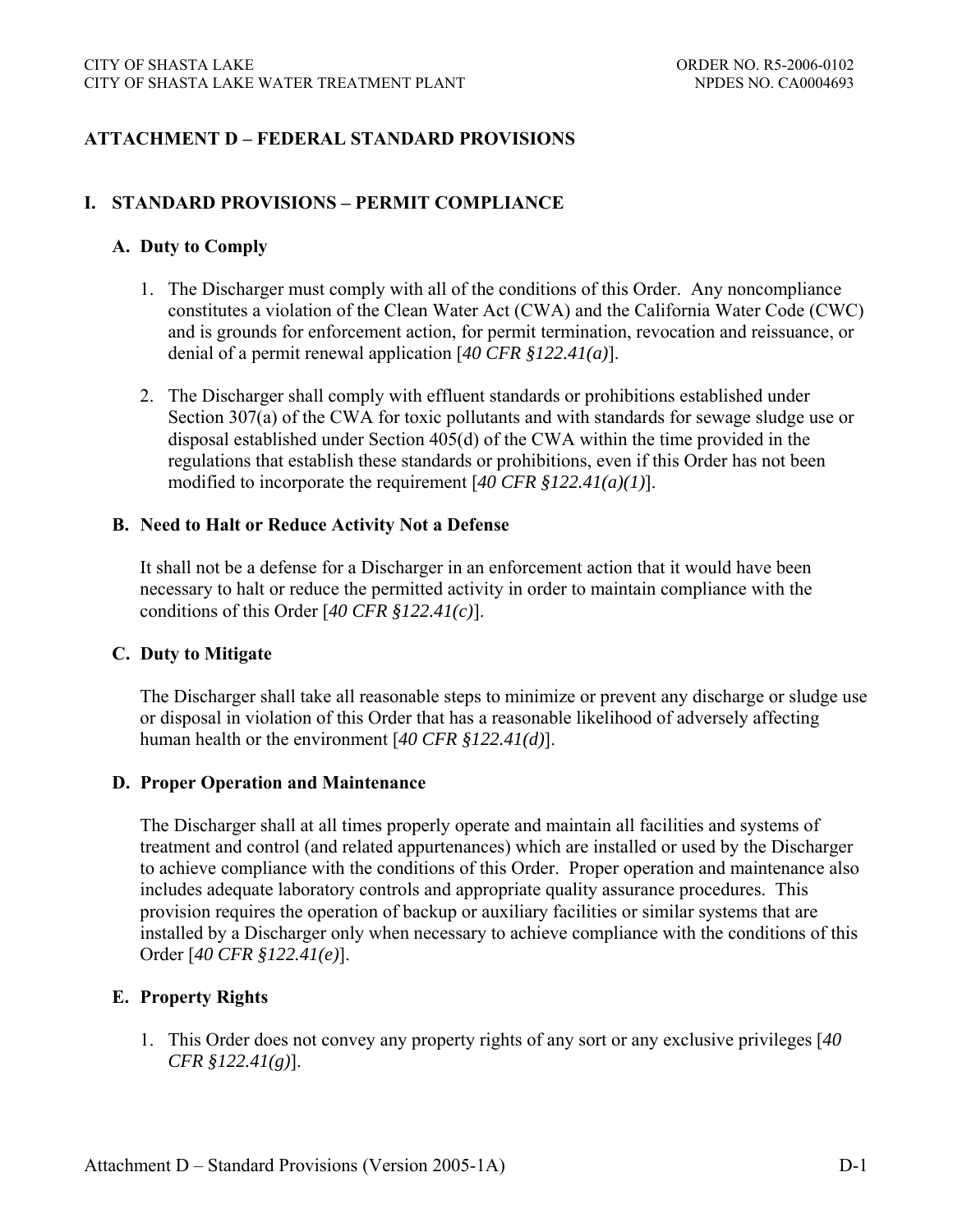2. The issuance of this Order does not authorize any injury to persons or property or invasion of other private rights, or any infringement of State or local law or regulations [*40 CFR §122.5(c)*].

## **F. Inspection and Entry**

The Discharger shall allow the Regional Water Quality Control Board (Regional Water Board), State Water Resources Control Board (State Water Board), United States Environmental Protection Agency (USEPA), and/or their authorized representatives (including an authorized contractor acting as their representative), upon the presentation of credentials and other documents, as may be required by law, to [*40 CFR §122.41(i)*] [*CWC 13383(c)*]:

- 1. Enter upon the Discharger's premises where a regulated facility or activity is located or conducted, or where records are kept under the conditions of this Order [*40 CFR §122.41(i)(1)*];
- 2. Have access to and copy, at reasonable times, any records that must be kept under the conditions of this Order [*40 CFR §122.41(i)(2)*];
- 3. Inspect and photograph, at reasonable times, any facilities, equipment (including monitoring and control equipment), practices, or operations regulated or required under this Order [*40 CFR §122.41(i)(3)*];
- 4. Sample or monitor, at reasonable times, for the purposes of assuring Order compliance or as otherwise authorized by the CWA or the CWC, any substances or parameters at any location [*40 CFR §122.41(i)(4)*].

# **G. Bypass**

- 1. Definitions
	- a. "Bypass" means the intentional diversion of waste streams from any portion of a treatment facility [*40 CFR §122.41(m)(1)(i)*].
	- b. "Severe property damage" means substantial physical damage to property, damage to the treatment facilities, which causes them to become inoperable, or substantial and permanent loss of natural resources that can reasonably be expected to occur in the absence of a bypass. Severe property damage does not mean economic loss caused by delays in production [*40 CFR §122.41(m)(1)(ii)*].
- 2. Bypass not exceeding limitations The Discharger may allow any bypass to occur which does not cause exceedances of effluent limitations, but only if it is for essential maintenance to assure efficient operation. These bypasses are not subject to the provisions listed in Standard Provisions – Permit Compliance I.G.3, I.G.4, and I.G.5 below [*40 CFR §122.41(m)(2)*].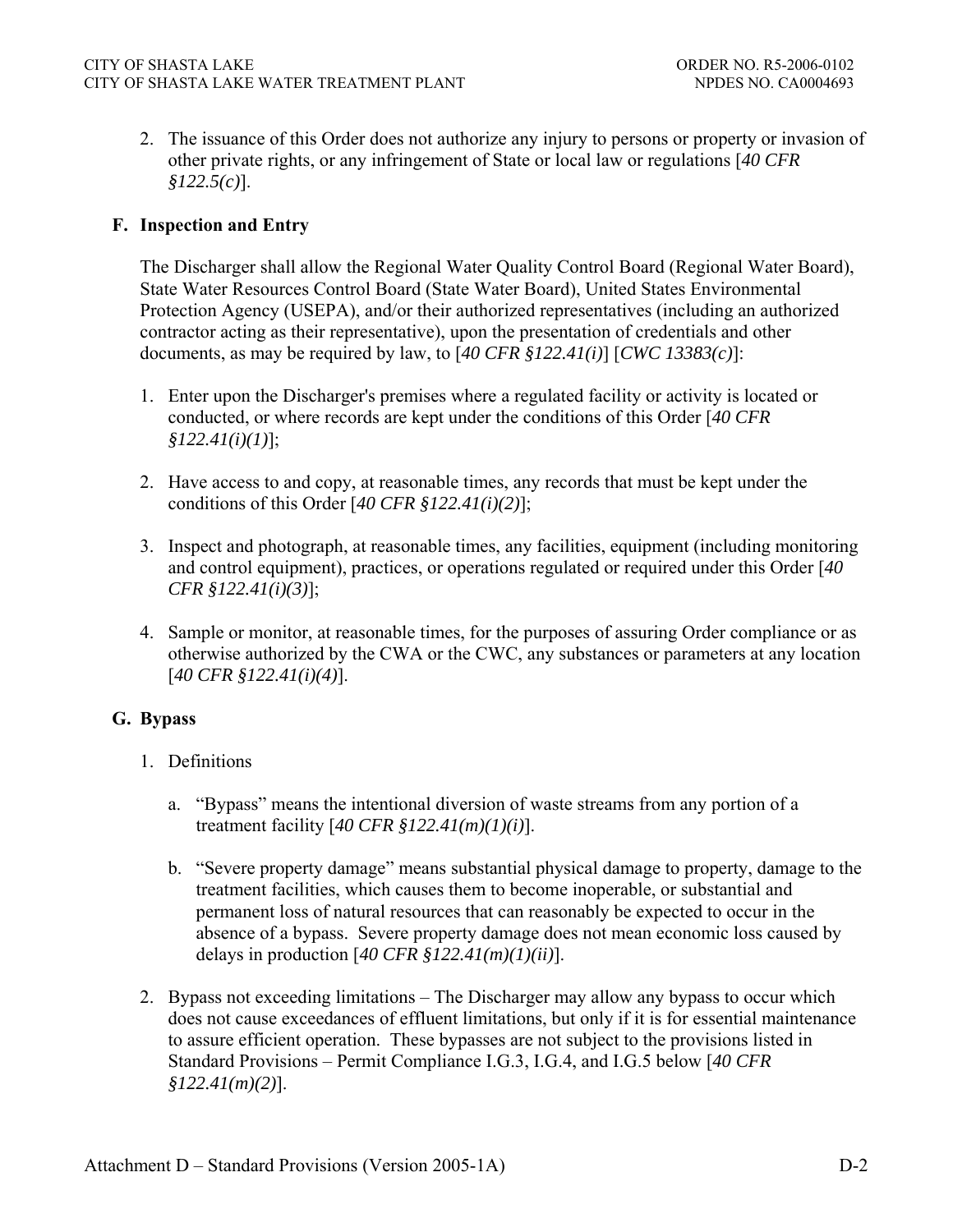- 3. Prohibition of bypass Bypass is prohibited, and the Regional Water Board may take enforcement action against a Discharger for bypass, unless [*40 CFR §122.41(m)(4)(i)*]:
	- a. Bypass was unavoidable to prevent loss of life, personal injury, or severe property damage [*40 CFR §122.41(m)(4)(A)*];
	- b. There were no feasible alternatives to the bypass, such as the use of auxiliary treatment facilities, retention of untreated wastes, or maintenance during normal periods of equipment downtime. This condition is not satisfied if adequate back-up equipment should have been installed in the exercise of reasonable engineering judgment to prevent a bypass that occurred during normal periods of equipment downtime or preventive maintenance [*40 CFR §122.41(m)(4)(B)*]; and
	- c. The Discharger submitted notice to the Regional Water Board as required under Standard Provisions – Permit Compliance I.G.5 below [*40 CFR §122.41(m)(4)(C)*].
- 4. The Regional Water Board may approve an anticipated bypass, after considering its adverse effects, if the Regional Water Board determines that it will meet the three conditions listed in Standard Provisions – Permit Compliance I.G.3 above [*40 CFR §122.41(m)(4)(ii)*].
- 5. Notice
	- a. Anticipated bypass. If the Discharger knows in advance of the need for a bypass, it shall submit a notice, if possible at least 10 days before the date of the bypass [*40 CFR §122.41(m)(3)(i)*].
	- b. Unanticipated bypass. The Discharger shall submit notice of an unanticipated bypass as required in Standard Provisions - Reporting V.E below (24-hour notice) [*40 CFR §122.41(m)(3)(ii)*].

# **H. Upset**

Upset means an exceptional incident in which there is unintentional and temporary noncompliance with technology based permit effluent limitations because of factors beyond the reasonable control of the permittee. An upset does not include noncompliance to the extent caused by operational error, improperly designed treatment facilities, inadequate treatment facilities, lack of preventive maintenance, or careless or improper operation [*40 CFR §122.41(n)(1)*].

1. Effect of an upset. An upset constitutes an affirmative defense to an action brought for noncompliance with such technology based permit effluent limitations if the requirements of Standard Provisions – Permit Compliance I.H.2 below are met. No determination made during administrative review of claims that noncompliance was caused by upset, and before an action for noncompliance, is final administrative action subject to judicial review [*40 CFR §122.41(n)(2)*].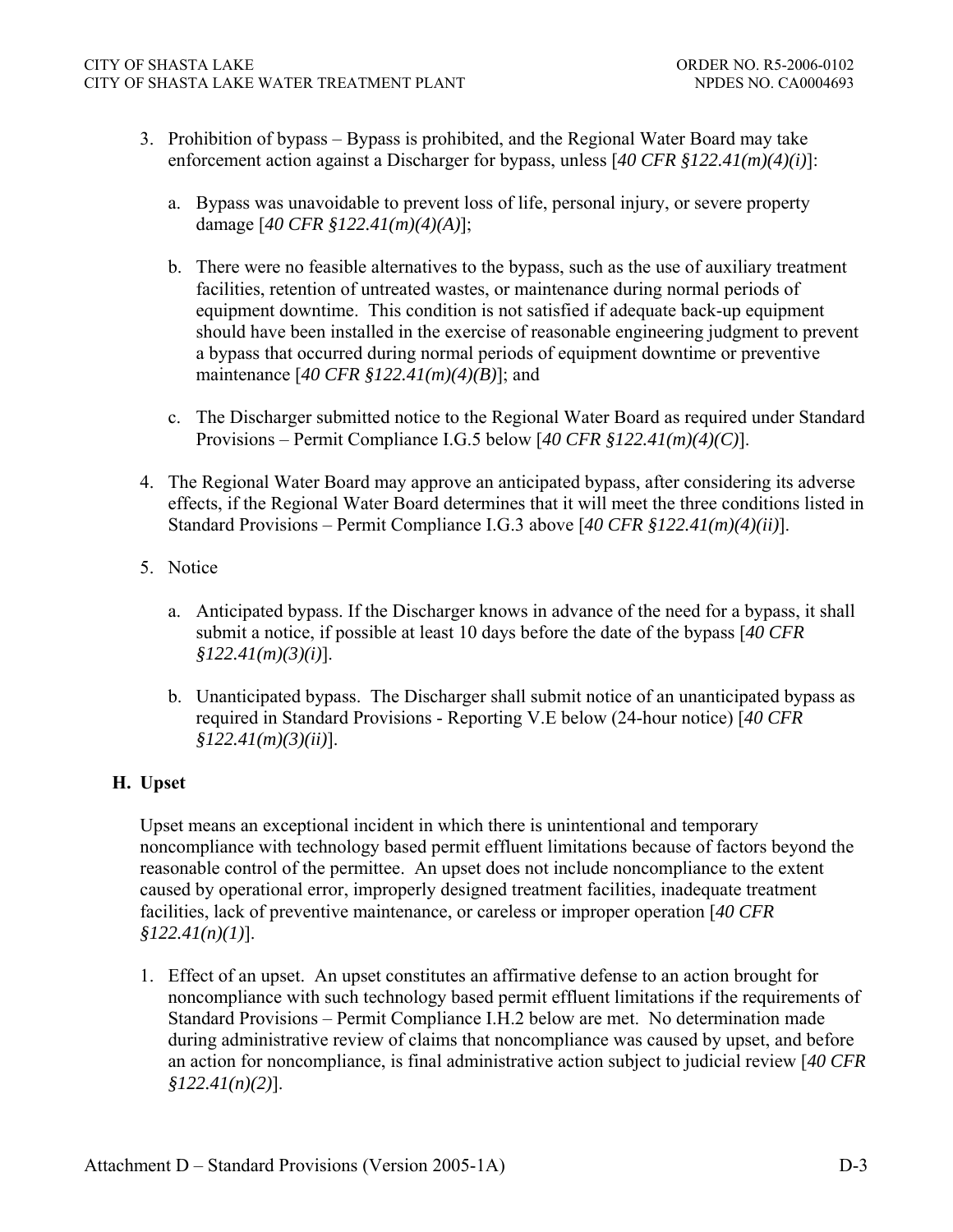- 2. Conditions necessary for a demonstration of upset. A Discharger who wishes to establish the affirmative defense of upset shall demonstrate, through properly signed, contemporaneous operating logs or other relevant evidence that [*40 CFR §122.41(n)(3)*]:
	- a. An upset occurred and that the Discharger can identify the cause(s) of the upset [*40 CFR §122.41(n)(3)(i)*];
	- b. The permitted facility was, at the time, being properly operated [*40 CFR §122.41(n)(3)(i)*];
	- c. The Discharger submitted notice of the upset as required in Standard Provisions Reporting V.E.2.b below (24-hour notice) [*40 CFR §122.41(n)(3)(iii)*]; and
	- d. The Discharger complied with any remedial measures required under Standard Provisions – Permit Compliance I.C above [*40 CFR §122.41(n)(3)(iv)*].
- 3. Burden of proof. In any enforcement proceeding, the Discharger seeking to establish the occurrence of an upset has the burden of proof [*40 CFR §122.41(n)(4)*].

# **II. STANDARD PROVISIONS – PERMIT ACTION**

## **A. General**

This Order may be modified, revoked and reissued, or terminated for cause. The filing of a request by the Discharger for modification, revocation and reissuance, or termination, or a notification of planned changes or anticipated noncompliance does not stay any Order condition [*40 CFR §122.41(f)*].

## **B. Duty to Reapply**

If the Discharger wishes to continue an activity regulated by this Order after the expiration date of this Order, the Discharger must apply for and obtain a new permit [*40 CFR §122.41(b)*].

## **C. Transfers**

This Order is not transferable to any person except after notice to the Regional Water Board. The Regional Water Board may require modification or revocation and reissuance of the Order to change the name of the Discharger and incorporate such other requirements as may be necessary under the CWA and the CWC [*40 CFR §122.41(l)(3)*] [*40 CFR §122.61*].

# **III. STANDARD PROVISIONS – MONITORING**

**A.** Samples and measurements taken for the purpose of monitoring shall be representative of the monitored activity [*40 CFR §122.41(j)(1)*].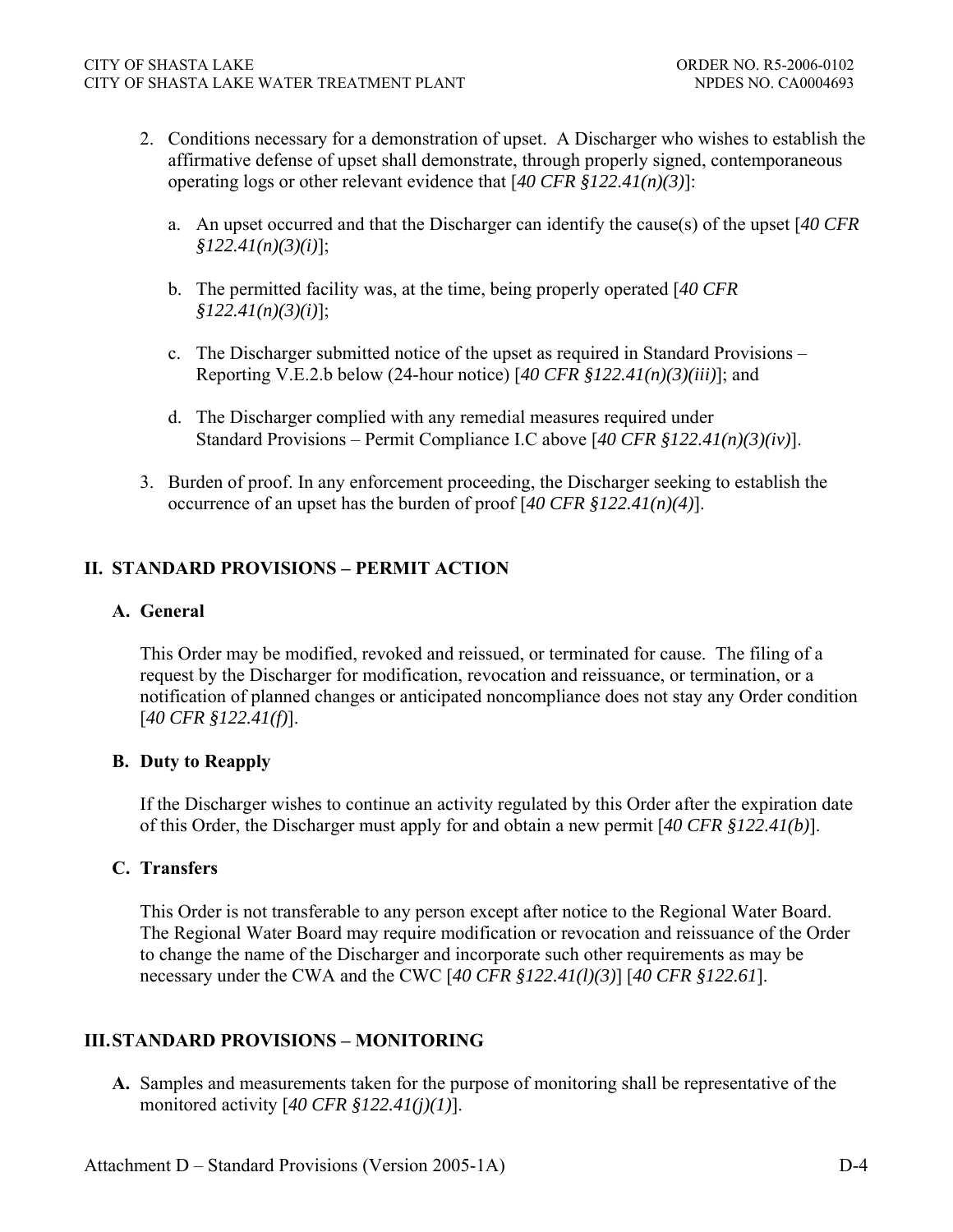**B.** Monitoring results must be conducted according to test procedures under 40 CFR Part 136 or, in the case of sludge use or disposal, approved under 40 CFR Part 136 unless otherwise specified in 40 CFR Part 503 unless other test procedures have been specified in this Order [*40 CFR §122.41(j)(4)*] [*40 CFR §122.44(i)(1)(iv)*].

# **IV. STANDARD PROVISIONS – RECORDS**

**A.** Except for records of monitoring information required by this Order related to the Discharger's sewage sludge use and disposal activities, which shall be retained for a period of at least five years (or longer as required by 40 CFR Part 503), the Discharger shall retain records of all monitoring information, including all calibration and maintenance records and all original strip chart recordings for continuous monitoring instrumentation, copies of all reports required by this Order, and records of all data used to complete the application for this Order, for a period of at least three (3) years from the date of the sample, measurement, report or application. This period may be extended by request of the Regional Water Board Executive Officer at any time [*40 CFR §122.41(j)(2)*].

## **B. Records of monitoring information shall include:**

- 1. The date, exact place, and time of sampling or measurements [*40 CFR §122.41(j)(3)(i)*];
- 2. The individual(s) who performed the sampling or measurements [*40 CFR §122.41(j)(3)(ii)*];
- 3. The date(s) analyses were performed [*40 CFR §122.41(j)(3)(iii)*];
- 4. The individual(s) who performed the analyses [*40 CFR §122.41(j)(3)(iv)*];
- 5. The analytical techniques or methods used [*40 CFR §122.41(j)(3)(v)*]; and
- 6. The results of such analyses [*40 CFR §122.41(j)(3)(vi)*].

# **C. Claims of confidentiality for the following information will be denied [***40 CFR §122.7(b)***]:**

- 1. The name and address of any permit applicant or Discharger [*40 CFR §122.7(b)(1)*]; and
- 2. Permit applications and attachments, permits and effluent data [*40 CFR §122.7(b)(2)*].

# **V. STANDARD PROVISIONS – REPORTING**

## **A. Duty to Provide Information**

The Discharger shall furnish to the Regional Water Board, State Water Board, or USEPA within a reasonable time, any information which the Regional Water Board, State Water Board, or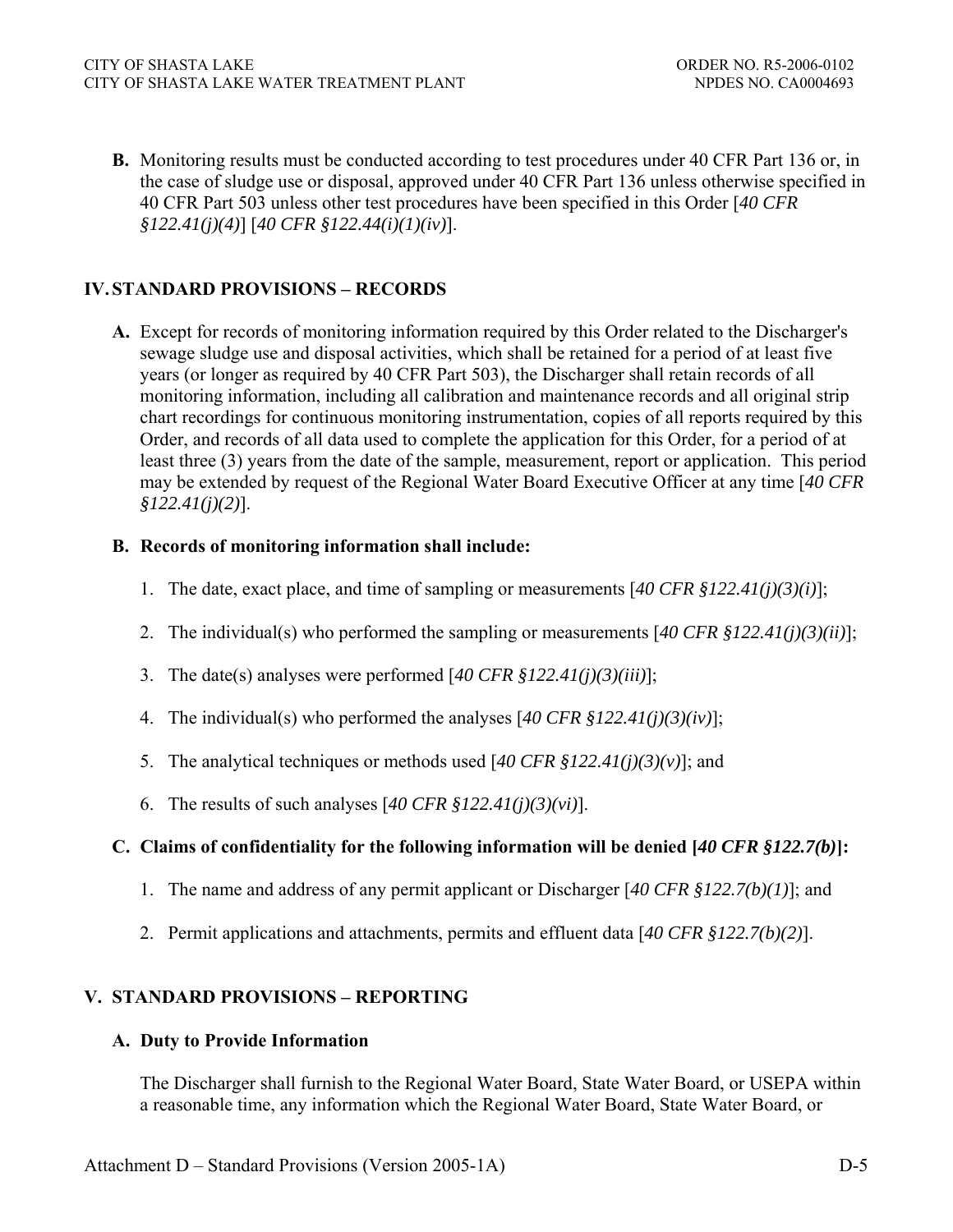USEPA may request to determine whether cause exists for modifying, revoking and reissuing, or terminating this Order or to determine compliance with this Order. Upon request, the Discharger shall also furnish to the Regional Water Board, State Water Board, or USEPA copies of records required to be kept by this Order [*40 CFR §122.41(h)*] [*CWC 13267*].

### **B. Signatory and Certification Requirements**

- 1. All applications, reports, or information submitted to the Regional Water Board, State Water Board, and/or USEPA shall be signed and certified in accordance with Standard Provisions – Reporting V.B.2, V.B.3, V.B.4, and V.B.5 below [*40 CFR §122.41(k)*].
- 2. All permit applications shall be signed as follows:
	- a. For a corporation: By a responsible corporate officer. For the purpose of this section, a responsible corporate officer means: (i) A president, secretary, treasurer, or vicepresident of the corporation in charge of a principal business function, or any other person who performs similar policy- or decision-making functions for the corporation, or (ii) the manager of one or more manufacturing, production, or operating facilities, provided, the manager is authorized to make management decisions which govern the operation of the regulated facility including having the explicit or implicit duty of making major capital investment recommendations, and initiating and directing other comprehensive measures to assure long term environmental compliance with environmental laws and regulations; the manager can ensure that the necessary systems are established or actions taken to gather complete and accurate information for permit application requirements; and where authority to sign documents has been assigned or delegated to the manager in accordance with corporate procedures [*40 CFR §122.22(a)(1)*];
	- b. For a partnership or sole proprietorship: by a general partner or the proprietor, respectively [*40 CFR §122.22(a)(2)*]; or
	- c. For a municipality, State, federal, or other public agency: by either a principal executive officer or ranking elected official. For purposes of this provision, a principal executive officer of a federal agency includes: (i) the chief executive officer of the agency, or (ii) a senior executive officer having responsibility for the overall operations of a principal geographic unit of the agency (*e.g*., Regional Administrators of USEPA) [*40 CFR §122.22(a)(3)*].
- 3. All reports required by this Order and other information requested by the Regional Water Board, State Water Board, or USEPA shall be signed by a person described in paragraph (b) of this provision, or by a duly authorized representative of that person. A person is a duly authorized representative only if:
	- a. The authorization is made in writing by a person described in paragraph (2.) of this provision [*40 CFR §122.22(b)(1)*];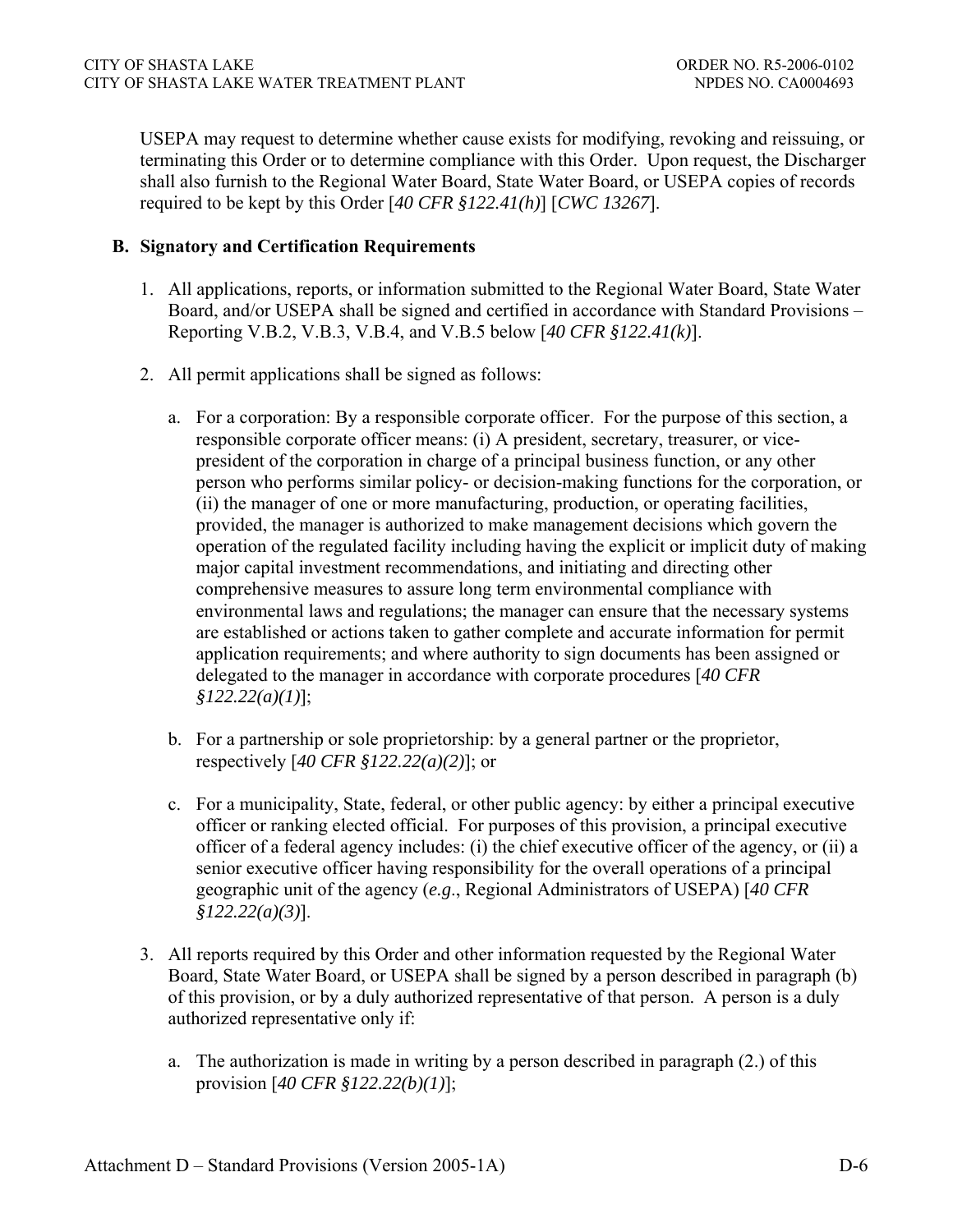- b. The authorization specified either an individual or a position having responsibility for the overall operation of the regulated facility or activity such as the position of plant manager, operator of a well or a well field, superintendent, position of equivalent responsibility, or an individual or position having overall responsibility for environmental matters for the company (a duly authorized representative may thus be either a named individual or any individual occupying a named position) [*40 CFR §122.22(b)(2)*]; and
- c. The written authorization is submitted to the Regional Water Board, State Water Board, or USEPA [*40 CFR §122.22(b)(3)*].
- 4. If an authorization under paragraph (3.) of this provision is no longer accurate because a different individual or position has responsibility for the overall operation of the facility, a new authorization satisfying the requirements of paragraph (3.) of this provision must be submitted to the Regional Water Board, State Water Board, or USEPA prior to or together with any reports, information, or applications, to be signed by an authorized representative [40 CFR §122.22(c)].
- 5. Any person signing a document under paragraph (2.) or (3.) of this provision shall make the following certification:

"*I certify under penalty of law that this document and all attachments were prepared under my direction or supervision in accordance with a system designed to assure that qualified personnel properly gather and evaluate the information submitted. Based on my inquiry of the person or persons who manage the system or those persons directly responsible for gathering the information, the information submitted is, to the best of my knowledge and belief, true, accurate, and complete. I am aware that there are significant penalties for submitting false information, including the possibility of fine and imprisonment for knowing violations*" [*40 CFR §122.22(d)*].

## **C. Monitoring Reports**

- 1. Monitoring results shall be reported at the intervals specified in the Monitoring and Reporting Program in this Order [*40 CFR §122.41(l)(4)*].
- 2. Monitoring results must be reported on a Discharge Monitoring Report (DMR) form or forms provided or specified by the Regional Water Board or State Water Board for reporting results of monitoring of sludge use or disposal practices [*40 CFR §122.41(l)(4)(i)*].
- 3. If the Discharger monitors any pollutant more frequently than required by this Order using test procedures approved under 40 CFR Part 136 or, in the case of sludge use or disposal, approved under 40 CFR Part 136 unless otherwise specified in 40 CFR Part 503, or as specified in this Order, the results of this monitoring shall be included in the calculation and reporting of the data submitted in the DMR or sludge reporting form specified by the Regional Water Board [*40 CFR §122.41(l)(4)(ii)*].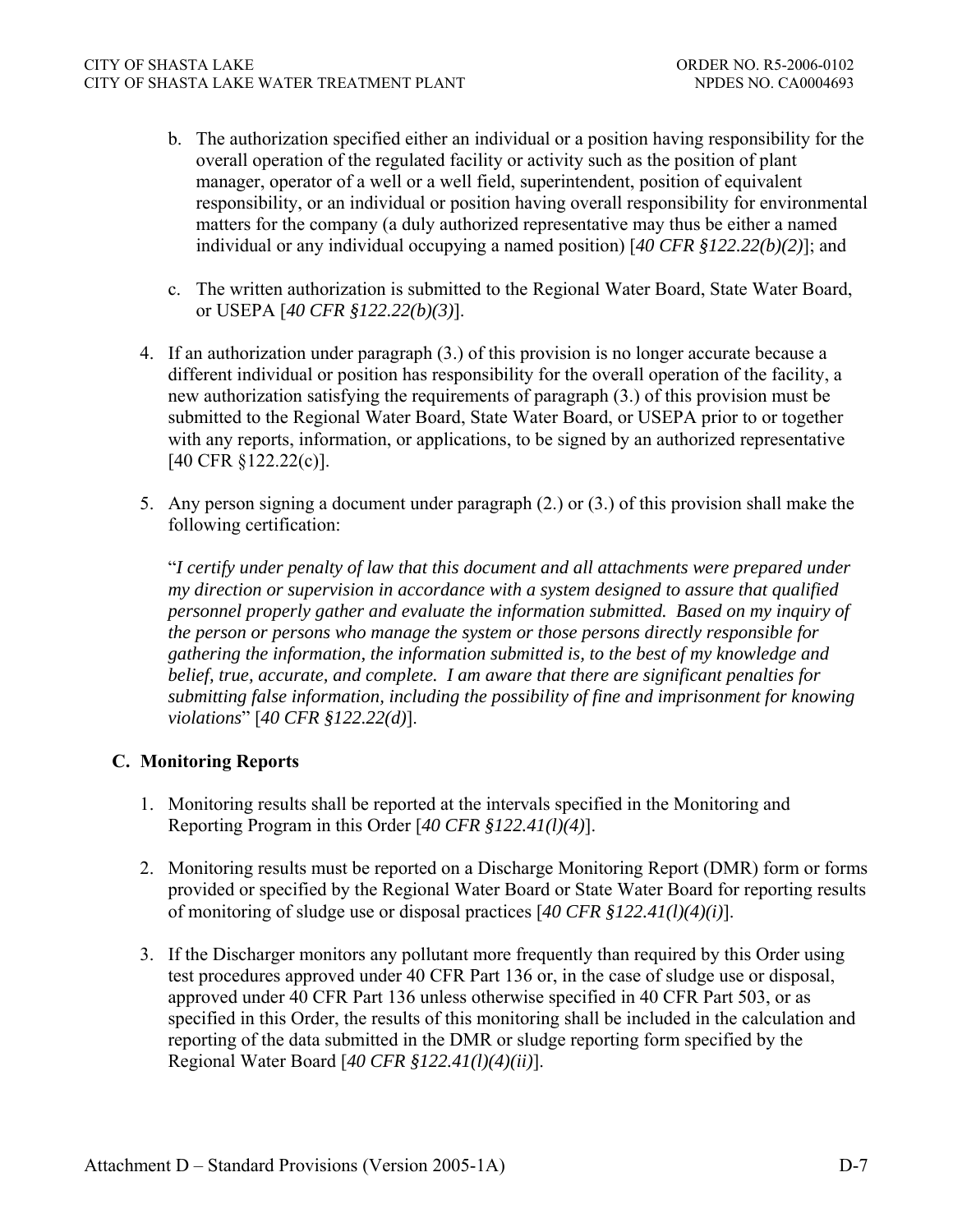4. Calculations for all limitations, which require averaging of measurements, shall utilize an arithmetic mean unless otherwise specified in this Order [*40 CFR §122.41(l)(4)(iii)*].

## **D. Compliance Schedules**

Reports of compliance or noncompliance with, or any progress reports on, interim and final requirements contained in any compliance schedule of this Order, shall be submitted no later than 14 days following each schedule date [*40 CFR §122.41(l)(5)*].

## **E. Twenty-Four Hour Reporting**

- 1. The Discharger shall report any noncompliance that may endanger health or the environment. Any information shall be provided orally within 24 hours from the time the Discharger becomes aware of the circumstances. A written submission shall also be provided within five (5) days of the time the Discharger becomes aware of the circumstances. The written submission shall contain a description of the noncompliance and its cause; the period of noncompliance, including exact dates and times, and if the noncompliance has not been corrected, the anticipated time it is expected to continue; and steps taken or planned to reduce, eliminate, and prevent reoccurrence of the noncompliance [*40 CFR §122.41(l)(6)(i)*].
- 2. The following shall be included as information that must be reported within 24 hours under this paragraph [*40 CFR §122.41(l)(6)(ii)*]:
	- a. Any unanticipated bypass that exceeds any effluent limitation in this Order [*40 CFR §122.41(l)(6)(ii)(A)*].
	- b. Any upset that exceeds any effluent limitation in this Order [*40 CFR §122.41(l)(6)(ii)(B)*].
- 3. The Regional Water Board may waive the above-required written report under this provision on a case-by-case basis if an oral report has been received within 24 hours [*40 CFR §122.41(l)(6)(iii)*].

## **F. Planned Changes**

The Discharger shall give notice to the Regional Water Board as soon as possible of any planned physical alterations or additions to the permitted facility. Notice is required under this provision only when [*40 CFR §122.41(l)(1)*]:

- 1. The alteration or addition to a permitted facility may meet one of the criteria for determining whether a facility is a new source in 40 CFR §122.29(b) [*40 CFR §122.41(l)(1)(i)*]; or
- 2. The alteration or addition could significantly change the nature or increase the quantity of pollutants discharged. This notification applies to pollutants which are not subject to effluent limitations in this Order. [*40 CFR Section 122.41(l)(1)(ii)*].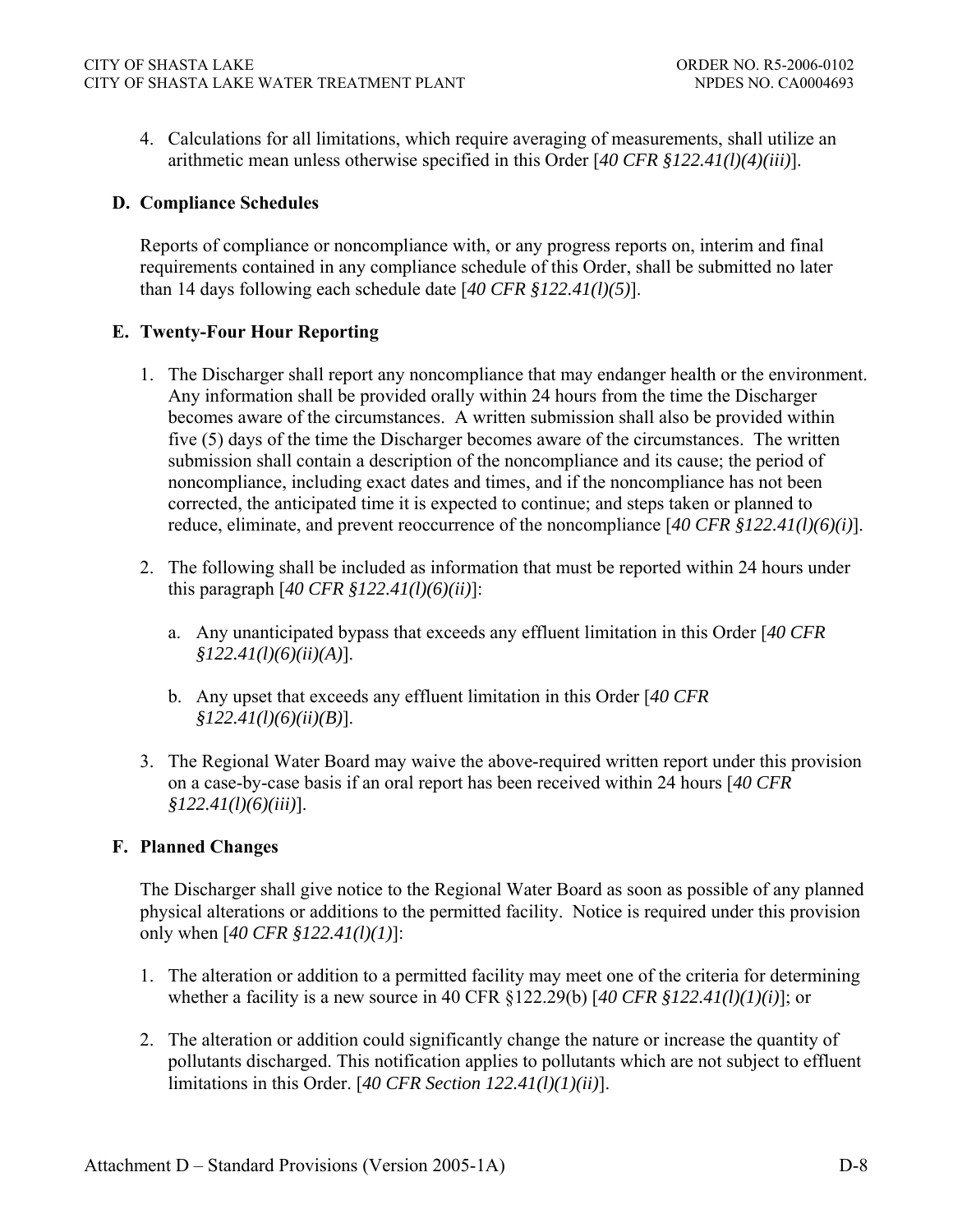3. The alteration or addition results in a significant change in the Discharger's sludge use or disposal practices, and such alteration, addition, or change may justify the application of permit conditions that are different from or absent in the existing permit, including notification of additional use or disposal sites not reported during the permit application process or not reported pursuant to an approved land application plan [*40 CFR §122.41(l)(1)(iii)*].

## **G. Anticipated Noncompliance**

The Discharger shall give advance notice to the Regional Water Board or State Water Board of any planned changes in the permitted facility or activity that may result in noncompliance with General Order requirements [*40 CFR §122.41(l)(2)].*

## **H. Other Noncompliance**

The Discharger shall report all instances of noncompliance not reported under Standard Provisions – Reporting V.C, V.D, and V.E above at the time monitoring reports are submitted. The reports shall contain the information listed in Standard Provision – Reporting V.E above [*40 CFR §122.41(l)(7)*].

## **I. Other Information**

When the Discharger becomes aware that it failed to submit any relevant facts in a permit application, or submitted incorrect information in a permit application or in any report to the Regional Water Board, State Water Board, or USEPA, the Discharger shall promptly submit such facts or information [*40 CFR §122.41(l)(8)*].

# **VI. STANDARD PROVISIONS – ENFORCEMENT—NOT APPLICABLE**

# **VII. ADDITIONAL PROVISIONS – NOTIFICATION LEVELS**

## **A. Non-Municipal Facilities**

Existing manufacturing, commercial, mining, and silvicultural dischargers shall notify the Regional Water Board as soon as they know or have reason to believe [*40 CFR §122.42(a)*]:

- 1. That any activity has occurred or will occur that would result in the discharge, on a routine or frequent basis, of any toxic pollutant that is not limited in this Order, if that discharge will exceed the highest of the following "notification levels" [*40 CFR §122.42(a)(1)*]:
	- a. 100 micrograms per liter (µg/L) [*40 CFR §122.42(a)(1)(i)*];
	- b. 200  $\mu$ g/L for acrolein and acrylonitrile; 500  $\mu$ g/L for 2,4-dinitrophenol and 2-methyl-4,6-dinitrophenol; and 1 milligram per liter (mg/L) for antimony [*40 CFR*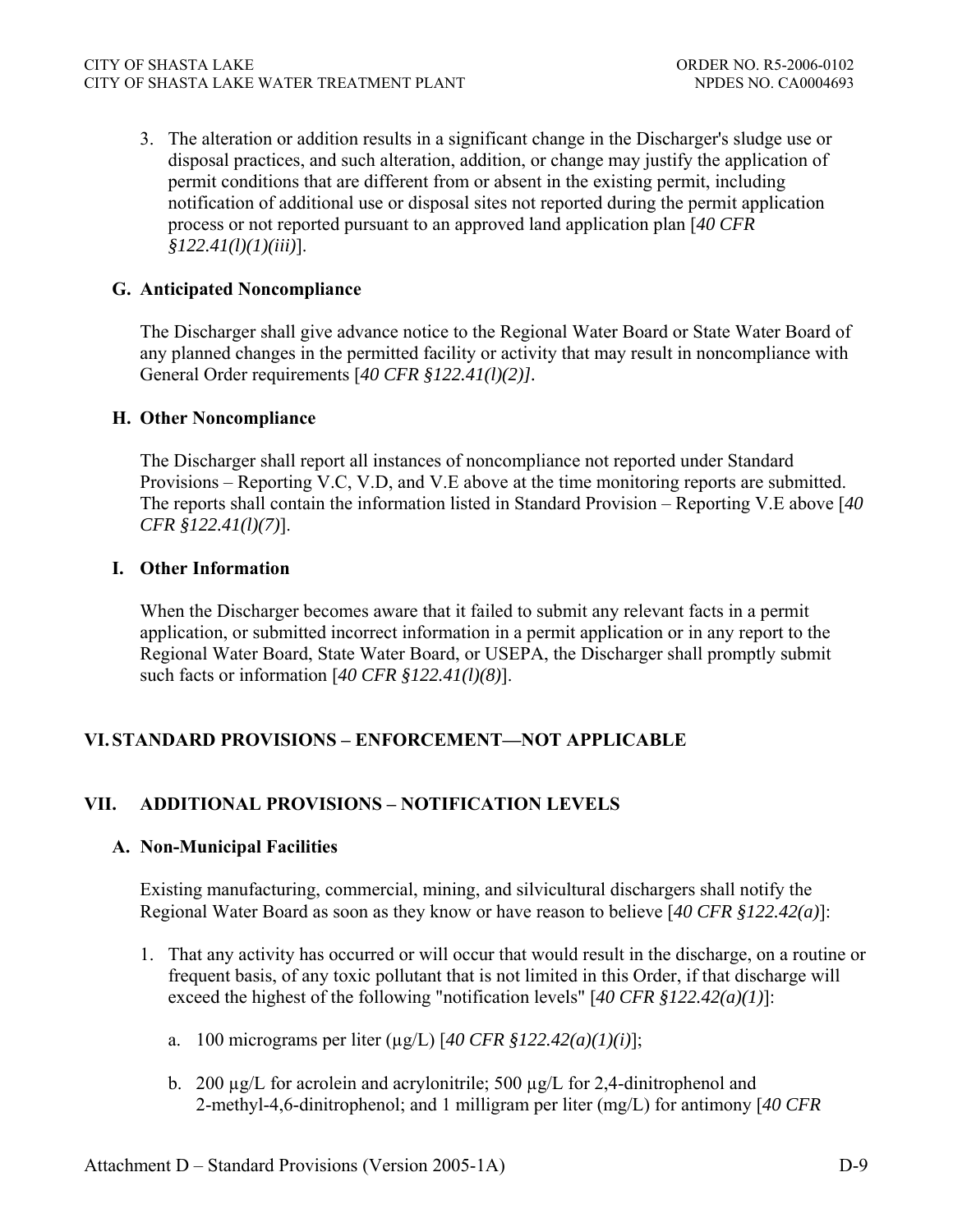*§122.42(a)(1)(ii)*];

- c. Five (5) times the maximum concentration value reported for that pollutant in the Report of Waste Discharge [*40 CFR §122.42(a)(1)(iii)*]; or
- d. The level established by the Regional Water Board in accordance with 40 CFR §122.44(f) [*40 CFR §122.42(a)(1)(iv)*].
- 2. That any activity has occurred or will occur that would result in the discharge, on a nonroutine or infrequent basis, of any toxic pollutant that is not limited in this Order, if that discharge will exceed the highest of the following "notification levels" [*40 CFR §122.42(a)(2)*]:
	- a. 500 micrograms per liter (µg/L) [*40 CFR §122.42(a)(2)(i)*];
	- b. 1 milligram per liter (mg/L) for antimony [*40 CFR §122.42(a)(2)(ii)*];
	- c. Ten (10) times the maximum concentration value reported for that pollutant in the Report of Waste Discharge [*40 CFR §122.42(a)(2)(iii)*]; or
	- d. The level established by the Regional Water Board in accordance with 40 CFR §122.44(f) [*40 CFR §122.42(a)(2)(iv)*].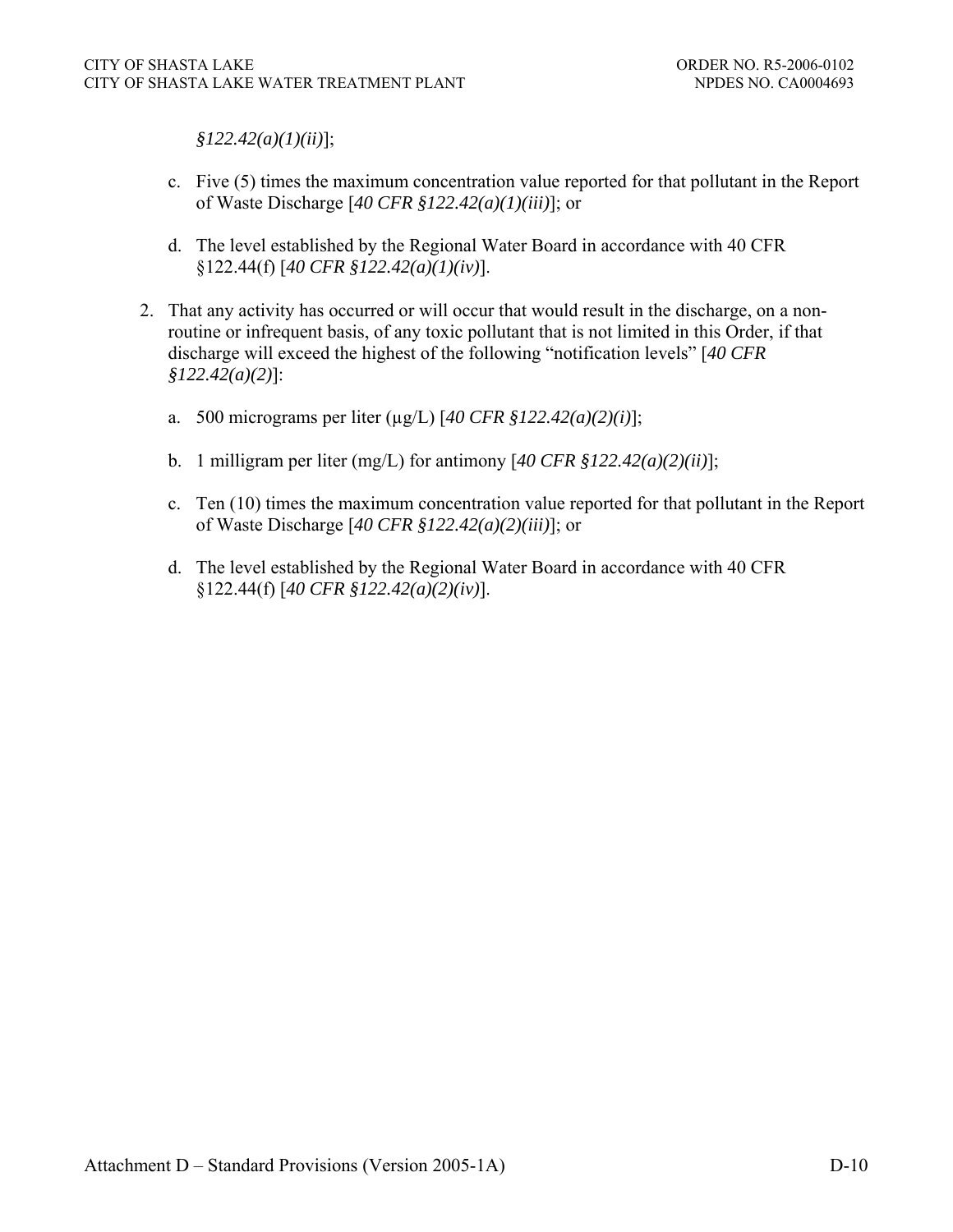## **Attachment E – Monitoring and Reporting Program – Table of Contents**

|     |           |                                             | $E-2$      |
|-----|-----------|---------------------------------------------|------------|
| Ι.  |           | $E-2$                                       |            |
| П.  |           |                                             | .E-2       |
| Ш.  |           |                                             | $E-3$      |
|     |           |                                             | $E-3$      |
| IV. |           |                                             | <b>E-4</b> |
|     |           |                                             | <b>E-4</b> |
|     |           |                                             | E-4        |
|     |           |                                             | .E-6       |
|     |           |                                             |            |
| V.  |           |                                             |            |
| VI. |           |                                             |            |
|     |           |                                             | $E-7$      |
|     |           |                                             |            |
|     |           | <b>VIII.</b> Other Monitoring Requirements. |            |
|     |           |                                             |            |
|     |           |                                             |            |
|     |           |                                             | $E-10$     |
|     |           |                                             | $E-10$     |
|     | <b>B.</b> |                                             |            |
|     |           |                                             |            |
|     | D.        |                                             | E-12       |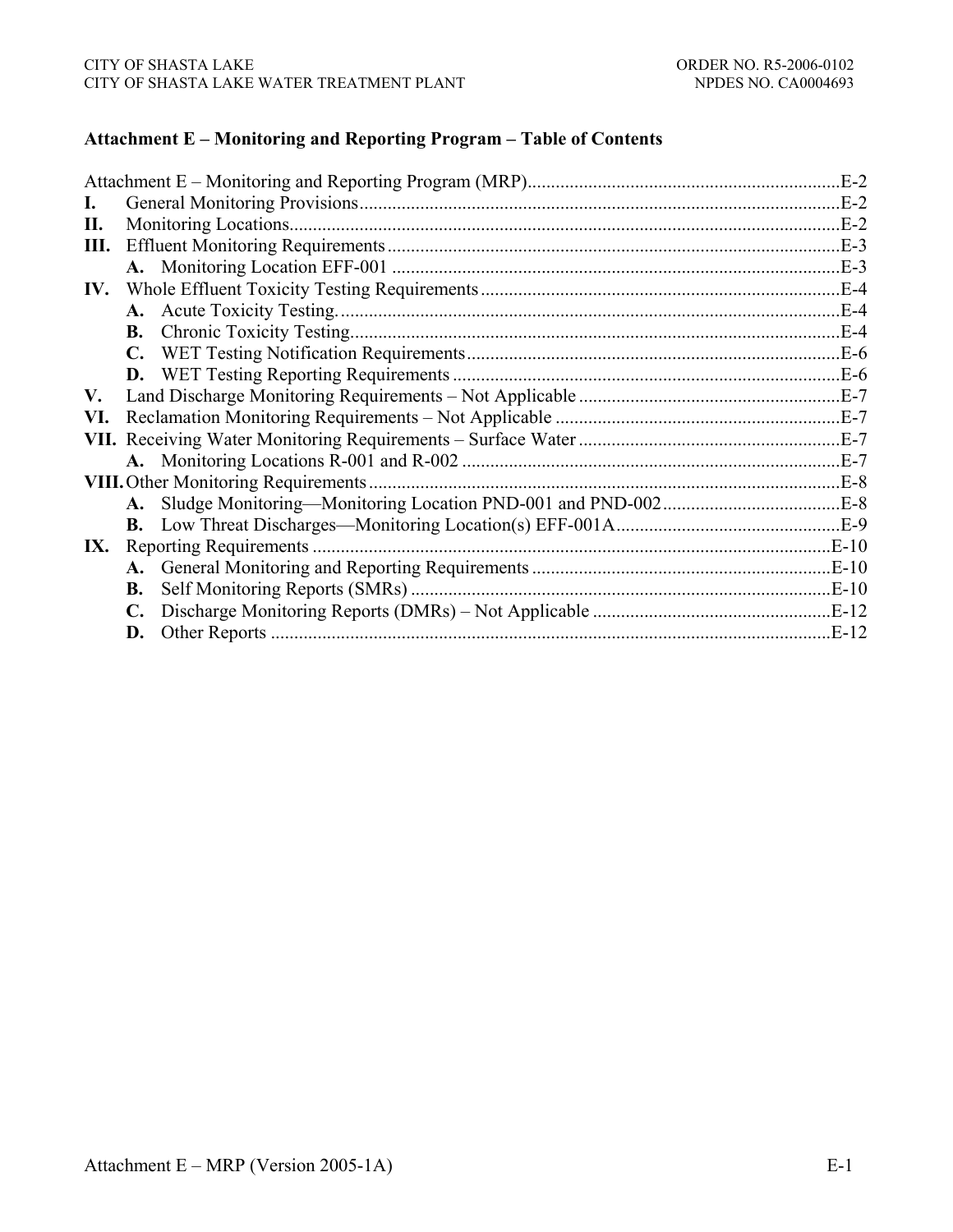## **ATTACHMENT E – MONITORING AND REPORTING PROGRAM (MRP)**

The Code of Federal Regulations (CFR) at 40 CFR §122.48 requires that all NPDES permits specify monitoring and reporting requirements. California Water Code (CWC) sections 13267 and 13383 also authorize the Regional Water Quality Control Board (Regional Water Board) to require technical and monitoring reports. This MRP establishes monitoring and reporting requirements which implement the federal and California regulations.

## **I. GENERAL MONITORING PROVISIONS**

- **A.** All monitoring and analysis instruments and devices used by the Discharger to fulfill the prescribed monitoring program shall be properly maintained and calibrated as necessary, at least yearly, to ensure their continued accuracy.
- **B.** A letter transmitting the self-monitoring reports shall accompany each report. Such a letter shall include a discussion of requirement violations found during the reporting period, and actions taken or planned for correcting noted violations, such as operation or facility modifications. If the Discharger has previously submitted a report describing corrective actions and/or a time schedule for implementing the corrective actions, reference to the previous correspondence will be satisfactory. The transmittal letter shall contain the penalty of perjury statement by the Discharger, or the Discharger's authorized agent, as described in the Standard Provisions.
- **C.** If the Discharger monitors any pollutant at the locations designated herein more frequently than is required by this Order, the results of such monitoring shall be included in the calculation and reporting of the values required in the discharge monitoring report form. Such increased frequency shall be indicated on the discharge monitoring report form.
- **D.** Laboratories analyzing monitoring samples shall be certified by the Department of Health Services, in accordance with the provision of CWC Section 13176, and must include quality assurance/quality control data with their reports.

## **II. MONITORING LOCATIONS**

The Discharger shall establish the following monitoring locations to demonstrate compliance with the effluent limitations, discharge specifications, and other requirements in this Order: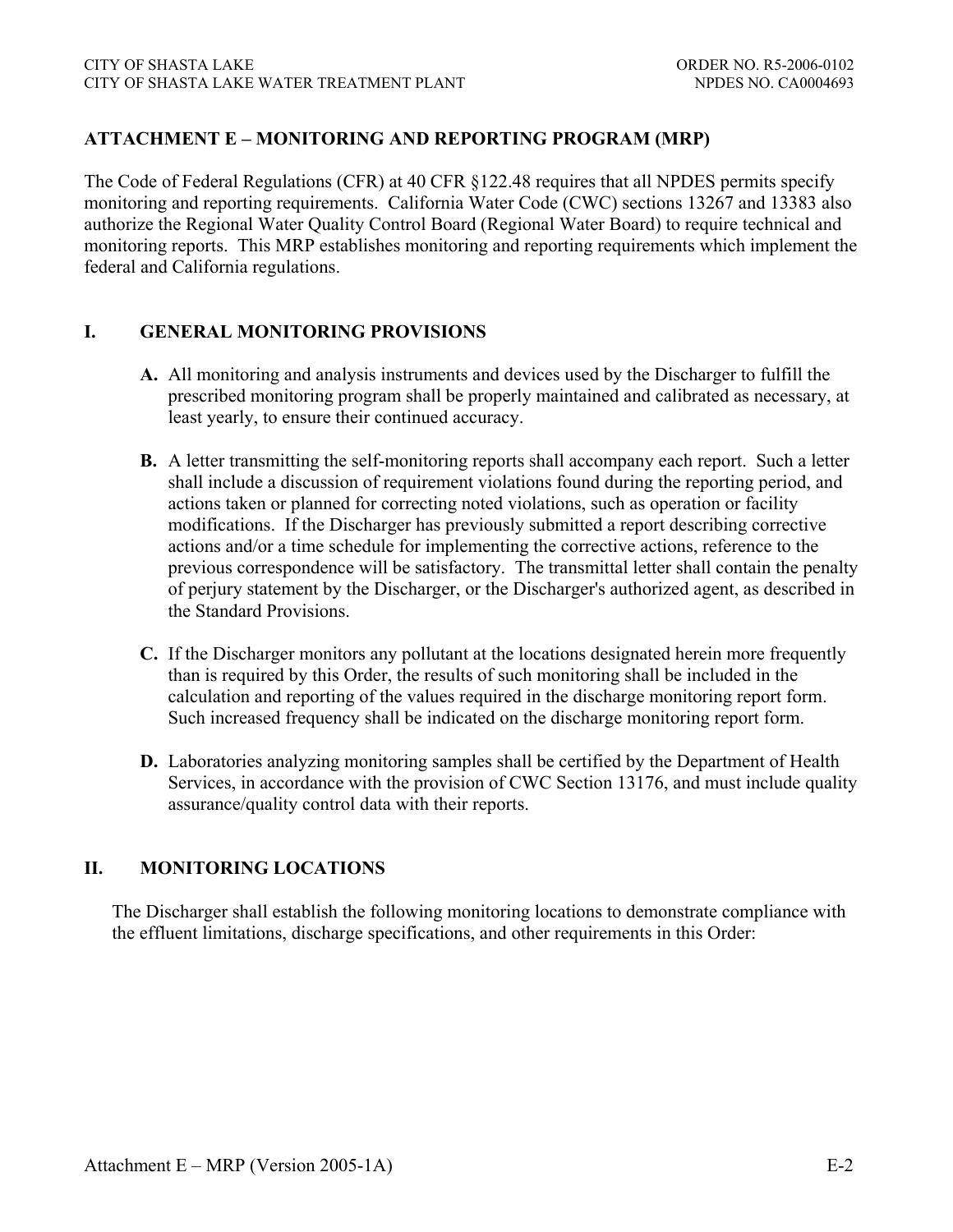| <b>Discharge Point</b><br><b>Name</b> | <b>Monitoring</b><br><b>Location Name</b> | <b>Monitoring Location Description</b>                                                                                                        |
|---------------------------------------|-------------------------------------------|-----------------------------------------------------------------------------------------------------------------------------------------------|
| EFF-001                               | EFF-001                                   | Downstream from the last connection through which wastes can be admitted to<br>the outfall. $(40^{\circ} 41' 36'' N, 122^{\circ} 24' 10'' W)$ |
| $EFF-001A$                            | $EFF-001A$                                | Monitoring locations are established when low threat discharges are identified.                                                               |
| --                                    | R-001                                     | Approximately 500 feet upstream from the point of confluence of the unnamed<br>stream to Churn Creek. (40° 41' 49.8" N, 122° 24' 13.5" W)     |
| --                                    | $R-002$                                   | Approximately 100 feet upstream from the point of confluence of the unnamed<br>stream to Churn Creek. (40° 41' 34.37" N, 122° 24' 13.74" W)   |
| --                                    | <b>PND-001</b>                            | North treatment plant settling pond. (40° 41' 40.92" N, 122° 24' 7.85" W)                                                                     |
|                                       | <b>PND-002</b>                            | South treatment plant settling pond. (40° 41' 30.08" N, 122° 24' 8.27" W)                                                                     |

# **III. EFFLUENT MONITORING REQUIREMENTS**

#### **A. Monitoring Location EFF-001**

1. Effluent samples shall be collected downstream from the last connection through which wastes can be admitted into the outfall, following the last unit process. Effluent samples should be representative of the volume and quality of the discharge. Grab samples from the pond shall be considered representative of the discharge. Time of collection of samples shall be recorded. The Discharger shall monitor settled filter backwash water at EFF-001 as follows:

| Parameter                                 | <b>Units</b>   | <b>Sample Type</b> | <b>Minimum Sampling</b><br>Frequency | <b>Required Analytical</b><br><b>Test Method</b> |
|-------------------------------------------|----------------|--------------------|--------------------------------------|--------------------------------------------------|
| Flow                                      | mgd            | Meter              | Continuous                           | $[1]$                                            |
| Electrical<br>Conductivity $\omega$ 25 °C | $\mu$ mhos/cm  | Grab               | 2 Times Monthly                      | $[1]$                                            |
| pH                                        | standard units | Grab               | 2 Times Monthly                      | $[1]$                                            |
| Settleable Solids                         | $mL/L$ -hr     | Grab               | 2 Times Monthly                      | $[1]$                                            |
| Chlorine,<br><b>Total Residual</b>        | mg/L           | Grab               | 2 Times Monthly                      | $[1]$                                            |
| <b>Total Suspended Solids</b>             | $\mu$ g/L      | Grab               | 2 Times Monthly                      | $[1]$                                            |
| <b>Acute Toxicity</b>                     | $%$ survival   | Grab               | Annually                             | $[2]$                                            |
| <b>Priority Pollutants</b>                | $\mu$ g/L      | Grab               | 1 / Permit Lifecycle                 | $[1]$                                            |

2. If the discharge is intermittent rather than continuous, then on the first day of each such intermittent discharge, the Discharger shall monitor and record data for all of the constituents listed above, except for priority pollutants, after which the frequencies of

 $\overline{a}$ 

 $<sup>1</sup>$  Pollutants shall be analyzed using the analytical methods described in 40 CFR sections 136;</sup>

for priority pollutants the methods must meet the lowest minimum levels (MLs) specified in Attachment 4 of the SIP,

where no methods are specified for a given pollutant, by methods approved by this Regional Water Board or the State Water Board. <sup>2</sup> Acute toxicity shall be conducted in accordance with Section IV.A of this Monitoring and Reporting Program.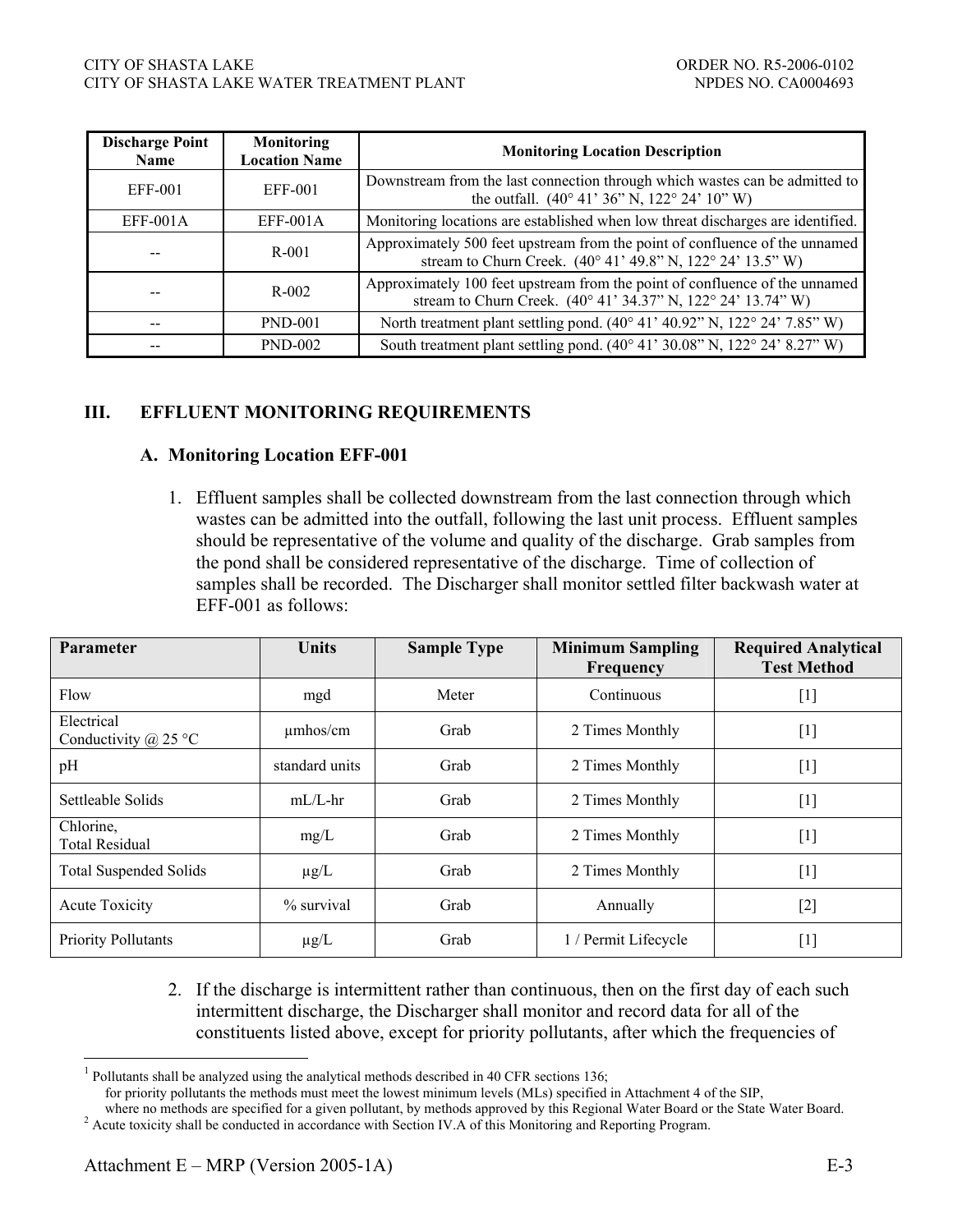analysis given in the schedule shall apply for the duration of each such intermittent discharge. In no event shall the Discharger be required to monitor and record data more often than twice the frequencies listed in the schedule.

# **IV. WHOLE EFFLUENT TOXICITY TESTING REQUIREMENTS**

### **A. Acute Toxicity Testing.**

The Discharger shall conduct acute toxicity testing to determine whether the effluent is contributing acute toxicity to the receiving water. The Discharger shall meet the following acute toxicity testing requirements:

- 1. *Monitoring Frequency* the Discharger shall perform annual acute toxicity testing.
- 2. *Sample Types* For static non-renewal and static renewal testing, the samples shall be 24-hour, flow-proportional composites and shall be representative of the volume and quality of the discharge. The effluent samples shall be taken at the effluent monitoring location EFF-001.
- 3. *Test Species* Test species shall be larval stage (0 to 14 days old) rainbow trout (*Oncorhynchus mykiss*) *or* fathead minnows (*Pimephales promelas*).
- 4. *Methods* The acute bioassays tests shall be conducted in accordance with EPA-821-R-02-012, Fifth Edition, or later amendment with Executive Officer approval. Temperature, total residual chlorine, ammonia, and pH shall be recorded at the time of sample collection. No pH adjustment may be made unless approved by the Executive Officer.
- 5. *Test Failure* If an acute toxicity test does not meet all test acceptability criteria, as specified in the test method, the Discharger must re-sample and re-test as soon as possible, not to exceed seven (7) business days following notification of test failure.

## **B. Chronic Toxicity Testing.**

The Discharger shall conduct three species chronic toxicity testing to determine whether the effluent is contributing chronic toxicity to the receiving water. The Discharger shall meet the following chronic toxicity testing requirements:

- 1. *Monitoring Frequency* the Discharger shall perform once, in the second, third, or fourth year of the permit cycle, three-species, chronic toxicity testing.
- 2. *Sample Types* Effluent samples shall be 24-hour, flow-proportional composites and shall be representative of the volume and quality of the discharge. The effluent samples shall be taken at the effluent monitoring location specified in the MRP. The receiving water control shall be a grab sample obtained from the R-001 sampling location, as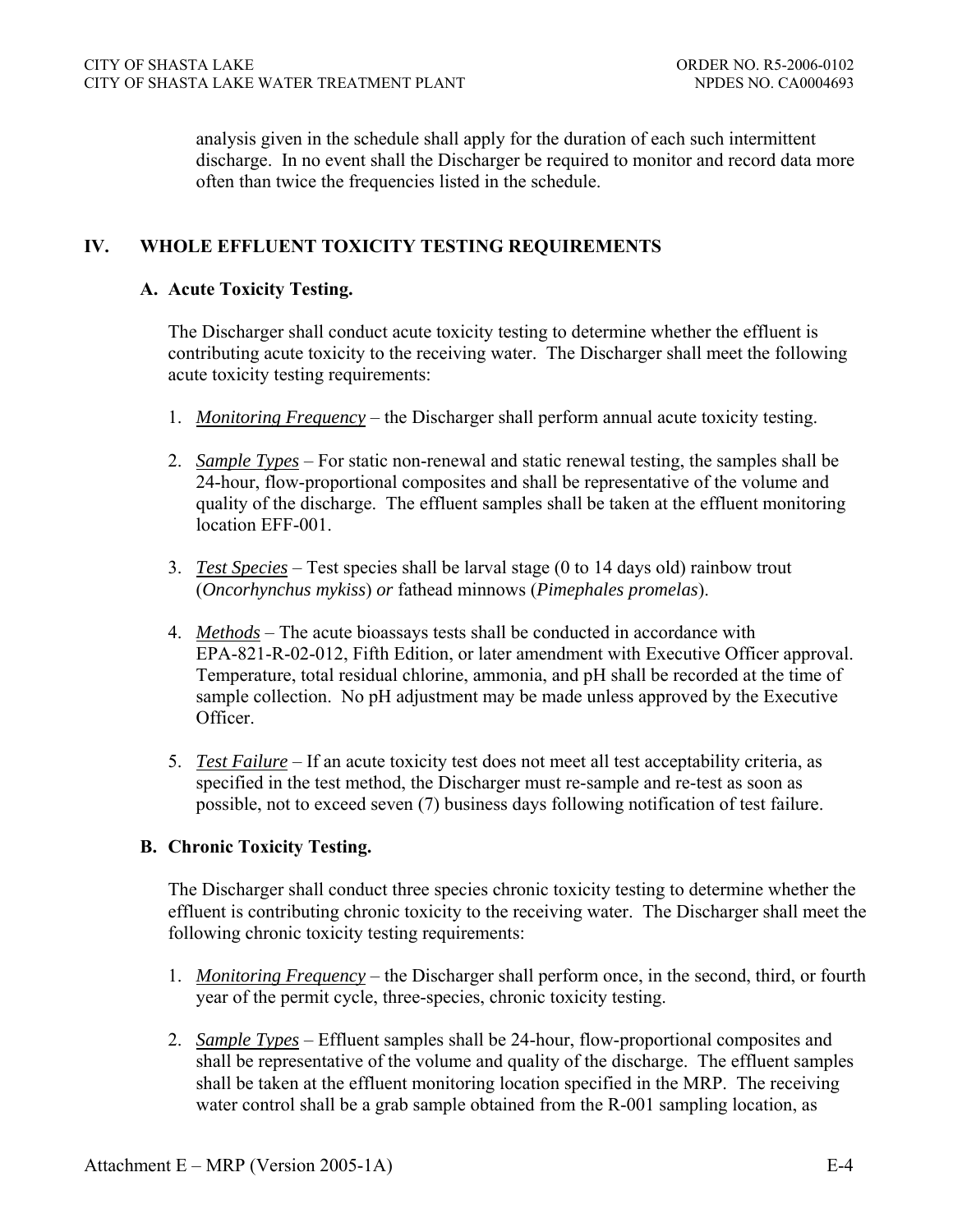identified in the MRP.

- 3. *Sample Volumes* Adequate sample volumes shall be collected to provide renewal water to complete the test in the event that the discharge is intermittent.
- 4. *Test Species* Chronic toxicity testing measures sublethal (e.g. reduced growth, reproduction) and/or lethal effects to test organisms exposed to an effluent compared to that of the control organisms. The Discharger shall conduct chronic toxicity tests with:
	- a. The cladoceran, water flea, *Ceriodaphnia dubia* (survival and reproduction test);
	- b. The fathead minnow, *Pimephales promelas* (larval survival and growth test); and
	- c. The green alga, *Selenastrum capricornutum* (growth test).
- 5. *Methods* The presence of chronic toxicity shall be estimated as specified in *Short-term Methods for Estimating the Chronic Toxicity of Effluents and Receiving Waters to Freshwater Organisms, Fourth Edition,* EPA/821-R-02-013, October 2002, or later amendment with Executive Officer approval.
- 6. *Reference Toxicant* As required by the SIP, all chronic toxicity tests shall be conducted with concurrent testing with a reference toxicant and shall be reported with the chronic toxicity test results.
- 7. *Dilutions* The chronic toxicity testing shall be performed using the dilution series identified in Table E-1, below. The receiving water control shall be used as the diluent (unless the receiving water is toxic).

|                    |     | Dilutions $(\% )$ |    |    |      |                    | <b>Controls</b>     |  |
|--------------------|-----|-------------------|----|----|------|--------------------|---------------------|--|
| <b>Sample</b>      | 100 | 75                | 50 | 25 | 12.5 | Receiving<br>Water | Laboratory<br>Water |  |
| % Effluent         | 100 | 75                | 50 | 25 | 12.5 |                    |                     |  |
| % Receiving Water  |     | 25                | 50 | 75 | 87.5 | 100                |                     |  |
| % Laboratory Water |     |                   |    |    |      |                    | 100                 |  |

**Table E-1 Chronic Toxicity Testing Dilution Series** 

- 8. *Test Failure* –The Discharger must re-sample and re-test as soon as possible, but no later than fourteen (14) days after receiving notification of a test failure. A test failure is defined as follows:
	- a. The reference toxicant test or the effluent test does not meet all test acceptability criteria as specified in the *Short-term Methods for Estimating the Chronic Toxicity of Effluents and Receiving Waters to Freshwater Organisms, Fourth Edition*,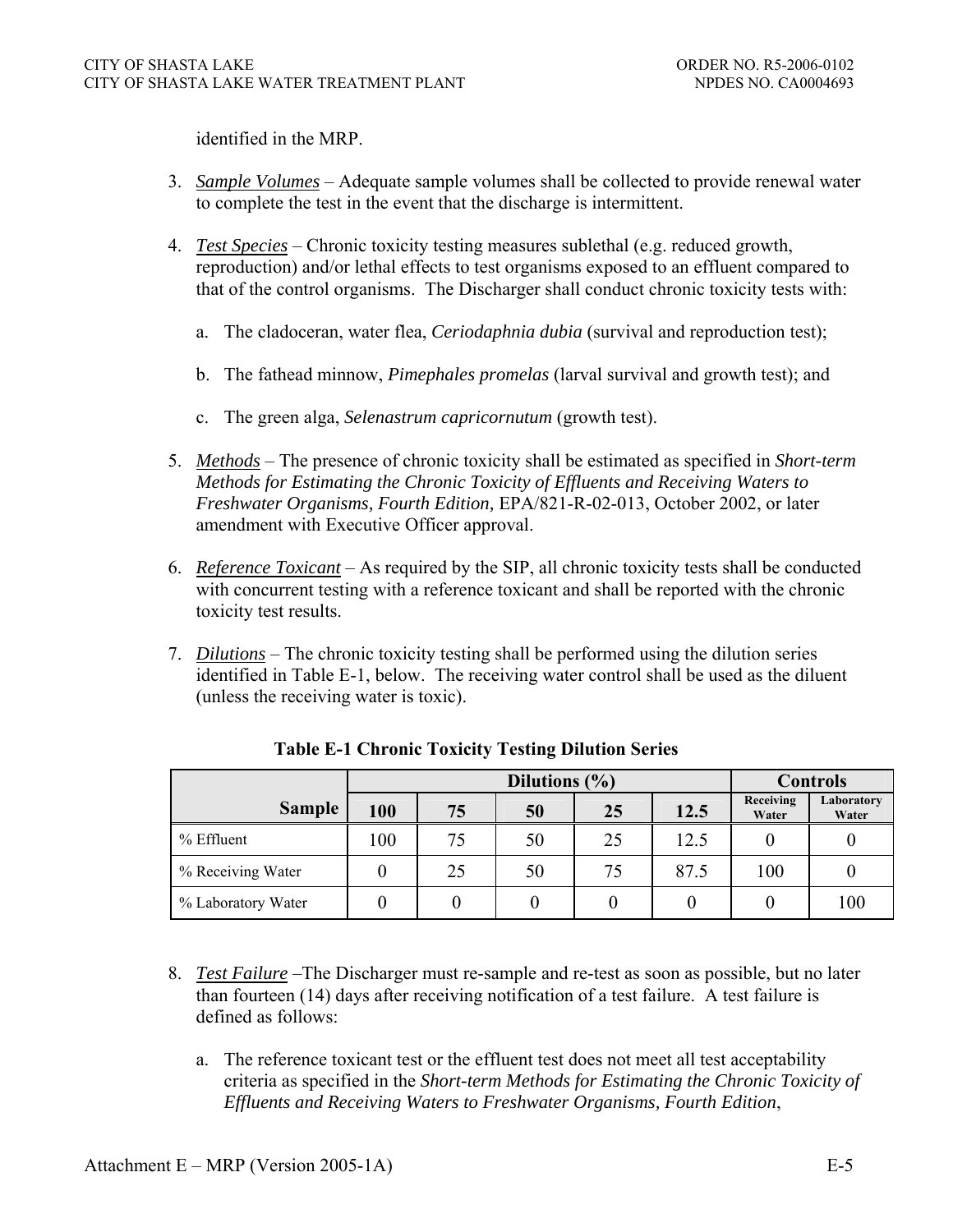EPA/821-R-02-013, October 2002 (Method Manual), and its subsequent amendments or revisions; or

b. The percent minimum significant difference (PMSD) measured for the test exceeds the upper PMSD bound variability criterion in Table 6 on page 52 of the Method Manual.

### **C. WET Testing Notification Requirements**

The Discharger shall notify the Regional Water Board within 24 hours after the receipt of test results exceeding the monitoring trigger during regular or accelerated monitoring, or an exceedance of the acute toxicity effluent limitation.

## **D. WET Testing Reporting Requirements**

All toxicity test reports shall include the contracting laboratory's complete report provided to the Discharger and shall be in accordance with the appropriate "Report Preparation and Test Review" sections of the method manuals. At a minimum, WET monitoring shall be reported as follows:

- 1. **Chronic WET Reporting.** Regular chronic toxicity monitoring results shall be reported to the Regional Water Board within 30 days following completion of the test, and shall contain, at minimum:
	- a. The results expressed in TUc, measured as 100/NOEC, and also measured as  $100/LC_{50}$ ,  $100/EC_{25}$ ,  $100/IC_{25}$ , and  $100/IC_{50}$ , as appropriate.
	- b. The statistical methods used to calculate endpoints;
	- c. The statistical output page, which includes the calculation of the percent minimum significant difference (PMSD);
	- d. The dates of sample collection and initiation of each toxicity test; and
	- e. The results compared to the numeric toxicity monitoring trigger.

Additionally, the monthly discharger self-monitoring reports shall contain an updated chronology of chronic toxicity test results expressed in TUc, and organized by test species, type of test (survival, growth or reproduction), and monitoring frequency, i.e., either quarterly, monthly, accelerated, or TRE.

2. **Acute WET Reporting.** Acute toxicity test results shall be submitted with the monthly discharger self-monitoring reports and reported as percent survival.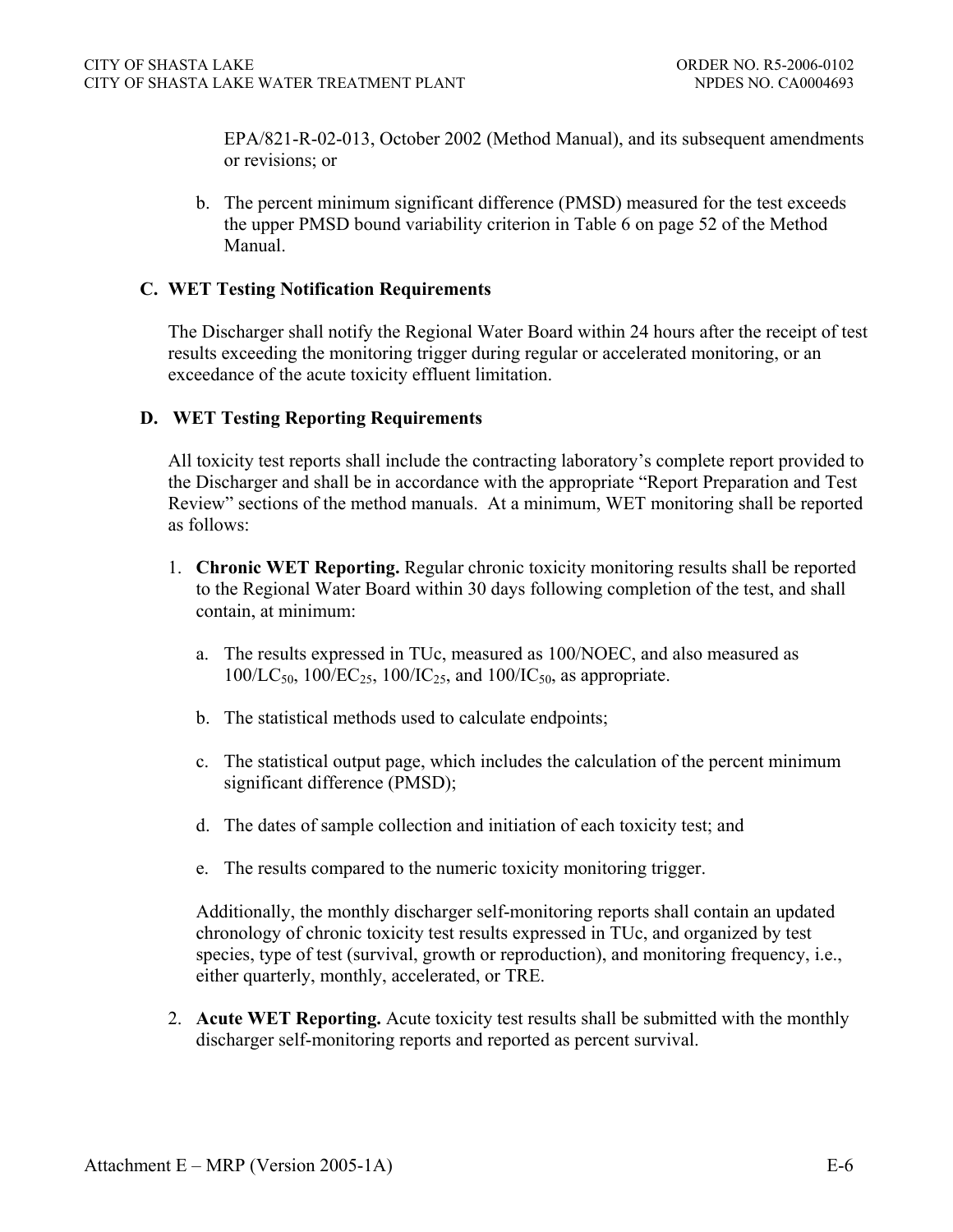- 3. **TRE Reporting.** Reports for Toxicity Reduction Evaluations shall be submitted in accordance with the schedule contained in the Discharger's approved TRE Work Plan.
- 4. **Quality Assurance (QA).** The Discharger must provide the following information for QA purposes:
	- a. Results of the applicable reference toxicant data with the statistical output page giving the species, NOEC, LOEC, type of toxicant, dilution water used, concentrations used, PMSD, and dates tested.
	- b. The reference toxicant control charts for each endpoint, which include summaries of reference toxicant tests performed by the contracting laboratory.
	- c. Any information on deviations or problems encountered and how they were dealt with.

# **V. LAND DISCHARGE MONITORING REQUIREMENTS – NOT APPLICABLE**

# **VI. RECLAMATION MONITORING REQUIREMENTS – NOT APPLICABLE**

## **VII. RECEIVING WATER MONITORING REQUIREMENTS – SURFACE WATER**

#### **A. Monitoring Locations R-001 and R-002**

1. The Discharger shall monitor the unnamed tributary to Churn Creek at R-001 and R-002 as follows:

| <b>Parameter</b>      | <b>Units</b>   | <b>Sample Type</b> | <b>Minimum Sampling</b> | <b>Required Analytical Test</b> |
|-----------------------|----------------|--------------------|-------------------------|---------------------------------|
|                       |                |                    | Frequency               | <b>Method</b>                   |
| pΗ                    | standard units | Grab               | Weekly                  |                                 |
| Hardness $(R-1)$ only | mg/L           | Grab               | Weekly                  |                                 |
| Turbidity             | NTU            | Grab               | Weekly                  |                                 |

 $\overline{a}$ 

<sup>1</sup> Pollutants shall be analyzed using the analytical methods described in 40 CFR sections 136, where no methods are specified for a given pollutant, by methods approved by this Regional Water Board or the State Water Board.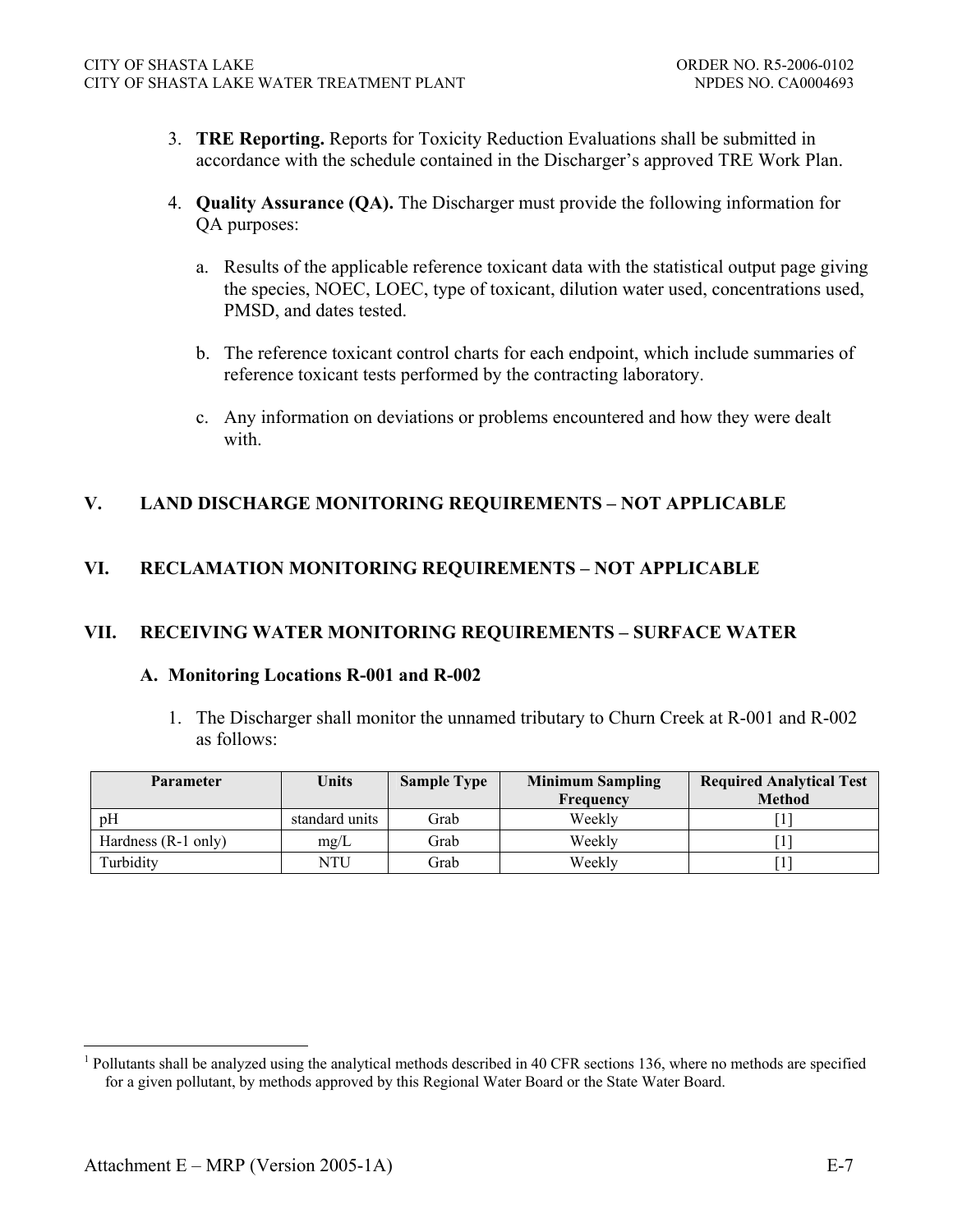In conducting the receiving water sampling, a log shall be kept of the receiving water conditions throughout the reach bounded by Stations R-00l and R-002. Attention shall be given to the presence or absence of:

- 
- 
- 
- d. Aquatic life
- a. Floating or suspended matter e. Visible films, sheens or coatings
- b. Discoloration f. Fungi, slimes, or objectionable growths
- c. Bottom deposits g. Potential nuisance conditions

Notes on receiving water conditions shall be summarized in the monitoring report.

### **VIII. OTHER MONITORING REQUIREMENTS**

#### **A. Sludge Monitoring—Monitoring Location PND-001 and PND-002**

**Within 180 days** from the effective date of this Order, the Discharger shall submit an update of the sludge disposal plan, which shall include the following:

- 1. Estimate of average annual sludge production in dry tons and percent solids.
- 2. Description of sludge storage and alternative uses (if applicable) to disposal.
- 3. A description of disposal methods.
	- a. For landfill disposal, include:
		- i. the Regional Water Board's waste discharge requirements numbers that regulate the landfill(s) used;
		- ii. the present classifications of the landfill(s) used; and
		- iii. the names and locations of the facilities receiving sludge.
	- b. For land application, include:
		- i. the location of the site(s);
		- ii. the Regional Water Board's waste discharge requirements numbers that regulate the site $(s)$ , if applicable;
		- iii. the application rate in lbs/acre/year (specify wet or dry); and
		- iv. subsequent uses of the land.
	- c. For incineration, include:
		- i. the names and locations of the site(s) where sludge incineration occurs

ii. the Regional Water Board's waste discharge requirements numbers that regulate the site $(s)$ ;

iii. the ash disposal method; and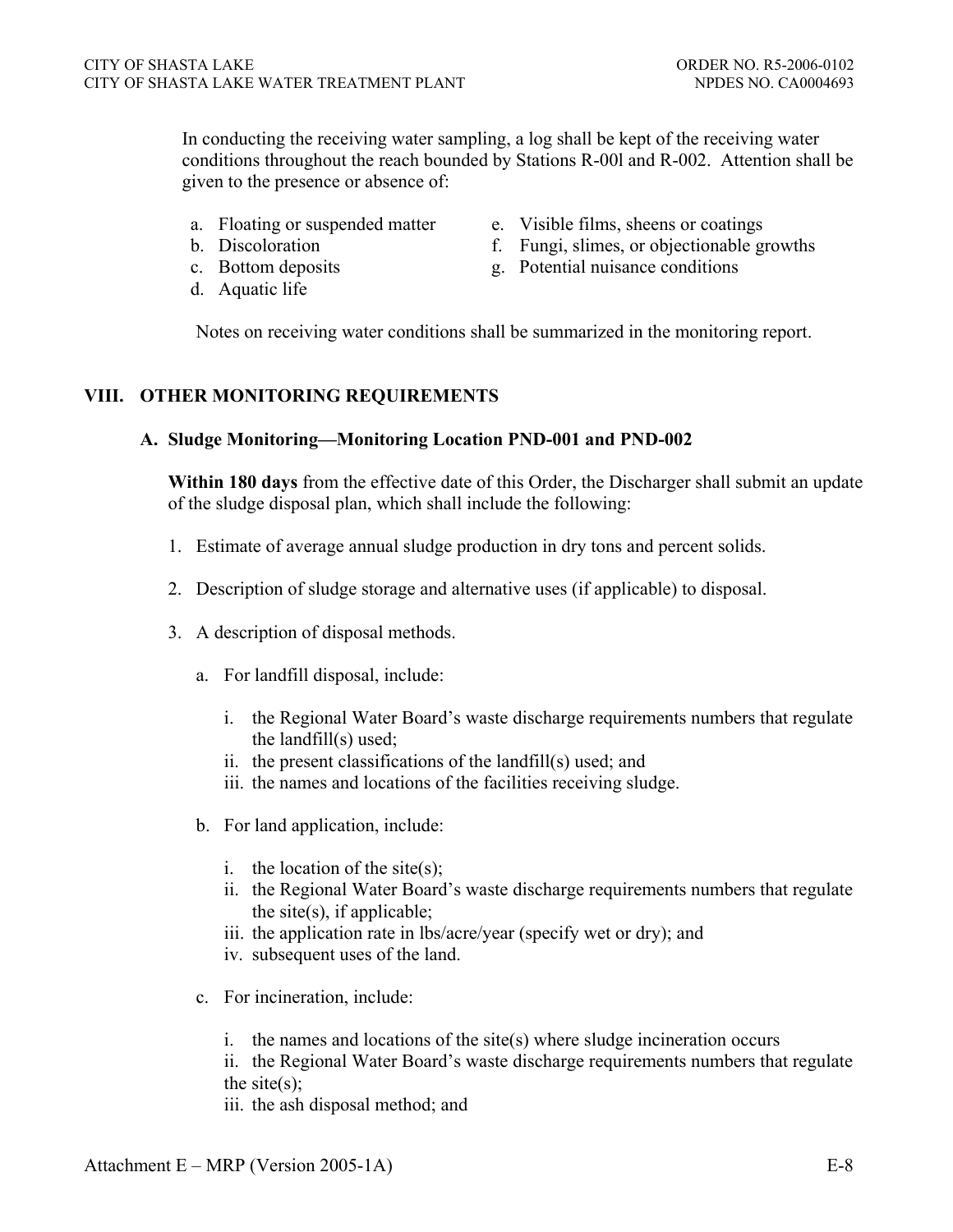- iv. the names and locations of facilities receiving ash (if applicable).
- 4. A representative characterization of sludge quality including sludge percent solids and quantitative results of chemical analyses for the Title 22 metals.
- 5. Status and proposed time schedule for disposal of sludge described below.
	- a. Water treatment plant sludge north pond.
	- b. Water treatment plant sludge south pond.

#### **B. Low Threat Discharges—Monitoring Locations EFF-001A**

Low threat discharge monitoring locations shall be modified as new low threat discharges from the Facility are identified.

#### 1. **Monitoring Locations EFF-001A**

Samples shall be collected when there is a low threat discharge as described in Low Threat Discharge Requirements Section VI.C.6.b of this Order. The Discharger shall monitor low threat discharge(s) at monitoring location(s) EFF-001A as follows:

| <b>Parameter</b>              | <b>Units</b> | <b>Sample Type</b> | <b>Minimum Sampling</b><br>Frequency                   | <b>Required Analytical</b><br><b>Test Method</b> |
|-------------------------------|--------------|--------------------|--------------------------------------------------------|--------------------------------------------------|
| Flow                          | mgd          | Meter              |                                                        | $\lceil 1 \rceil$                                |
| Settleable Solids             | $mL/L$ -hr   | Grab               | In accordance with<br>Low Threat Discharge             | [1]                                              |
| <b>Total Suspended Solids</b> | mg/L         | Grab               | <b>Requirements Section</b><br>VI.C.6.b of this order. | $\lceil 1 \rceil$                                |
| Chlorine, Total Residual      | mg/L         | Grab               |                                                        | $\lceil 1 \rceil$                                |

The Discharger shall make a record of each discharge event. The record shall include:

- a. Date;
- b. Time;
- c. Location;
- d. Duration of the discharge event;
- e. Source of the water being discharged;
- f. A measurement or estimate of the total flow volume;
- g. Observations as to the appearance of the discharge and erosion that resulted;
- h. Best Management Practices that were used; and
- i. Analyses performed, if any.

When analytical results are received, they shall be included in the record.

<sup>&</sup>lt;sup>1</sup> Pollutants shall be analyzed using the analytical methods described in 40 CFR 136, where no methods are specified for a given pollutant, by methods approved by this Regional Water Board or the State Water Board.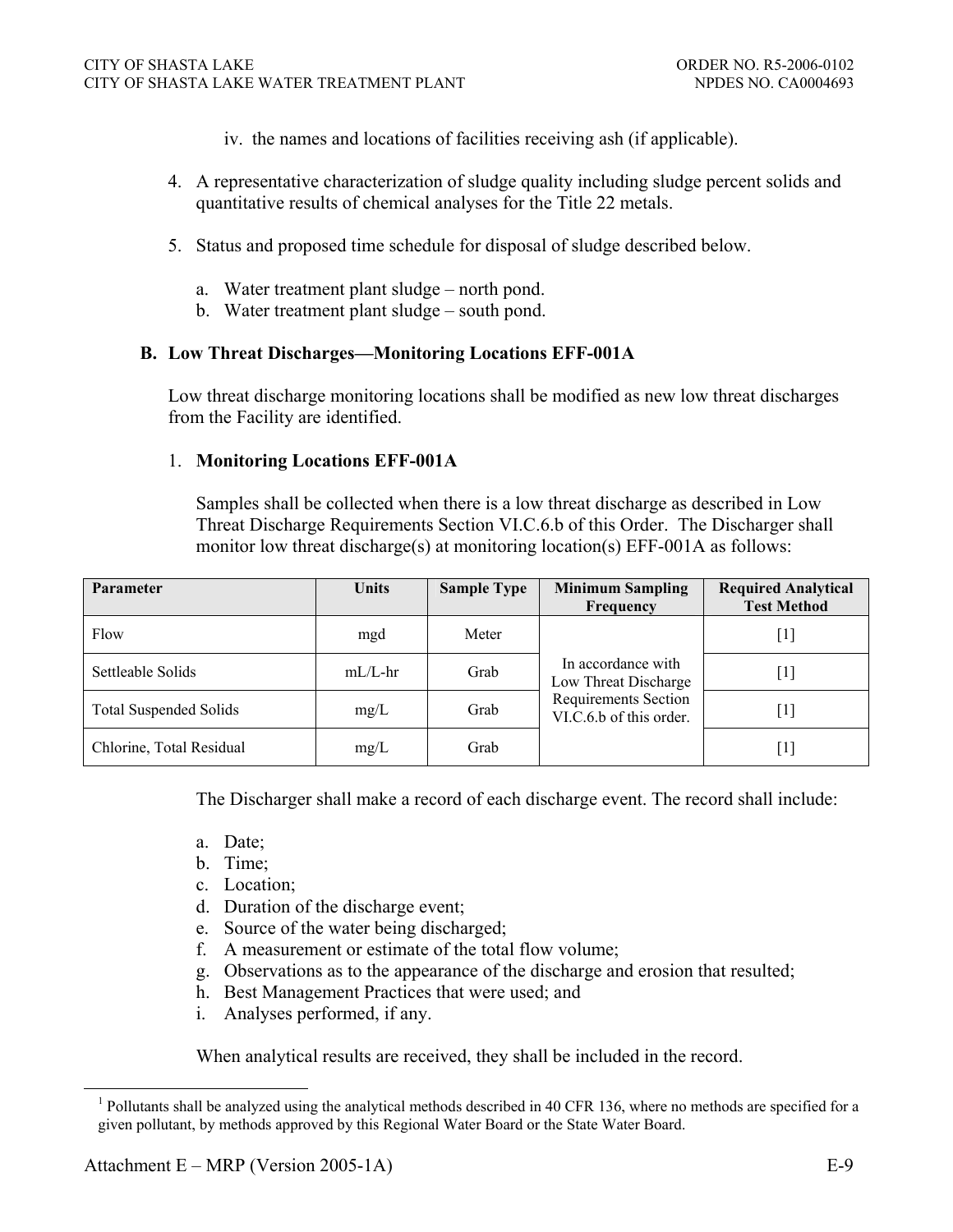Analyses and observations shall be recorded and reported to the Regional Water Board in a timely manner within the monthly Self-Monitoring Reports. Reporting shall also identify any violations of this Order, corrective action steps taken to comply with the Order, and complaints received from neighbors or other interested parties.

# **IX. REPORTING REQUIREMENTS**

### **A. General Monitoring and Reporting Requirements**

- 1. The Discharger shall comply with all Standard Provisions (Attachment D) related to monitoring, reporting, and recordkeeping.
- 2. The Discharger shall report to the Regional Water Board any toxic chemical release data it reports to the State Emergency Response Commission within 15 days of reporting the data to the Commission pursuant to section 313 of the "Emergency Planning and Community Right to Know Act of 1986".
- 3. In reporting the monitoring data, the Discharger shall arrange the data in tabular form so that the date, the constituents, and the reported analytical result are readily discernible. The data shall be summarized in such a manner to clearly illustrate whether the discharge complies with waste discharge requirements. Monthly maximums, minimums, and averages shall be reported for each monitored constituent and parameter. Removal efficiencies (%) for biochemical oxygen demand and total suspended solids and all periodic averages and medians for which there are limitations shall also be calculated and reported.
- 4. With the exception of flow, all constituents monitored on a continuous basis (metered), shall be reported as daily maximums, daily minimums, and daily averages; flow shall be reported as the total volume discharged per day for each day of discharge.

#### **B. Self Monitoring Reports (SMRs)**

- 1. At any time during the term of this permit, the State Water Board or Regional Water Board may notify the Discharger to electronically submit SMRs using the State Water Board's California Integrated Water Quality System (CIWQS) Program Web site (http://www.waterboards.ca.gov/ciwqs/index.html). Until such notification is given, the Discharger shall submit hard copy SMRs in accordance with the requirements described in subsection B.5 below. The CIWQS Web site will provide additional directions for SMR submittal in the event there will be service interruption for electronic submittal.
- 2. The Discharger shall report in the SMR the results for all monitoring specified in this MRP under sections III through IX. Additionally, the Discharger shall report in the SMR the results of any **special studies, technical reports, or monitoring requirements** required by Special Provisions – VI.C.2 of this Order. The Discharger shall submit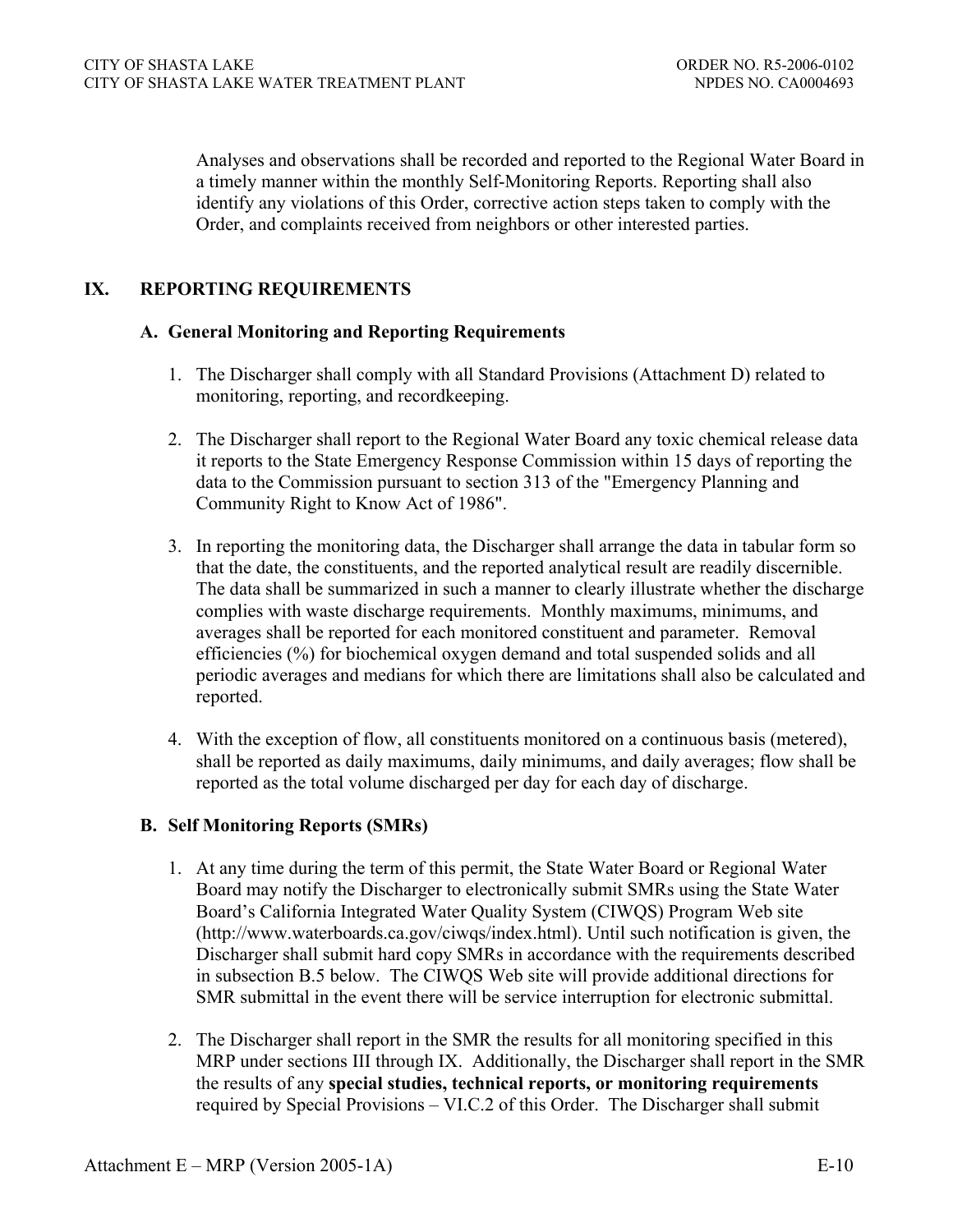**monthly** SMRs including the results of all required monitoring using USEPA-approved test methods or other test methods specified in this Order. If the Discharger monitors any pollutant more frequently than required by this Order, the results of this monitoring shall be included in the calculations and reporting of the data submitted in the SMR.

3. Monitoring periods and reporting for all required monitoring shall be completed according to the following schedule:

| <b>Sampling</b><br>Frequency | <b>Monitoring Period Begins On</b>                                                                                                   | <b>Monitoring Period</b>                                                                                                       | <b>SMR</b> Due Date                              |
|------------------------------|--------------------------------------------------------------------------------------------------------------------------------------|--------------------------------------------------------------------------------------------------------------------------------|--------------------------------------------------|
| Continuous                   | Permit effective date                                                                                                                | A11                                                                                                                            | Submit with monthly SMR                          |
| Daily                        | Permit effective date                                                                                                                | (Midnight through 11:59 PM) or any<br>24-hour period that reasonably<br>represents a calendar day for<br>purposes of sampling. | Submit with monthly SMR                          |
| Weekly                       | Sunday following permit effective date or on<br>permit effective date if on a Sunday                                                 | Sunday through Saturday                                                                                                        | Submit with monthly SMR                          |
| Monthly                      | First day of calendar month following permit<br>effective date or on permit effective date if that<br>date is first day of the month | 1 <sup>st</sup> day of calendar month through<br>last day of calendar month                                                    | 30 days from the end of the<br>monitoring period |
| Quarterly                    | Closest of January 1, April 1, July 1, or October 1<br>following (or on) permit effective date                                       | January 1 through March 31<br>April 1 through June 30<br>July 1 through September 30<br>October 1 through December 31          | 30 days from the end of the<br>monitoring period |
| Semiannually                 | Closest of January 1 or July 1 following (or on)<br>permit effective date                                                            | January 1 through June 30<br>July 1 through December 31                                                                        | 30 days from the end of the<br>monitoring period |
| Annually                     | January 1 following (or on) permit effective date                                                                                    | January 1 through December 31                                                                                                  | 30 days from the end of the<br>monitoring period |
| 1 / Permit Lifecycle         | Permit effective date                                                                                                                | one time in the $2nd$ , $3rd$ , or $4th$ year of<br>the permit cycle.                                                          | 30 days from the end of the<br>monitoring period |

4. Reporting Protocols. The Discharger shall report with each sample result the applicable Reporting Level (RL) and the current Method Detection Limit (MDL), as determined by the procedure in 40 CFR Part 136.

The Discharger shall report the results of analytical determinations for the presence of chemical constituents in a sample using the following reporting protocols:

- a. Sample results greater than or equal to the RL shall be reported as measured by the laboratory (*i.e*., the measured chemical concentration in the sample).
- b. Sample results less than the RL, but greater than or equal to the laboratory's MDL, shall be reported as "Detected, but Not Quantified," or DNQ. The estimated chemical concentration of the sample shall also be reported.

For the purposes of data collection, the laboratory shall write the estimated chemical concentration next to DNQ as well as the words "Estimated Concentration" (may be shortened to "Est. Conc."). The laboratory may, if such information is available, include numerical estimates of the data quality for the reported result. Numerical estimates of data quality may be percent accuracy (+ a percentage of the reported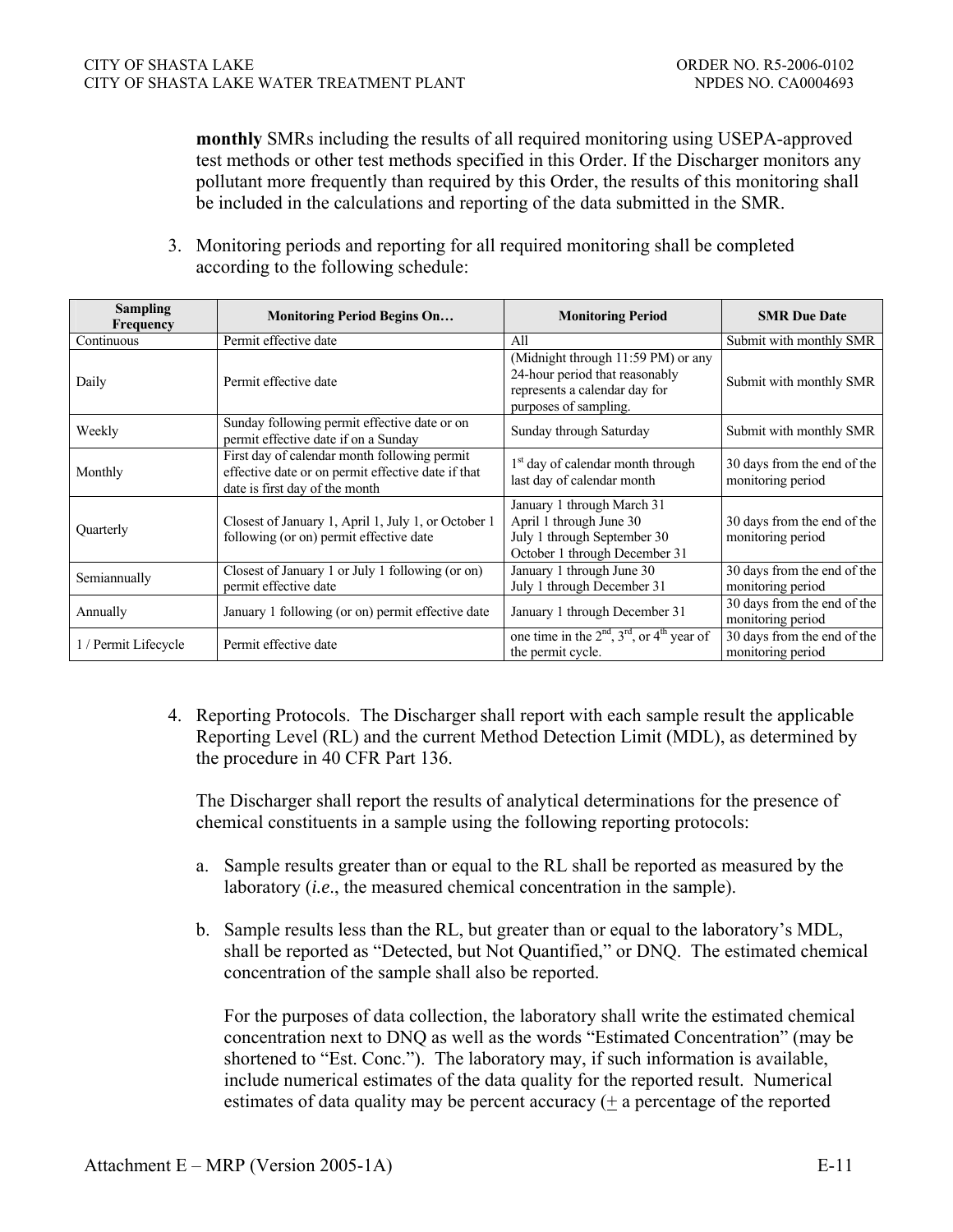value), numerical ranges (low to high), or any other means considered appropriate by the laboratory.

- c. Sample results less than the laboratory's MDL shall be reported as "Not Detected," or ND.
- d. Dischargers are to instruct laboratories to establish calibration standards so that the ML value (or its equivalent if there is differential treatment of samples relative to calibration standards) is the lowest calibration standard. At no time is the Discharger to use analytical data derived from *extrapolation* beyond the lowest point of the calibration curve.
- 5. The Discharger shall submit hard copy SMRs (with an original signature) when required by subsection B.1 above in accordance with the following requirements:
	- a. The Discharger shall arrange all reported data in a tabular format. The data shall be summarized to clearly illustrate whether the facility is operating in compliance with interim and/or final effluent limitations.
	- b. The Discharger shall attach a cover letter to the SMR. The information contained in the cover letter shall clearly identify violations of the waste discharge requirements; discuss corrective actions taken or planned; and the proposed time schedule for corrective actions. Identified violations must include a description of the requirement that was violated and a description of the violation.
	- c. SMRs must be submitted to the Regional Water Board, signed and certified as required by the Standard Provisions (Attachment D), to the address listed below:

California Regional Water Quality Control Board Central Valley Region 415 Knollcrest Drive, Suite 100 Redding, CA 96002

## **C. Discharge Monitoring Reports (DMRs) – Not Applicable**

## **D. Other Reports**

- 1. By **1 February** of each year, the Discharger shall submit a written report to the Executive Officer containing the following:
	- a. The names, certificate grades, and general responsibilities of all persons employed at the Facility.
	- b. The names and telephone numbers of persons to contact regarding the plant for emergency and routine situations.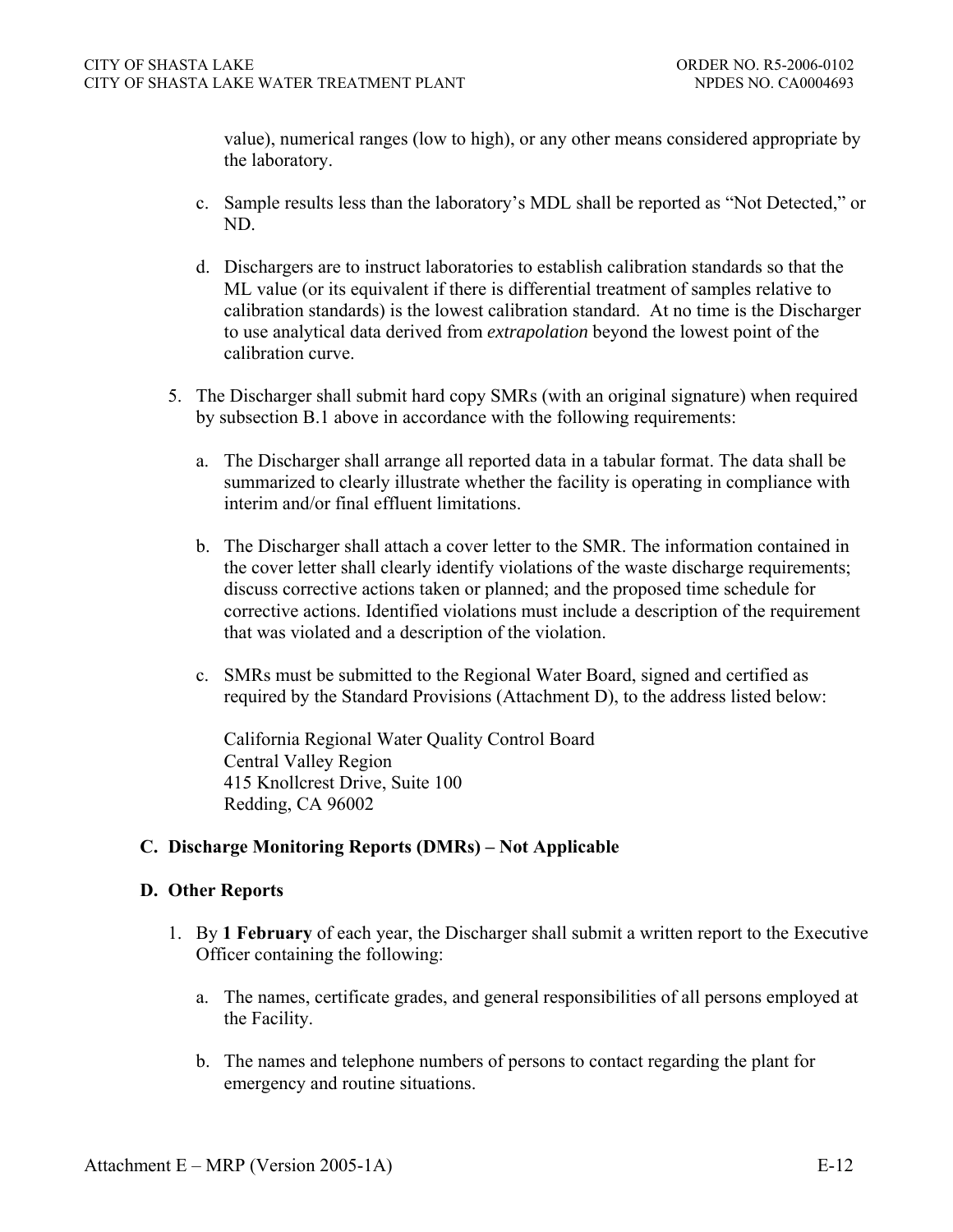- c. A statement certifying when the flow meter and other monitoring instruments and devices were last calibrated, including identification of who performed the calibration.
- d. A statement certifying whether the current operation and maintenance manual, and contingency plan, reflect the water treatment plant as currently constructed and operated, and the dates when these documents were last revised and last reviewed for adequacy.
- e. The Discharger may also be requested to submit an annual report to the Regional Water Board with both tabular and graphical summaries of the monitoring data obtained during the previous year. Any such request shall be made in writing. The report shall discuss the compliance record. If violations have occurred, the report shall also discuss the corrective actions taken and planned to bring the discharge into full compliance with the waste discharge requirements.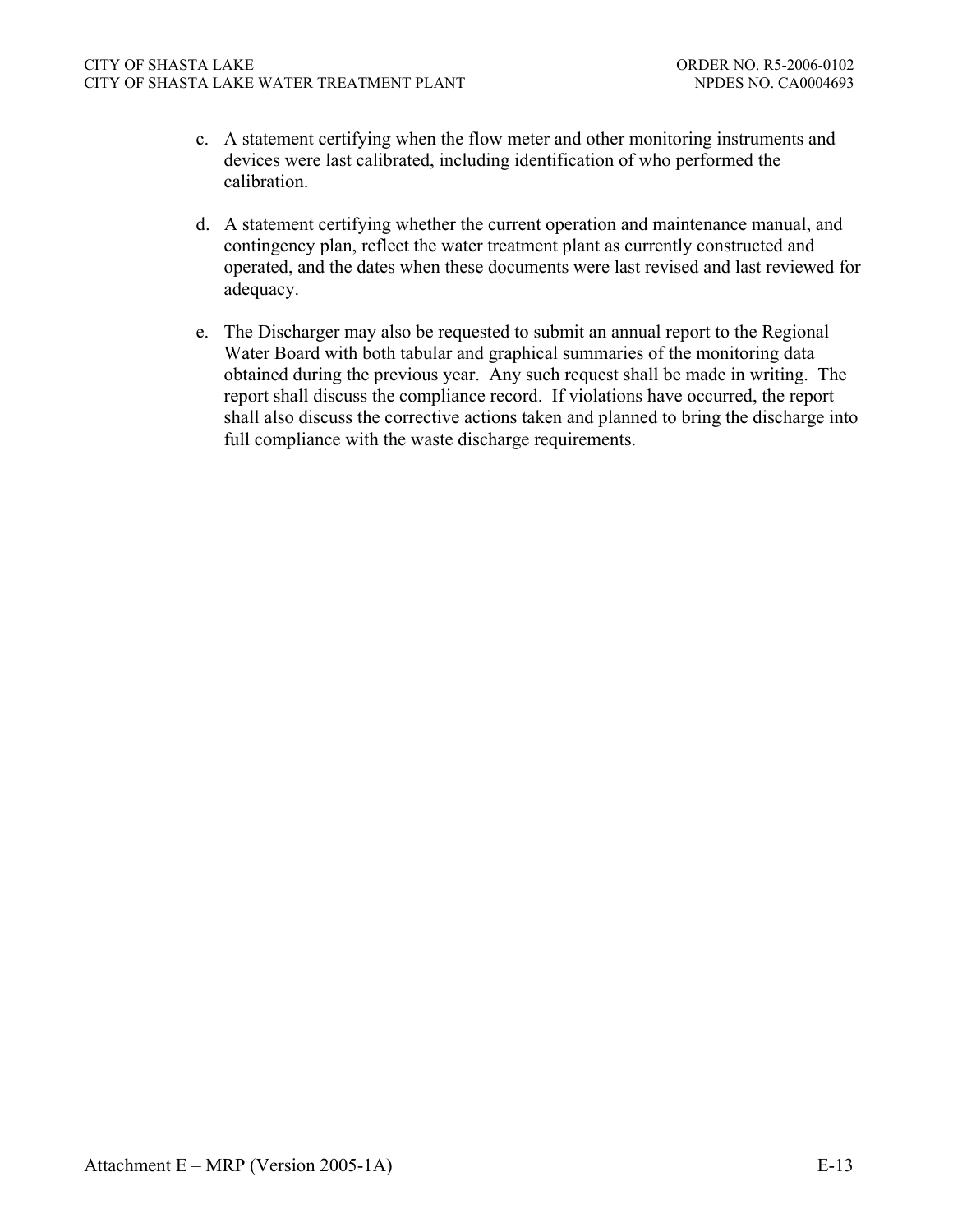# **Attachment F - Fact Sheet - Table of Contents**

| L.  |                |                                                                               |  |
|-----|----------------|-------------------------------------------------------------------------------|--|
| П.  |                |                                                                               |  |
|     |                |                                                                               |  |
|     | <b>B.</b>      |                                                                               |  |
|     | $\mathbf{C}$ . | Summary of Existing Requirements and Self-Monitoring Report (SMR) Data F-5    |  |
|     | D.             |                                                                               |  |
|     | E.             |                                                                               |  |
| Ш.  |                |                                                                               |  |
|     | $\mathbf{A}$ . |                                                                               |  |
|     | <b>B.</b>      |                                                                               |  |
|     | $\mathbf{C}$ . |                                                                               |  |
|     | D.             |                                                                               |  |
|     | E.             |                                                                               |  |
| IV. |                |                                                                               |  |
|     | A.             |                                                                               |  |
|     |                |                                                                               |  |
|     |                |                                                                               |  |
|     |                |                                                                               |  |
|     | $\mathbf{C}$ . |                                                                               |  |
|     |                | 1.                                                                            |  |
|     |                | 2. Applicable Beneficial Uses and Water Quality Criteria and Objectives  F-15 |  |
|     |                |                                                                               |  |
|     |                |                                                                               |  |
|     |                |                                                                               |  |
|     |                |                                                                               |  |
|     | E.             |                                                                               |  |
|     | F.             |                                                                               |  |
|     | G.             |                                                                               |  |
| V.  |                |                                                                               |  |
|     | A.             |                                                                               |  |
|     | В.             |                                                                               |  |
| VI. |                |                                                                               |  |
|     | <b>A.</b>      |                                                                               |  |
|     | <b>B.</b>      |                                                                               |  |
|     | $\mathbf{C}$ . |                                                                               |  |
|     | D.             |                                                                               |  |
|     |                | 1                                                                             |  |
|     |                |                                                                               |  |
|     |                |                                                                               |  |
|     |                |                                                                               |  |
|     | A.             |                                                                               |  |
|     | <b>B.</b>      |                                                                               |  |
|     |                |                                                                               |  |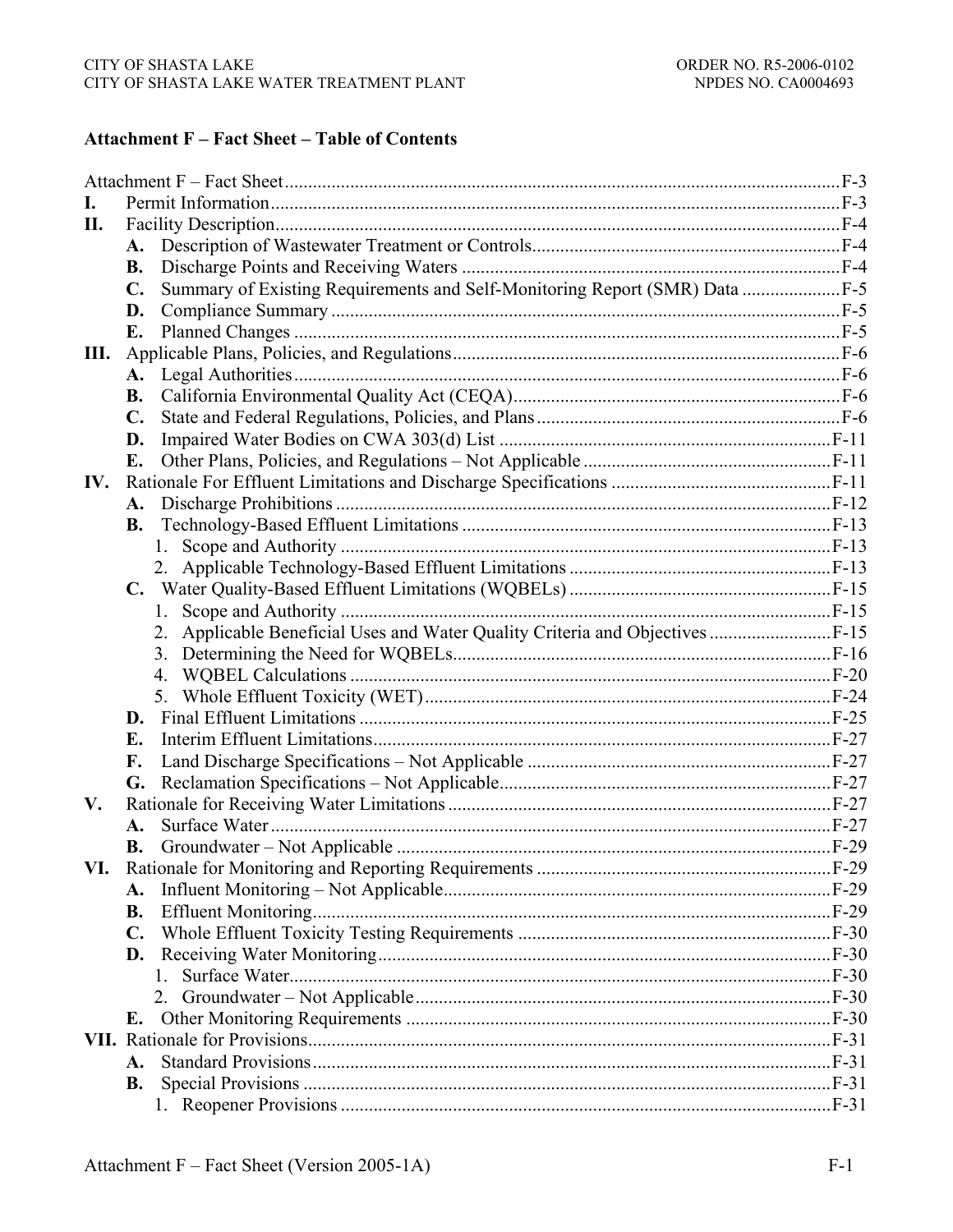#### CITY OF SHASTA LAKE ORDER NO. R5-2006-0102 CITY OF SHASTA LAKE WATER TREATMENT PLANT NETWORK NO CA0004693

|           | 4. Construction, Operation, and Maintenance Specifications – Not Applicable  F-32  |         |
|-----------|------------------------------------------------------------------------------------|---------|
|           | 5. Special Provisions for Municipal Facilities (POTWs Only) – Not Applicable  F-32 |         |
|           |                                                                                    | $.F-32$ |
|           |                                                                                    |         |
|           |                                                                                    |         |
| A.        |                                                                                    | $F-34$  |
| <b>B.</b> |                                                                                    |         |
|           |                                                                                    |         |
|           |                                                                                    |         |
| Е.        |                                                                                    |         |
| F.        |                                                                                    | $F-35$  |
| G.        |                                                                                    | F-35    |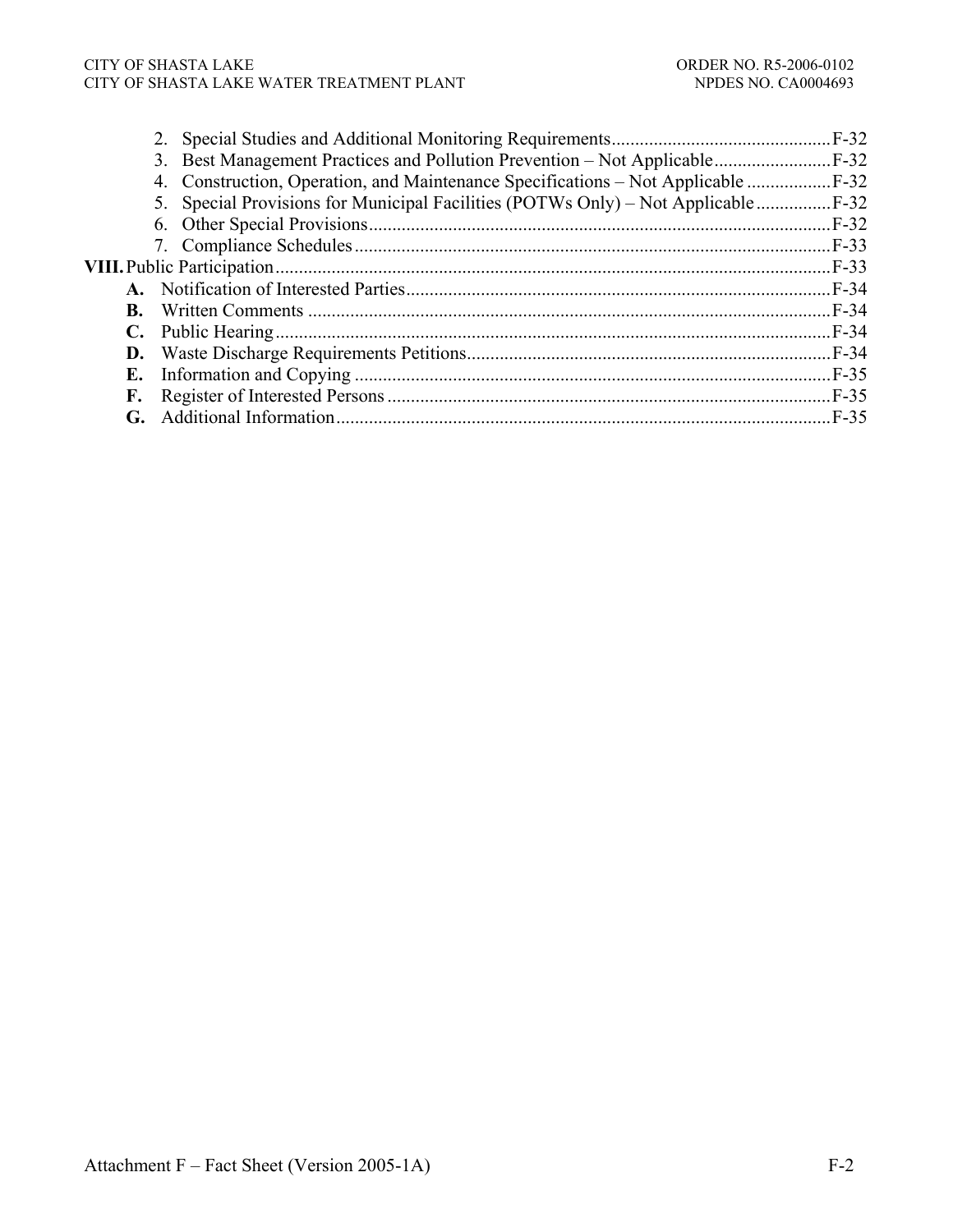# **ATTACHMENT F – FACT SHEET**

As described in Section II of this Order, this Fact Sheet includes the legal requirements and technical rationale that serve as the basis for the requirements of this Order.

This renewed Order regulates the discharge of up to 0.175 million gallons per day (mgd) of effluent from the City of Shasta Lake Water Treatment Plant. This Order includes effluent, groundwater, sludge, and surface water limitations, monitoring and reporting requirements, additional study requirements, and reopener provisions for effluent and groundwater constituents.

### **I. PERMIT INFORMATION**

The following table summarizes administrative information related to the facility.

| <b>WDID</b>                          | 5A450105003                                                  |
|--------------------------------------|--------------------------------------------------------------|
| <b>Discharger</b>                    | City of Shasta Lake                                          |
| <b>Name of Facility</b>              | City of Shasta Lake Water Treatment Plant                    |
|                                      | 16349 Lake Boulevard                                         |
| <b>Facility Address</b>              | Shasta Lake, CA 96019                                        |
|                                      | Shasta County                                                |
| <b>Facility Contact, Title and</b>   | Chuck Robinson, (530) 275-7450                               |
| <b>Phone</b>                         |                                                              |
| <b>Authorized Person to Sign and</b> | Chuck Robinson, (530) 275-7450                               |
| <b>Submit Reports</b>                |                                                              |
| <b>Mailing Address</b>               | P.O. Box 777, Shasta Lake, CA 96019                          |
| <b>Billing Address</b>               | <b>SAME</b>                                                  |
| <b>Type of Facility</b>              | Water Treatment Plant/Water Supply, SIC Code: 4941           |
| <b>Major or Minor Facility</b>       | Minor                                                        |
| <b>Threat to Water Quality</b>       | 3                                                            |
| Complexity                           | $\mathcal{C}$                                                |
| <b>Pretreatment Program</b>          | Not Applicable                                               |
| <b>Reclamation Requirements</b>      | Not Applicable                                               |
| <b>Facility Permitted Flow</b>       | 0.175 million gallons per day                                |
| <b>Facility Design Flow</b>          | 0.175 million gallons per day                                |
| Watershed                            | Redding Hydrologic Unit, Enterprise Hydrologic Area (508.10) |
| <b>Receiving Water</b>               | Unnamed Tributary to Churn Creek                             |
| <b>Receiving Water Type</b>          | Creek                                                        |

- **A.** The City of Shasta Lake (hereinafter Discharger) is the owner and operator of the City of Shasta Lake Water Treatment Plant (hereinafter Facility).
- **B.** The Facility discharges settled filter backwash water to an unnamed tributary of Churn Creek, a water of the United States, and is currently regulated by Order 5-00-010 which was adopted on 28 January 2000 and was to expire on 28 January 2005. The terms of the existing Order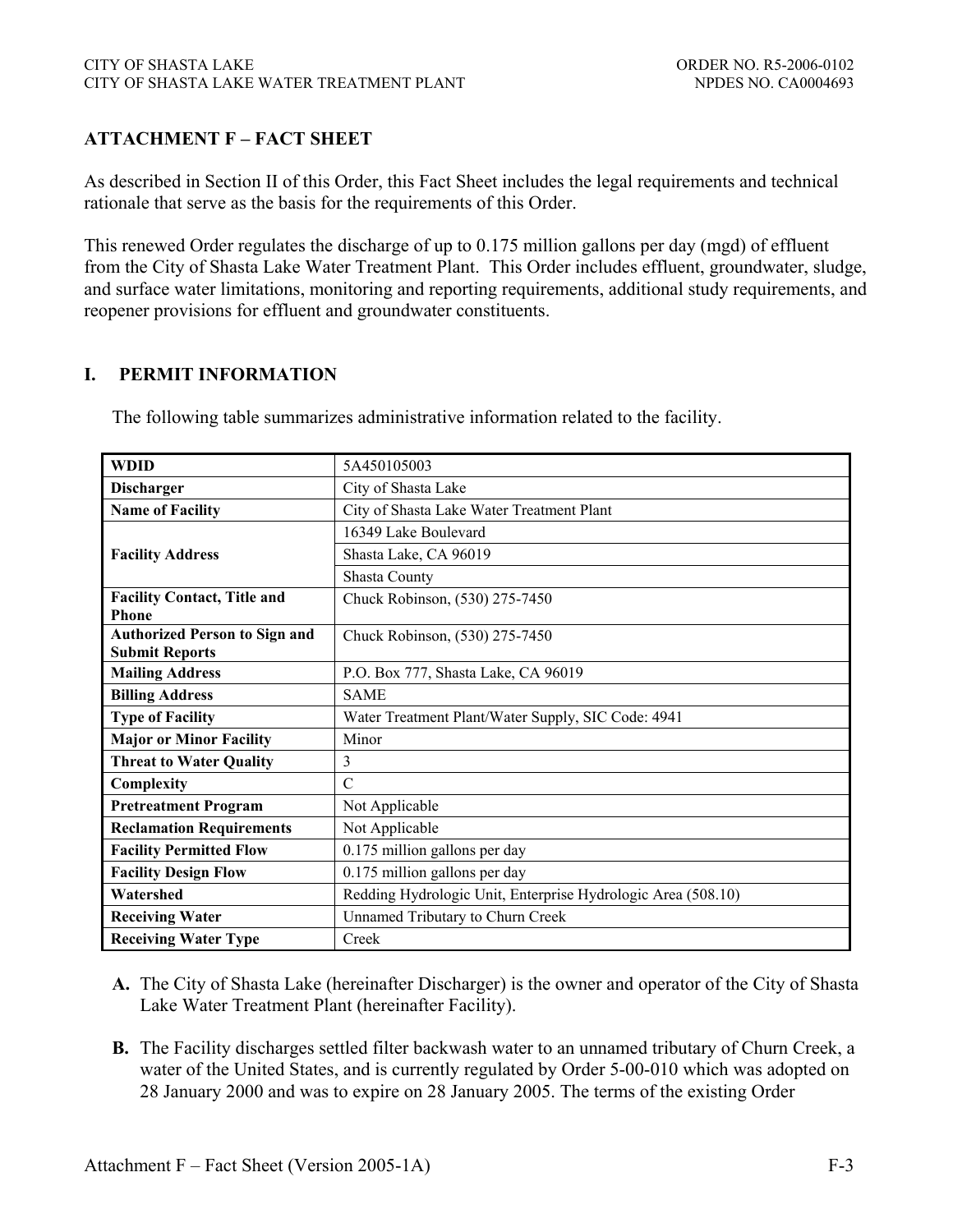automatically continued in effect after the permit expiration date.

**C.** The Discharger filed a report of waste discharge and submitted an application for renewal of its Waste Discharge Requirements (WDRs) and National Pollutant Discharge Elimination System (NPDES) permit on 16 July 2004. Supplemental Information was requested on 16 December 2005 and received on 15 February 2006. A site visit was conducted on 8 February 2006, to observe operations and collect additional data to develop permit limitations and conditions.

# **II. FACILITY DESCRIPTION**

The Discharger provides up to approximately 5.8 million gallons per day (mgd) of potable water for domestic use to the City of Shasta Lake. The Facility filters raw water from Shasta Lake and furnishes it to the City of Shasta Lake's service area. In the process, the Facility generates approximately 0.175 mgd of treated wastewater comprised of settled filter backwash water. The Facility is located in Section 26, Township 15 North, and Range 5 West of the Mount Diablo Baseline and Meridian on Assessor's Parcel Number 006-790-15 as shown on Attachment B, a part of this Order. The Facility is within the Redding Hydrologic Unit, Enterprise Flat Hydrologic Area (508.10), as depicted on interagency hydrologic maps prepared by the California Department of Water Resources (DWR) in August 1986. The mean annual rainfall in the area is approximately 35 inches, based on the information from the United States Geological Survey and DWR.

### **A. Description of Wastewater Treatment or Controls**

- 1. The City of Shasta Lake operates a drinking water treatment plant near Shasta Dam. The water treatment system consists of primary filtration, polymer addition, coagulation, flocculation, secondary filtration, and chlorination. Finished water is pumped into two large storage tanks located on a hill above the Facility, while most wastewater generated by the Facility is filter backwash water that is routed and settled for up to six hours in a backwash basin on-site.
- 2. Supernatant from the onsite backwash basin is piped to two offsite settling ponds at the former Summit City water treatment plant where they remain for another eighteen hours prior to discharge to the unnamed tributary to Churn Creek. A manually adjusted valve controls discharge to the two settling ponds.
- 3. Sludge is removed from the backwash settling ponds every four to five years and taken to the City of Shasta Lake wastewater treatment plant's aerated sludge lagoon for treatment, dewatering, and subsequent disposal.

## **B. Discharge Points and Receiving Waters**

1. The treatment plant is in Sections 15 and 26, T33N, R5W, MDB&M, as shown on Attachment B, a part of this Order. Treated wastewater is discharged to an unnamed tributary, a water of the United States and a tributary to Sacramento River via Churn Creek at the Discharge Point 001, latitude 40, 41, 36 (deg, min, sec) N and longitude 122, 24, 10 (deg,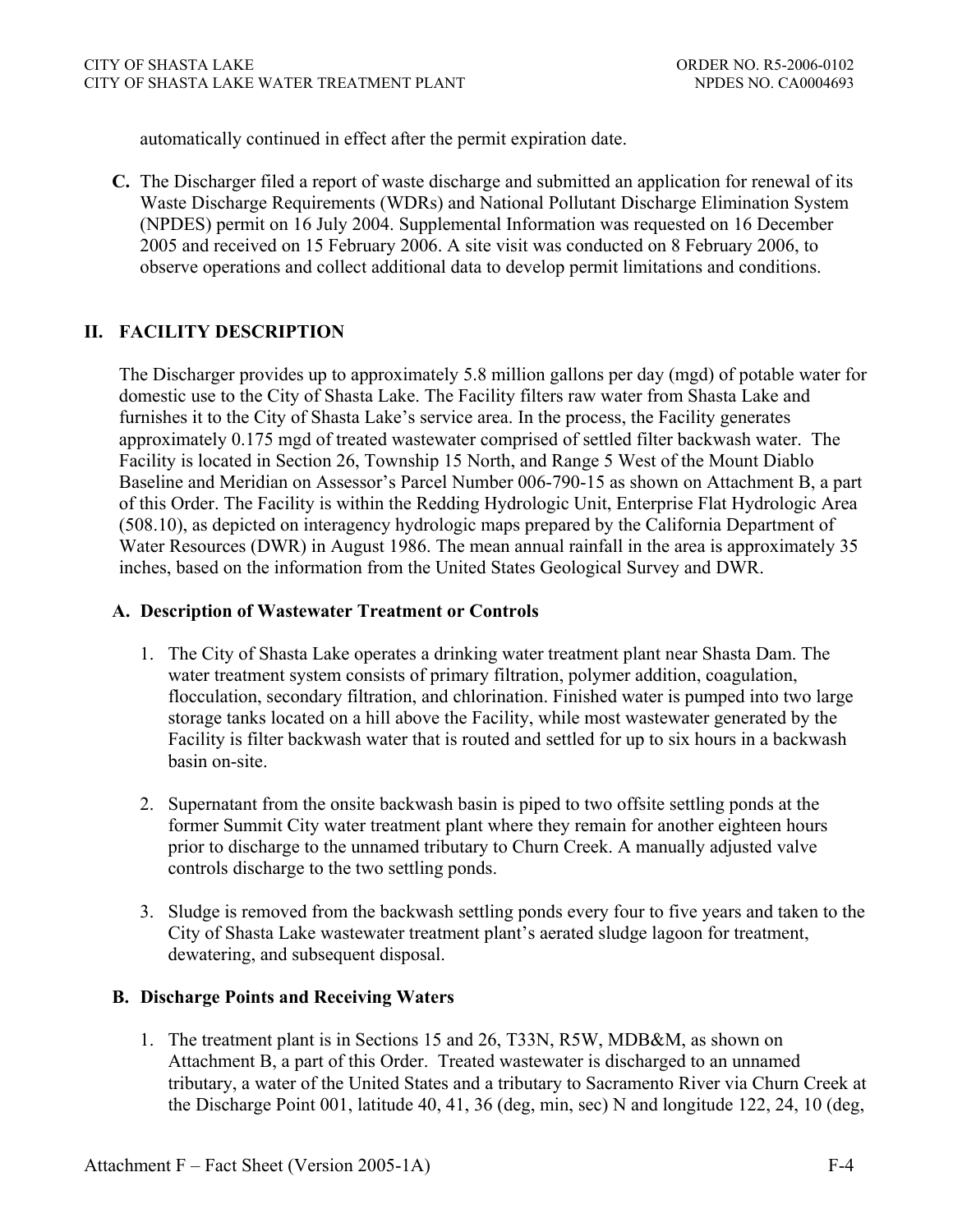min, sec) W.

#### **C. Summary of Existing Requirements and Self-Monitoring Report (SMR) Data**

1. Effluent limitations contained in the existing Order for discharges from Discharge Point 001 (Monitoring Location EFF-001) and representative monitoring data from the term of the Order No. 5-00-010 are as follows:

| <b>Parameter</b>                   |                    | <b>Effluent Limitation</b> | <b>Monitoring Data</b><br>(January 2000 – September 2005) |                                          |  |
|------------------------------------|--------------------|----------------------------|-----------------------------------------------------------|------------------------------------------|--|
| (units)                            | Monthly<br>Average | <b>Maximum</b><br>Daily    | <b>Highest Monthly</b><br>Average<br><b>Discharge</b>     | <b>Highest Daily</b><br><b>Discharge</b> |  |
| Flow                               |                    | 0.175                      |                                                           | 0.100                                    |  |
| (mgd)                              |                    |                            |                                                           |                                          |  |
| pH<br>(standard unit)              |                    | $[6.0, 9.0]$ <sup>1</sup>  |                                                           | $[7.0, 8.11]$ <sup>1</sup>               |  |
| Settleable Solids<br>$(mL/L-hr)$   | 0.1                | 0.2                        | Not Detected                                              | Not Detected                             |  |
| Chlorine, Total Residual<br>(mg/L) |                    | 0.02                       |                                                           | 0.02                                     |  |

2. The Report of Waste Discharge describes the filter backwash water discharge as follows:

| Maximum Daily Flow Rate: | $0.100$ mgd |              |
|--------------------------|-------------|--------------|
| Temperature, Summer:     | <u>u</u>    | $^{\circ}$ C |
| Temperature, Winter:     | 27          | $^{\circ}C$  |

#### **D. Compliance Summary**

Based on the monitoring data submitted by the Discharger from January 2000 through December 2001 and May 2002 through September 2005, there were no exceedances of effluent or receiving water limitations set by Order No. 5-00-010. However, based on the last Regional Water Board inspection of the Facility, a Notice of Violation dated 10 January 2001 was issued for the failure to properly maintain monitoring equipment, specifically the residual chlorine analyzer, and nonsubmittals of a Sludge Management Plan and a Storm Water Pollution Prevention Plan as required by Order No. 5-00-010. The Discharger has since complied with Order No. 5-00-010 upon receiving the Notice of Violation for the Facility.

#### **E. Planned Changes**

The Facility anticipates plans to begin recycling 60 to 70 percent of the backwash water back through the treatment train. The Facility plans to add a third filter with the same backwash water

 <sup>1</sup> Instantaneous minimum-maximum range.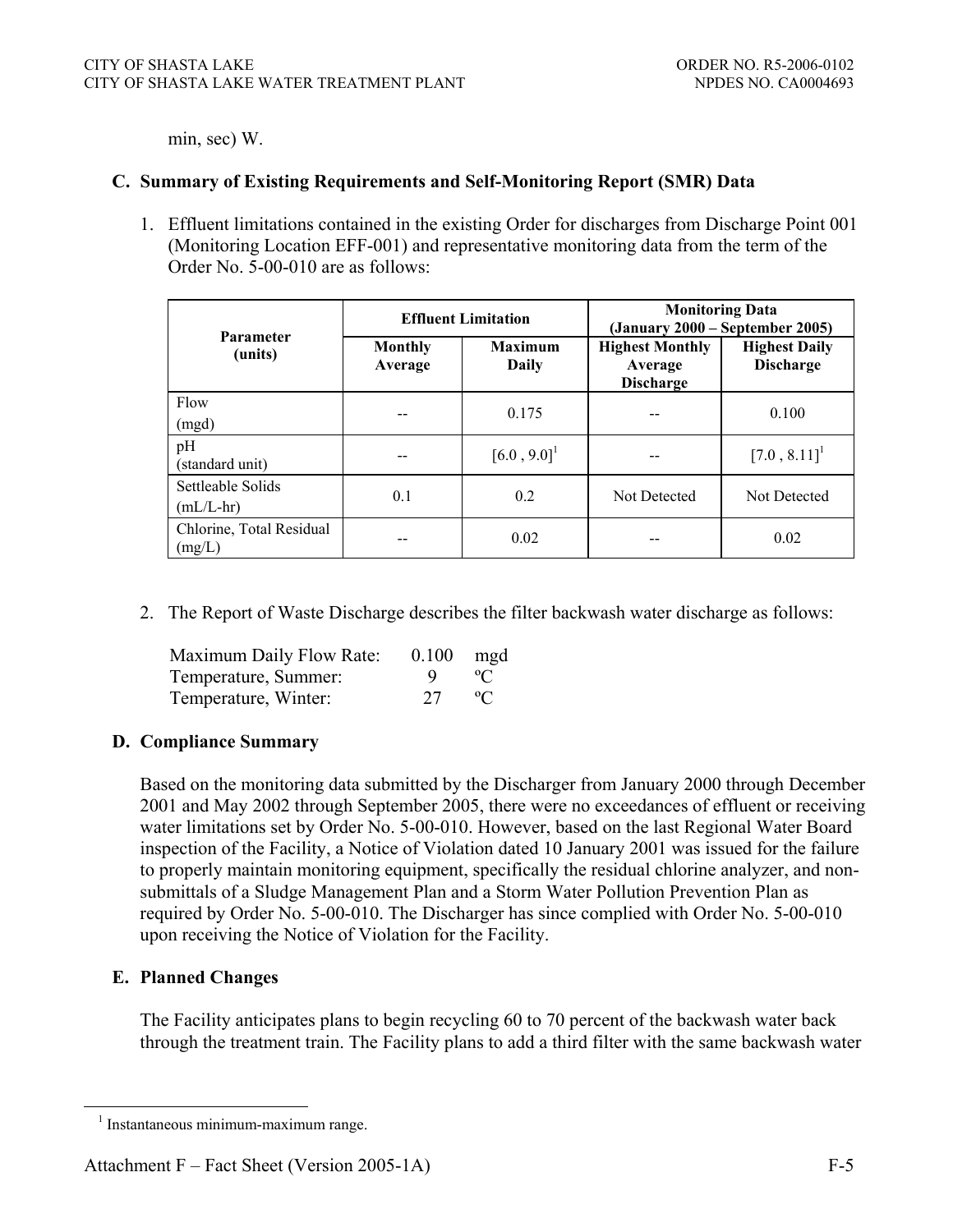recycling process. These changes will further reduce the amount of water discharged to the unnamed tributary to Churn Creek.

## **III. APPLICABLE PLANS, POLICIES, AND REGULATIONS**

The requirements contained in the proposed Order are based on the requirements and authorities described in this section.

## **A. Legal Authorities**

This Order is issued pursuant to section 402 of the Federal Clean Water Act (CWA) and implementing regulations adopted by the U.S. Environmental Protection Agency (USEPA) and Chapter 5.5, Division 7 of the California Water Code (CWC). It shall serve as a NPDES permit for point source discharges from this facility to surface waters. This Order also serves as Waste Discharge Requirements (WDRs) pursuant to Article 4, Chapter 4 of the CWC for discharges that are not subject to regulation under CWA section 402.

# **B. California Environmental Quality Act (CEQA)**

The action to adopt an NPDES permit is exempt from the provisions of Chapter 3 of the CEQA (Public Resources Code Section 21000, *et seq*.), requiring preparation of an environmental impact report or negative declaration in accordance with Section 13389 of the CWC.

## **C. State and Federal Regulations, Policies, and Plans**

1. **Water Quality Control Plans**. The Regional Water Board adopted a *Water Quality Control Plan, Fourth Edition,* for the *Sacramento and San Joaquin River Basins* (hereinafter Basin Plan) that designates beneficial uses, establishes water quality objectives, and contains implementation programs and policies to achieve those objectives for all waters addressed through the plan. In addition, State Water Resources Control Board (State Water Board) Resolution No. 88-63 requires that, with certain exceptions, the Regional Water Board assign the municipal and domestic supply use to water bodies that do not have beneficial uses listed in the Basin Plan.

The Basin Plan at page II-2.00 states that the "…*beneficial uses of any specifically identified water body generally apply to its tributary streams*." The Basin Plan does not specifically identify beneficial uses for the unnamed tributary to Churn Creek, or Churn Creek itself, but does identify present and potential uses for Sacramento River, to which Churn Creek is tributary. These beneficial uses are as follows: municipal and domestic supply; agricultural supply, industrial service supply; navigation; hydropower generation; water contact recreation, including canoeing and rafting; non-contact water recreation, including aesthetic enjoyment; warm freshwater habitat; cold freshwater habitat; warm migration of aquatic organisms; cold migration of aquatic organisms; warm spawning, reproduction, and/or early development; cold spawning, reproduction, and /or early development; and wildlife habitat*.*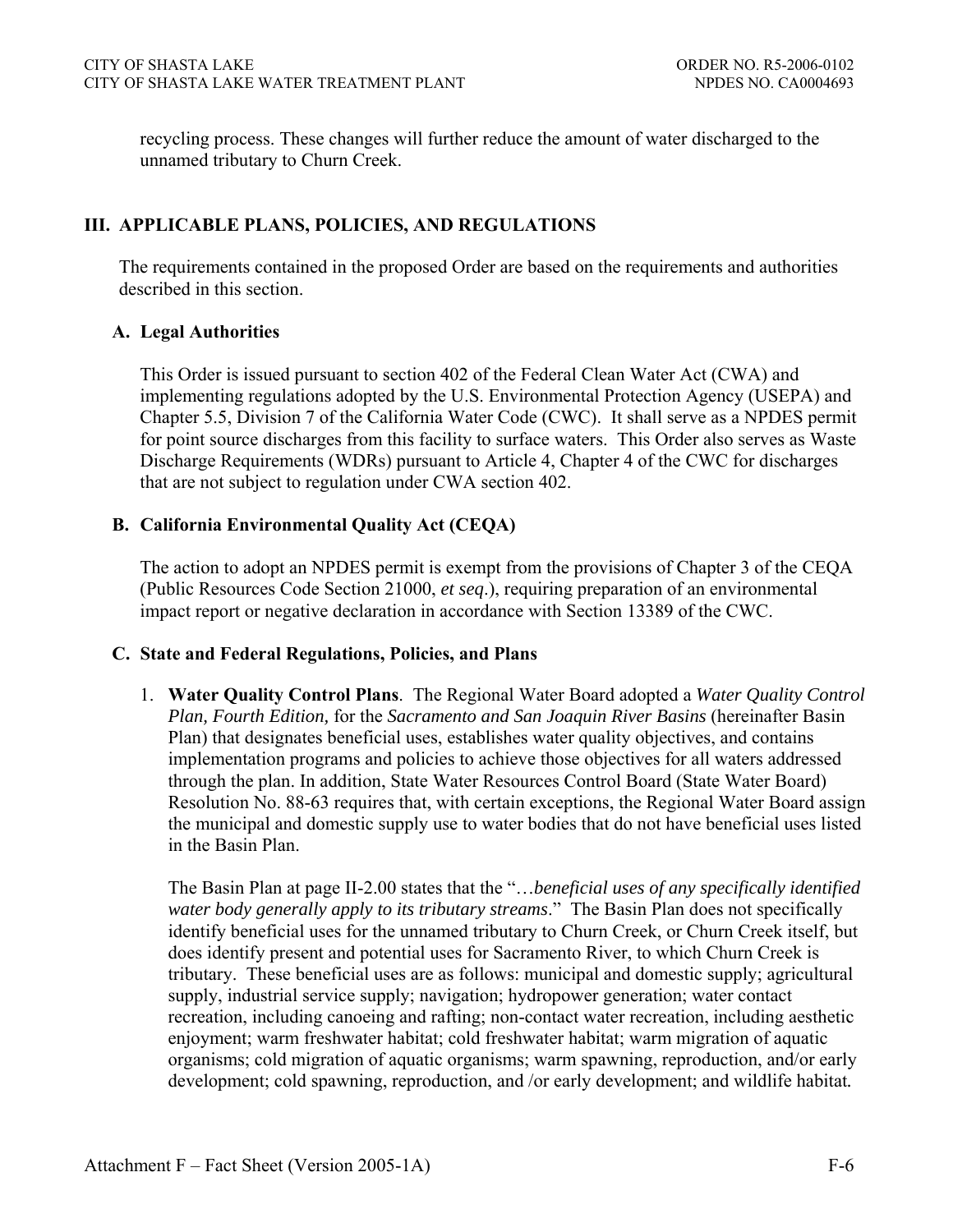| <b>Discharge Point</b> | <b>Receiving Water Name</b>         | <b>Beneficial Use(s)</b>                                                                                                                                                                                                                                                                                                                                                                                                                                                                                                                                                                                                       |
|------------------------|-------------------------------------|--------------------------------------------------------------------------------------------------------------------------------------------------------------------------------------------------------------------------------------------------------------------------------------------------------------------------------------------------------------------------------------------------------------------------------------------------------------------------------------------------------------------------------------------------------------------------------------------------------------------------------|
| 001                    | Unnamed Tributary to<br>Churn Creek | Existing:<br>municipal and domestic supply (MUN); agricultural<br>supply, including stock watering (AGR); industrial<br>service supply (IND); navigation (NAV);<br>hydropower generation (POW); water contact<br>recreation, including canoeing and rafting (REC-1);<br>non-contact water recreation, including aesthetic<br>enjoyment (REC-2); warm freshwater habitat<br>(WARM); cold freshwater habitat (COLD); warm<br>and cold migration of aquatic organisms (MGR);<br>warm and cold spawning, reproduction, and/or early<br>development (SPWN); and wildlife habitat (WILD).<br>Groundwater:<br>MUN; IND; PRO; and AGR. |

Beneficial uses applicable to the unnamed tributary to Churn Creek are as follows:

The Basin Plan on page II-1.00 states: "*Protection and enhancement of existing and potential beneficial uses are primary goals of water quality planning…" and with respect to disposal of wastewaters states that "...disposal of wastewaters is* [not] *a prohibited use of waters of the State; it is merely a use which cannot be satisfied to the detriment of beneficial uses*."

The federal CWA, Section 101(a)(2), states: "*it is the national goal that wherever attainable, an interim goal of water quality which provides for the protection and propagation of fish, shellfish, and wildlife, and for recreation in and on the water be achieved by July 1, 1983*." Federal Regulations, developed to implement the requirements of the CWA, create a rebuttable presumption that all waters be designated as fishable and swimable. Federal Regulations, 40 CFR §§ 131.2 and 131.10, require that all waters of the State be regulated to protect the beneficial uses of public water supply, protection and propagation of fish, shell fish and wildlife, recreation in and on the water, agricultural, industrial and other purposes including navigation. Section 131.3(e), 40 CFR, defines existing beneficial uses as those uses actually attained after 28 November 1975, whether or not they are included in the water quality standards. Federal Regulation, 40 CFR § 131.10, requires that uses be obtained by implementing effluent limitations, requires that all downstream uses be protected and states that in no case shall a state adopt waste transport or waste assimilation as a beneficial use for any waters of the United States.

In reviewing whether the existing and/or potential uses of the Sacramento River apply to the unnamed tributary to Churn Creek, the Regional Water Board has considered the following facts:

a. Municipal and Domestic Supply and Agricultural Supply

The Regional Water Board is required to apply the beneficial uses of municipal and domestic supply to the unnamed tributary to Churn Creek based on State Water Board Resolution No. 88-63 which was incorporated in the Basin Plan pursuant to Regional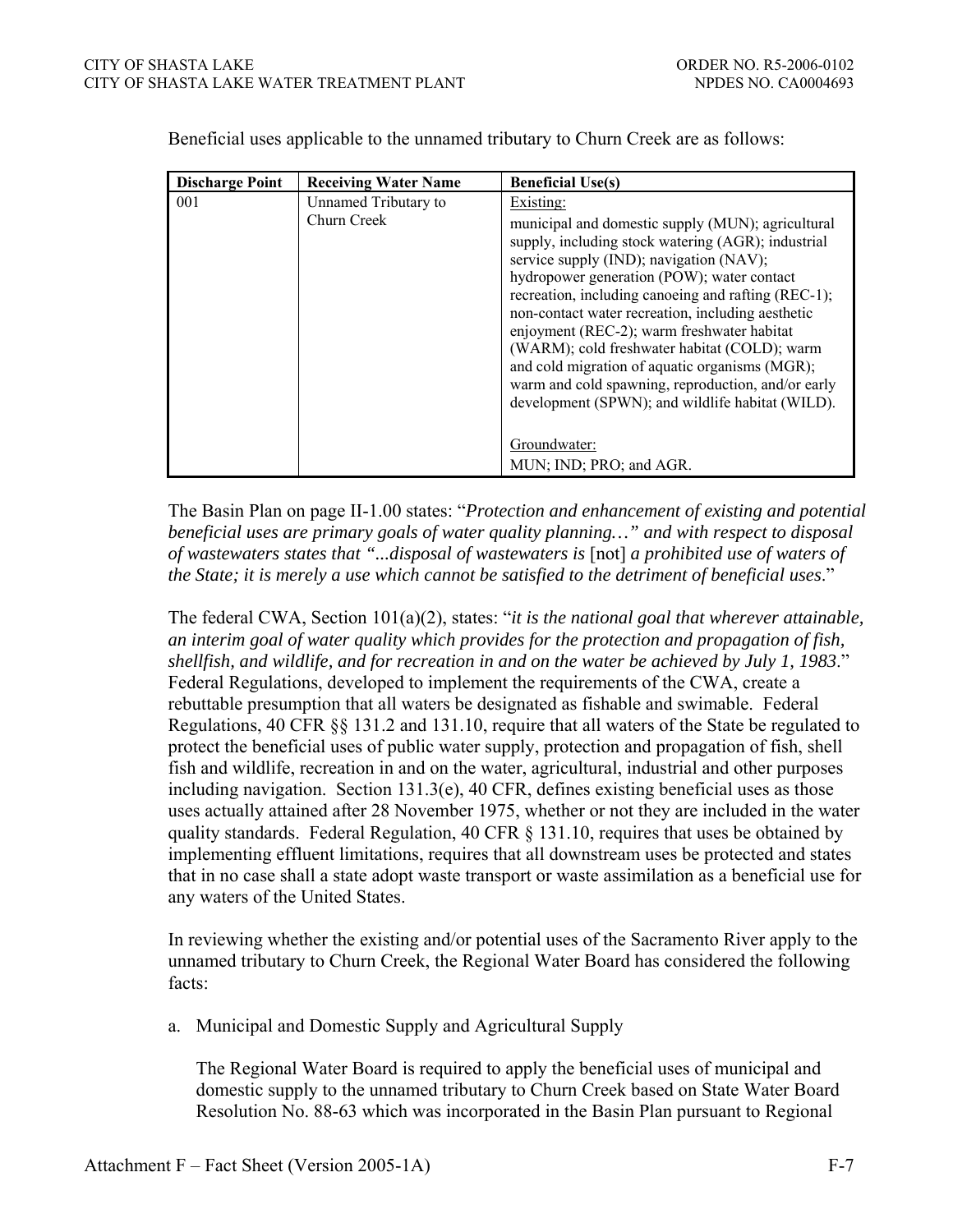Water Board Resolution No. 89-056. In addition, the State Water Board has issued water rights to existing water users along Churn Creek and the Sacramento River downstream of the discharge for domestic and irrigation uses. Since the unnamed tributary to Churn Creek is an ephemeral stream, the unnamed tributary to Churn Creek likely provides groundwater recharge during periods of low flow. The groundwater is a source of drinking water. In addition to the existing water uses, growth in the area, downstream of the discharge is expected to continue, which presents a potential for increased domestic and agricultural uses of the water in the unnamed tributary to Churn Creek.

b. Water Contact and Noncontact Recreation and Esthetic Enjoyment

The Regional Water Board finds that the receiving water flows through residential areas, there is ready public access to the unnamed tributary to Churn Creek, exclusion of the public is unrealistic and contact recreational activities currently exist along the unnamed tributary to Churn Creek and downstream waters and these uses are likely to increase as the population in the area grows. Prior to flowing into Sacramento River, the unnamed tributary to Churn Creek flows through areas of general public access, meadows, residential areas, and parks. The Sacramento River also offers recreational opportunities.

c. Groundwater Recharge

In areas where groundwater elevations are below the stream bottom, water from the stream will percolate to groundwater. Since the unnamed tributary to Churn Creek is at times dry, it is reasonable to assume that the stream water is lost by evaporation, flow downstream and percolation to groundwater providing a source of municipal and irrigation water supply.

d. Freshwater Replenishment

When water is present in the unnamed tributary to Churn Creek, there is hydraulic continuity between the unnamed tributary to Churn Creek and the Sacramento River. During periods of hydraulic continuity, the unnamed tributary to Churn Creek adds to the water quantity and may impact the quality of water flowing down stream in the Sacramento River.

e. Preservation and Enhancement of Fish, Wildlife, and Other Aquatic Resources

The unnamed tributary to Churn Creek flows to Sacramento River. The California Department of Fish and Game (DFG) has verified that the fish species present in the unnamed tributary to Churn Creek and downstream waters are consistent with both cold and warm water fisheries, that there is a potential for anadromous fish migration necessitating a cold water designation and that cold water species such as rainbow trout, Sacramento suckers, pike minnows, to name a few, have been found. The Basin Plan (Table II-1) designates the Sacramento River as being both a cold and warm freshwater habitat. Therefore, pursuant to the Basin Plan (Table II-1, Footnote (2)), the cold designation applies to the unnamed tributary to Churn Creek. The cold-water habitat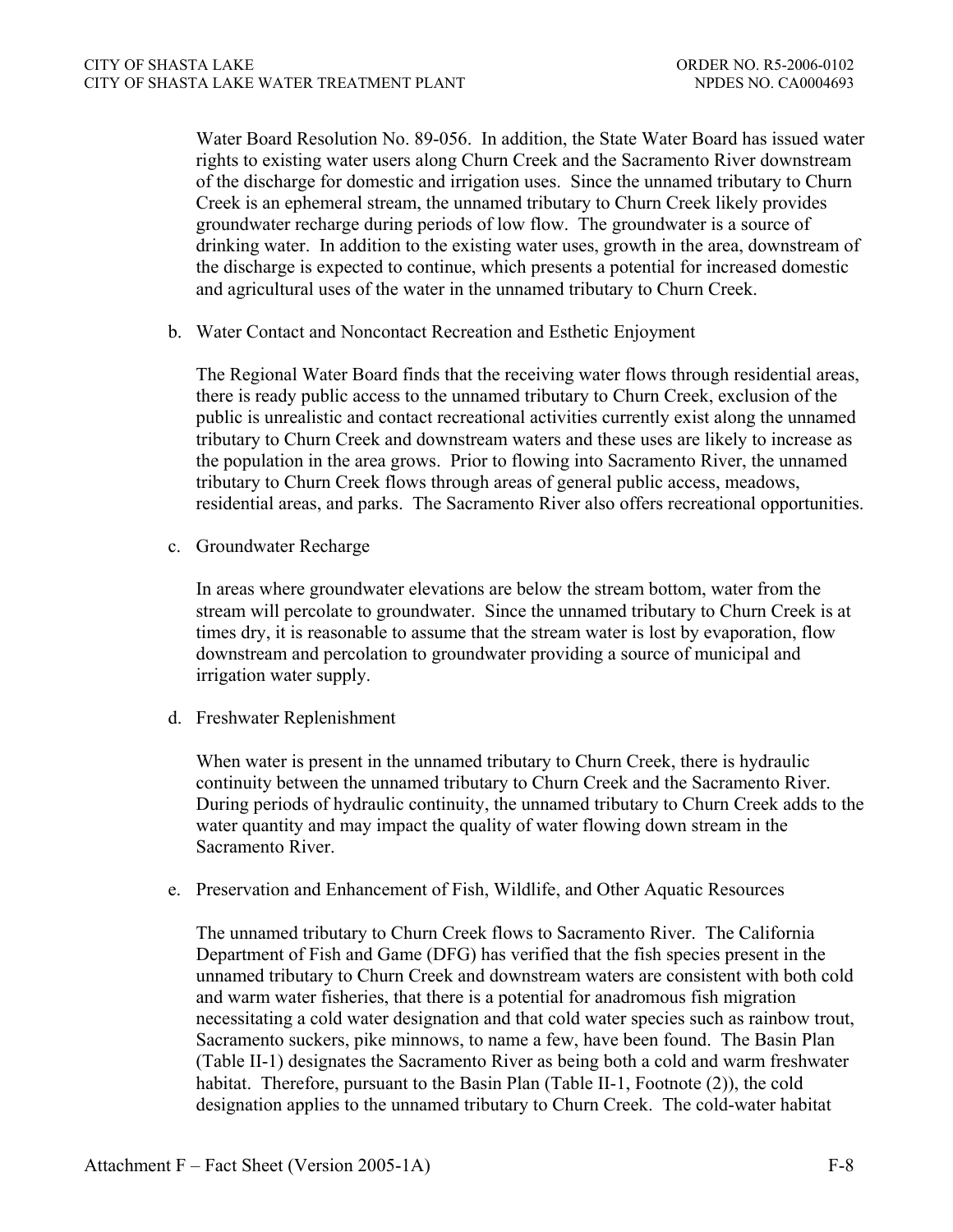designation necessitates that the in-stream dissolved oxygen concentration be maintained at, or above, 7.0 mg/L.

Upon review of the flow conditions, habitat values, and beneficial uses of the unnamed tributary to Churn Creek, and the facts described above, the Regional Water Board finds that the beneficial uses identified in the Basin Plan for Sacramento River are applicable to the unnamed tributary to Churn Creek.

The Regional Water Board also finds that based on the available information, the unnamed tributary to Churn Creek, absent the discharge, is an ephemeral stream. The ephemeral nature of the unnamed tributary to Churn Creek means that the designated beneficial uses must be protected, but that no credit for receiving water dilution is available. Although the discharge, at times, maintains the aquatic habitat, constituents may not be discharged that may cause harm to aquatic life. At other times, natural flows within the unnamed tributary to Churn Creek help support the aquatic life. Both conditions may exist within a short time span, where the unnamed tributary to Churn Creek would be dry without the discharge and periods when sufficient background flows provide hydraulic continuity with the Sacramento River. Dry conditions occur primarily in the summer months, but dry conditions may also occur throughout the year, particularly in low rainfall years. The lack of dilution results in more stringent effluent limitations to protect contact recreational uses, drinking water standards, agricultural water quality goals and aquatic life. Significant dilution may occur during and immediately following high rainfall events.

- 2. *National Toxics Rule (NTR) and California Toxics Rule (CTR)***.** USEPA adopted the NTR on 22 December 1992, which was amended on 4 May 1995 and 9 November 1999, and the CTR on 18 May 2000, which was amended on 13 February 2001. These rules include water quality criteria for priority pollutants and are applicable to this discharge.
- 3. *State Implementation Policy***.** On 2 March 2000, State Water Board adopted the *Policy for Implementation of Toxics Standards for Inland Surface Waters, Enclosed Bays, and Estuaries of California* (State Implementation Policy or SIP*).* The SIP became effective on 28 April 2000, with respect to the priority pollutant criteria promulgated for California by the USEPA through the NTR and to the priority pollutant objectives established by the Regional Water Board in the Basin Plan. The SIP became effective on 18 May 2000 with respect to the priority pollutant criteria promulgated by the USEPA through the CTR. The State Water Board adopted amendments to the SIP on 24 February 2005 that became effective on 13 July 2005.
- 4. *Alaska Rule***.** On 30 March 2000, USEPA revised its regulation that specifies when new and revised State and Tribal water quality standards (WQS) become effective for CWA purposes (40 CFR 131.21, 65 FR 24641, 27 April 2000). Under the revised regulation (also known as the Alaska rule), new and revised standards submitted to USEPA after 30 May 2000, must be approved by USEPA before being used for CWA purposes. The final rule also provides that standards already in effect and submitted to USEPA by 30 May 2000, may be used for CWA purposes, whether or not approved by USEPA.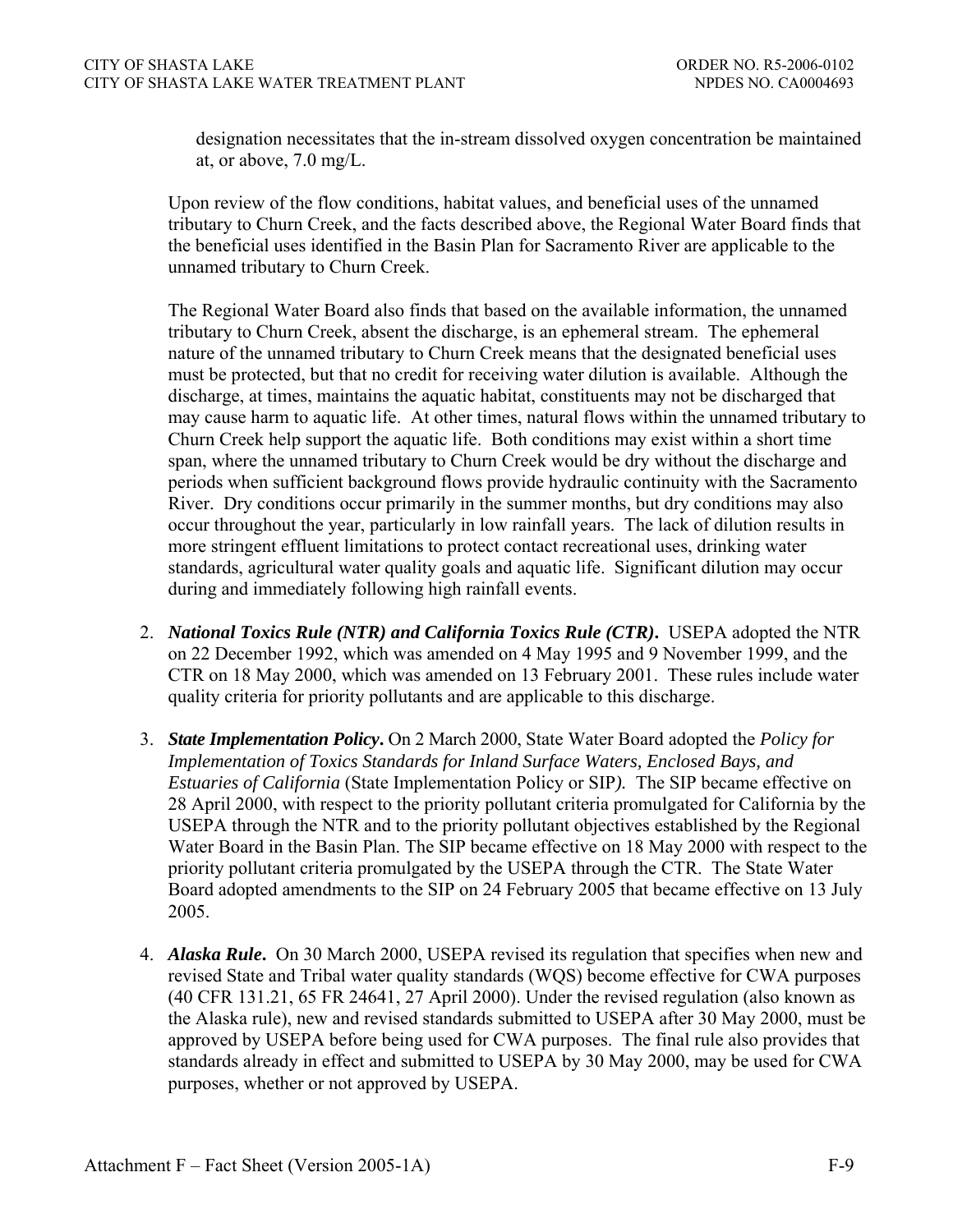#### CITY OF SHASTA LAKE ORDER NO. R5-2006-0102 CITY OF SHASTA LAKE WATER TREATMENT PLANT NETWORK AND MEDES NO. CA0004693

- 5. *Stringency of Requirements for Individual Pollutants***.** This Order contains restrictions on individual pollutants that are no more stringent than required by the federal CWA. Individual pollutant restrictions consist of technology-based restrictions and water qualitybased effluent limitations. The technology-based effluent limitations consist of restrictions on settleable solids and total suspended solids (TSS). Restrictions on settleable solids and TSS are specified in federal regulations as discussed in Finding F, and the permit's technology-based pollutant restrictions are no more stringent than required by the CWA. Water quality-based effluent limitations have been scientifically derived to implement water quality objectives that protect beneficial uses. Both the beneficial uses and the water quality objectives have been approved pursuant to federal law and are the applicable federal water quality standards. To the extent that toxic pollutant water quality-based effluent limitations were derived from the CTR, the CTR is the applicable standard pursuant to 40 CFR 131.38. The scientific procedures for calculating the individual water quality-based effluent limitations are based on the CTR-SIP, which was approved by USEPA on 18 May 2000. All beneficial uses and water quality objectives contained in the Basin Plan were approved under state law and submitted to and approved by USEPA prior to 30 May 2000. Any water quality objectives and beneficial uses submitted to USEPA prior to 30 May 2000, but not approved by USEPA before that date, are nonetheless "*applicable water quality standards for purposes of the CWA*" pursuant to 40 CFR 131.21(c)(1). Collectively, this Order's restrictions on individual pollutants are no more stringent than required to implement the technology-based requirements of the CWA and the applicable water quality standards for purposes of the CWA.
- 6. *Antidegradation Policy***.** Section 131.12 of 40 CFR requires that State water quality standards include an antidegradation policy consistent with the federal policy. The State Water Board established California's antidegradation policy in State Water Board Resolution 68-16, which incorporates the requirements of the federal antidegradation policy. Resolution 68-16 requires that existing water quality is maintained unless degradation is justified based on specific findings. As discussed in detail in this Fact Sheet, the permitted discharge is consistent with the antidegradation provision of 40 CFR §131.12 and State Water Board Resolution 68-16. Compliance with theses requirements will result in the use of best practicable treatment or control of the discharge. The impact on existing water quality will be insignificant.
- 7. *Anti-Backsliding Requirements***.** Sections 402(o)(2) and 303(d)(4) of the CWA and 40 CFR §122.44(l) prohibit backsliding in NPDES permits. These anti-backsliding provisions require that effluent limitations in a reissued permit must be as stringent as those in the previous permit, with some exceptions in which limitations may be relaxed. All effluent limitations in the Order are at least as stringent as the effluent limitations in the previous Order.
- 8. *Monitoring and Reporting Requirements***.** Section 122.48 of 40 CFR requires that all NPDES permits specify requirements for recording and reporting monitoring results. Sections 13267 and 13383 of the CWC authorize the Regional Water Board to require technical and monitoring reports. The Monitoring and Reporting Program (MRP) establishes monitoring and reporting requirements to implement federal and State requirements. This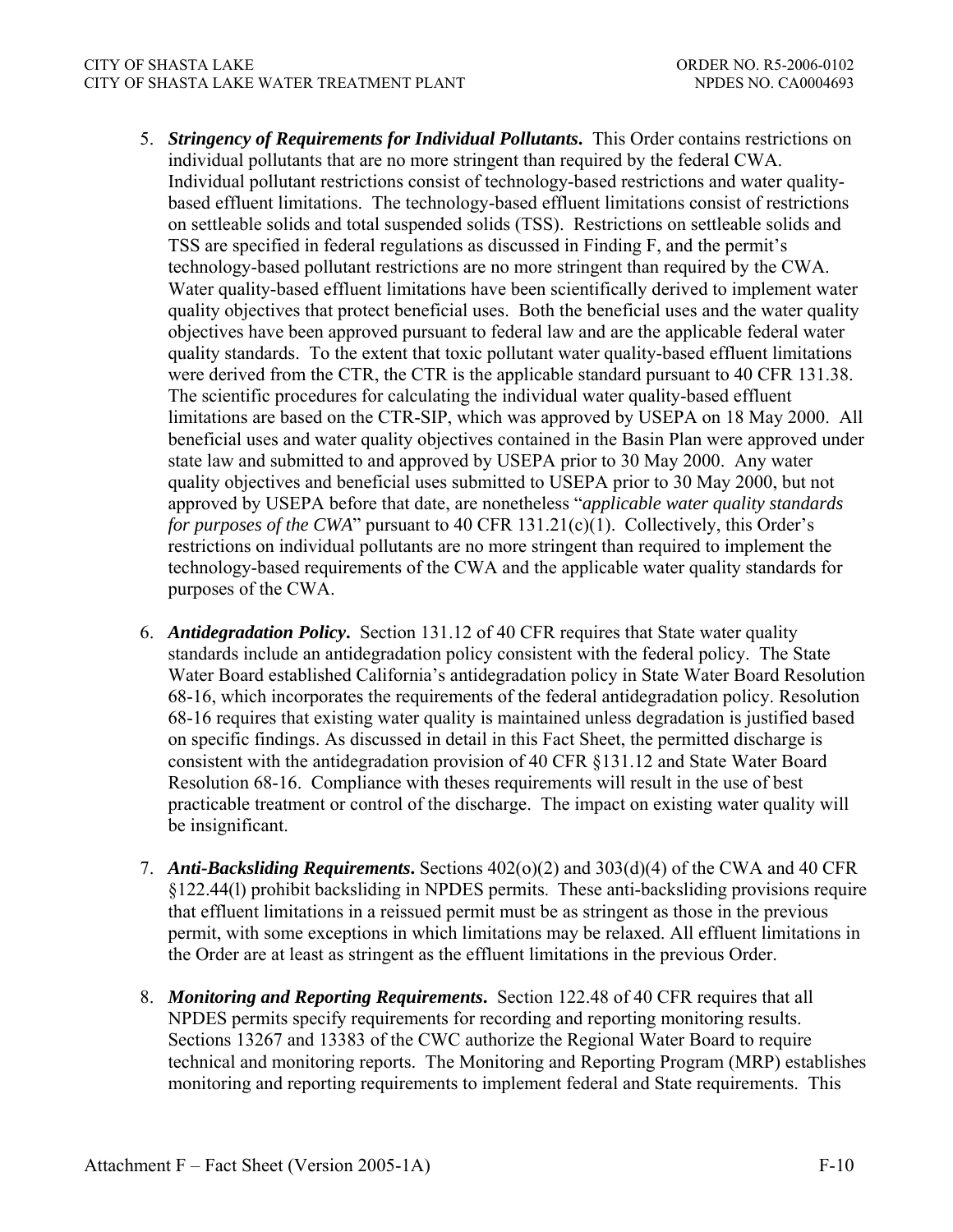MRP is provided in Attachment E.

9. *Stormwater Requirements***.** USEPA promulgated Federal Regulations for stormwater on 16 November 1990 in 40 CFR Parts 122, 123, and 124. The NPDES Industrial Stormwater Program regulates stormwater discharges from industrial activities. Water treatment plants are not applicable industries under the stormwater program and are not required to seek coverage under the stormwater program.

### **D. Impaired Water Bodies on CWA 303(d) List**

1. The Basin Plan includes a list of Water Quality Limited Segments (WQLSs), which are defined as "…*those sections of lakes, streams, rivers or other fresh water bodies where water quality does not meet (or is not expected to meet) water quality standards even after the application of appropriate limitations for point sources (40 CFR 130, et seq.)*." The Basin Plan also states, "*Additional treatment beyond minimum federal standards will be imposed on dischargers to WQLSs. Dischargers will be assigned or allocated a maximum allowable load of critical pollutants so that water quality objectives can be met in the segment*." the unnamed tributary to Churn Creek is not listed as an impaired water body; however, the Sacramento River from Keswick Dam to Cottonwood Creek is listed as a WQLS for unknown toxicity. A TMDL has not been prepared for this segment of the Sacramento River.

### **E. Other Plans, Policies, and Regulations – Not Applicable**

## **IV. RATIONALE FOR EFFLUENT LIMITATIONS AND DISCHARGE SPECIFICATIONS**

Effluent limitations and toxic and pretreatment effluent standards established pursuant to Sections 301 (Effluent Limitations), 302 (Water Quality Related Effluent Limitations), 304 (Information and Guidelines), and 307 (Toxic and Pretreatment Effluent Standards) of the CWA and amendments thereto are applicable to the discharge.

The Federal CWA mandates the implementation of effluent limitations that are as stringent as necessary to meet water quality standards established pursuant to state or federal law [33 U.S.C.,  $\S$  1311(b)(1)(C); 40 CFR  $\S$  122.44(d)(1)]. NPDES permits must incorporate discharge limits necessary to ensure that water quality standards are met. This requirement applies to narrative criteria as well as to criteria specifying maximum amounts of particular pollutants. Pursuant to Federal Regulations, 40 CFR § 122.44(d)(1)(i), NPDES permits must contain limits that control all pollutants that "*are or may be discharged at a level which will cause, have the reasonable potential to cause, or contribute to an excursion above any state water quality standard, including state narrative criteria for water quality*." Federal Regulations, 40 CFR § 122.44(d)(1)(vi), further provide that "[w]*here a state has not established a water quality criterion for a specific chemical pollutant that is present in an effluent at a concentration that causes, has the reasonable potential to cause, or contributes to an excursion above a narrative criterion within an applicable State water quality standard, the permitting authority must establish effluent limits.*"

The CWA requires point source discharges to control the amount of conventional, non-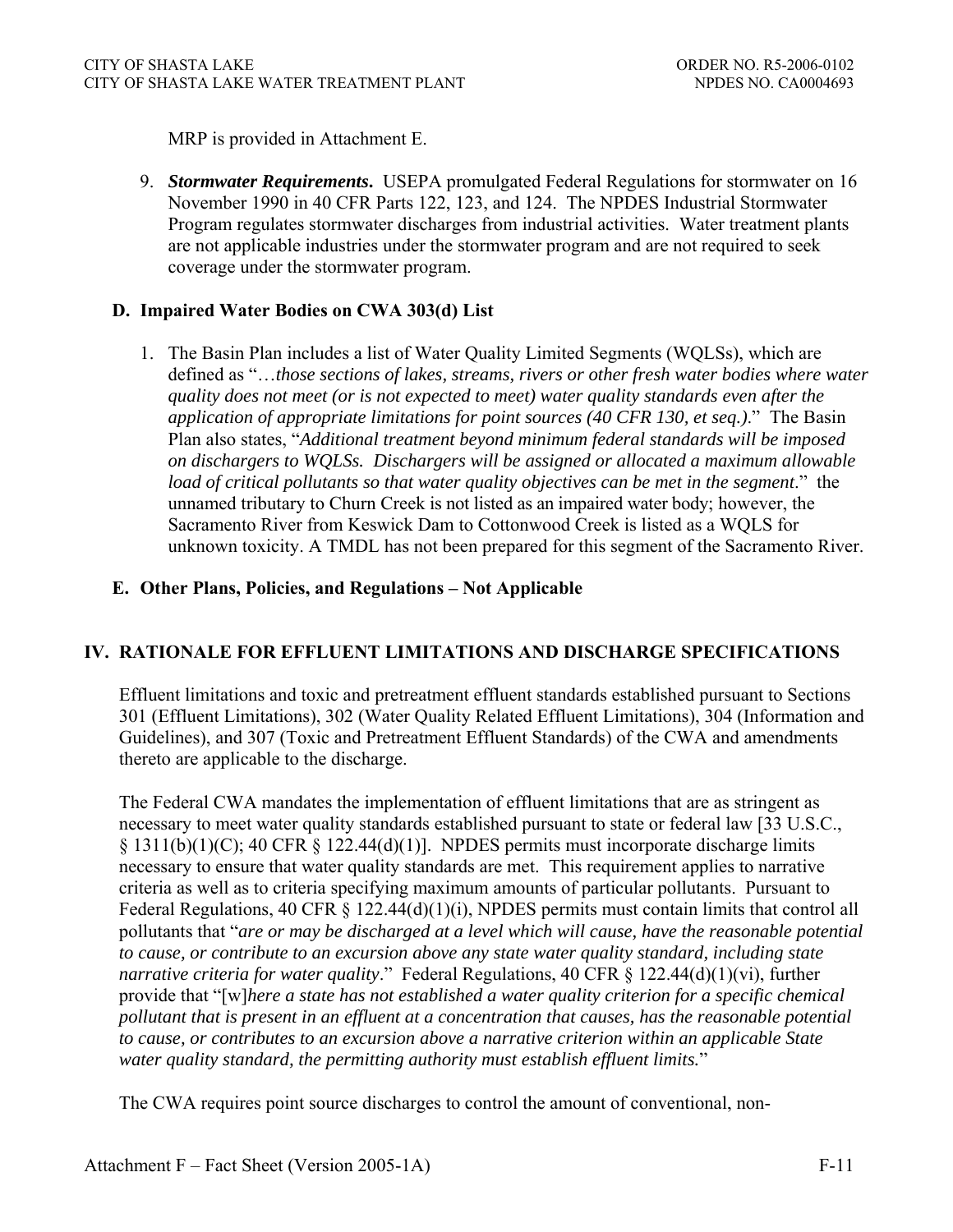conventional, and toxic pollutants that are discharged into the waters of the United States. The control of pollutants discharged is established through effluent limitations and other requirements in NPDES permits. There are two principal bases for effluent limitations: 40 CFR § 122.44(a) requires that permits include applicable technology-based limitations and standards, and 40 CFR § 122.44(d) requires that permits include water quality-based effluent limitations to attain and maintain applicable numeric and narrative water quality criteria to protect the beneficial uses of the receiving water where numeric water quality objectives have not been established. The Regional Water Board's Basin Plan, page IV-17.00 contains an implementation policy ("Policy for Application of Water Quality Objectives") that specifies that the Regional Water Board "*will, on a case-by-case basis, adopt numerical limitations in orders which will implement the narrative objectives.*" This Policy complies with 40 CFR § 122.44(d)(1). With respect to narrative objectives, the Regional Water Board must establish effluent limitations using one or more of three specified sources, including (1) EPA's published water quality criteria, (2) a proposed state criterion (*i.e*., water quality objective) or an explicit state policy interpreting its narrative water quality criteria (*i.e*., the Regional Water Board's "Policy for Application of Water Quality Objectives")(40 CFR 122.44(d)(1) (vi) (A), (B) or (C)), or (3) an indicator parameter. The Basin Plan contains a narrative objective requiring that: "*All waters shall be maintained free of toxic substances in concentrations that produce detrimental physiological responses in human, plant, animal, or aquatic life*" (narrative toxicity objective). The Basin Plan requires the application of the most stringent objective necessary to ensure that surface water and groundwater do not contain chemical constituents, discoloration, toxic substances, radionuclides, or taste and odor producing substances that adversely affect beneficial uses. The Basin Plan states that material and relevant information, including numeric criteria, and recommendations from other agencies and scientific literature will be utilized in evaluating compliance with the narrative toxicity objective. The Basin Plan also limits chemical constituents in concentrations that adversely affect surface water beneficial uses. For waters designated as municipal, the Basin Plan specifies that, at a minimum, waters shall not contain concentrations of constituents that exceed Maximum Contaminant Levels (MCL) of California Code of Regulations (CCR) Title 22. The Basin Plan further states that, to protect all beneficial uses, the Regional Water Board may apply limits more stringent than MCLs. When a reasonable potential exists for exceeding a narrative objective, Federal Regulations mandate numerical effluent limitations and the Basin Plan narrative criteria clearly establish a procedure for translating the narrative objectives into numerical effluent limitations.

## **A. Discharge Prohibitions**

As stated in the Federal Standard Provisions (Attachment D), this Order prohibits bypass from any portion of the treatment facility*.* Federal Regulations, 40 CFR 122.41 (m), define "bypass" as the intentional diversion of waste streams from any portion of a treatment facility. This section of the Federal Regulations, 40 CFR 122.41 (m)(4), prohibits bypass unless it is unavoidable to prevent loss of life, personal injury, or severe property damage. In considering the Regional Water Board's prohibition of bypasses, the State Water Board adopted a precedential decision, Order No. WQO 2002-0015, which cites the Federal Regulations, 40 CFR 122.41(m), as allowing bypass only for essential maintenance to assure efficient operation. In the case of United States v. City of Toledo, Ohio (63 F. Supp 2d 834, N.D. Ohio 1999) the Federal Court ruled that "*any bypass which occurs because of inadequate plant capacity is unauthorized…to the extent that there are 'feasible alternatives', including the construction or*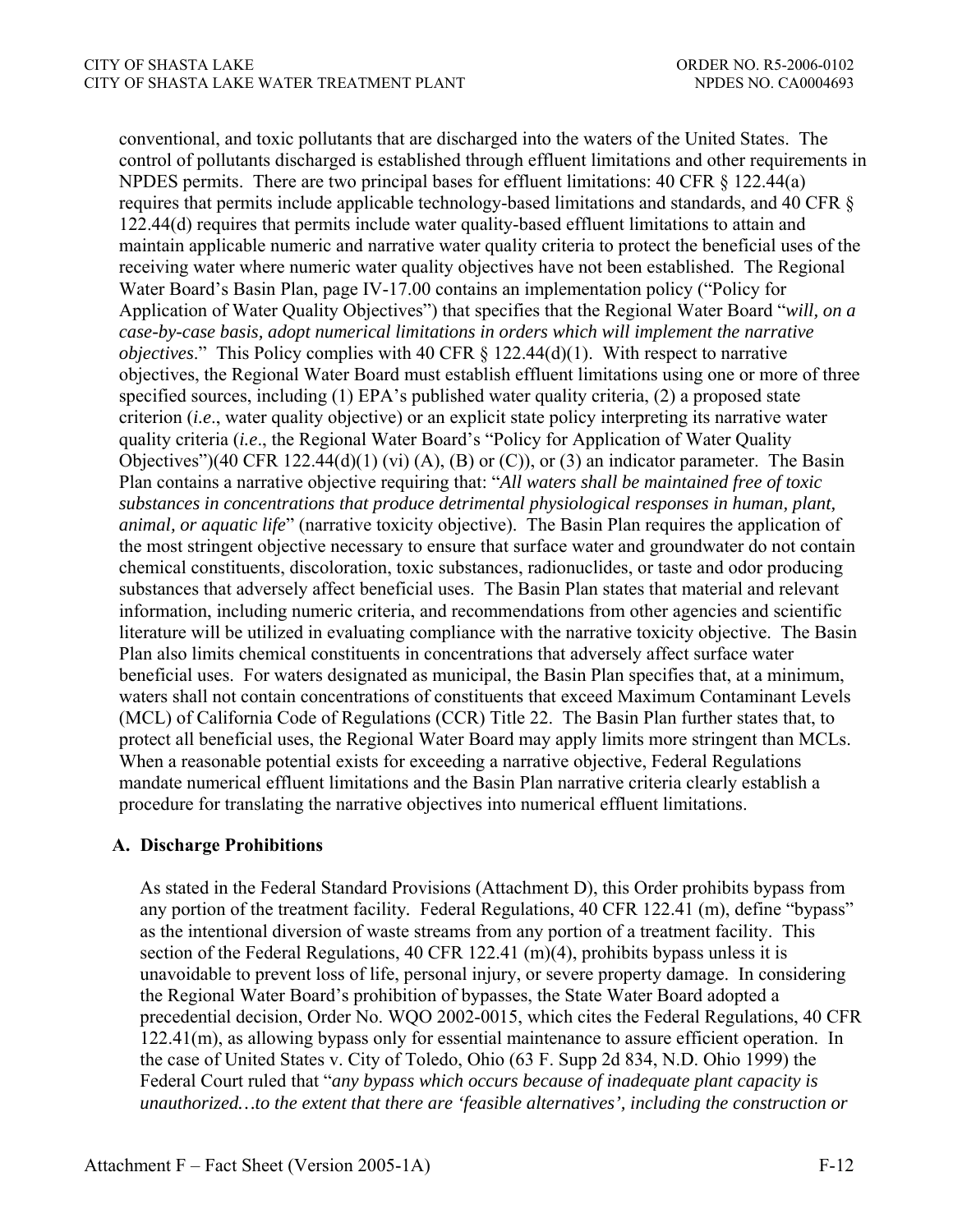*installation of additional treatment capacity*".

### **B. Technology-Based Effluent Limitations**

### 1. **Scope and Authority**

As specified in 40 CFR §122.44 (a)(1), technology-based effluent limitations (TBELs) shall be applied when applicable based on: effluent limitations and standards promulgated under section 301 of the CWA, new source performance standards promulgated under section 306 of CWA, effluent limitations determined on a case-by-case under section 402(a)(1) of CWA, or a combination of the three, in accordance with 40 CFR §125.3.

In cases where Effluent Limitation Guidelines are not available for, or do not regulate, a particular pollutant of concern, Best Professional Judgment (BPJ) limits are established. BPJbased limits are technology-based limits derived on a case-by-case basis for non-municipal (industrial) facilities. BPJ is defined as the highest quality technical opinion developed by a permit writer after consideration of all reasonably available and pertinent data or information that forms the basis for the terms and conditions of an NPDES permit. Permit limits are generally set at the upper bounds of acceptable performance.

### 2. **Applicable Technology-Based Effluent Limitations**

a. **Flow.** Order No. 5-00-010 established a maximum daily discharge flow limitation of 0.175 mgd at Discharge Point 001. The flow limitation is based on the design flow of the water treatment plant. This Order continues the 0.175 mgd maximum daily flow limitation for discharge to the unnamed tributary to Churn Creek.

Mass-based effluent limitations, when necessary, were calculated by multiplying the concentration limitation by the reasonable measure of actual flow of the Facility and the appropriate unit conversion factor. Based on flow monitoring data submitted by the Discharger from January 2000 through September 2005 and consistent with 40 CFR 120.45(b)(2)(i), the reasonable measure of actual flow for the Facility is 0.100 mgd. Assuming constant flow, the maximum reported flow is used as the reasonable measure of actual flow due to great variability in the Facility's flow data. Unless otherwise noted, all mass limitations or mass emission rates (MERs) in this Order were calculated by multiplying the concentration limitation by the reasonable measure of actual flow and the appropriate unit conversion factor as follows:

- MER = Concentration Limitation  $x = 0.100$  mgd  $x = 8.34$  (lb-L/mg-gal)
- b. **Settleable Solids.** For inland surface waters, the Basin Plan states that "[w]*ater shall not contain substances in concentrations that result in the deposition of material that causes nuisance or adversely affects beneficial uses.*" Order No. 5-00-010 established effluent limitations for settleable solids which are TBELs for water treatment plants based on BPJ. This Order carries over the TBELs established by Order No. 5-00-010. These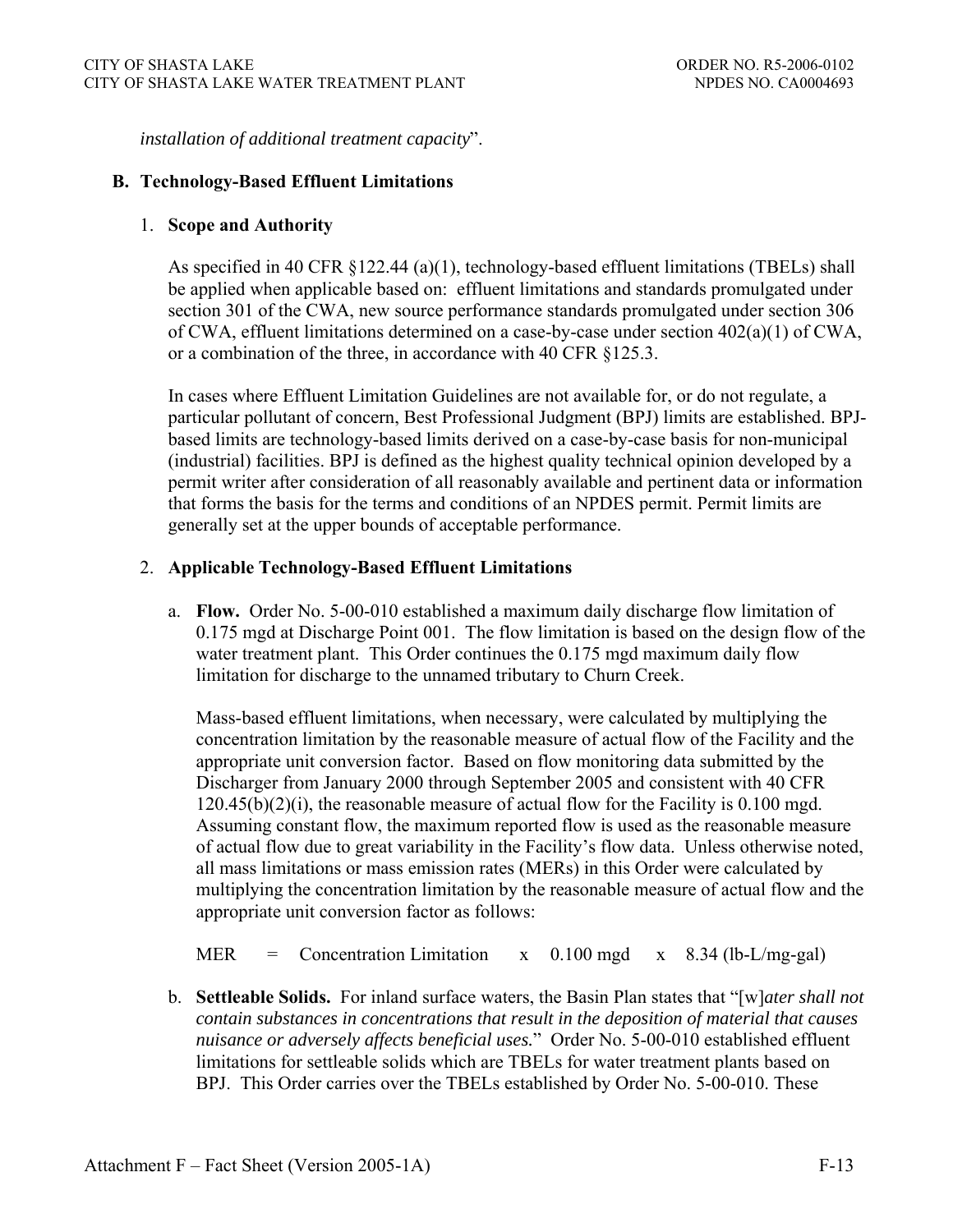effluent limitations reflect removal efficiencies for properly designed, constructed, and operated water treatment systems.

Because the amount of settleable solids is measured in terms of volume per volume without a mass component, it is impracticable to calculate mass limitations for inclusion in this Order.

c. **Total Suspended Solids (TSS).** The Basin Plan includes a water quality objective that receiving waters not contain suspended material in concentrations that cause nuisance or adversely affect beneficial uses. This Order contains average monthly and maximum daily effluent limitations for TSS of 30 and 50 mg/L, respectively. The Regional Water Board has determined that TSS are more likely to be resuspended than settleable solids in the wastewater settling ponds before discharge, and therefore, TSS concentrations are more likely to vary in the discharge than concentrations of settleable solids.

To establish limitations for TSS, the Regional Water Board has examined several general permits, which regulate wastewater discharges from water treatment plants. A summary of these TSS limitations is presented in the table, below.

| <b>TSS Effluent Limitations for General Permits</b> |                |          |                |  |  |
|-----------------------------------------------------|----------------|----------|----------------|--|--|
| <b>State</b>                                        | Average        | Average  | <b>Maximum</b> |  |  |
|                                                     | <b>Monthly</b> | Weekly   | Daily          |  |  |
| Arkansas                                            | 20             | No Limit | 30             |  |  |
| California (Regional Water Board 2)                 | 30             | 45       | No Limit       |  |  |
| Massachusetts                                       | 30             | No Limit | 50             |  |  |
| New Hampshire                                       | 20             | No Limit | 50             |  |  |
| South Carolina                                      | 30             | No Limit | 60             |  |  |
| Washington                                          | No Limit       | No Limit | No Limit       |  |  |
| West Virginia                                       | 30             | No Limit | 60             |  |  |

Settleable solids, not TSS, is limited.

1

The Regional Water Board has also relied on research performed for the USEPA in 1987. (SAIC, Model Permit Package for the Water Supply Industry, EPA Contract No. 68-01- 7043) This study found that 76 percent of water treatment plants surveyed used sedimentation lagoons for wastewater treatment. In these facilities, limitations of 30 mg/L and 45 mg/L were representative of the, then, current permitting practice for average monthly and maximum daily TSS limitations, respectively. Analysis of actual monitoring data from these facilities showed the  $95<sup>th</sup>$  percent occurrence (monthly average) and 99<sup>th</sup> percent occurrence (maximum daily) levels of treatment to be  $28.1$ mg/L and 44.4 mg/L, respectively. The study recommended limitations of 30 mg/L and 45 mg/L as the monthly average and maximum daily TSS limitations for a model NPDES permit. Using BPJ, the Regional Water Board is establishing average monthly and maximum daily, TBELs for TSS of 30 and 50 mg/L, respectively.

d. The final TBELs contained in this Order are summarized below.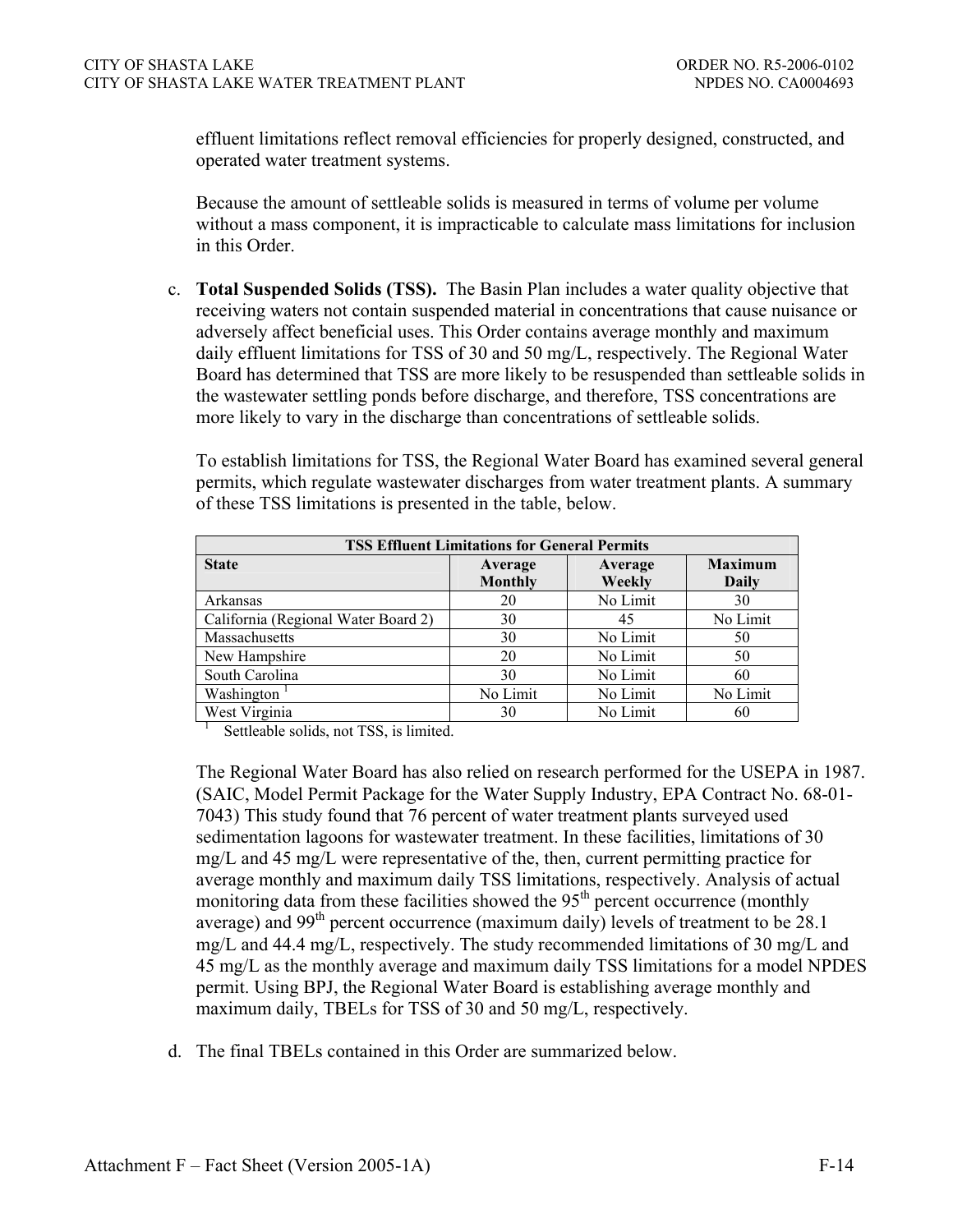|                               |            | <b>Effluent Limitations</b> |                      |                                        |                                        |  |
|-------------------------------|------------|-----------------------------|----------------------|----------------------------------------|----------------------------------------|--|
| Parameter                     | Units      | Average<br><b>Monthly</b>   | <b>Maximum Daily</b> | <b>Instantaneous</b><br><b>Minimum</b> | <b>Instantaneous</b><br><b>Maximum</b> |  |
| Flow                          | mgd        | $- -$                       | 0.175                | $- -$                                  | --                                     |  |
| Settleable Solids             | $mL/L$ -hr | 0.1                         | 0.2                  |                                        | --                                     |  |
| <b>Total Suspended Solids</b> | mg/L       | 30                          | 50                   | --                                     | $- -$                                  |  |

# **Summary of Technology-based Effluent Limitations Discharge Point 001**

## **C. Water Quality-Based Effluent Limitations (WQBELs)**

### 1. **Scope and Authority**

As specified in 40 CFR §122.44(d)(1)(i), permits are required to include WQBELs for pollutants (including toxicity) that are or may be discharged at levels that cause, have reasonable potential to cause, or contribute to an excursion above any state water quality standard. The process for determining reasonable potential and calculating WQBELs when necessary is intended to protect the designated uses of the receiving water as specified in the Basin Plan, and achieve applicable water quality objectives and criteria that are contained in other state plans and policies, or water quality criteria contained in the CTR and NTR.

## 2. **Applicable Beneficial Uses and Water Quality Criteria and Objectives**

- a. *Receiving Water*—The receiving stream is an unnamed tributary to Churn Creek, which is tributary to the Sacramento River. The beneficial uses of the unnamed tributary Churn Creek, as described above in Section III.C.1 of this Fact Sheet are municipal and domestic supply; agricultural supply, industrial service supply; navigation; hydropower generation; water contact recreation, including canoeing and rafting; non-contact water recreation, including aesthetic enjoyment; warm freshwater habitat; cold freshwater habitat; warm migration of aquatic organisms; cold migration of aquatic organisms; warm spawning, reproduction, and/or early development; cold spawning, reproduction, and /or early development; and wildlife habitat.
- b. *Hardness*—While no Effluent Limitation for hardness is necessary in this Order, hardness is critical to the assessment of the need for, and the development of, Effluent Limitations for certain metals. The *California Toxics Rule*, at (c)(4), states the following:

"Application of metals criteria. (i) *For purposes of calculating freshwater aquatic life criteria for metals from the equations in paragraph (b)(2) of this section, for waters with a hardness of 400 mg/L or less as calcium carbonate, the actual ambient hardness of the surface water shall be used in those equations*."

The State Water Resources Control Board, in footnote 19 to Water Quality Order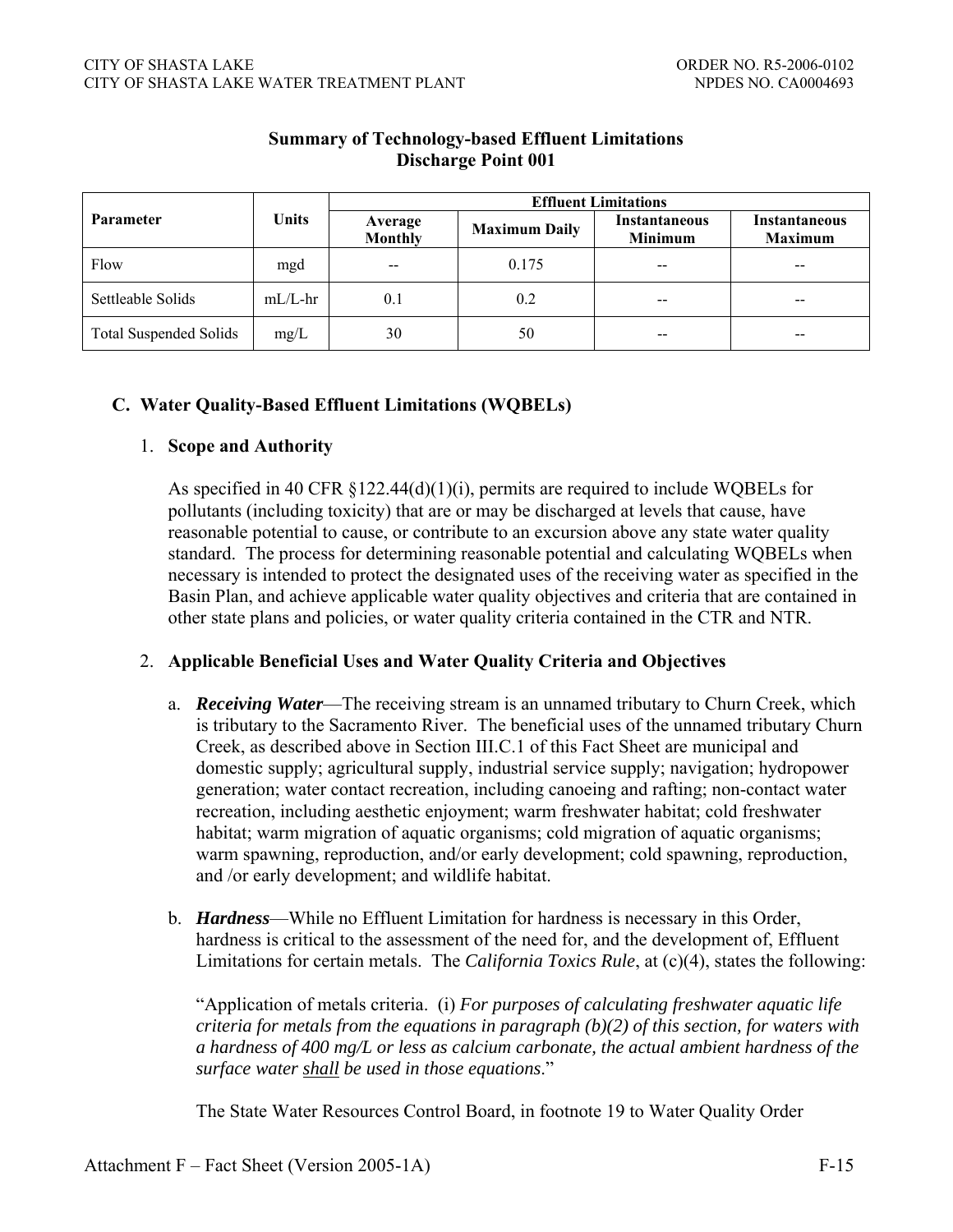No. 2004-0013, stated: "*We note that…the Regional Water Board…applied a variable hardness value whereby effluent limitations will vary depending on the actual, current hardness values in the receiving water. We recommend that the Regional Water Board establish either fixed or seasonal effluent limitations for metals, as provided in the SIP, rather than 'floating' effluent limitations*."

Effluent Limitations for the discharge must be set to protect the beneficial uses of the receiving water for all discharge conditions. In the absence of the option of including condition-dependent, "floating" effluent limitations that are reflective of actual conditions at the time of discharge, Effluent Limitations must be set using the worst-case condition (*e.g*., lowest ambient hardness) in order to protect beneficial uses for all discharge conditions. This Order uses the receiving water hardness of 39 mg/L as  $CaCO<sub>3</sub>$ .

- c. *Assimilative Capacity/Mixing Zone*—Based on the available information, the worst-case dilution is assumed to be zero to provide protection for the receiving water beneficial uses. The impact of assuming zero assimilative capacity within the receiving water is that discharge limitations are end-of-pipe limits with no allowance for dilution within the receiving water.
- d. *Translators*—USEPA regulations at 40 CFR 122.45(c) require effluent limitations for metals to be expressed as total recoverable metal, and therefore, attention must be given to ensure that analytical data and water quality standards for metals are expressed accordingly. Appendix 3 of the SIP provides Conversion Factors (CFs) or translators, for certain metals including arsenic, cadmium, copper, silver, and zinc, to convert total recoverable concentrations to dissolved concentrations and vice versa. Since the Discharger did not provide translators specific to the receiving water, this Order used CFs from the SIP summarized below:

| <b>Parameter</b>      | <b>Conversion Factor</b><br>Freshwater Acute Criteria |  |  |  |  |
|-----------------------|-------------------------------------------------------|--|--|--|--|
| Arsenic               | 1.000                                                 |  |  |  |  |
| $C^{\text{admium}^1}$ | 0.983                                                 |  |  |  |  |
| Copper                | 0.960                                                 |  |  |  |  |
| Silver                | 0.85                                                  |  |  |  |  |
| Zinc                  | 0.978                                                 |  |  |  |  |

# 3. **Determining the Need for WQBELs**

a. CWA section 301 (b)(1) requires NPDES permits to include effluent limitations that achieve technology-based standards and any more stringent limitations necessary to meet water quality standards. Water quality standards include Regional Water Board Basin Plan beneficial uses and narrative and numeric water quality objectives, State Water

<sup>&</sup>lt;sup>1</sup> CF for this pollutant is hardness dependent. Acute CF =  $1.136672 - [(\ln{\text{hardness}})(0.041838)]$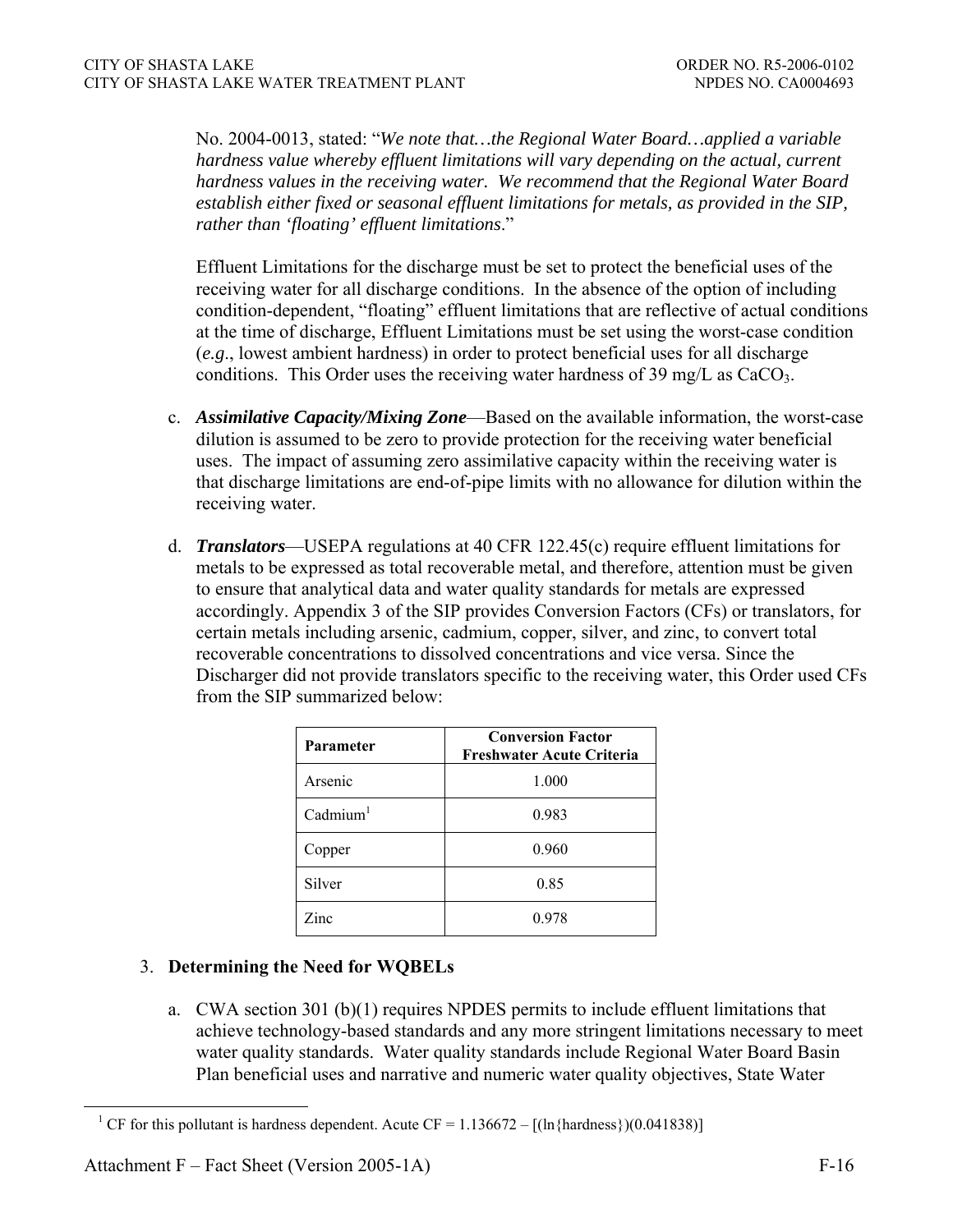Board-adopted standards, and federal standards, including the CTR and NTR. The Basin Plan includes numeric site-specific water quality objectives and narrative objectives for toxicity, chemical constituents, and tastes and odors. The narrative toxicity objective states: "*All waters shall be maintained free of toxic substances in concentrations that produce detrimental physiological responses in human, plant, animal, or aquatic life.*" (Basin Plan at III-8.00.) With regards to the narrative chemical constituents objective, the Basin Plan states that waters shall not contain chemical constituents in concentrations that adversely affect beneficial uses. At minimum, "…*water designated for use as domestic or municipal supply (MUN) shall not contain concentrations of chemical constituents in excess of the maximum contaminant levels (MCLs)*" in Title 22 of CCR. The narrative tastes and odors objective states: "*Water shall not contain taste- or odorproducing substances in concentrations that impart undesirable tastes or odors to domestic or municipal water supplies or to fish flesh or other edible products of aquatic origin, or that cause nuisance, or otherwise adversely affect beneficial uses.*"

- b. For determining whether the discharge has reasonable potential to cause, or contribute to an in-stream excursion above a narrative objective, federal regulations prescribe three discrete methods (40 CFR 122.44 (d)(vi)). The Regional Water Board often relies on the second method, because the USEPA's water quality criteria have been developed using methodologies that are subject to public review, as are the individual recommended criteria guidance documents. USEPA's ambient water quality criteria are used as means of supplementing the integrated approach to toxics control, and in some cases deriving numeric limitations to protect receiving waters from toxicity as required in the Basin Plan's narrative toxicity objective. In addition, when determining effluent limitations for a discharger, the dilution of the effluent in the receiving water may be considered where areas of dilution are defined. However, when a receiving water is impaired by a particular pollutant or stressor, limited or no pollutant assimilative capacity may be available in spite of the available dilution. In these instances, and depending upon the nature of the pollutant, effluent limitations may be set equal to or less than the applicable water quality criteria, which are applied at the point of discharge such that the discharge will not cause or contribute to the receiving stream exceedance of water quality standards established to protect the beneficial uses.
- c. Reasonable potential (RP) was determined by calculating the projected maximum effluent concentration (MEC) for each constituent and comparing it to applicable water quality criteria; if a criterion was exceeded, the discharge was determined to have reasonable potential to exceed a water quality objective for that constituent. The projected MEC is determined by multiplying the observed MEC (the maximum detected concentration) by a factor that accounts for statistical variation. The multiplying factor is determined (for 99% confidence level and 99% probability basis) using the number of results available and the coefficient of variation (standard deviation divided by the mean) of the sample results. In accordance with the SIP, non-detect results were counted as one-half the detection level when calculating the mean and standard deviation. For all constituents for which the source of the applicable water quality standard is the CTR or NTR, the multiplying factor is 1. Reasonable potential evaluation was based on the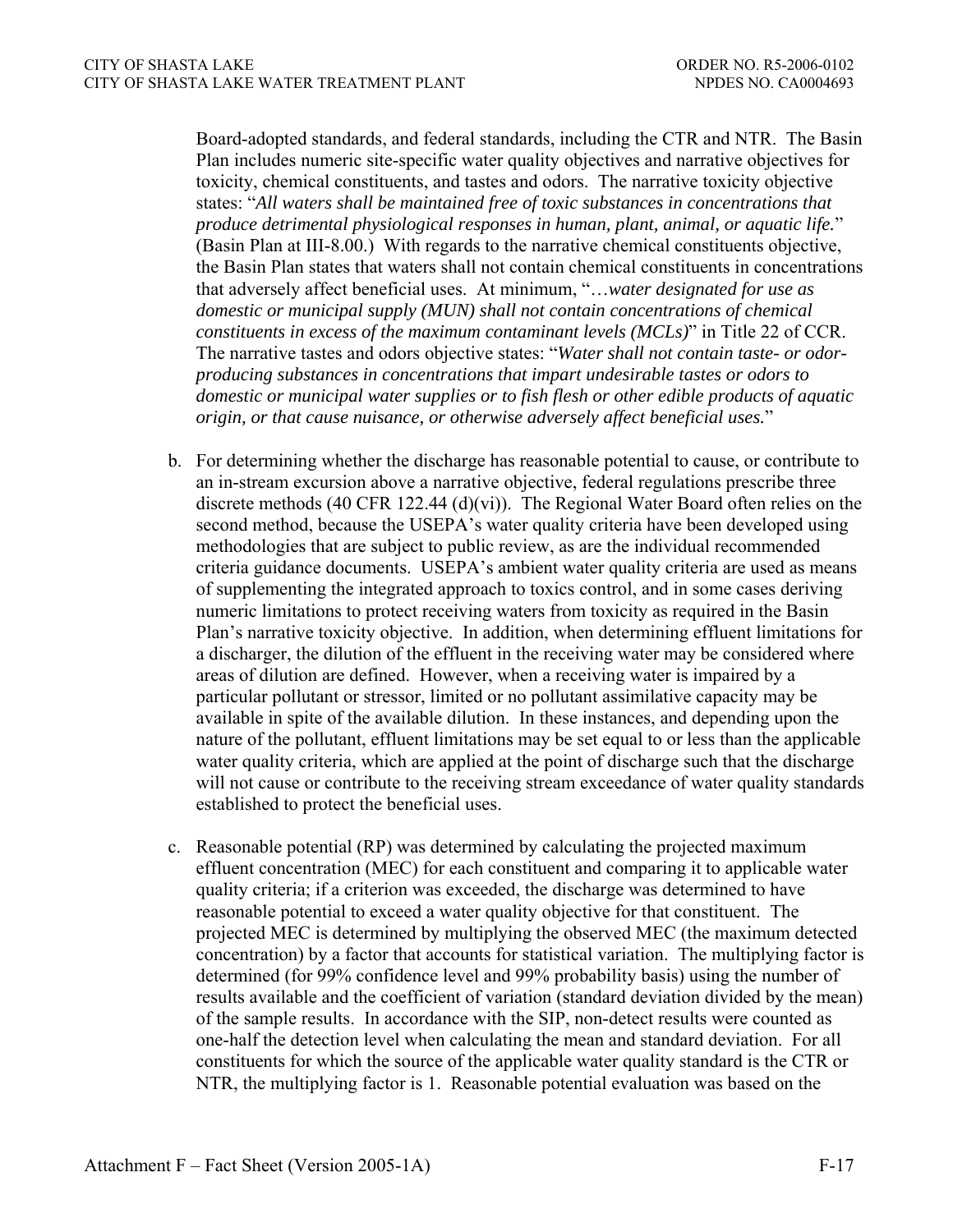methods used in the SIP and the USEPA Technical Support Document for Water Quality-Based Toxics Control [EPA/505/2-90-001].

- d. Federal regulations require effluent limitations for all pollutants that are or may be discharged at a level that will cause or have the reasonable potential to cause, or contribute to an in-stream excursion above a narrative or numerical water quality standard. Based on information submitted as part of the application, in studies, and as directed by monitoring and reporting programs, the Regional Water Board finds that the discharge has a reasonable potential to cause or contribute to an in-stream excursion above a water quality standard for total residual chorine. Effluent limitations for this constituent is included in this Order. A summary of the reasonable potential analysis is provided in Reasonable Potential Analysis (Attachment G), and a detailed discussion of each constituent of concern is provided below.
- e. Effluent Limitations for water quality-based effluent limitations were calculated in accordance with Section 1.4 of the SIP and the TSD. Attachment F, Section IV.C.4. describes the methodology used for calculating effluent limitations.
- f. *Copper, Total Recoverable* —The observed MEC for copper was 13 µg/L, as total recoverable metal, based on 2 samples collected between July 2001 and December 2002. For copper, water quality objectives exist from both the CTR and the Basin Plan. The CTR criteria for copper are hardness dependent, with aquatic toxicity increasing at lower hardness. There have been no approved studies to evaluate discharge-specific metal translators for copper; therefore the default USEPA conversion factor of 0.96 was used to convert the criteria from dissolved to total recoverable. The CTR criteria were calculated as 4.2  $\mu$ g/L, as a 4-day average, and 5.8  $\mu$ g/L, as a 1-hour average (total recoverable), based on a minimum observed receiving water hardness of 39 mg/L as  $CaCO<sub>3</sub>$  and using a default water effects ratio of 1.0. The numeric site-specific copper Basin Plan objective is 5.7 µg/L (total recoverable) and is independent of hardness. The observed MEC is greater than the applicable water quality objective, however insufficient information exists to determine reasonable potential and establish effluent limits. Therefore, additional monitoring for copper is included in this Order to gather sufficient information to evaluate reasonable potential and establish effluent limits, if necessary. If effluent limits are necessary, then this Order may be reopened.
- g. *Zinc, Total Recoverable*—The CTR includes hardness-dependent criteria for the protection of freshwater aquatic life for zinc. USEPA recommends conversion factors to translate dissolved concentrations to total concentrations. The conversion factors for zinc in freshwater are 0.978 for the acute criteria and 0.986 for the chronic criteria. The observed zinc MEC was detected in a sample collected 13 July 2001 at a total recoverable concentration of 39 µg/L. Using the worst-case ambient (lowest upstream receiving water concentration) hardness of 39 mg/L as  $CaCO<sub>3</sub>$  and corresponding translator, the CTR chronic and acute criteria for zinc for the protection of aquatic life are 54 µg/L, expressed as total recoverable. The observed MEC less than the applicable water quality objective; therefore, effluent limitations for zinc are not required. Only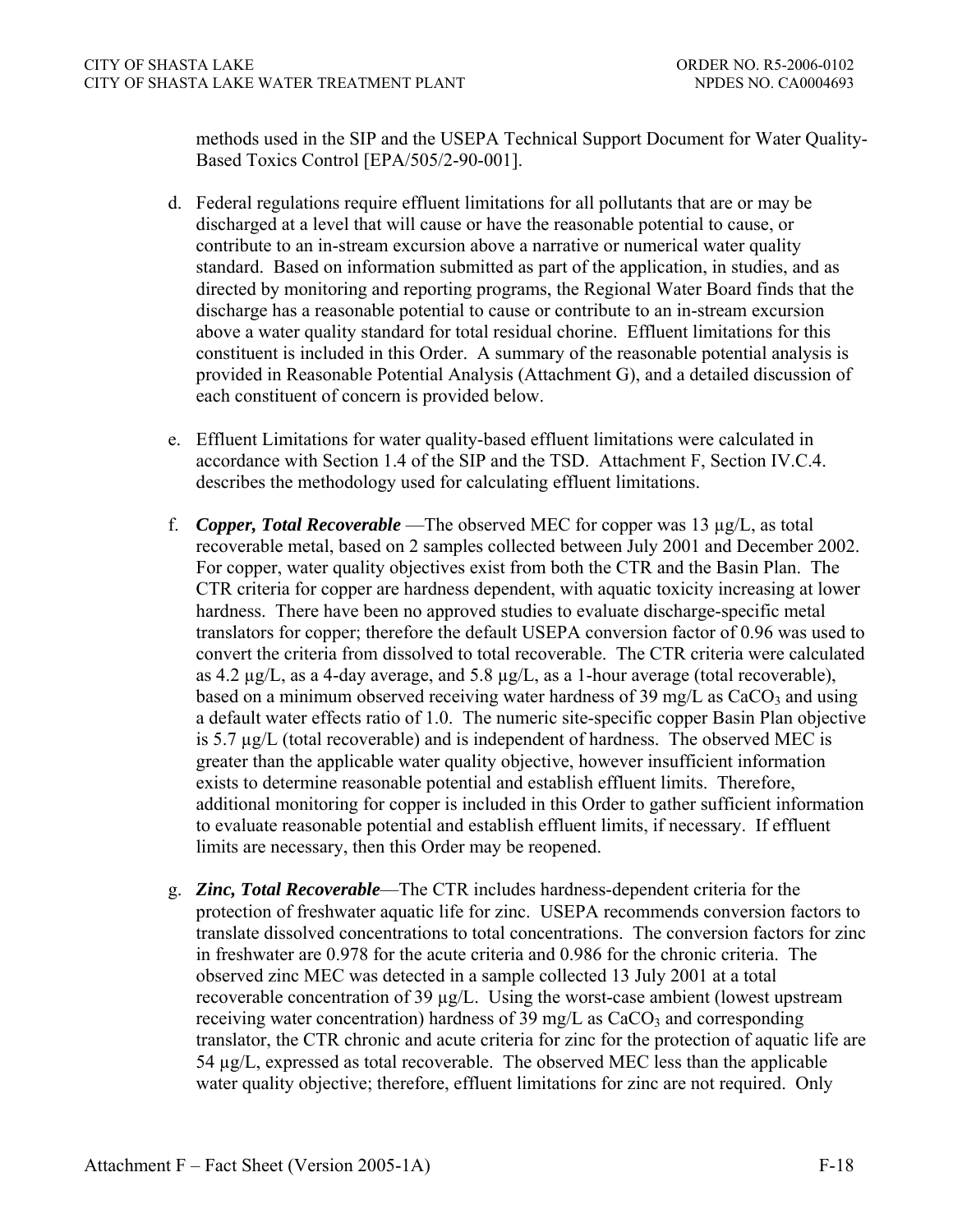limited information is available for zinc, therefore, additional effluent monitoring for zinc is included in this Order.

- h. *Dichlorobromomethane*—The CTR includes a dichlorobromomethane criterion of 0.56 µg/L for the protection of human health and is based on a one-in-a-million cancer risk for waters from which both water and organisms are consumed. Dichlorobromomethane was detected in an effluent sample collected on 13 July 2001 at a MEC concentration of 3 µg/L. The observed MEC is greater than the water quality criteria, however insufficient information exists to determine reasonable potential and establish effluent limits. Therefore, additional monitoring for dichlorobromomethane is included in this Order to gather sufficient information to evaluate reasonable potential and establish effluent limits, if necessary. If effluent limits are necessary, then this Order may be reopened. No dichlorobromomethane has been detected in the receiving water.
- i. *Bis (2-ethylhexyl) phthalate*—No bis (2-ethylhexyl) phthalate has been detected in the effluent. However, bis (2-ethylhexyl) phthalate was detected in the upstream receiving water at a concentration of  $3 \mu g/L$ . The measured receiving water concentration value for bis (2-ethylhexyl) phthalate exceeds the applicable CTR human health criteria of 1.8 µg/L. Because bis (2-ethylhexyl) phthalate was only sampled once and is a common contaminant of sample containers, sampling apparatus, and analytical equipment, and sources of the detected bis (2-ethylhexyl) phthalate may be from plastics used for sampling or analytical equipment, the Regional Water Board is not establishing effluent limitations for bis (2-ethylhexyl) phthalate at this time. Instead of limitations, additional monitoring has been established for bis (2-ethylhexyl) phthalate with a reopener provision should monitoring results indicate that the discharge has the reasonable potential to cause or contribute an exceedance of water quality objectives.
- j. *Chlorine, Total Residual* Chlorine can cause toxicity to aquatic organisms when discharged to surface waters. USEPA recommends, in its Ambient Water Quality Criteria for the protection of fresh water aquatic life, maximum 1-hour average and 4-day average chlorine concentrations of 0.019 mg/L and 0.011 mg/L, respectively. The use of chlorine as a disinfectant presents a reasonable potential that it could be discharged in toxic concentrations. Effluent limitations for chlorine have been included in this Order to protect the receiving stream aquatic life beneficial uses. Effluent limitations have been established based on the ambient water quality criteria for chlorine. The Discharger currently uses chlorine as part of the water treatment process, the Regional Water Board finds that there is a reasonable potential for chlorine to be present in the effluent above these applicable water quality criteria. Average one-hour and four-day limitations for chlorine, based on these criteria, are included in this Order.
- k. *pH—*The Basin Plan includes a water quality objective for surface waters (except for Goose Lake) that the "...pH shall not be depressed below 6.5 nor raised above 8.5. *Changes in normal ambient pH levels shall not exceed 0.5 in fresh waters with designated COLD or WARM beneficial uses*." Effluent Limitations for pH are included in this Order and are based on the Basin Plan objectives for pH.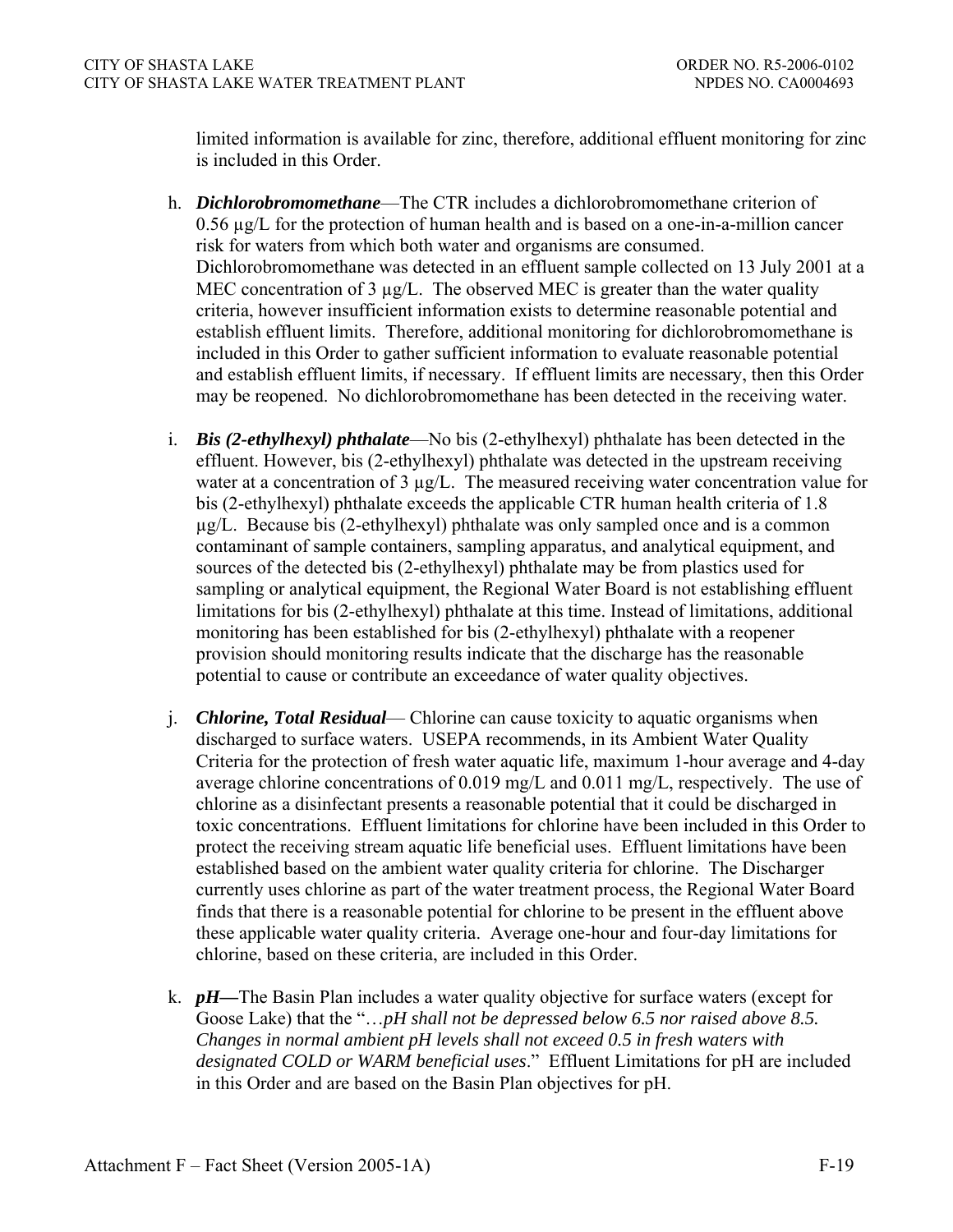l. *Electrical Conductivity @ 25 ºC—*Insufficient information is available to determine whether electrical conductivity  $\omega$  25 °C in the discharge has reasonable potential to cause or contribute to an in-stream excursion above applicable water quality criteria or objectives. There is only one effluent data point available. Instead of limitations, additional monitoring has been established for electrical conductivity  $\omega$  25 °C with a reopener provision should monitoring results indicate that the discharge has the reasonable potential to cause or contribute an exceedance of water quality objectives

## 4. **WQBEL Calculations**

a. The Discharger conducted monitoring for priority and non-priority pollutants. The analytical results were submitted to the Regional Water Board. The results of these sampling events were used in developing this Order. All detectable results from these analyses are summarized in Table F-1, below. Effluent limitations are included in the Order to protect the beneficial uses of the receiving stream and to ensure that the discharge complies with the Basin Plan objective that toxic substances not be discharged in toxic amounts. All mass limitations in this Order were calculated by multiplying the concentration limitation by the reasonable measure of actual flow and the appropriate unit conversion factor.

| Constituent                            | Units          | n <sup>2</sup> | $CV^3$                                | MEC <sup>4</sup> | Mean <sup>5</sup> | $\sigma^5$                            | Projected MEC <sup>4</sup> |
|----------------------------------------|----------------|----------------|---------------------------------------|------------------|-------------------|---------------------------------------|----------------------------|
| Antimony                               | $\mu$ g/L      | 1              | 0.6                                   | ND               | 0.185             | $\hspace{0.05cm}$ – $\hspace{0.05cm}$ | ND.                        |
| Arsenic                                | $\mu$ g/L      | $\overline{2}$ | 0.6                                   | 1.9              | 1.15              | 1.06                                  | 1.9                        |
| Cadmium                                | $\mu$ g/L      | 1              | 0.6                                   | ND.              | 0.075             | $\hspace{0.05cm}$ – $\hspace{0.05cm}$ | ND                         |
| Chromium                               | $\mu$ g/L      | $\mathbf{I}$   | 0.6                                   | ND.              | 0.025             | $- -$                                 | ND                         |
| Copper                                 | $\mu$ g/L      | $\overline{2}$ | 0.6                                   | 13               | 7.2               | 8.2                                   | 13                         |
| Lead                                   | $\mu$ g/L      | 1              | 0.6                                   | ND               | 0.03              | $\hspace{0.05cm}$ – $\hspace{0.05cm}$ | ND                         |
| Mercury                                | pg/L           | 2              | 0.6                                   | 2.7              | 0.021             | 0.00085                               | 2.7                        |
| Nickel                                 | $\mu g/L$      | 1              | 0.6                                   | ND.              | 0.06              | $-$                                   | ND                         |
| Silver                                 | $\mu$ g/L      | 1              | 0.6                                   | ND               | 0.045             | $\hspace{0.05cm}$ – $\hspace{0.05cm}$ | ND                         |
| Zinc                                   | $\mu$ g/L      | 2              | 0.6                                   | 39               | 24.5              | 20.5                                  | 39                         |
| Dichlorobromomethane                   | $\mu$ g/L      | 2              | 0.6                                   | 3                | 2.5               | 0.7                                   | $\overline{3}$             |
| Chloroform                             | $\mu$ g/L      | 2              | 0.6                                   | 43               | 29.5              | 19.09                                 | 43                         |
| Di-n-Butyl phthalate                   | $\mu$ g/L      | 1              | 0.6                                   | ND.              |                   | $- -$                                 | ND                         |
| Bis (2-ethylhexyl) phthalate           | $\mu$ g/L      | $\mathbf{1}$   | 0.6                                   | ND.              | 0.5               | $\hspace{0.05cm}$ – $\hspace{0.05cm}$ | <b>ND</b>                  |
| pH                                     | standard units | 140            | $\hspace{0.05cm}$ – $\hspace{0.05cm}$ | 7.09             | 7.52              | 0.23                                  | $- -$                      |
| Hardness                               | mg/L           | 2              | $\hspace{0.05cm}$ – $\hspace{0.05cm}$ | 61               | 57                | 6.4                                   | $- -$                      |
| Electrical Conductivity $\omega$ 25 °C | $\mu$ mhos/cm  |                | 0.6                                   | 139              | 139               | $\hspace{0.05cm}$ – $\hspace{0.05cm}$ | 1833                       |

#### **Table F-1 Detectable Results**

<sup>&</sup>lt;sup>2</sup> n: umber of data points available.

<sup>&</sup>lt;sup>3</sup> CV: coefficient of variation.

<sup>&</sup>lt;sup>4</sup> MEC: maximum effluent concentration. Projected MEC: maximum predicted effluent concentration using 99th percentile multiplier. Note that multiplier is equal to "1" to all CTR constituents. ND: not detected.

<sup>&</sup>lt;sup>5</sup> When calculating mean and standard deviation, ND's were calculated as  $\frac{1}{2}$  of the Method Detection Limits.

σ: standard deviation.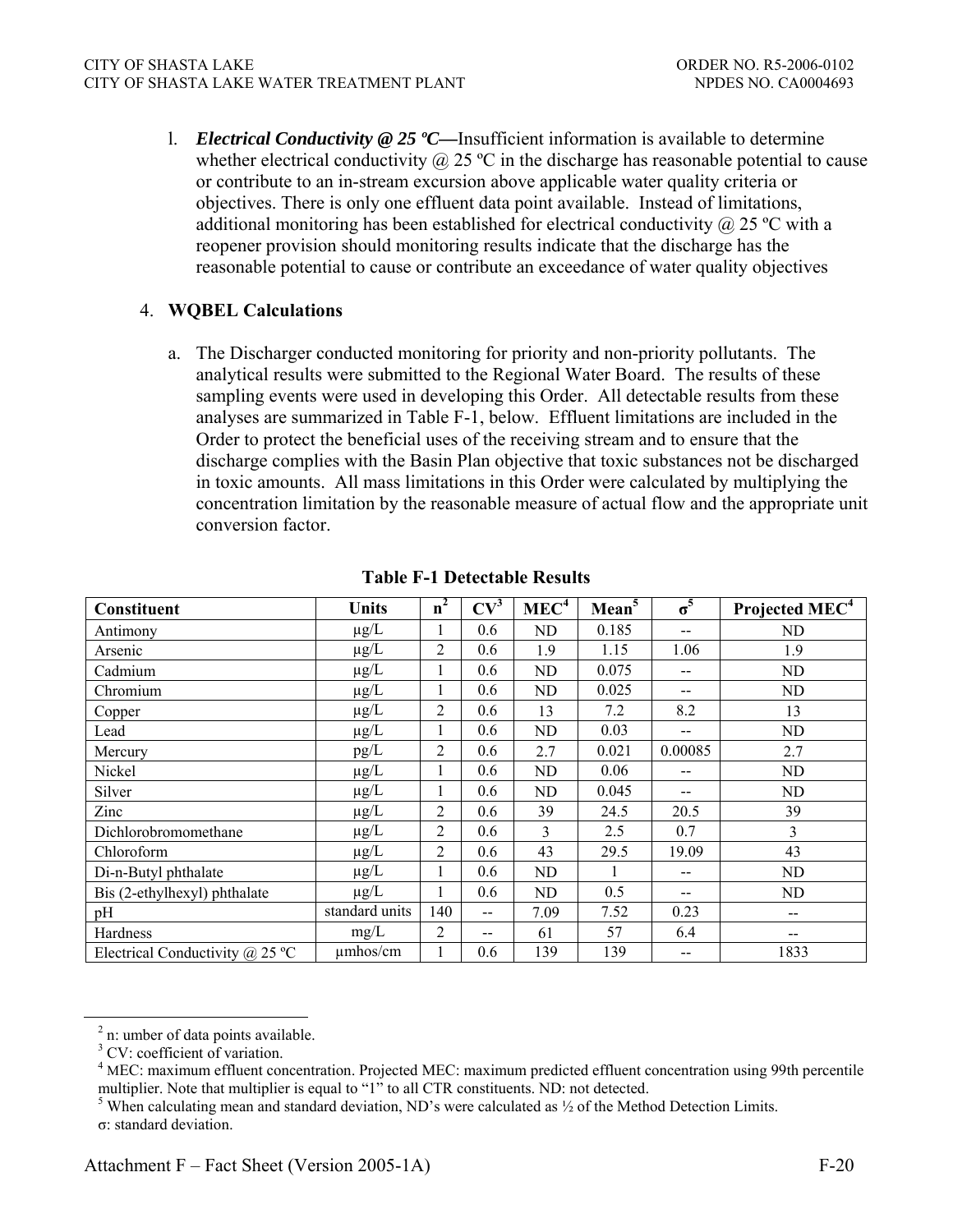b. Effluent Limitations for water quality-based limitations were calculated in accordance with Section 1.4 of the SIP and the TSD. The following paragraphs describe the general methodology used for calculating Effluent Limitations.

#### c. *Calculations for Dilution Ratios*

For human health criteria/objectives the dilution ratio,  $D_H$  equals zero as summarize in section IV.C.2.c. of this Fact Sheet.

d. *Calculations for Effluent Limitations*—In calculating maximum effluent limitations, the effluent concentration allowances were set equal to the criteria/standards/objectives.

$$
ECA_{\text{acute}} = CMC \qquad ECA_{\text{chromic}} = CCC \qquad ECA_{\text{HH}} = HH + D_{\text{HH}}(HH - B_{\text{HH}})
$$

| where: | $ECA_{acute}$     |     | effluent concentration allowance for acute (one-hour         |
|--------|-------------------|-----|--------------------------------------------------------------|
|        |                   |     | average) toxicity criterion                                  |
|        | $ECA_{chronic}$   |     | $=$ effluent concentration allowance for chronic (four-day   |
|        |                   |     | average) toxicity criterion                                  |
|        | ECA <sub>HH</sub> | $=$ | effluent concentration allowance for human health,           |
|        |                   |     | agriculture, or other long-term criterion/objective          |
|        | CMC               | $=$ | criteria maximum concentration (one-hour average)            |
|        | CCC               |     | criteria continuous concentration (four-day average,         |
|        |                   |     | unless otherwise noted)                                      |
|        | $D_{HH}$          | $=$ | dilution ratio for human health, agriculture, or other long- |
|        |                   |     | term criterion/objective                                     |
|        | HН                | $=$ | human health, agriculture, or other long-term                |
|        |                   |     | criterion/objective                                          |
|        | $B_{HH}$          | $=$ | background concentration for human health. (for              |
|        |                   |     | carcinogens: arithmetic mean of R-001 concentrations,        |
|        |                   |     | for non-carcinogens: observed maximum R-001                  |
|        |                   |     | concentration; or lowest detection level if all results are  |
|        |                   |     | non-detect)                                                  |
|        |                   |     |                                                              |

Acute and chronic toxicity ECAs were then converted to equivalent long-term averages (LTA) using statistical multipliers and the lowest is used. Additional statistical multipliers were then used to calculate the maximum daily effluent limitation (MDEL) and the average monthly effluent limitation (AMEL). The statistical multipliers were calculated using data shown in Table F-1.

Human health ECAs are set equal to the AMEL and a statistical multiplier is used to calculate the MDEL.

$$
AMEL = mult_{AMEL} [\min(M_{A}ECA_{acute}, M_{C}ECA_{chronic})]
$$
  

$$
MDEL = mult_{MDEL} [\min(M_{A}ECA_{acute}, M_{C}ECA_{chronic})]
$$
  
LTA<sub>chronic</sub>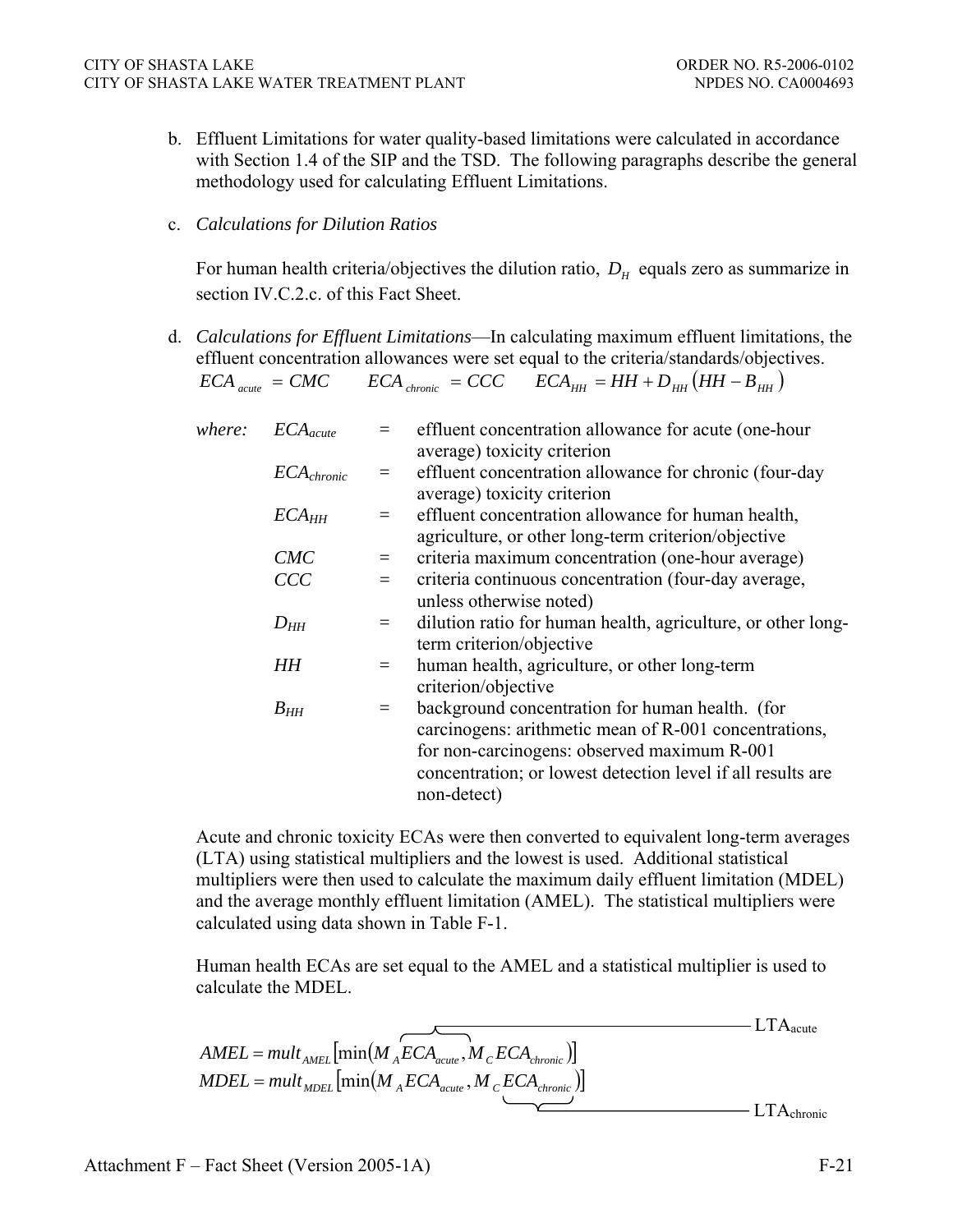$$
MDEL_{HH} = \left(\frac{mult_{MDEL}}{mult_{AMEL}}\right) AMEL_{HH}
$$

| where: | mult <sub>AMEL</sub> | $=$ $-$  | statistical multiplier converting minimum LTA to AMEL |
|--------|----------------------|----------|-------------------------------------------------------|
|        | $mult_{MDEL}$        | $\equiv$ | statistical multiplier converting minimum LTA to MDEL |
|        | $M_A$                | $=$ $-$  | statistical multiplier converting CMC to LTA          |
|        | $M_{\odot}$          | $=$ $-$  | statistical multiplier converting CCC to LTA          |

e. *Use of Assimilative Capacity—*The Discharger did not request the use of more assimilative capacity than is needed for its discharge to comply. For some constituents, more assimilative capacity is available than is needed for compliance. Therefore, in calculating effluent limitations, the calculated  $ECA<sub>HH</sub>$  was compared to a projected MEC. The projected MEC is determined by multiplying the observed MEC by a factor that accounts for statistical variation. The multiplying factor is determined (for 99% confidence level and 99% probability basis) using the number of results available and the coefficient of variation (standard deviation divided by the mean) of the sample results. In accordance with the SIP, non-detect results were counted as one-half the detection level when calculating the mean. The default coefficient of variation for constituents with fewer than ten samples and/or for which 80% or more of the sample results were nondetect is 0.6. Projected MEC calculations were based on projection methods contained in the USEPA *Technical Support Document for Water Quality-Based Toxics Control* [EPA/505/2-90-001] and are summarized below.

$$
p_n = (1 - \text{confidence level})^{1/n} C_{99} = (2.326\sigma - 0.5\sigma^2) C_p = (z\sigma - 0.5\sigma^2)
$$

*where:*  $p_n$  = percentile represented by the highest concentration in the available data  $n =$  number of available samples  $C_{99}$  = numerator for projection factor  $=$  denominator for projection factor σ *2*  $= ln(CV^2+1)$  $CV =$  coefficient of variation; calculated as the standard deviation divided by the mean *z* = normal distribution value for  $p_n$  percentile  $2.326$  = normal distribution value for 99th percentile

The projected MEC is equal to the observed MEC multiplied by  $C_{p_n}$  $\frac{C_{99}}{2}$ . Where the

projected MEC was less than the  $ECA_{HH}$ , the projected MEC was set equal to the AMEL and the MDEL, where appropriate, was calculated as described in Calculations for Effluent Limitations IV.C.4.d.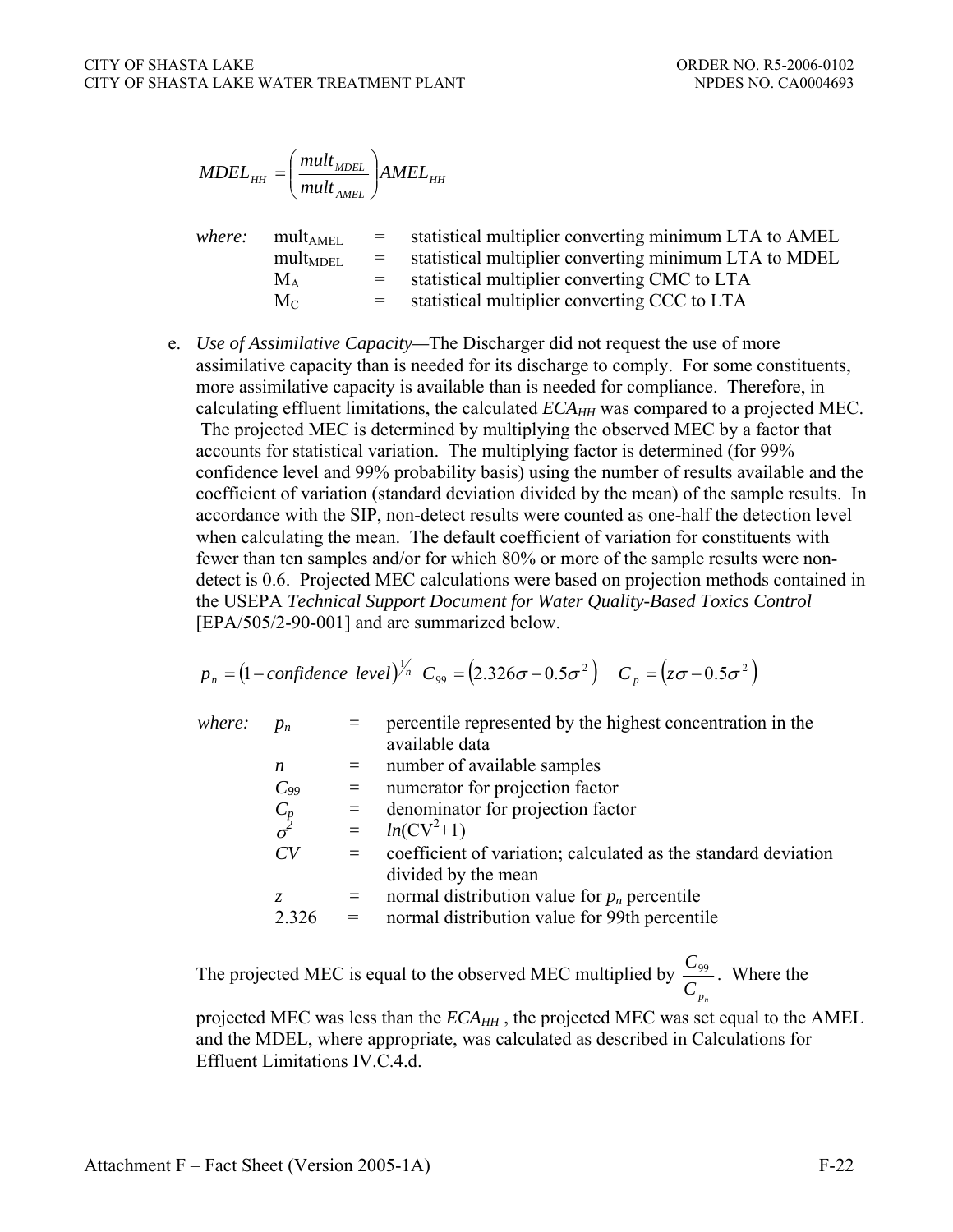- f. *Mass-based Effluent Limitations*—Mass-based effluent limitations were based upon the reasonable measure of actual flow of 0.100 mgd.
- g. USEPA recommends a maximum daily limitation rather than an average weekly limitation for water quality based permitting.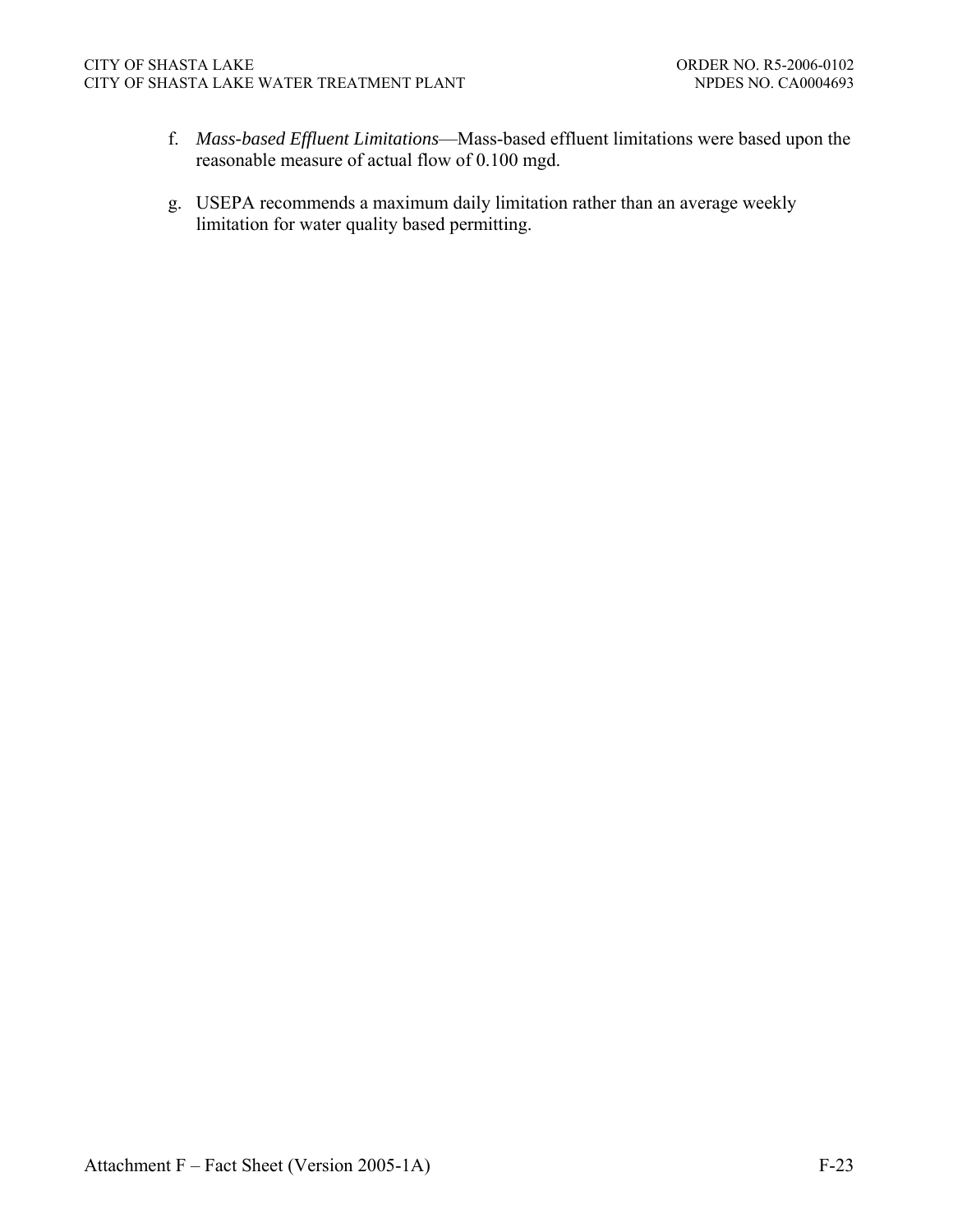| <b>Summary of Water Quality-based Effluent Limitations</b> |
|------------------------------------------------------------|
| <b>Discharge Point 001</b>                                 |

|                  |                | <b>Effluent Limitations</b>                    |                         |                                 |                                 |  |  |
|------------------|----------------|------------------------------------------------|-------------------------|---------------------------------|---------------------------------|--|--|
| <b>Parameter</b> | Units          | Average<br><b>Monthly</b>                      | <b>Maximum</b><br>Dailv | Instantaneous<br><b>Minimum</b> | Instantaneous<br><b>Maximum</b> |  |  |
| pH               | standard units | $\hspace{0.1mm}-\hspace{0.1mm}-\hspace{0.1mm}$ | $\sim$                  | 6.0                             | 9.0                             |  |  |

#### a. **Total Residual Chlorine**: Effluent total residual chlorine shall not exceed the following:

- i. 0.01 mg/L as a four-day average; and
- ii. 0.02 mg/L as a one-hour average.

#### 5. **Whole Effluent Toxicity (WET)**

For compliance with the Basin Plan's narrative toxicity objective, this Order requires the Discharger to conduct whole effluent toxicity testing for acute and chronic toxicity, as specified in the Monitoring and Reporting Program (Attachment E, Section V.). This Order also contains effluent limitations for acute toxicity and requires the Discharger to investigate the causes of, and identify corrective actions to reduce or eliminate effluent toxicity.

- a. **Acute Toxicity**: The Basin Plan further states that "…*effluent limits based upon acute biotoxicity tests of effluents will be prescribed*…". Effluent limitations for acute toxicity are included in this Order.
- b. **Chronic Aquatic Toxicity.** The Basin Plan contains a narrative toxicity objective that states, "All waters shall be maintained free of toxic substances in concentrations that produce detrimental physiological responses in human, plant, animal, or aquatic life." (Basin Plan at III-8.00.)

No dilution has been granted for the chronic condition. Therefore, chronic toxicity testing results exceeding 1 chronic toxicity unit (TUc) demonstrates the discharge has a reasonable potential to cause or contribute to an exceedance of the Basin Plan's narrative toxicity objective.

Numeric chronic WET effluent limitations have not been included in this order. However, to ensure compliance with the Basin Plan's narrative toxicity objective, the Discharger is required to conduct chronic whole effluent toxicity testing, as specified in the Monitoring and Reporting Program (Attachment E, Section V.). Furthermore, Special Provisions VI.C.2.a. of this Order requires the Discharger to investigate the causes of, and identify and implement corrective actions to reduce or eliminate effluent toxicity. If the discharge demonstrates a pattern of toxicity exceeding the numeric toxicity monitoring trigger, the Discharger is required to initiate a Toxicity Reduction Evaluation (TRE), in accordance with an approved TRE work plan. The numeric toxicity monitoring trigger is not an effluent limitation, it is the toxicity threshold at which the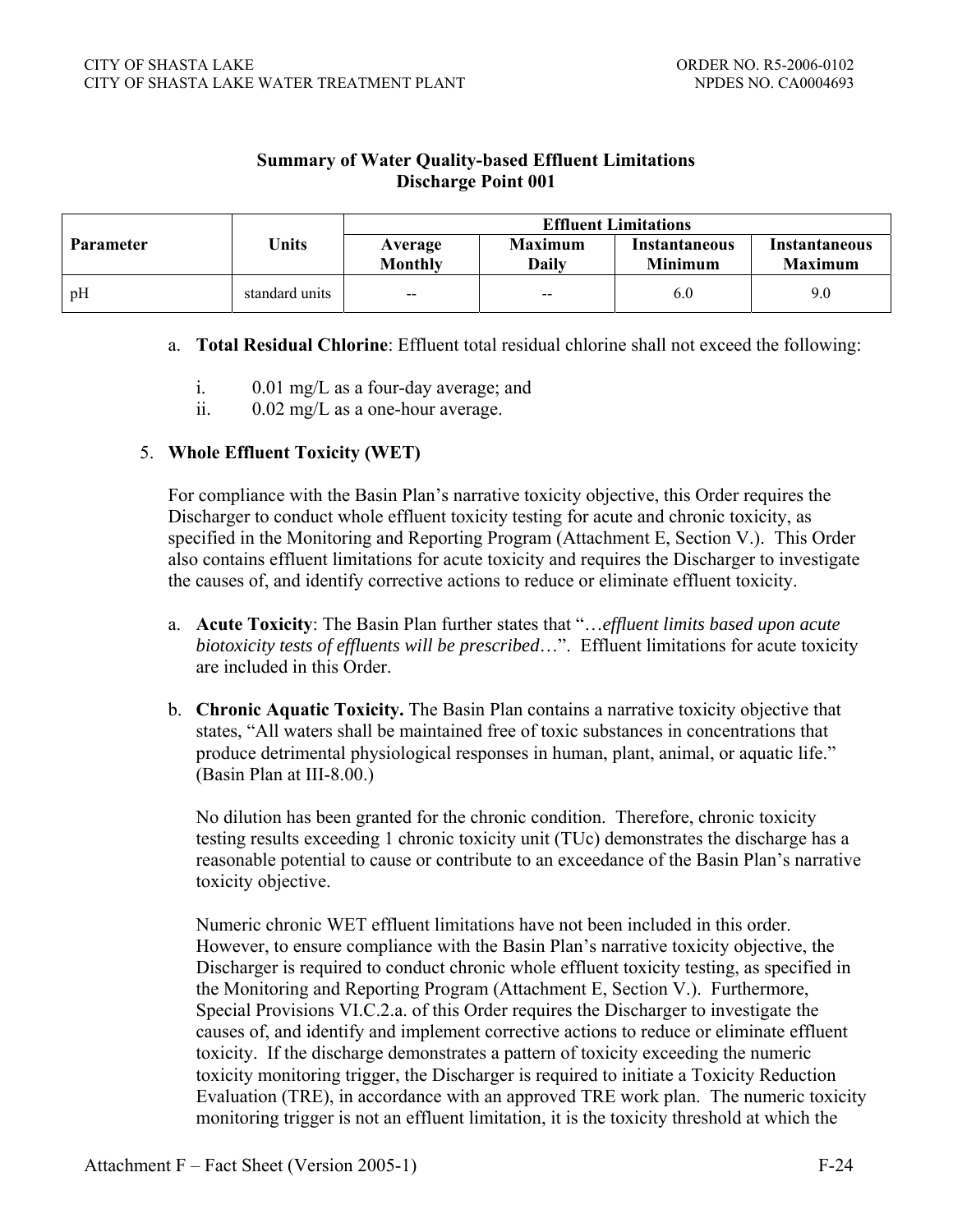Discharger is required to perform accelerated chronic toxicity monitoring, as well as, the threshold to initiate a TRE if a pattern of effluent toxicity has been demonstrated.

### **D. Final Effluent Limitations**

- 1. 40 CFR §122.45 states that:
	- a. "*Except In the case of POTWs, calculation of any permit limitations…shall be based upon a reasonable measure of actual production of the facility.*"
	- b. "*All pollutants limited in permits shall have limitations…expressed in terms of mass except…*[f]*or pH, temperature, radiation, or other pollutants which cannot appropriately be expressed by mass…Pollutants limited in terms of mass additionally may be limited in terms of other units of measurement, and the permit shall require the permittee to comply with both limitations*."

Order No. 5-00-010 did not establish mass-based effluent limitations. This Order establishes mass-based effluent limitations, as needed, using the Facility's reasonable measure of actual flow of 0.100 mgd.

- 2. **Flow.** Order No. 5-00-010 established a maximum daily discharge flow limitation of 0.175 mgd at Discharge Point 001. The flow limitation is based on the design flow of the water treatment plant. This Order continues the 0.175 mgd maximum daily flow limitation for discharge to the unnamed tributary to Churn Creek.
- 3. **Settleable Solids.** The Basin Plan includes a water quality objective that water shall not contain substances in concentrations that result in the deposition of material that causes nuisance or adversely affects beneficial uses. Order No. 5-00-010 established effluent limitations for settleable solids based on the Basin Plan and BPJ. This Order carries over the settleable solids effluent limitations established by Order No. 5-00-010. These effluent limitations reflect removal efficiencies for properly designed, constructed, and operated water treatment systems.
- 4. **Total Suspended Solids.** The Basin Plan includes a water quality objective that receiving waters not contain suspended material in concentrations that cause nuisance or adversely affect beneficial uses. Using an NPDES model from several water treatment plant permits, the Regional Water Board is establishing average monthly and maximum daily for TSS of 30 and 50 mg/L, respectively, based on the Basin Plan water quality objective and BPJ.
- 5. **pH.** The Basin Plan includes a water quality objective for surface waters (except for Goose Lake) that the "…pH shall not be depressed below 6.5 nor raised above 8.5." Based on the effluent monitoring data provided by the Discharger from January 2000 through September 2005, pH results did not fall out of range of the Basin Plan pH objective. Order No. 5-00- 010 established a pH effluent limitation that "[t]he discharge shall not have a pH less than 6.0 or greater than 9.0." Receiving water monitoring ensures that the discharge does not cause the receiving water pH to be out of the range of 6.5 to 8.5.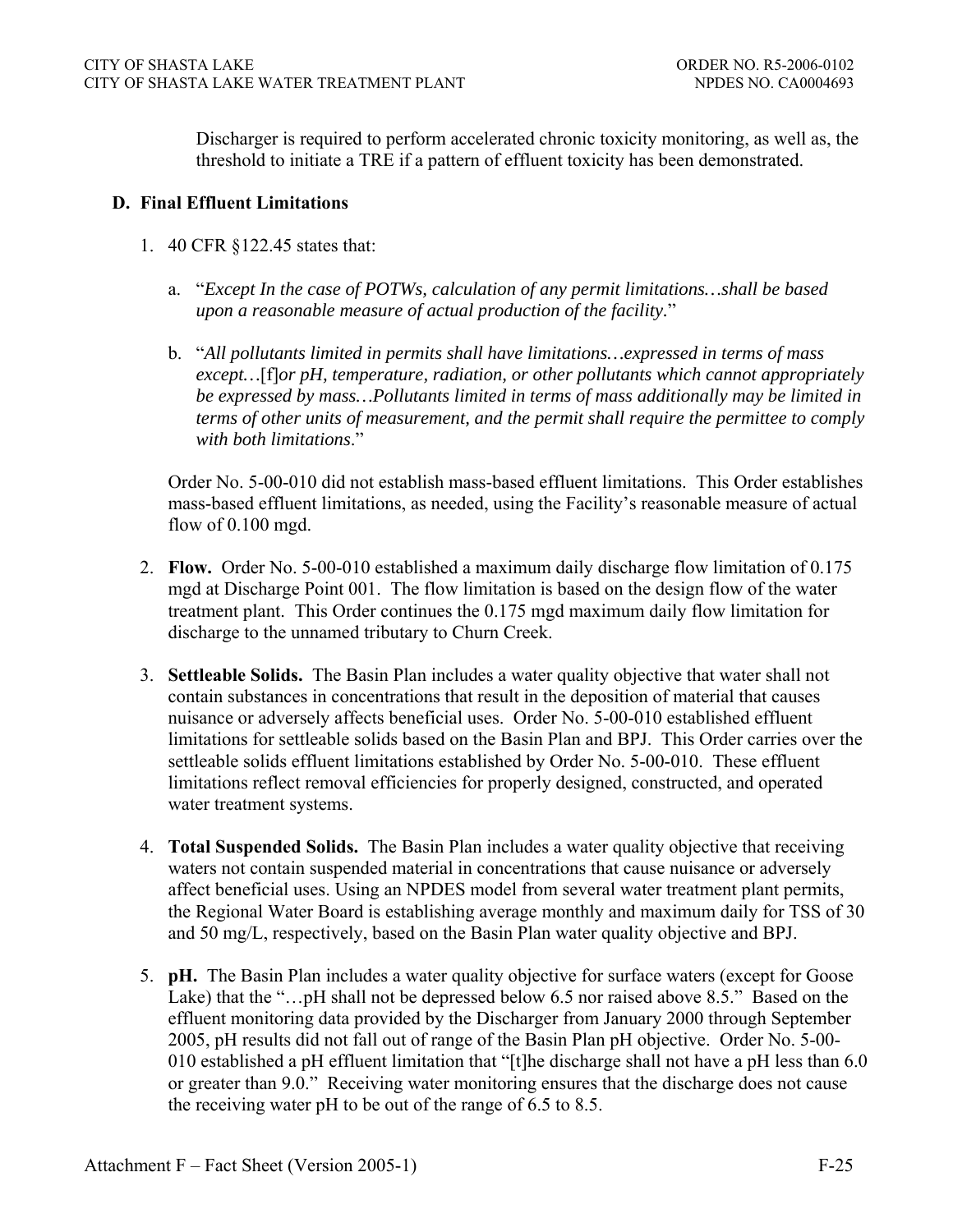- 6. **Total Chlorine Residual.** Order No. 5-00-010 established an MDEL for chlorine residual of 0.02 mg/L. The limitation was established because chlorine is used at the Facility and presents a reasonable potential to be discharged in toxic concentrations. Since chlorine is an acutely toxic constituent, an average one-hour limitation has been added. Average one-hour and four-day limitations for chlorine, based on USEPA Ambient Water Quality Criteria for the protection of fresh water aquatic life, are included in this Order and replace the previous chlorine residual MDEL.
- 7. The following table summarizes the final TBELs and WQBELs established in this Order. All effluent limitations in this Order are at least as stringent as the effluent limitations in the previous Order and are consistent with the anti-backsliding requirements set in this Order.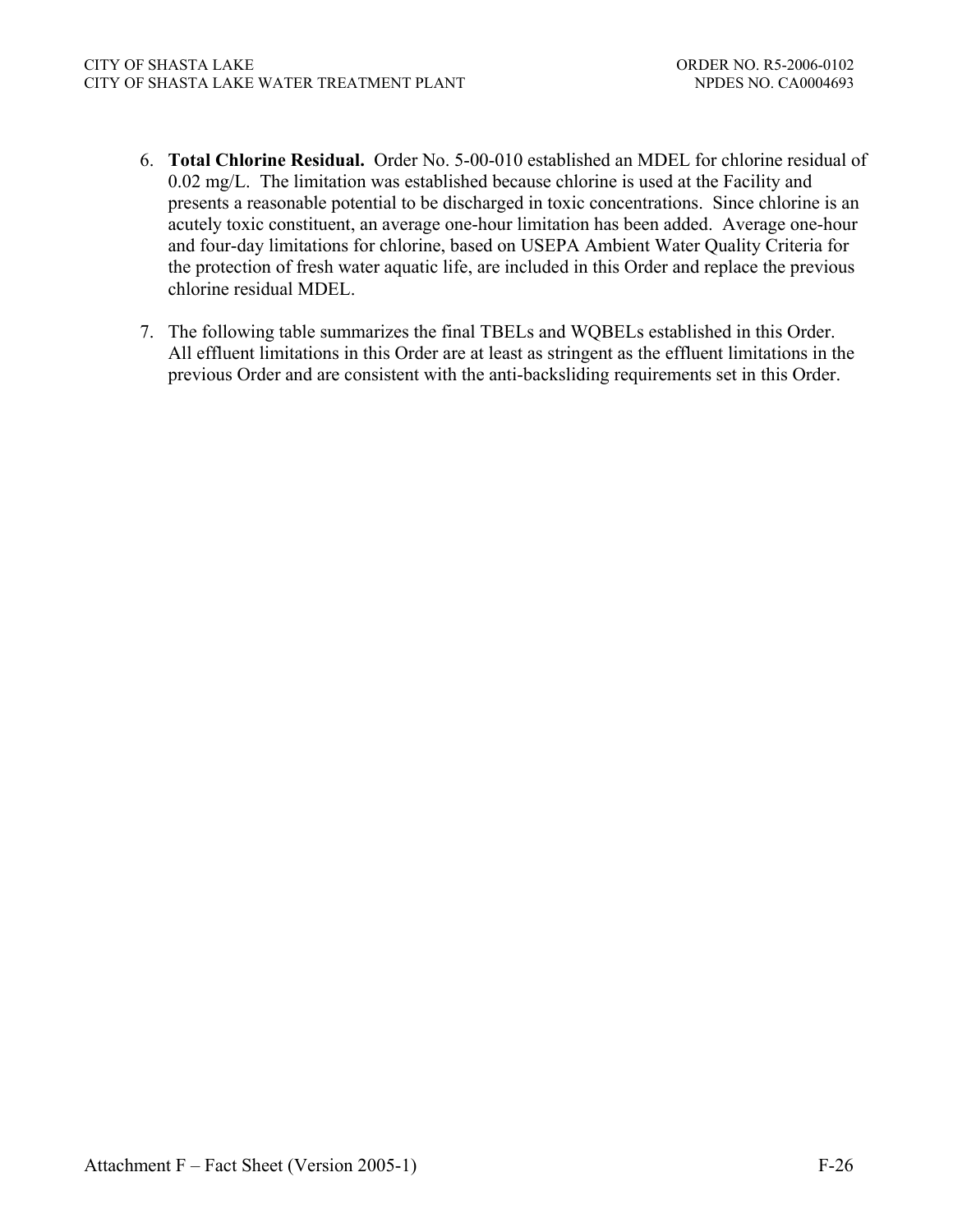|                               |                   | <b>Effluent Limitations</b> |                         |                                        |                                        |  |  |
|-------------------------------|-------------------|-----------------------------|-------------------------|----------------------------------------|----------------------------------------|--|--|
| <b>Parameter</b>              | <b>Units</b>      | Average<br><b>Monthly</b>   | <b>Maximum</b><br>Daily | <b>Instantaneous</b><br><b>Minimum</b> | <b>Instantaneous</b><br><b>Maximum</b> |  |  |
| Flow                          | mgd               |                             | 0.175                   |                                        |                                        |  |  |
| Settleable Solids             | $mL/L$ -hr        | 0.1                         | 0.2                     |                                        | --                                     |  |  |
| <b>Total Suspended Solids</b> | mg/L              | 30                          | 50                      |                                        |                                        |  |  |
| pH                            | standard<br>units | --                          | --                      | 6.0                                    | 9.0                                    |  |  |

## **Summary of Final Effluent Limitations Discharge Point 001**

#### a. **Total Residual Chlorine**: Effluent total residual chlorine shall not exceed the following:

- i. 0.01 mg/L as a four-day average; and
- ii. 0.02 mg/L as a one-hour average.
- b. **Acute Toxicity**: Survival of aquatic organisms in 96-hour bioassays of undiluted waste shall be no less than:

| Minimum for any one bioassay<br><u> ------------------- 70% </u>     |  |
|----------------------------------------------------------------------|--|
| Median for any three or more consecutive bioassays<br>$- - - - 90\%$ |  |

#### **E. Interim Effluent Limitations - Not Applicable**

- **F. Land Discharge Specifications Not Applicable**
- **G. Reclamation Specifications Not Applicable**

# **V. RATIONALE FOR RECEIVING WATER LIMITATIONS**

# **A. Surface Water**

1. The CWA, Section 303(a-c), required states to adopt numeric criteria where they are necessary to protect designated uses. The Regional Water Board adopted numeric criteria in the Basin Plan. The Basin Plan is a regulatory reference for meeting the state and federal requirements for water quality control (40 CFR §131.20). State Water Board Resolution No. 68-16, the Antidegradation Policy, does not allow changes in water quality less than that prescribed in Water Quality Control Plans (Basin Plans). The Basin Plan states that "[t]*he numerical and narrative water quality objectives define the least stringent standards that the Regional Water Board will apply to regional waters in order to protect the beneficial uses*." This Order contains Receiving Water Limitations based on the Basin Plan numerical and narrative water quality objectives for biostimulatory substances, chemical constituents, color,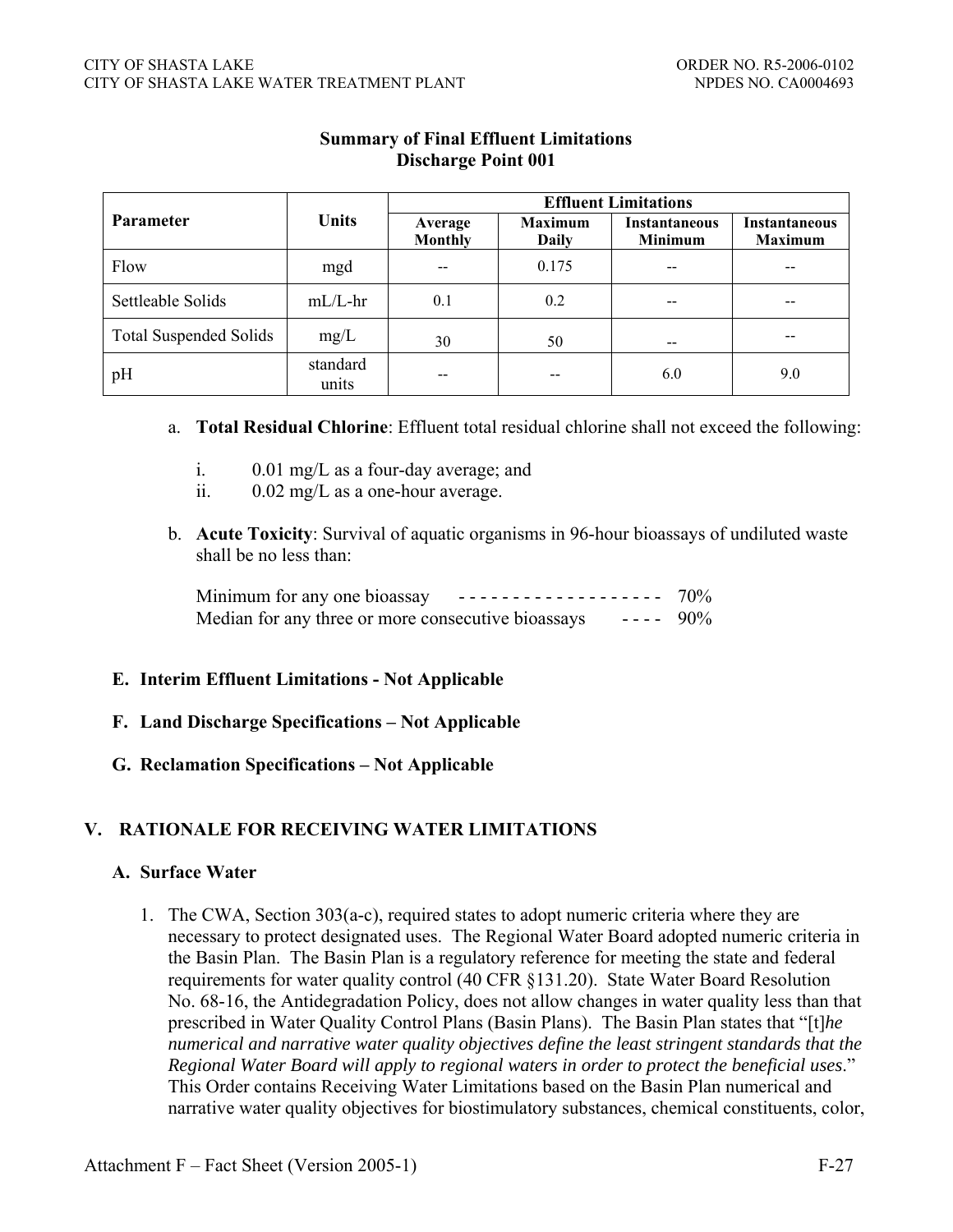dissolved oxygen, floating material, oil and grease, pH, pesticides, radioactivity, salinity, sediment, settleable material, suspended material, tastes and odors, temperature, toxicity and turbidity.

2. *Dissolved Oxygen***—**The unnamed tributary to Churn Creek has been designated as having the beneficial use of cold freshwater aquatic habitat (COLD). For water bodies designated as having COLD as a beneficial use, the Basin Plan includes a water quality objective of maintaining a minimum of 7.0 mg/L of dissolved oxygen. Since the beneficial use of COLD does apply to the Basin Plan Sacramento River from Keswick Dam to Cottonwood, a receiving water limitation of 7.0 mg/L for dissolved oxygen is included in this Order.

For surface water bodies outside of the Delta, the Basin Plan includes the water quality objective that "…*the monthly median of the mean daily dissolved oxygen (DO) concentration shall not fall below 85 percent of saturation in the main water mass, and the 95 percentile concentration shall not fall below 75 percent of saturation.*" This objective is included as a receiving water limitation in this Order.

- 3. *Fecal coliform***—**The unnamed tributary to Churn Creek has been designated as having the beneficial use of contact recreation (REC-1). For water bodies designated as having REC-1 as a beneficial use, the Basin Plan includes a water quality objective limiting the "…*fecal coliform concentration based on a minimum of not less than five samples for any 30-day period*…" to a maximum geometric mean of 200 MPN/100 mL. The objective also states that "…[no] *more than ten percent of the total number of samples taken during any 30-day period* [shall] *exceed 400/100 ml*." This objective is included in this Order as a receiving water limitation.
- 4. *pH—*For all surface water bodies in the Sacramento River and San Joaquin River basins (except for Goose Lake), the Basin Plan includes water quality objectives stating that "[t]*he pH shall not be depressed below 6.5 nor raised above 8.5. Changes in normal ambient pH levels shall not exceed 0.5 in fresh waters with designated COLD or WARM beneficial uses*." This Order includes receiving water limitations for both pH range and pH change.

The Basin Plan allows an appropriate averaging period for pH change in the receiving stream. Since there is no technical information available that indicates that aquatic organisms are adversely affected by shifts in pH within the 6.5 to 8.5 range, an averaging period is considered appropriate and a monthly averaging period for determining compliance with the 0.5 receiving water pH limitation is included in this Order.

5. *Temperature*—The Basin Plan Sacramento River from Keswick Dam to Cottonwood has the beneficial uses of both COLD and WARM. The Basin Plan includes the objective that "[a]*t no time or place shall the temperature of COLD or WARM intrastate waters be increased more than*  $5^{\circ}F$  *above natural receiving water temperature.*" This Order includes a receiving water limitation based on this objective.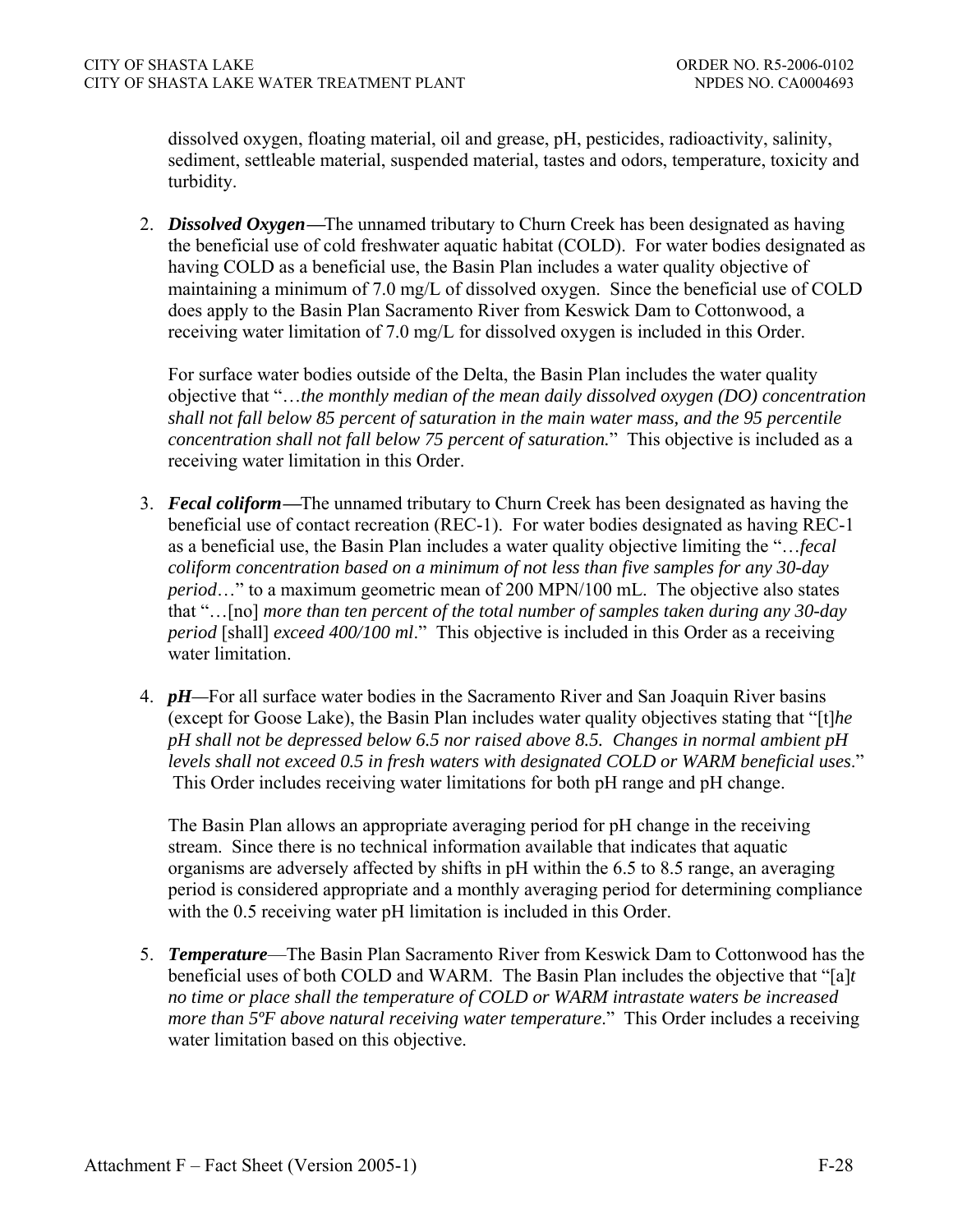- 6. *Turbidity*—The Basin Plan includes the following objective: "*Increases in turbidity attributable to controllable water quality factors shall not exceed the following limits*:
	- *Where natural turbidity is between 0 and 5 Nephelometric Turbidity Units (NTUs), increases shall not exceed 1 NTU.*
	- *Where natural turbidity is between 5 and 10 NTUs, increases shall not exceed 20 percent.*
	- *Where natural turbidity is between 50 and 100 NTUs, increases shall not exceed 10 NTU.*
	- Where natural turbidity is greater than 100 NTUs, increases shall not exceed 10 percent."

### **B. Groundwater – Not Applicable**

### **VI. RATIONALE FOR MONITORING AND REPORTING REQUIREMENTS**

Section 122.48 of 40 CFR requires all NPDES permits to specify recording and reporting of monitoring results. Sections 13267 and 13383 of the California Water Code authorize the Water Boards to require technical and monitoring reports. The Monitoring and Reporting Program, Attachment E of this Order, establishes monitoring and reporting requirements to implement federal and state requirements. The following provides the rationale for the monitoring and reporting requirements contained in the Monitoring and Reporting Program for this facility.

#### **A. Influent Monitoring – Not Applicable**

#### **B. Effluent Monitoring**

- 1. The SIP states that if "…*all reported detection limits of the pollutant in the effluent are greater than or equal to the C* [water quality criterion or objective] *value, the RWQCB* [Regional Water Board] *shall establish interim requirements…that require additional monitoring for the pollutant….*" All reported detection limits for copper, zinc, and dichlorobromomethane are greater than or equal to corresponding applicable water quality criteria or objectives. Monitoring for these constituents has been included in this Order in accordance with the SIP.
- 2. Effluent monitoring is also included for constituents for which insufficient information is available to determine the need for effluent limitations.
- 3. Pursuant to the requirements of 40 CFR §122.44(i)(2) effluent monitoring is required for all constituents with effluent limitations. Effluent monitoring is necessary to assess compliance with effluent limitations, assess the effectiveness of the treatment process, and to assess the impacts of the discharge on the receiving stream and groundwater.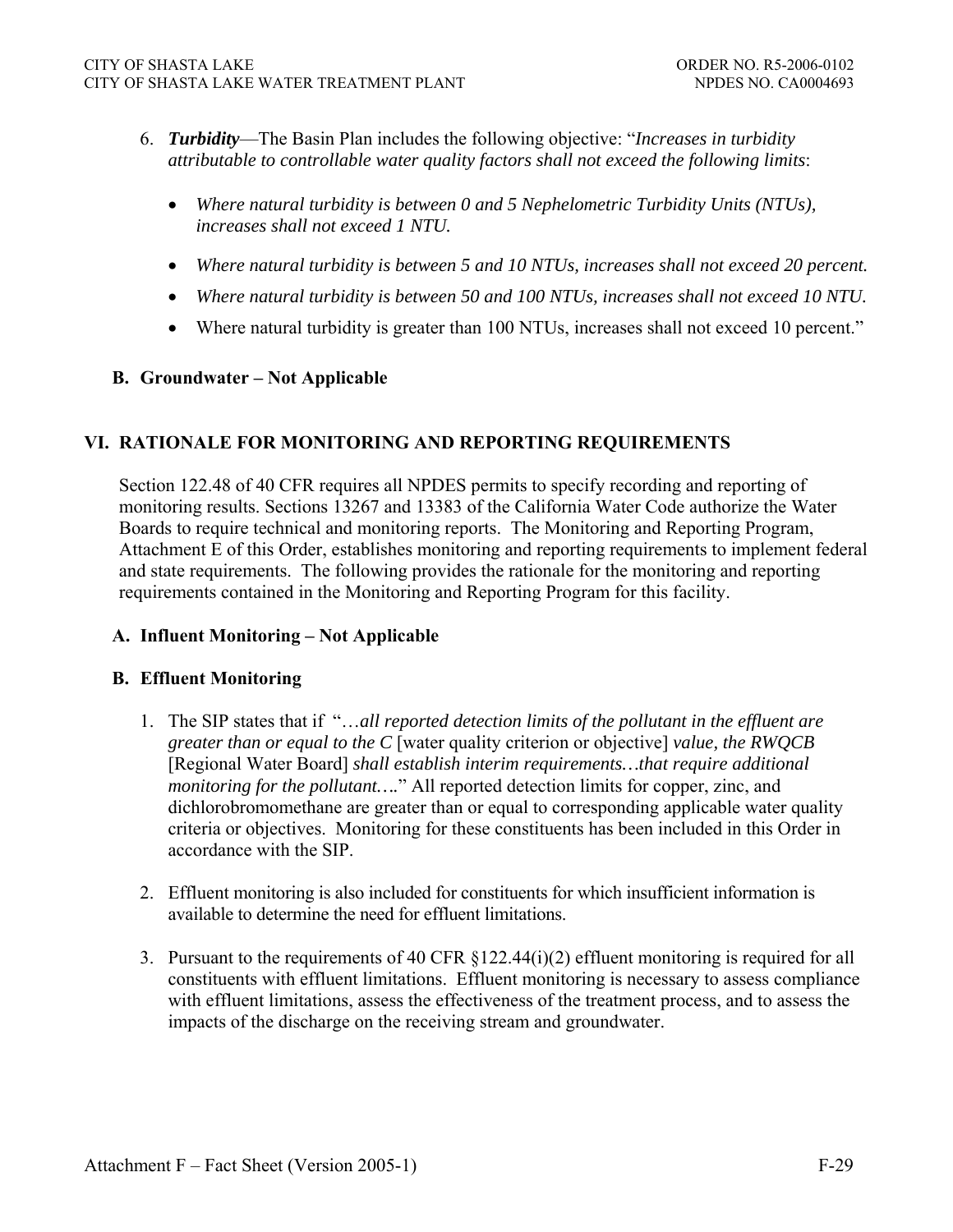### **C. Whole Effluent Toxicity Testing Requirements**

The Basin Plan states that "[a]*ll waters shall be maintained free of toxic substances in concentrations that produce detrimental physiological responses in human, plant, animal, or aquatic life. This objective applies regardless of whether the toxicity is caused by a single substance or the interactive effect of multiple substances*." The Basin Plan requires that "[a]*s a minimum, compliance with this objective…shall be evaluated with a 96-hour bioassay*." This Order requires both acute and chronic toxicity monitoring to evaluate compliance with this water quality objective.

The receiving surface water for the Facility is the unnamed tributary to Churn Creek, an inland surface water providing freshwater aquatic habitat. Beneficial uses of the unnamed tributary to Churn Creek include warm freshwater habitat; cold freshwater habitat (COLD); warm and cold migration of aquatic organisms; warm and cold spawning, reproduction, and/or early development; and wildlife habitat. Given that the receiving stream has beneficial uses of cold freshwater habitat, cold migration of aquatic organisms, and cold spawning, reproduction, and/or early development, it is appropriate to use a cold/warm-water species such as *Oncorhynchus mykiss* (rainbow trout) for aquatic toxicity bioassays. Annual 96-hour bioassay testing is required to demonstrate compliance with the effluent limitation for acute toxicity.

USEPA has approved test methods for of *Pimephales promelas*, *Selenastrum capricornutum*, and *Ceriodaphnia dubia* for assessing chronic toxicity in freshwater organisms. Chronic whole effluent toxicity testing is required in order to demonstrate compliance with the Basin Plan's narrative toxicity objective.

#### **D. Receiving Water Monitoring**

#### 1. **Surface Water**

a. Receiving water monitoring is necessary to assess compliance with receiving water limitations and to assess the impacts of the discharge on the receiving stream.

### 2. **Groundwater – Not Applicable**

a. This Order does not require the Discharger to conduct groundwater monitoring. There is no current evidence to indicate that operation of the settling ponds pose a threat to groundwater quality. If any information becomes available indicating adverse groundwater impacts, a groundwater investigation and subsequent monitoring may be required.

#### **E. Other Monitoring Requirements**

#### 1. **Low Threat Dischargers Monitoring**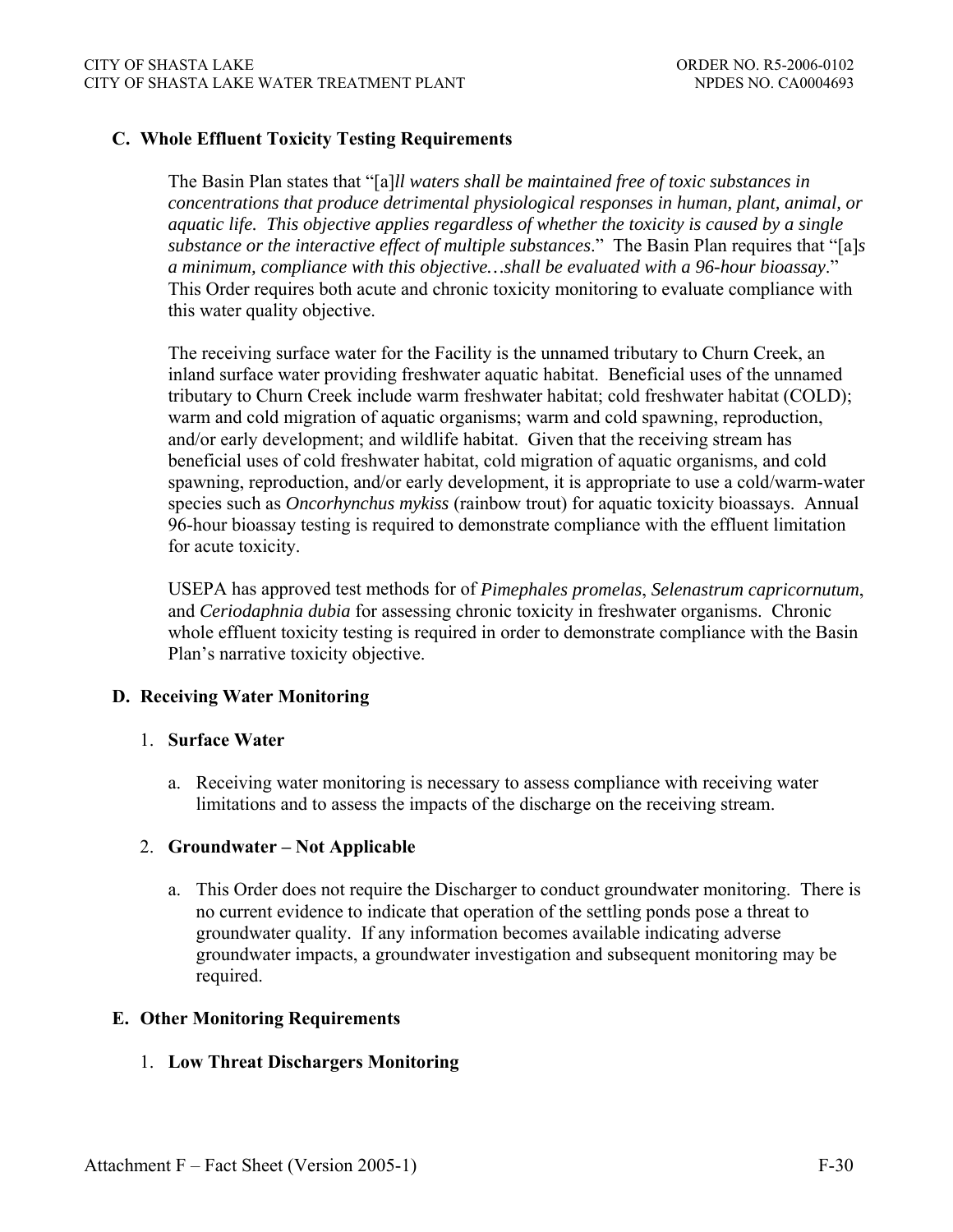In addition to regulating discharges of settled water treatment plant filter backwash, this Order also regulates the discharge of low threat wastewaters. Low threat wastewaters include well development water, construction dewatering, pump/well testing, pipeline/tank pressure testing, pipeline/tank flushing or dewatering, condensate discharges, unspecified water supply system discharges and other miscellaneous dewatering/low threat discharges. Previously, the Discharger was required to seek permit coverage under General Waste Discharge Requirements Order No. 5-00-175 for such discharges. Pursuant to Section VI.C.6.b.iii of this Order, the Discharger must prepare and implement an acceptable Pollution Prevention and Monitoring and Reporting Program (PPMRP) in order to have permit coverage for low threat discharges under this Order.

## 2. **Sludge Monitoring**

This Order require the Discharger to update and implement a Sludge Disposal Plan to assure proper handling and disposal of solids that are collected and/or generated at the Facility.

# **VII. RATIONALE FOR PROVISIONS**

### **A. Standard Provisions**

Standard Provisions, which in accordance with 40 CFR §§122.41 and 122.42, apply to all NPDES discharges and must be included in every NPDES permit, are provided in Attachment D to the Order.

Title 40 CFR Section 122.41(a)(1) and (b) through (n) establish conditions that apply to all stateissued NPDES permits. These conditions must be incorporated into the permits either expressly or by reference. If incorporated by reference, a specific citation to the regulations must be included in the Order. 40 CFR Section 123.25(a)(12) allows the State to omit or modify conditions to impose more stringent requirements. In accordance with Section 123.25, this Order omits federal conditions that address enforcement authority specified in 40 CFR Sections 122.41(j)(5) and (k)(2) because the enforcement authority under the CWC is more stringent. In lieu of these conditions, this Order incorporates by reference CWC section 13387(e).

### **B. Special Provisions**

#### 1. **Reopener Provisions**

- a. Upon adoption of any applicable water quality standard for receiving waters by the Regional Water Board or the State Water Board pursuant to the CWA and regulations adopted thereunder, this permit may be reopened and receiving water limitations added.
- b. If the chronic toxicity testing specified in Section VI.C.2.a of this Order indicates that the discharge causes, has the reasonable potential to cause, or contributes to an in-stream excursion above the water quality objective for toxicity, this Order shall be reopened and a chronic toxicity limitation included and/or a limitation for the specific toxicant identified in the TRE included. Additionally, if a chronic toxicity water quality objective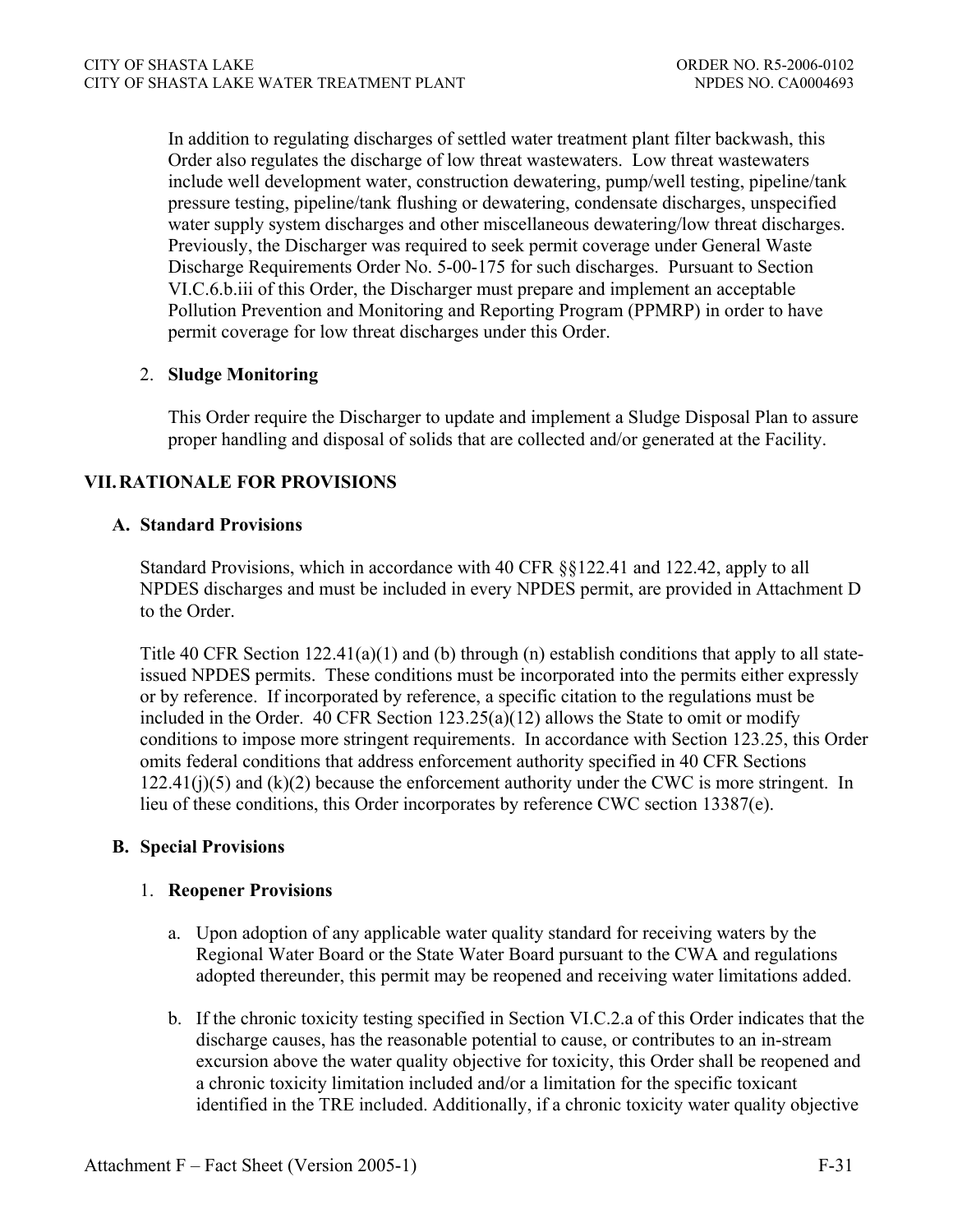is adopted by the State Water Board, this Order may be reopened and a limitation based on that objective included.

- c. The Regional Water Board may reopen this Order if review of any effluent or receiving water monitoring shows that the discharge has reasonable potential to cause or contribute to an exceedance of a water quality objective, or the discharge is causing groundwater degradation.
- d. The Regional Water Board may reopen this Order to implement regulations contained in 40 CFR 503 and incorporate appropriate time schedules and technical standards.

### 2. **Special Studies and Additional Monitoring Requirements**

 a. **Chronic Whole Effluent Toxicity Requirements (Special Provisions VI.C.2.a.).** The Basin Plan contains a narrative toxicity objective that states, "*All waters shall be maintained free of toxic substances in concentrations that produce detrimental physiological responses in human, plant, animal, or aquatic life.*" (Basin Plan at III-8.00.) Adequate WET data is not available to determine if the discharge has reasonable potential to cause or contribute to an in-stream excursion above of the Basin Plan's narrative toxicity objective. Attachment E of this Order requires chronic WET monitoring for demonstration of compliance with the narrative toxicity objective.

### 3. **Best Management Practices and Pollution Prevention – Not Applicable**

- 4. **Construction, Operation, and Maintenance Specifications Not Applicable**
- 5. **Special Provisions for Municipal Facilities (POTWs Only) Not Applicable**

#### 6. **Other Special Provisions**

- a. The Discharger is responsible for all necessary steps to adequately maintain and operate its water treatment plant. This Order requires the Discharger to update and implement Sludge Disposal Plan to assure proper handling and disposal of solids that are collected and/or generated at the Facility.
- b. Currently, the Discharger is obligated to seek authorization under the Regional Water Board Order No. 5-00-175, *General Order for Dewatering and Other Low Threat Discharges to Surface Waters*, prior to discharging non-backwash waters such as well development water, construction dewatering, pump/well testing, pipeline/tank pressure testing, pipeline/tank flushing or dewatering, condensate discharges, unspecified water supply system discharges, and other miscellaneous dewatering/low threat discharges. Requirements in this Order pertaining to such discharges are meant to authorize and regulate such low threat discharges so that the Discharger is no longer obligated to seek coverage under the General Permit.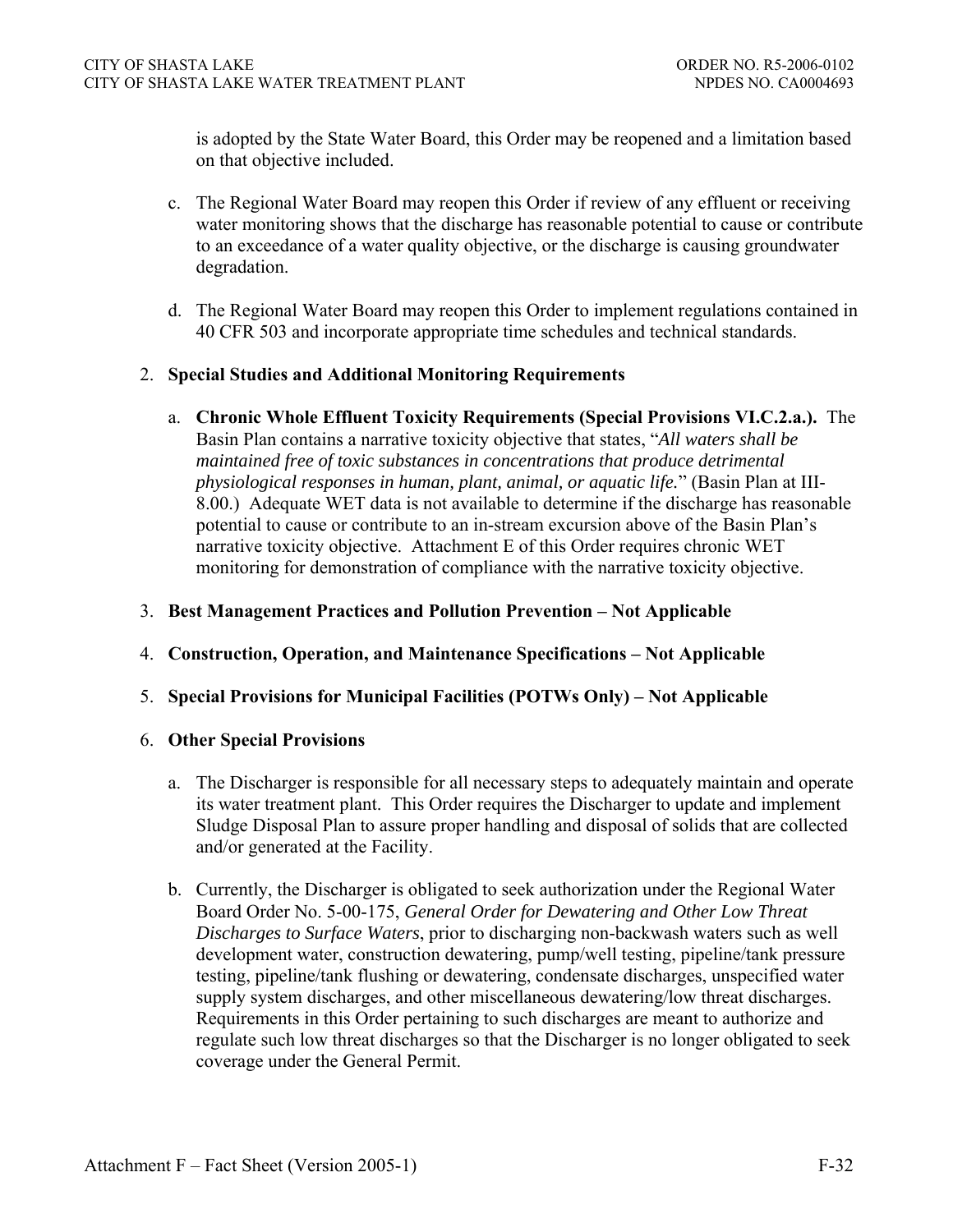#### CITY OF SHASTA LAKE ORDER NO. R5-2006-0102 CITY OF SHASTA LAKE WATER TREATMENT PLANT NETWORK AND MEDES NO. CA0004693

- c. All technical reports required herein that involve planning, investigation, evaluation, or design, or other work requiring interpretation and proper application of engineering or geologic sciences, shall be prepared by or under the direction of persons registered to practice in California pursuant to California Business and Professions Code, Sections 6735, 7835, and 7835.1. To demonstrate compliance with Title 16, CCR, Sections 415 and 3065, all technical reports must contain a statement of the qualifications of the responsible registered professional(s). As required by these laws, completed technical reports must bear the signature(s) and seal(s) of the registered professional(s) in a manner such that all work can be clearly attributed to the professional(s) responsible for the work.
- d. In the event the Discharger does not comply or will be unable to comply for any reason, with any prohibition or limitation contained in this Order, this Order requires the Discharger to notify the Regional Water Board by telephone (530) 224-4845 (or to the Regional Water Board staff person assigned to the facility) within 24 hours of having knowledge of such noncompliance, and shall confirm this notification in writing within five days, unless the Regional Water Board waives confirmation. The written notification shall include the information required by Federal Standard Provision V.E.1 [*40 CFR §122.41(l)(6)(i)*].
- e. Prior to making any change in the discharge point, place of use, or purpose of use of the wastewater, the Discharger must obtain approval of, or clearance from the State Water Resources Control Board (Division of Water Rights).
- f. In the event of any change in control or ownership of land or waste discharge facilities presently owned or controlled by the Discharger, the Discharger shall notify the succeeding owner or operator of the existence of this Order by letter, a copy of which shall be immediately forwarded to this office.

To assume operation under this Order, the succeeding owner or operator must apply in writing to the Executive Officer requesting transfer of the Order. The request must contain the requesting entity's full legal name, the State of incorporation if a corporation, address and telephone number of the persons responsible for contact with the Regional Water Board and a statement. The statement shall comply with the signatory paragraph of Federal Standard Provision V.B.5 and state that the new owner or operator assumes full responsibility for compliance with this Order. Failure to submit the request shall be considered a discharge without requirements, a violation of the CWC. Transfer shall be approved or disapproved in writing by the Executive Officer.

### 7. **Compliance Schedules - Not Applicable**

### **VIII. PUBLIC PARTICIPATION**

The Regional Water Board is considering the issuance of waste discharge requirements (WDRs) that will serve as a National Pollutant Discharge Elimination System permit for City of Shasta Lake Water Treatment Plant. As a step in the WDR adoption process, the Regional Water Board staff has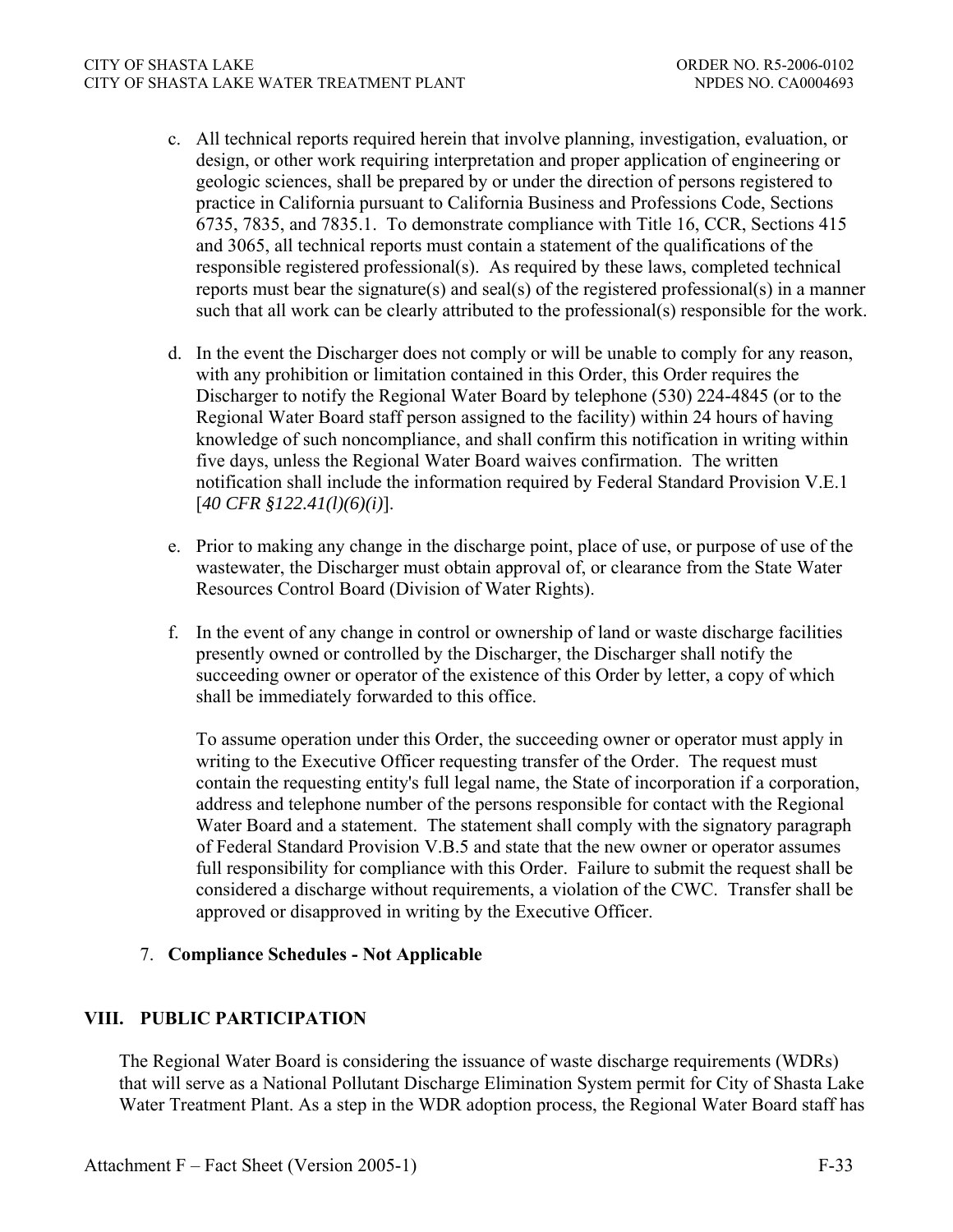developed tentative WDRs. The Regional Water Board encourages public participation in the WDR adoption process.

### **A. Notification of Interested Parties**

The Regional Water Board has notified the Discharger and interested agencies and persons of its intent to prescribe waste discharge requirements for the discharge and has provided them with an opportunity to submit their written comments and recommendations. Notification was provided through Internet posting and physical posting at the Facility and local US post office, if allowed.

#### **B. Written Comments**

The staff determinations are tentative. Interested persons are invited to submit written comments concerning these tentative WDRs. Comments should be submitted either in person or by mail to the Executive Office at the Regional Water Board at the address above on the cover page of this Order.

To be fully responded to by staff and considered by the Regional Water Board, written comments should be received at the Regional Water Board offices by 5:00 p.m. on 20 September 2006.

### **C. Public Hearing**

The Regional Water Board will hold a public hearing on the tentative WDRs during its regular Board meeting on the following date and time and at the following location:

Date: **September 21 and 22, 2006** Time: 8:30 am Location: Central Valley Regional Water Quality Control Board, Sacramento Office 11020 Sun Center Drive, #200 Rancho Cordova, CA 95670

Interested persons are invited to attend. At the public hearing, the Regional Water Board will hear testimony, if any, pertinent to the discharge, WDRs, and permit. Oral testimony will be heard; however, for accuracy of the record, important testimony should be in writing.

Please be aware that dates and venues may change. Our web address is http://www.waterboards.ca.gov/centralvalley where you can access the current agenda for changes in dates and locations.

#### **D. Waste Discharge Requirements Petitions**

Any aggrieved person may petition the State Water Resources Control Board to review the decision of the Regional Water Board regarding the final WDRs. The petition must be submitted within 30 days of the Regional Water Board's action to the following address:

State Water Resources Control Board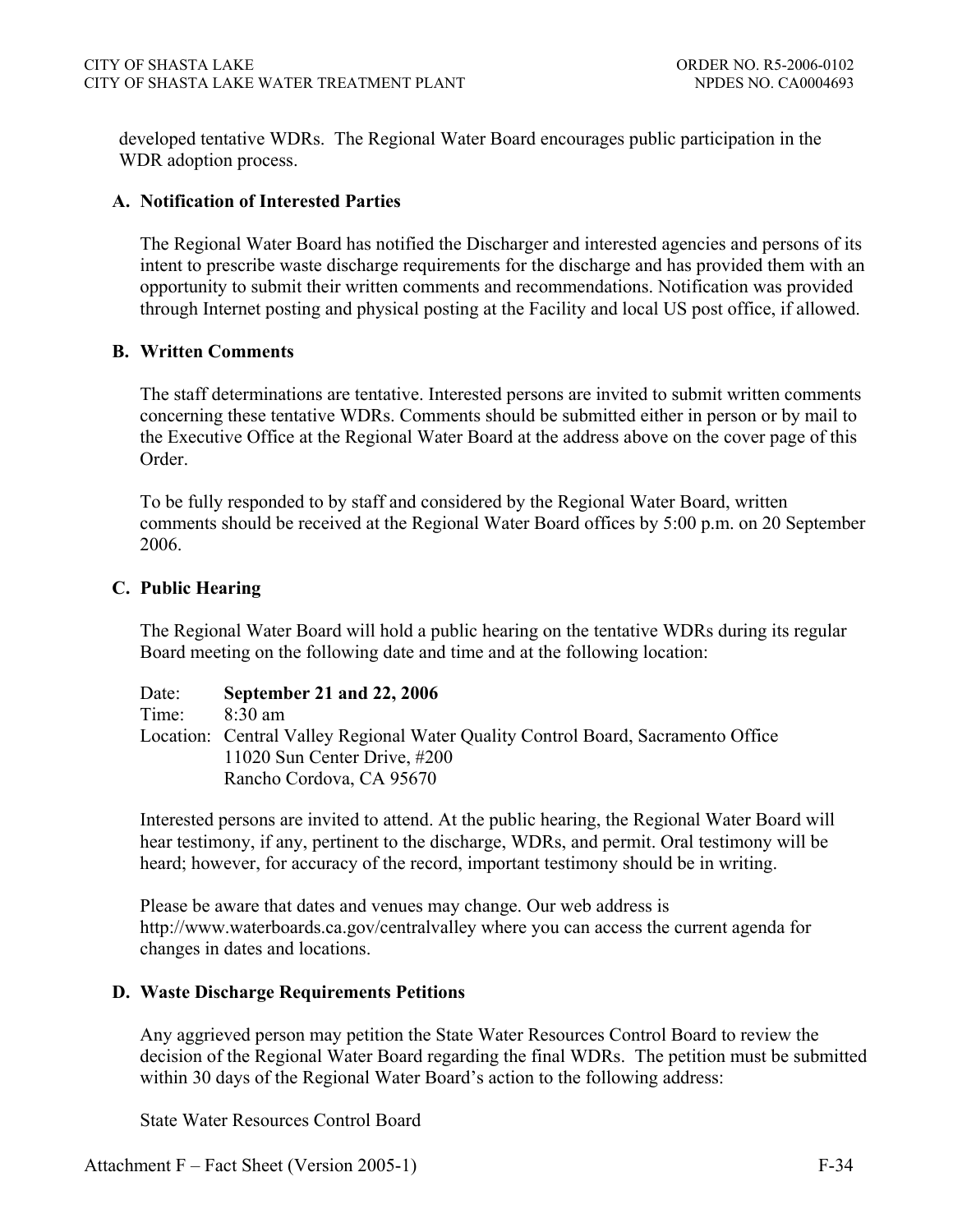Office of Chief Counsel P.O. Box 100, 1001 I Street Sacramento, CA 95812-0100

## **E. Information and Copying**

The Report of Waste Discharge (RWD), related documents, tentative effluent limitations and special provisions, comments received, and other information are on file and may be inspected at 415 Knollcrest Drive, Suite 100, Redding, CA 96002, any time between 8:30 a.m. and 4:45 p.m., Monday through Friday. Copying of documents may be arranged through the Regional Water Board by calling (530) 224-4845.

### **F. Register of Interested Persons**

Any person interested in being placed on the mailing list for information regarding the WDRs and NPDES permit should contact the Regional Water Board, reference this facility, and provide a name, address, and phone number.

### **G. Additional Information**

Requests for additional information or questions regarding this order should be directed to Bryan J. Smith at (530) 226-3425.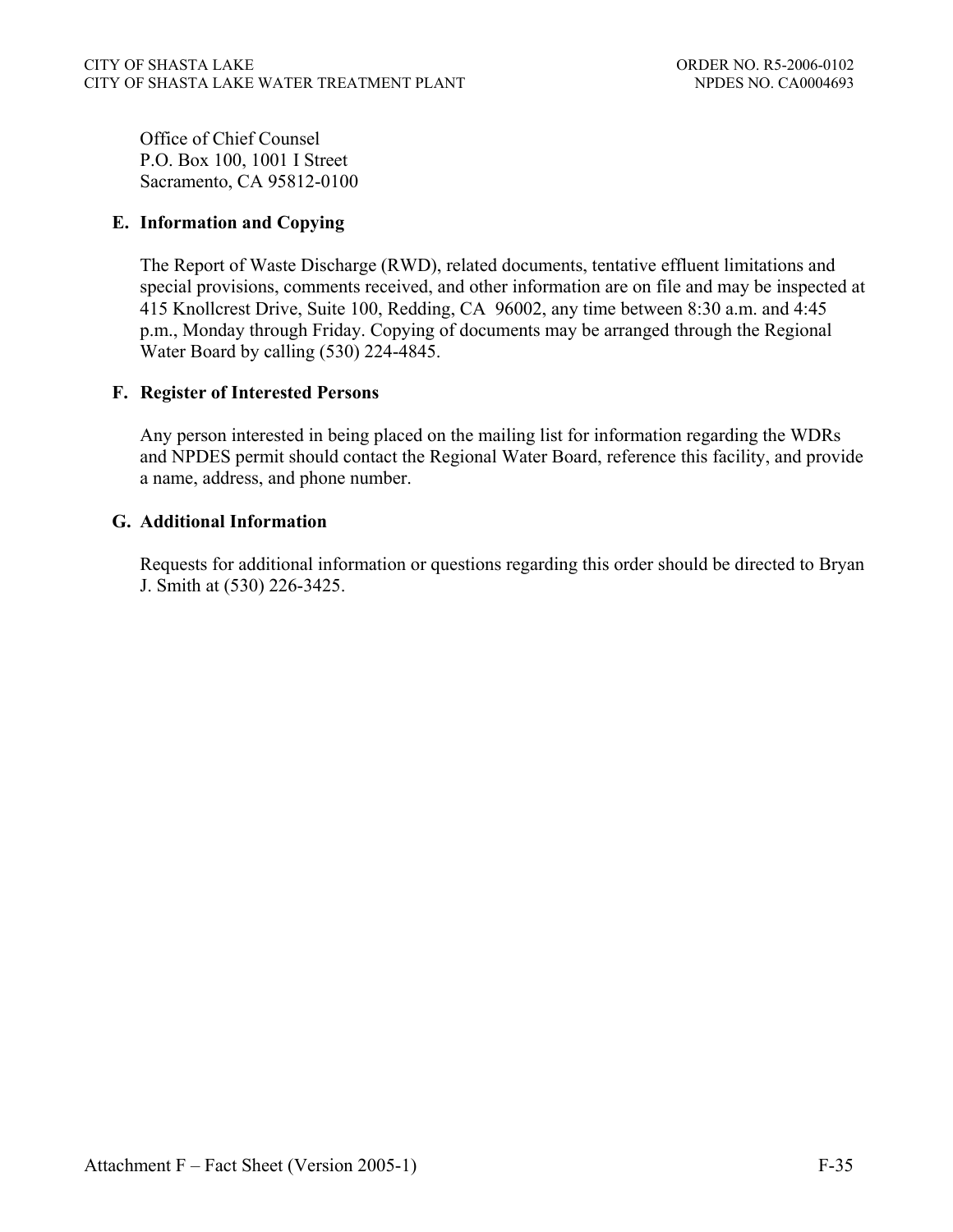### **ATTACHMENT G – REASONABLE POTENTIAL ANALYSIS**

| Parameter<br>(units)                                      | n <sup>1</sup> | CV <sup>2</sup> | <b>RPA</b><br>multiplier <sup>3</sup> | MEC <sup>4</sup> | Projected<br>MEC <sup>4</sup> | $B^5$          | WQO/<br>$WQC^6$ | <b>Source</b>                                            | $\mathbb{RP}^7$ |
|-----------------------------------------------------------|----------------|-----------------|---------------------------------------|------------------|-------------------------------|----------------|-----------------|----------------------------------------------------------|-----------------|
| Antimony,<br><b>Total Recoverable</b><br>$(\mu g/L)$      | $\mathbf{1}$   | 0.6             | $\mathbf{1}$                          | ND               | ND                            | 0.4            | 6               | California Primary<br>Maximum Contaminant Level          | N               |
| Arsenic,<br><b>Total Recoverable</b><br>$(\mu g/L)$       | $\overline{2}$ | 0.6             | $\mathbf{1}$                          | 1.9              | 1.9                           | 0.3            | 10              | <b>Basin Plan</b><br>Maximum Concentration               | N               |
| Cadmium,<br><b>Total Recoverable</b><br>$(\mu g/L)$       | -1             | 0.6             | $\mathbf{1}$                          | <b>ND</b>        | ND                            | 0.04           | 0.22            | <b>Basin Plan</b><br>Maximum Concentration               | N               |
| Chromium (III)<br><b>Total Recoverable</b><br>$(\mu g/L)$ | -1             | 0.6             | $\mathbf{1}$                          | <b>ND</b>        | ND                            | 0.3            | 50              | California Primary<br>Maximum Contaminant Level          | N               |
| Copper,<br><b>Total Recoverable</b><br>$(\mu g/L)$        | 2              | 0.6             | $\mathbf{1}$                          | 13               | 13                            | 0.9            | 4.2 / 5.72      | CTR/Basin Plan<br>4-day Average / Maximum Concentration  | Y               |
| Lead,<br><b>Total Recoverable</b><br>$(\mu g/L)$          | $\mathbf{1}$   | 0.6             | $\mathbf{1}$                          | <b>ND</b>        | ND                            | 0.21           | 0.96 / 25       | California Toxics Rule<br>4-day / 1-hour Average         | N               |
| Mercury,<br><b>Total Recoverable</b><br>$(\mu g/L)$       | 2              | 0.6             | $\mathbf{1}$                          | 0.0027           | 0.0027                        | 0.0012         | 0.05            | California Toxics Rule<br>Sources of Drinking Water      | N               |
| Nickel,<br><b>Total Recoverable</b><br>$(\mu g/L)$        | $\mathbf{1}$   | 0.6             | $\mathbf{1}$                          | N <sub>D</sub>   | ND                            | 0.6            | 24/210          | California Toxics Rule<br>4-day / 1-hour Average         | N               |
| Silver,<br><b>Total Recoverable</b><br>$(\mu g/L)$        | $\mathbf{1}$   | 0.6             | $\mathbf{1}$                          | ND.              | ND                            | 0.1            | 11.76           | Basin Plan<br>Maximum Concentration                      | N               |
| Zinc.<br><b>Total Recoverable</b><br>$(\mu g/L)$          | $\mathbf{1}$   | 0.6             | $\mathbf{1}$                          | 39               | 39                            | 8              | 54              | California Toxics Rule<br>4-day Average / 1-hour Average | N               |
| Dichlorobromomethane<br>$(\mu g/L)$                       | $\overline{2}$ | 0.6             | $\mathbf{1}$                          | 3                | 3                             | ND             | 0.56            | California Toxics Rule<br>Sources of Drinking Water      | Y               |
| Chloroform<br>$(\mu g/L)$                                 | 2              | 0.6             | $\mathbf{1}$                          | 43               | 43                            | N <sub>D</sub> | 80              | <b>USEPA Primary</b><br>Maximum Contaminant Level        | N               |
| Bis (2-ethylhexyl)<br>Pthalate<br>$(\mu g/L)$             | $\mathbf{1}$   | 0.6             | $\mathbf{1}$                          | N <sub>D</sub>   | ND                            | 3              | 1.8             | <b>National Toxics Rule</b><br>Sources of Drinking Water | $I^8$           |
| Di-n-butyl<br>Phthalate<br>$(\mu g/L)$                    | -1             | 0.6             | 1                                     | ND.              | ND                            | 2              | 2700            | California Toxics Rule<br>Sources of Drinking Water      | N               |
| Chlorine.<br><b>Total Residual</b><br>(mg/L)              | 124            | 3.52            | 2.36                                  | 0.02             | 0.0472                        | NA             | 0.011 / 0.019   | USEPA Recommended Criteria<br>4-day / 1-hour Average     | Y               |

 $<sup>1</sup>$  n: number of data points available.</sup>

<sup>2</sup> CV: coefficient of variation.

<sup>3</sup> Statistically determined 99th percentile multiplier.

WQO: water quality objective. WQC: water quality criteria.

7 RP: Reasonable potential.

8 I: Indeterminate.

<sup>&</sup>lt;sup>4</sup> MEC: maximum effluent concentration. Projected MEC: maximum predicted effluent concentration using 99<sup>th</sup> percentile multiplier.

Note that multiplier is equal to "1" if the parameter is a CTR constituent.<br>  ${}^{5}$  B: Background receiving water concentration. ND=non-detect, NA=not available.<br>  ${}^{6}$  WOC: water quality objective. WOC: water quality cr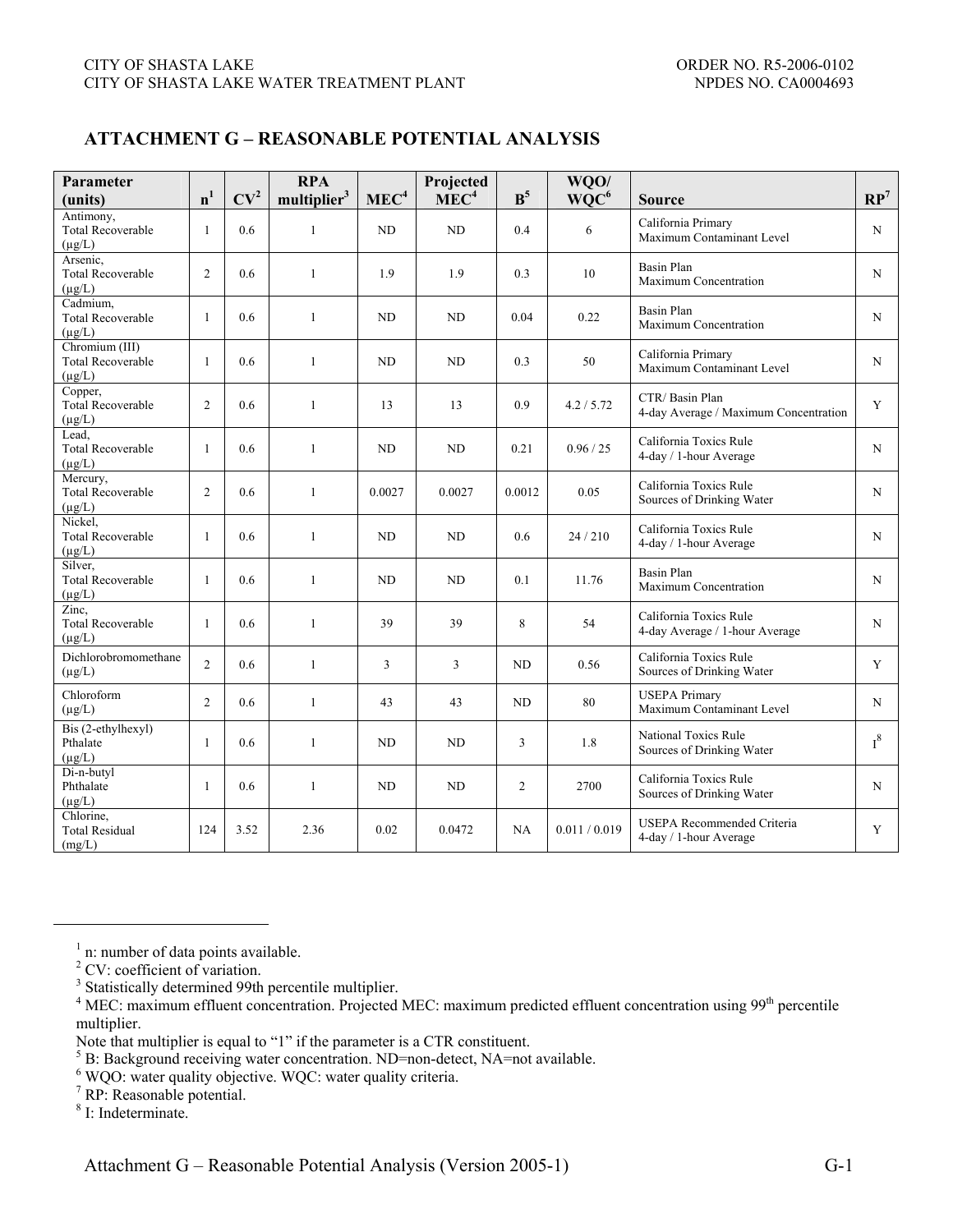## **ATTACHMENT H – WATER QUALITY-BASED EFFLUENT LIMITATION CALCULATIONS**

**Not Applicable**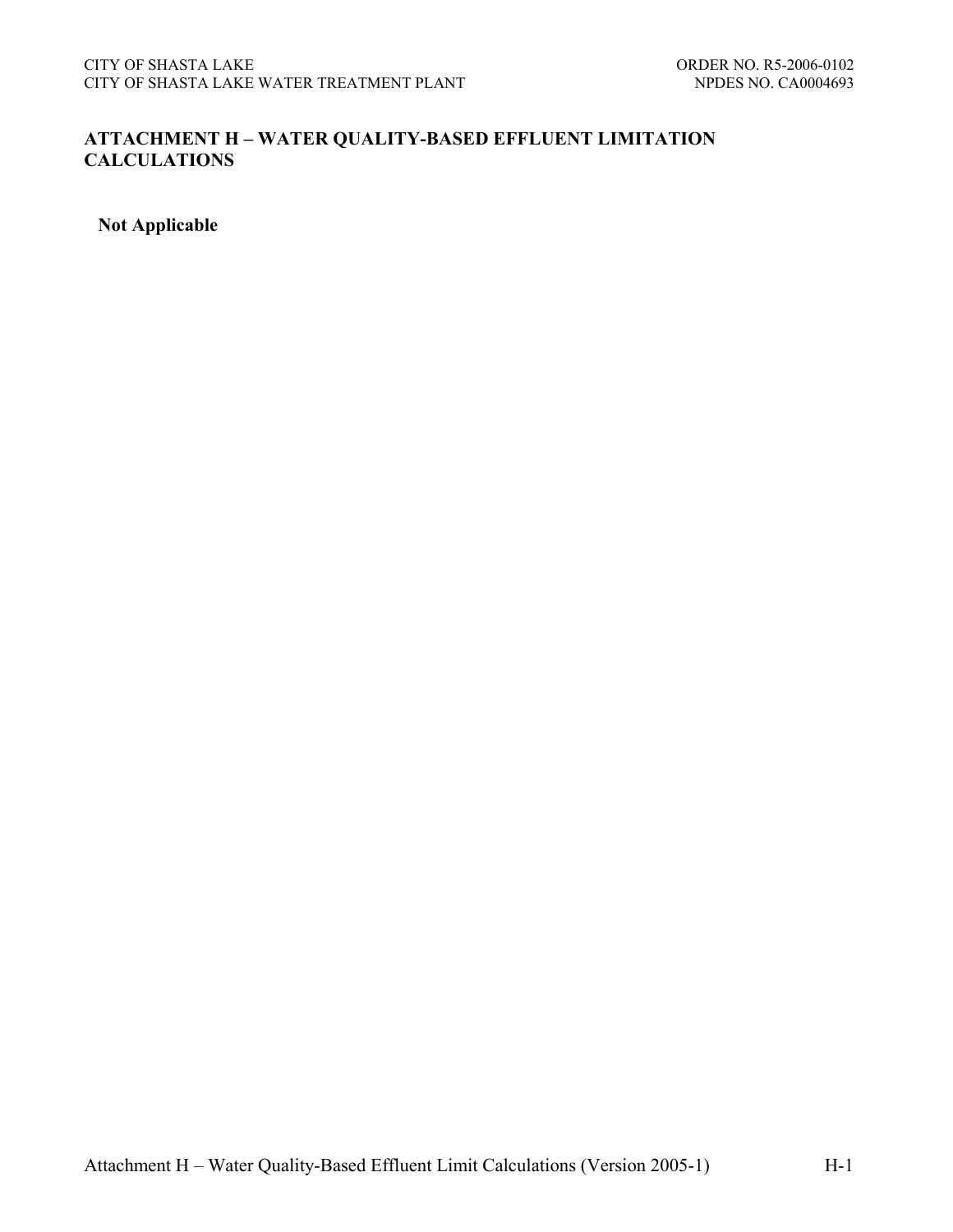## **ATTACHMENT I – ACRONYMS AND ABBREVIATIONS**

| <b>Average Monthly Effluent Limitation</b><br><b>AWEL</b><br>Average Weekly Effluent Limitation<br>B<br><b>Background Concentration</b><br><b>Basin Plan</b><br>Water Quality Control Plan, Fourth Edition, for the Sacramento and San<br>Joaquin River Basins<br>Best Available Technology Economically Achievable<br><b>BAT</b><br><b>BCT</b><br><b>Best Conventional Pollutant Control Technology</b><br><b>BMP</b><br><b>Best Management Practices</b><br><b>BMPP</b><br>Best Management Practices Plan<br><b>BOD</b><br><b>Biochemical Oxygen Demand</b><br><b>BPJ</b><br><b>Best Professional Judgment</b><br><b>BPTC</b><br>Best Practicable Treatment Control technology<br>$\mathcal{C}$<br>Water Quality Criteria<br><b>CCC</b><br>Criteria Continuous Concentration<br><b>CCR</b><br>California Code of Regulations<br><b>CEQA</b><br>California Environmental Quality Act<br><b>CFR</b><br>Code of Federal Regulations<br><b>CIWQS</b><br>California Integrated Water Quality System<br><b>CMC</b><br>Criteria Maximum Concentration<br><b>CSO</b><br><b>Combined Sewer Overflow</b><br><b>CTR</b><br>California Toxics Rule<br><b>CWA</b><br>Clean Water Act<br><b>CWC</b><br>California Water Code<br><b>CV</b><br>Coefficient of Variation<br>Discharger<br>City of Shasta Lake |
|------------------------------------------------------------------------------------------------------------------------------------------------------------------------------------------------------------------------------------------------------------------------------------------------------------------------------------------------------------------------------------------------------------------------------------------------------------------------------------------------------------------------------------------------------------------------------------------------------------------------------------------------------------------------------------------------------------------------------------------------------------------------------------------------------------------------------------------------------------------------------------------------------------------------------------------------------------------------------------------------------------------------------------------------------------------------------------------------------------------------------------------------------------------------------------------------------------------------------------------------------------------------------------------------|
|                                                                                                                                                                                                                                                                                                                                                                                                                                                                                                                                                                                                                                                                                                                                                                                                                                                                                                                                                                                                                                                                                                                                                                                                                                                                                                |
|                                                                                                                                                                                                                                                                                                                                                                                                                                                                                                                                                                                                                                                                                                                                                                                                                                                                                                                                                                                                                                                                                                                                                                                                                                                                                                |
|                                                                                                                                                                                                                                                                                                                                                                                                                                                                                                                                                                                                                                                                                                                                                                                                                                                                                                                                                                                                                                                                                                                                                                                                                                                                                                |
|                                                                                                                                                                                                                                                                                                                                                                                                                                                                                                                                                                                                                                                                                                                                                                                                                                                                                                                                                                                                                                                                                                                                                                                                                                                                                                |
|                                                                                                                                                                                                                                                                                                                                                                                                                                                                                                                                                                                                                                                                                                                                                                                                                                                                                                                                                                                                                                                                                                                                                                                                                                                                                                |
|                                                                                                                                                                                                                                                                                                                                                                                                                                                                                                                                                                                                                                                                                                                                                                                                                                                                                                                                                                                                                                                                                                                                                                                                                                                                                                |
|                                                                                                                                                                                                                                                                                                                                                                                                                                                                                                                                                                                                                                                                                                                                                                                                                                                                                                                                                                                                                                                                                                                                                                                                                                                                                                |
|                                                                                                                                                                                                                                                                                                                                                                                                                                                                                                                                                                                                                                                                                                                                                                                                                                                                                                                                                                                                                                                                                                                                                                                                                                                                                                |
|                                                                                                                                                                                                                                                                                                                                                                                                                                                                                                                                                                                                                                                                                                                                                                                                                                                                                                                                                                                                                                                                                                                                                                                                                                                                                                |
|                                                                                                                                                                                                                                                                                                                                                                                                                                                                                                                                                                                                                                                                                                                                                                                                                                                                                                                                                                                                                                                                                                                                                                                                                                                                                                |
|                                                                                                                                                                                                                                                                                                                                                                                                                                                                                                                                                                                                                                                                                                                                                                                                                                                                                                                                                                                                                                                                                                                                                                                                                                                                                                |
|                                                                                                                                                                                                                                                                                                                                                                                                                                                                                                                                                                                                                                                                                                                                                                                                                                                                                                                                                                                                                                                                                                                                                                                                                                                                                                |
|                                                                                                                                                                                                                                                                                                                                                                                                                                                                                                                                                                                                                                                                                                                                                                                                                                                                                                                                                                                                                                                                                                                                                                                                                                                                                                |
|                                                                                                                                                                                                                                                                                                                                                                                                                                                                                                                                                                                                                                                                                                                                                                                                                                                                                                                                                                                                                                                                                                                                                                                                                                                                                                |
|                                                                                                                                                                                                                                                                                                                                                                                                                                                                                                                                                                                                                                                                                                                                                                                                                                                                                                                                                                                                                                                                                                                                                                                                                                                                                                |
|                                                                                                                                                                                                                                                                                                                                                                                                                                                                                                                                                                                                                                                                                                                                                                                                                                                                                                                                                                                                                                                                                                                                                                                                                                                                                                |
|                                                                                                                                                                                                                                                                                                                                                                                                                                                                                                                                                                                                                                                                                                                                                                                                                                                                                                                                                                                                                                                                                                                                                                                                                                                                                                |
|                                                                                                                                                                                                                                                                                                                                                                                                                                                                                                                                                                                                                                                                                                                                                                                                                                                                                                                                                                                                                                                                                                                                                                                                                                                                                                |
|                                                                                                                                                                                                                                                                                                                                                                                                                                                                                                                                                                                                                                                                                                                                                                                                                                                                                                                                                                                                                                                                                                                                                                                                                                                                                                |
|                                                                                                                                                                                                                                                                                                                                                                                                                                                                                                                                                                                                                                                                                                                                                                                                                                                                                                                                                                                                                                                                                                                                                                                                                                                                                                |
|                                                                                                                                                                                                                                                                                                                                                                                                                                                                                                                                                                                                                                                                                                                                                                                                                                                                                                                                                                                                                                                                                                                                                                                                                                                                                                |
|                                                                                                                                                                                                                                                                                                                                                                                                                                                                                                                                                                                                                                                                                                                                                                                                                                                                                                                                                                                                                                                                                                                                                                                                                                                                                                |
|                                                                                                                                                                                                                                                                                                                                                                                                                                                                                                                                                                                                                                                                                                                                                                                                                                                                                                                                                                                                                                                                                                                                                                                                                                                                                                |
|                                                                                                                                                                                                                                                                                                                                                                                                                                                                                                                                                                                                                                                                                                                                                                                                                                                                                                                                                                                                                                                                                                                                                                                                                                                                                                |
| <b>DMQA</b><br>Discharge Monitoring Quality Assurance                                                                                                                                                                                                                                                                                                                                                                                                                                                                                                                                                                                                                                                                                                                                                                                                                                                                                                                                                                                                                                                                                                                                                                                                                                          |
| <b>DMR</b><br><b>Discharge Monitoring Reports</b>                                                                                                                                                                                                                                                                                                                                                                                                                                                                                                                                                                                                                                                                                                                                                                                                                                                                                                                                                                                                                                                                                                                                                                                                                                              |
| <b>DNQ</b><br>Detected But Not Quantified                                                                                                                                                                                                                                                                                                                                                                                                                                                                                                                                                                                                                                                                                                                                                                                                                                                                                                                                                                                                                                                                                                                                                                                                                                                      |
| <b>ECA</b><br><b>Effluent Concentration Allowance</b>                                                                                                                                                                                                                                                                                                                                                                                                                                                                                                                                                                                                                                                                                                                                                                                                                                                                                                                                                                                                                                                                                                                                                                                                                                          |
| EIR<br><b>Environmental Impact Report</b>                                                                                                                                                                                                                                                                                                                                                                                                                                                                                                                                                                                                                                                                                                                                                                                                                                                                                                                                                                                                                                                                                                                                                                                                                                                      |
| <b>ELAP</b><br>California Department of Health Services Environmental Laboratory                                                                                                                                                                                                                                                                                                                                                                                                                                                                                                                                                                                                                                                                                                                                                                                                                                                                                                                                                                                                                                                                                                                                                                                                               |
| <b>Accreditation Program</b>                                                                                                                                                                                                                                                                                                                                                                                                                                                                                                                                                                                                                                                                                                                                                                                                                                                                                                                                                                                                                                                                                                                                                                                                                                                                   |
| Effluent Limitations, Guidelines and Standards<br><b>ELG</b>                                                                                                                                                                                                                                                                                                                                                                                                                                                                                                                                                                                                                                                                                                                                                                                                                                                                                                                                                                                                                                                                                                                                                                                                                                   |
| Facility<br>City of Shasta Lake Water Treatment Plant                                                                                                                                                                                                                                                                                                                                                                                                                                                                                                                                                                                                                                                                                                                                                                                                                                                                                                                                                                                                                                                                                                                                                                                                                                          |
| gallons per day<br>gpd                                                                                                                                                                                                                                                                                                                                                                                                                                                                                                                                                                                                                                                                                                                                                                                                                                                                                                                                                                                                                                                                                                                                                                                                                                                                         |
| <b>Inhibition Coefficient</b><br>IC                                                                                                                                                                                                                                                                                                                                                                                                                                                                                                                                                                                                                                                                                                                                                                                                                                                                                                                                                                                                                                                                                                                                                                                                                                                            |
| $IC_{15}$<br>Concentration at which the organism is 15% inhibited                                                                                                                                                                                                                                                                                                                                                                                                                                                                                                                                                                                                                                                                                                                                                                                                                                                                                                                                                                                                                                                                                                                                                                                                                              |
| $IC_{25}$<br>Concentration at which the organism is 25% inhibited                                                                                                                                                                                                                                                                                                                                                                                                                                                                                                                                                                                                                                                                                                                                                                                                                                                                                                                                                                                                                                                                                                                                                                                                                              |
| $IC_{40}$<br>Concentration at which the organism is 40% inhibited                                                                                                                                                                                                                                                                                                                                                                                                                                                                                                                                                                                                                                                                                                                                                                                                                                                                                                                                                                                                                                                                                                                                                                                                                              |
| $IC_{50}$<br>Concentration at which the organism is 50% inhibited                                                                                                                                                                                                                                                                                                                                                                                                                                                                                                                                                                                                                                                                                                                                                                                                                                                                                                                                                                                                                                                                                                                                                                                                                              |
| LA<br><b>Load Allocations</b>                                                                                                                                                                                                                                                                                                                                                                                                                                                                                                                                                                                                                                                                                                                                                                                                                                                                                                                                                                                                                                                                                                                                                                                                                                                                  |
| LOEC<br><b>Lowest Observed Effect Concentration</b>                                                                                                                                                                                                                                                                                                                                                                                                                                                                                                                                                                                                                                                                                                                                                                                                                                                                                                                                                                                                                                                                                                                                                                                                                                            |
| <b>LTA</b><br>Long-Term Average                                                                                                                                                                                                                                                                                                                                                                                                                                                                                                                                                                                                                                                                                                                                                                                                                                                                                                                                                                                                                                                                                                                                                                                                                                                                |
| Maximum Effluent Concentration<br><b>MEC</b>                                                                                                                                                                                                                                                                                                                                                                                                                                                                                                                                                                                                                                                                                                                                                                                                                                                                                                                                                                                                                                                                                                                                                                                                                                                   |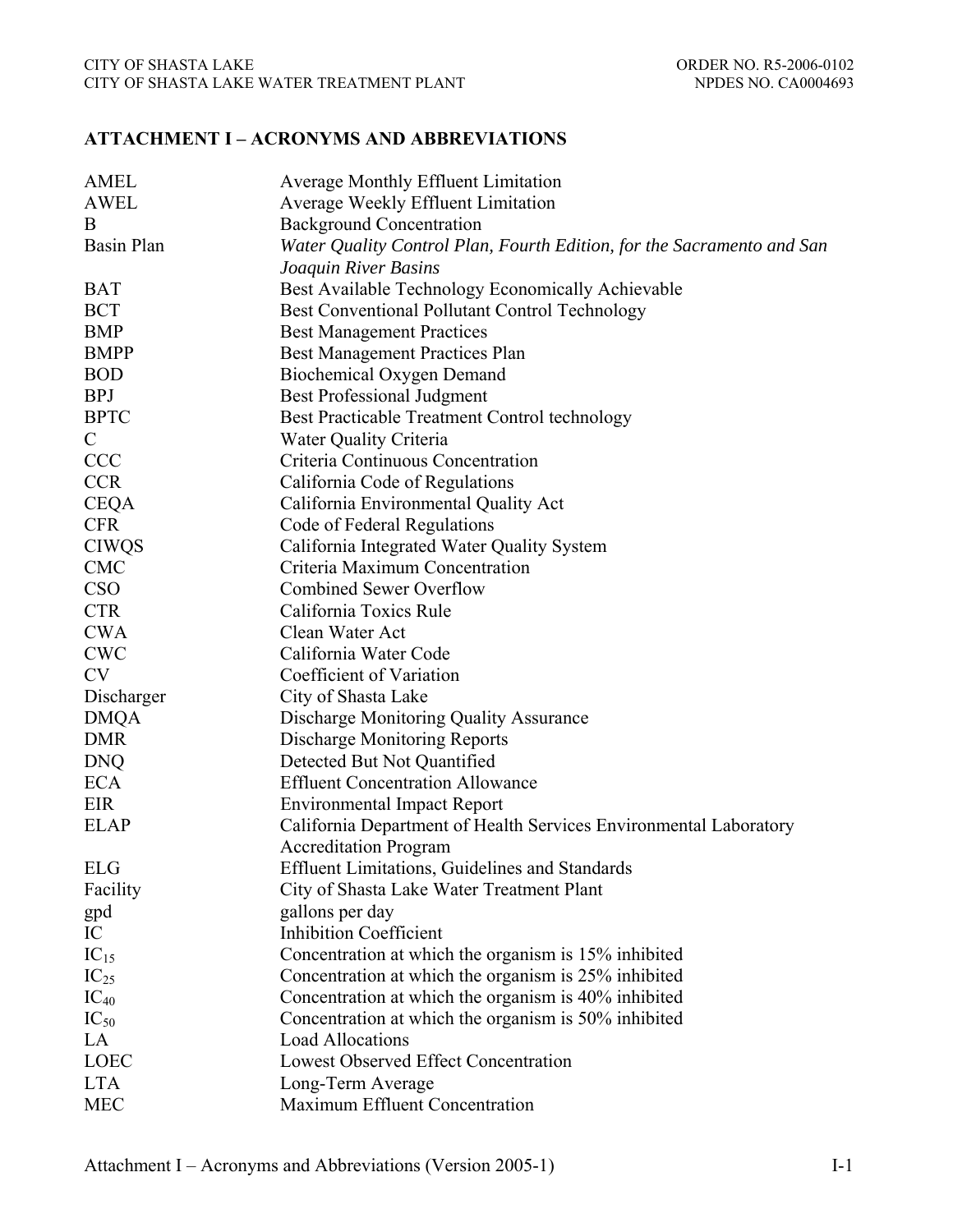#### CITY OF SHASTA LAKE ORDER NO. R5-2006-0102 CITY OF SHASTA LAKE WATER TREATMENT PLANT NETWORK NO CA0004693

| <b>MCL</b>                  | Maximum Contaminant Level                                                  |
|-----------------------------|----------------------------------------------------------------------------|
| <b>MDEL</b>                 | Maximum Daily Effluent Limitation                                          |
| <b>MDL</b>                  | <b>Method Detection Limit</b>                                              |
| mgd                         | million gallons per day                                                    |
| ML                          | Minimum Level                                                              |
| <b>MPN</b>                  | Most Probable Number                                                       |
| <b>MRP</b>                  | Monitoring and Reporting Program                                           |
| ND                          | Not Detected                                                               |
| <b>NEPA</b>                 | National Environmental Policy Act                                          |
| <b>NOEC</b>                 | No Observable Effect Concentration                                         |
| <b>NPDES</b>                | National Pollutant Discharge Elimination System                            |
| <b>NSPS</b>                 | <b>New Source Performance Standards</b>                                    |
| <b>NTR</b>                  | <b>National Toxics Rule</b>                                                |
| <b>NTU</b>                  | Nephelometric Turbidity Units                                              |
| <b>PCB</b>                  | Polychlorinated Biphenyls                                                  |
| <b>PMP</b>                  | <b>Pollutant Minimization Plan</b>                                         |
| <b>PMSD</b>                 | Percent Minimum Significant Difference                                     |
| <b>POTW</b>                 | <b>Publicly Owned Treatment Works</b>                                      |
| <b>PPMRP</b>                | Pollution Prevention and Monitoring and Reporting Program                  |
| QA                          | <b>Quality Assurance</b>                                                   |
| QA/QC                       | <b>Quality Assurance/Quality Control</b>                                   |
| QC                          | <b>Quality Control</b>                                                     |
| <b>Regional Water Board</b> | California Regional Water Quality Control Board, Redding Office            |
| <b>RPA</b>                  | Reasonable Potential Analysis                                              |
| <b>SCP</b>                  | Spill Contingency Plan                                                     |
| <b>SIC</b>                  | <b>Standard Industrial Classification</b>                                  |
| <b>SIP</b>                  | State Implementation Policy (Policy for Implementation of Toxics Standards |
|                             | for Inland Surface Waters, Enclosed Bays, and Estuaries of California)     |
| <b>SMR</b>                  | <b>Self Monitoring Reports</b>                                             |
| <b>State Water Board</b>    | <b>State Water Resources Control Board</b>                                 |
| <b>SWPPP</b>                | Storm Water Pollution Prevention Plan                                      |
| <b>TAC</b>                  | <b>Test Acceptability Criteria</b>                                         |
| <b>TBEL</b>                 | Technology-Based Effluent Limitation                                       |
| <b>TDS</b>                  | <b>Total Dissolved Solids</b>                                              |
| Thermal Plan                | Water Quality Control Plan for Control of Temperature in the Coastal and   |
|                             | Interstate Water and Enclosed Bays and Estuaries of California             |
| TIE                         | <b>Toxicity Identification Evaluation</b>                                  |
| <b>TMDL</b>                 | <b>Total Maximum Daily Load</b>                                            |
| <b>TOC</b>                  | <b>Total Organic Carbon</b>                                                |
| <b>TRE</b>                  | <b>Toxicity Reduction Evaluation</b>                                       |
| <b>TSD</b>                  | <b>Technical Support Document</b>                                          |
| <b>TSO</b>                  | Time Schedule Order                                                        |
| <b>TSS</b>                  | <b>Total Suspended Solids</b>                                              |
| TU                          | Toxic Unit                                                                 |
| <b>USEPA</b>                | United States Environmental Protection Agency                              |
| <b>USGS</b>                 | United States Geological Survey                                            |
|                             |                                                                            |